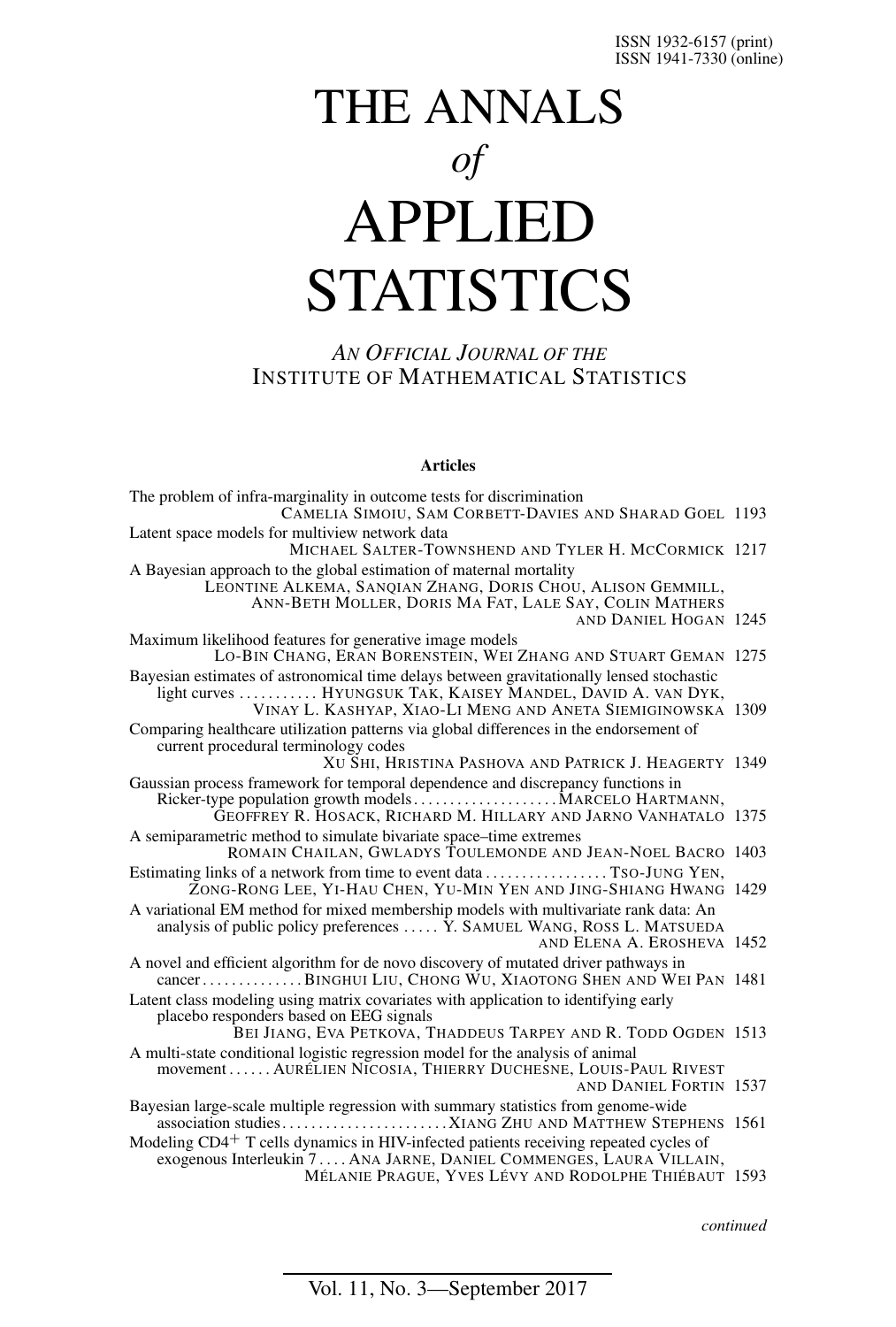# THE ANNALS *of* APPLIED **STATISTICS**

*AN OFFICIAL JOURNAL OF THE* INSTITUTE OF MATHEMATICAL STATISTICS

**Articles**—*Continued from front cover*

| Dynamic mixtures of factor analyzers to characterize multivariate air pollutant<br>exposuresANTONELLO MARUOTTI, JAN BULLA, FRANCESCO LAGONA,<br>MARCO PICONE AND FRANCESCA MARTELLA 1617                       |  |
|----------------------------------------------------------------------------------------------------------------------------------------------------------------------------------------------------------------|--|
| Dynamic prediction of disease progression for leukemia patients by functional principal<br>component analysis of longitudinal expression levels of an oncogene<br>FANGRONG YAN, XIAO LIN AND XUELIN HUANG 1649 |  |
| Shape-constrained uncertainty quantification in unfolding steeply falling elementary<br>particle spectra  MIKAEL KUUSELA AND PHILIP B. STARK 1671                                                              |  |
| Toward Bayesian inference of the spatial distribution of proteins from three-cube Förster<br>resonance energy transfer dataJAN-OTTO HOOGHOUDT,<br>MARGARIDA BARROSO AND RASMUS WAAGEPETERSEN 1711              |  |
| Biomarker change-point estimation with right censoring in longitudinal studies<br>XIAOYING TANG, MICHAEL I. MILLER AND LAURENT YOUNES 1738                                                                     |  |
| Doubly robust estimation of optimal treatment regimes for survival data—with<br>application to an HIV/AIDS study  RUNCHAO JIANG, WENBIN LU, RUI SONG,<br>MICHAEL G. HUDGENS AND SONIA NAPRVAVNIK 1763          |  |
| Dynamic prediction for multiple repeated measures and event time data: An application to<br>Parkinson's disease JUE WANG, SHENG LUO AND LIANG LI 1787                                                          |  |
| Testing high-dimensional covariance matrices, with application to detecting schizophrenia<br>risk genesLINGXUE ZHU, JING LEI, BERNIE DEVLIN AND KATHRYN ROEDER 1810                                            |  |

Vol. 11, No. 3—September 2017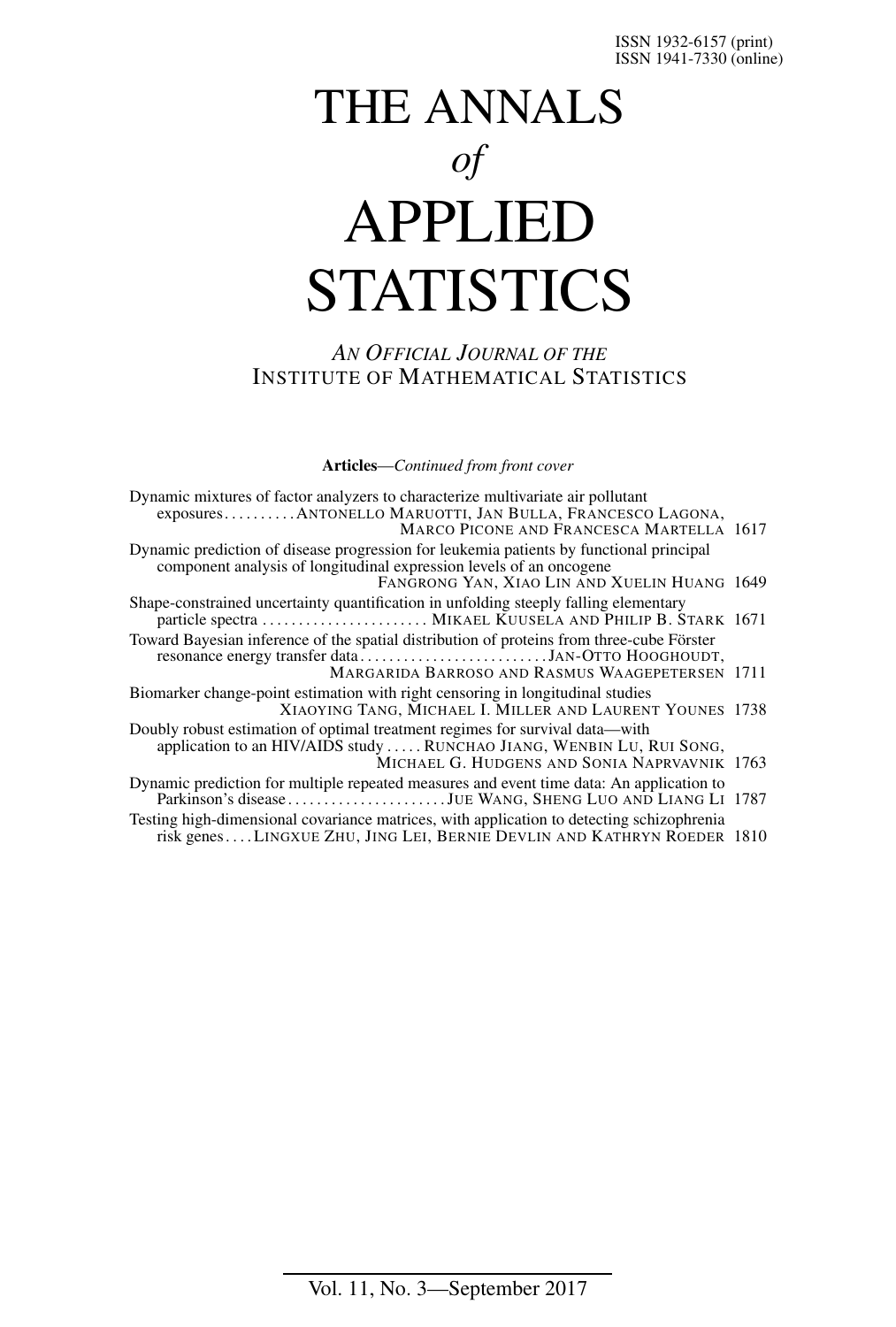## **THE PROBLEM OF INFRA-MARGINALITY IN OUTCOME TESTS FOR DISCRIMINATION**

#### BY CAMELIA SIMOIU, SAM CORBETT-DAVIES AND SHARAD GOEL

### *Stanford University*

Outcome tests are a popular method for detecting bias in lending, hiring, and policing decisions. These tests operate by comparing the success rate of decisions across groups. For example, if loans made to minority applicants are observed to be repaid more often than loans made to whites, it suggests that only exceptionally qualified minorities are granted loans, indicating discrimination. Outcome tests, however, are known to suffer from the problem of *infra-marginality*: even absent discrimination, the repayment rates for minority and white loan recipients might differ if the two groups have different risk distributions. Thus, at least in theory, outcome tests can fail to accurately detect discrimination. We develop a new statistical test of discrimination the threshold test—that mitigates the problem of infra-marginality by jointly estimating decision thresholds and risk distributions. Applying our test to a dataset of 4.5 million police stops in North Carolina, we find that the problem of infra-marginality is more than a theoretical possibility, and can cause the outcome test to yield misleading results in practice.

- ALPERT, G. P., SMITH, M. R. and DUNHAM, R. G. (2004). Toward a better benchmark: Assessing the utility of not-at-fault traffic crash data in racial profiling research. *Justice Res*. *Policy* **6** 43–69.
- ANTONOVICS, K. and KNIGHT, B. G. (2009). A new look at racial profiling: Evidence from the Boston police department. *Rev*. *Econ*. *Stat*. **91** 163–177.
- ANWAR, S. and FANG, H. (2006). An alternative test of racial prejudice in motor vehicle searches: Theory and evidence. *Am*. *Econ*. *Rev*. **96** 127–151.
- ARROW, K. (1973). The theory of discrimination. In *Discrimination in Labor Markets* Princeton Univ. Press, Princeton.
- AYRES, I. (2002). Outcome tests of racial disparities in police practices. *Justice Res*. *Policy* **4** 131– 142.
- BECKER, G. S. (1957). *The Economics of Discrimination*. Univ. Chicago Press, Chicago, IL.
- BECKER, G. S. (1993). Nobel lecture: The economic way of looking at behavior. *J*. *Polit*. *Econ*. **101** 385–409.
- CARPENTER, B., GELMAN, A., HOFFMAN, M., LEE, D., GOODRICH, B., BETANCOURT, M., BRUBAKER, M. A., GUO, J., LI, P. and STAN, A. R. (2016). A probabilistic programming language. *J*. *Stat*. *Softw*.
- CARR, J. H. and MEGBOLUGBE, I. F. (1993). The Federal Reserve Bank of Boston study on mortgage lending revisited. *J*. *Hous*. *Res*. **4** 277–313.
- CORBETT-DAVIES, S., PIERSON, E., FELLER, A., GOEL, S. and HUQ, A. (2017). Algorithmic decision making and the cost of fairness. Preprint. Available at [1701.08230](http://arxiv.org/abs/1701.08230).

*Key words and phrases.* Tests for discrimination, outcome test, benchmark test, infra-marginality, traffic stops, policing.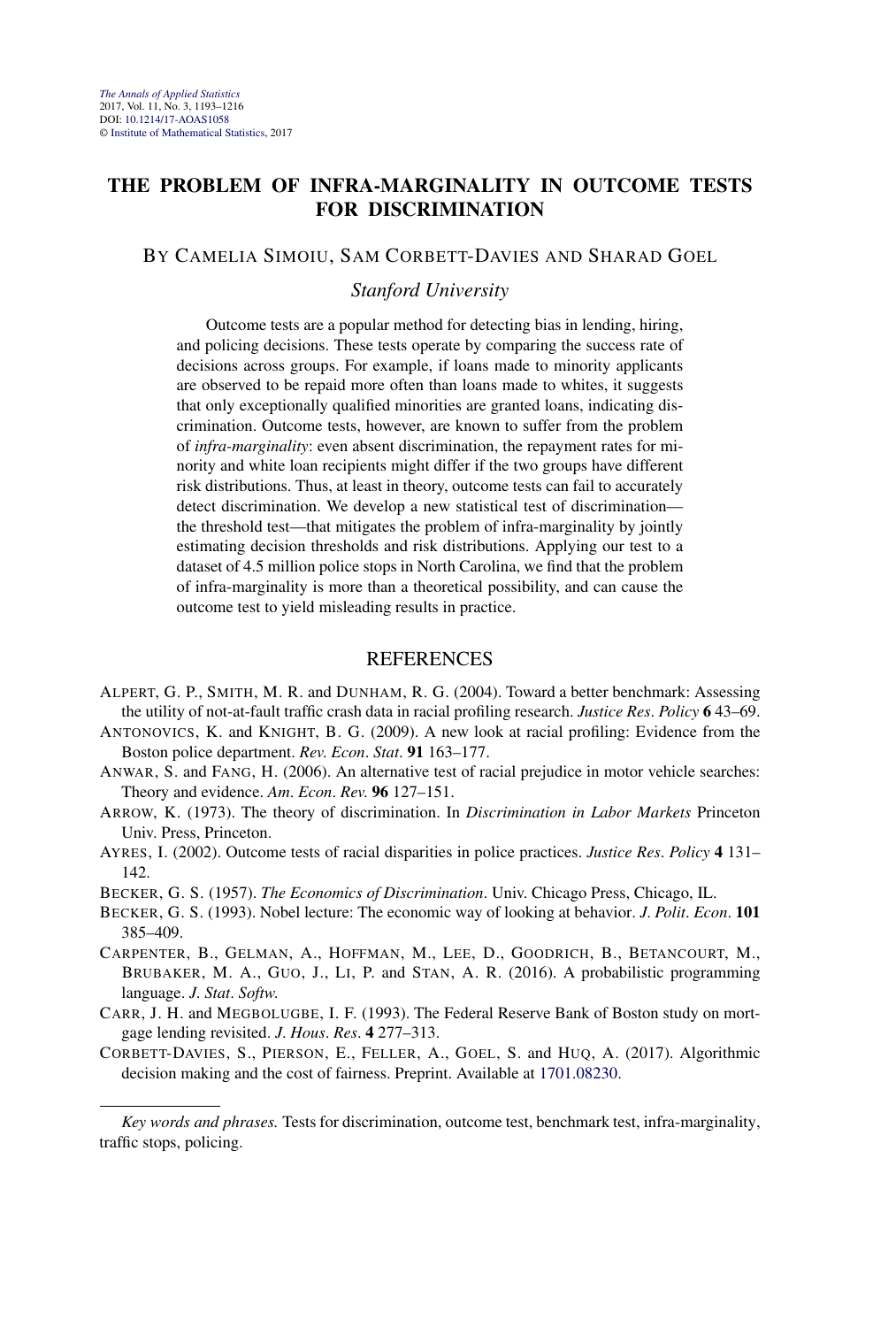- DUANE, S., KENNEDY, A. D., PENDLETON, B. J. and ROWETH, D. (1987). Hybrid Monte Carlo. *Phys*. *Lett*. *B* **195** 216–222.
- ENGEL, R. S. and CALNON, J. M. (2004). Comparing benchmark methodologies for police-citizen contacts: Traffic stop data collection for the Pennsylvania State Police. *Police Q*. **7** 97–125.
- ENGEL, R. S. and TILLYER, R. (2008). Searching for equilibrium: The tenuous nature of the outcome test. *Justice Q*. **25** 54–71.
- EPP, C. R., MAYNARD-MOODY, S. and HAIDER-MARKEL, D. P. (2014). *Pulled over*: *How Police Stops Define Race and Citizenship*. Univ. Chicago Press, Chicago, IL.
- GALSTER, G. C. (1993). The facts of lending discrimination cannot be argued away by examining default rates. *Hous*. *Policy Debate* **4** 141–146.
- GELMAN, A., FAGAN, J. and KISS, A. (2007). An analysis of the New York City Police Department's "stop-and-frisk" policy in the context of claims of racial bias. *J*. *Amer*. *Statist*. *Assoc*. **102** 813–823. [MR2411646](http://www.ams.org/mathscinet-getitem?mr=2411646)
- GELMAN, A., MENG, X.-L. and STERN, H. (1996). Posterior predictive assessment of model fitness via realized discrepancies. *Statist*. *Sinica* **6** 733–807. [MR1422404](http://www.ams.org/mathscinet-getitem?mr=1422404)
- GELMAN, A. and RUBIN, D. B. (1992). Inference from iterative simulation using multiple sequences. *Statist*. *Sci*. **7** 457–472.
- GELMAN, A., CARLIN, J. B., STERN, H. S. and RUBIN, D. B. (2004). *Bayesian Data Analysis*, 2nd ed. Chapman & Hall/CRC, Boca Raton, FL. [MR2027492](http://www.ams.org/mathscinet-getitem?mr=2027492)
- GOEL, S., RAO, J. M. and SHROFF, R. (2016). Precinct or prejudice? Understanding racial disparities in New York City's stop-and-frisk policy. *Ann*. *Appl*. *Stat*. **10** 365–394. [MR3480500](http://www.ams.org/mathscinet-getitem?mr=3480500)
- GOEL, S., PERELMAN, M., SHROFF, R. and SKLANSKY, D. (2017). Combatting police discrimination in the age of big data. *New Crim*. *Law Rev*. **20** 181–232.
- GROGGER, J. and RIDGEWAY, G. (2006). Testing for racial profiling in traffic stops from behind a veil of darkness. *J*. *Amer*. *Statist*. *Assoc*. **101** 878–887. [MR2324089](http://www.ams.org/mathscinet-getitem?mr=2324089)
- HETEY, R., MONIN, B., MAITREYI, A. and EBERHARDT, J. (2016). Data for change: A statistical analysis of police stops, searches, handcuffings, and arrests in oakland, Calif., 2013-2014. Technical report, Stanford University, SPARQ: Social Psychological Answers to Real-World Questions.
- HOFFMAN, M. D. and GELMAN, A. (2014). The no-U-turn sampler: Adaptively setting path lengths in Hamiltonian Monte Carlo. *J*. *Mach*. *Learn*. *Res*. **15** 1593–1623. [MR3214779](http://www.ams.org/mathscinet-getitem?mr=3214779)
- JORDAN, M. I. (2004). Graphical models. *Statist*. *Sci*. **19** 140–155. [MR2082153](http://www.ams.org/mathscinet-getitem?mr=2082153)
- KNOWLES, J., PERSICO, N. and TODD, P. (2001). Racial bias in motor vehicle searches: Theory and evidence. *J*. *Polit*. *Econ*. **109** 203–229.
- LANGE, J. E., BLACKMAN, K. O. and JOHNSON, M. B. (2001). Speed violation survey of the New Jersey turnpike: Final report, Public Services Research Institute.
- MACLIN, T. (2008). Good and bad news about consent searches in the Supreme Court. *McGeorge Law Rev*. **39** 27.
- MCCONNELL, E. H. and SCHEIDEGGER, A. R. (2001). Race and speeding citations: Comparing speeding citations issued by air traffic officers with those issued by ground traffic officers. In *Annual Meeting of the Academy of Criminal Justice Sciences*, Washington, DC.
- METROPOLIS, N., ROSENBLUTH, A. W., ROSENBLUTH, M. N., TELLER, A. H. and TELLER, E. (1953). Equation of state calculations by fast computing machines. *J*. *Chem*. *Phys*. **21** 1087–1092.
- NEAL, R. M. (1994). An improved acceptance procedure for the hybrid Monte Carlo algorithm. *J*. *Comput*. *Phys*. **111** 194–203. [MR1271540](http://www.ams.org/mathscinet-getitem?mr=1271540)
- PHELPS, E. S. (1972). The statistical theory of racism and sexism. *Am*. *Econ*. *Rev*. **62** 659–661.
- PIERSON, E., CORBETT-DAVIES, S. and GOEL, S. (2017). Fast threshold tests for detecting discrimination. Preprint. Available at [1702.08536](http://arxiv.org/abs/1702.08536).
- RIDGEWAY, G. (2006). Assessing the effect of race bias in post-traffic stop outcomes using propensity scores. *J*. *Quant*. *Criminol*. **22** 1–29.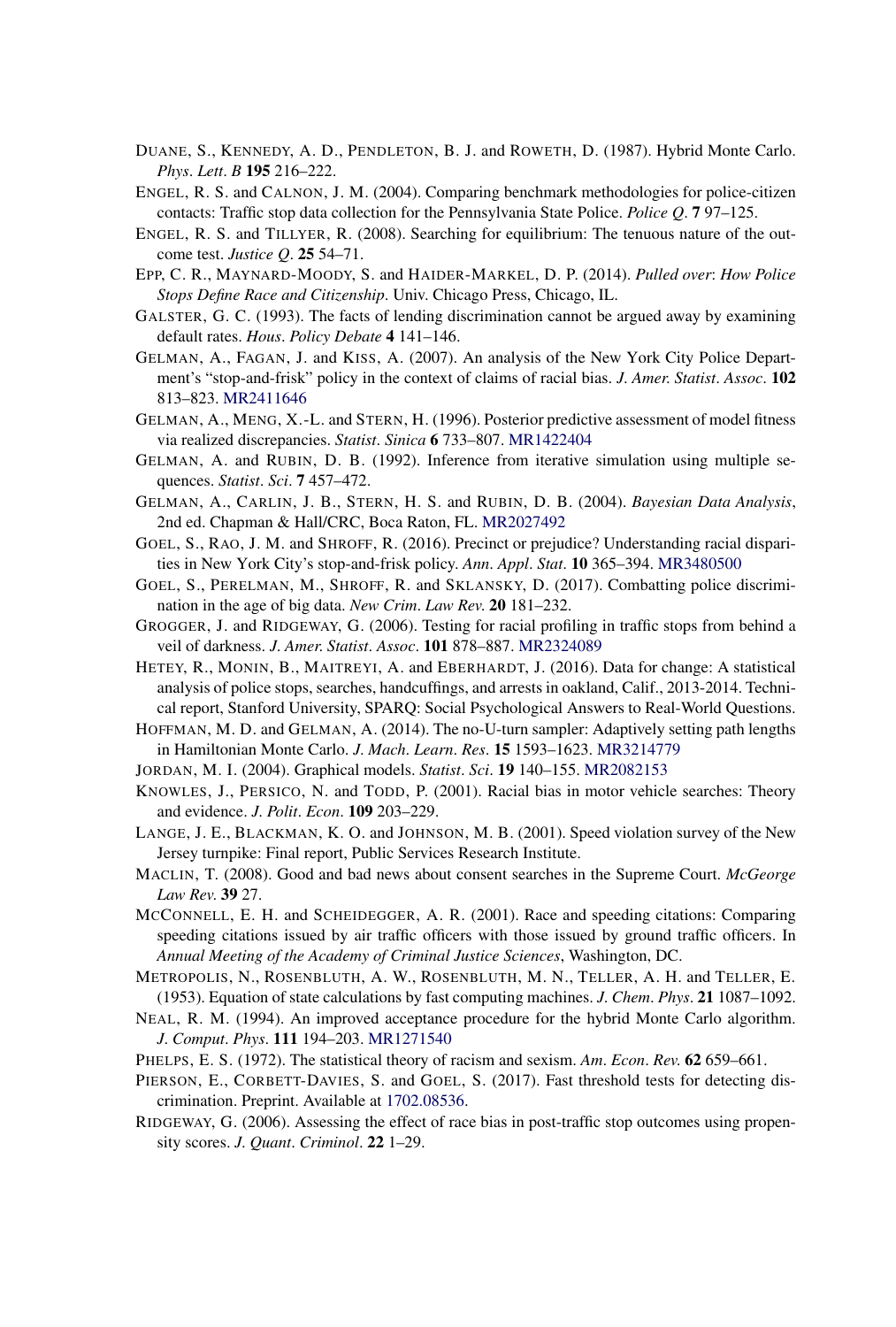- RIDGEWAY, G. and MACDONALD, J. M. (2009). Doubly robust internal benchmarking and false discovery rates for detecting racial bias in police stops. *J*. *Amer*. *Statist*. *Assoc*. **104** 661–668. [MR2751446](http://www.ams.org/mathscinet-getitem?mr=2751446)
- WALKER, S. (2003). Internal benchmarking for traffic stop data: An early intervention system approach. Technical report, Police Executive Research Forum.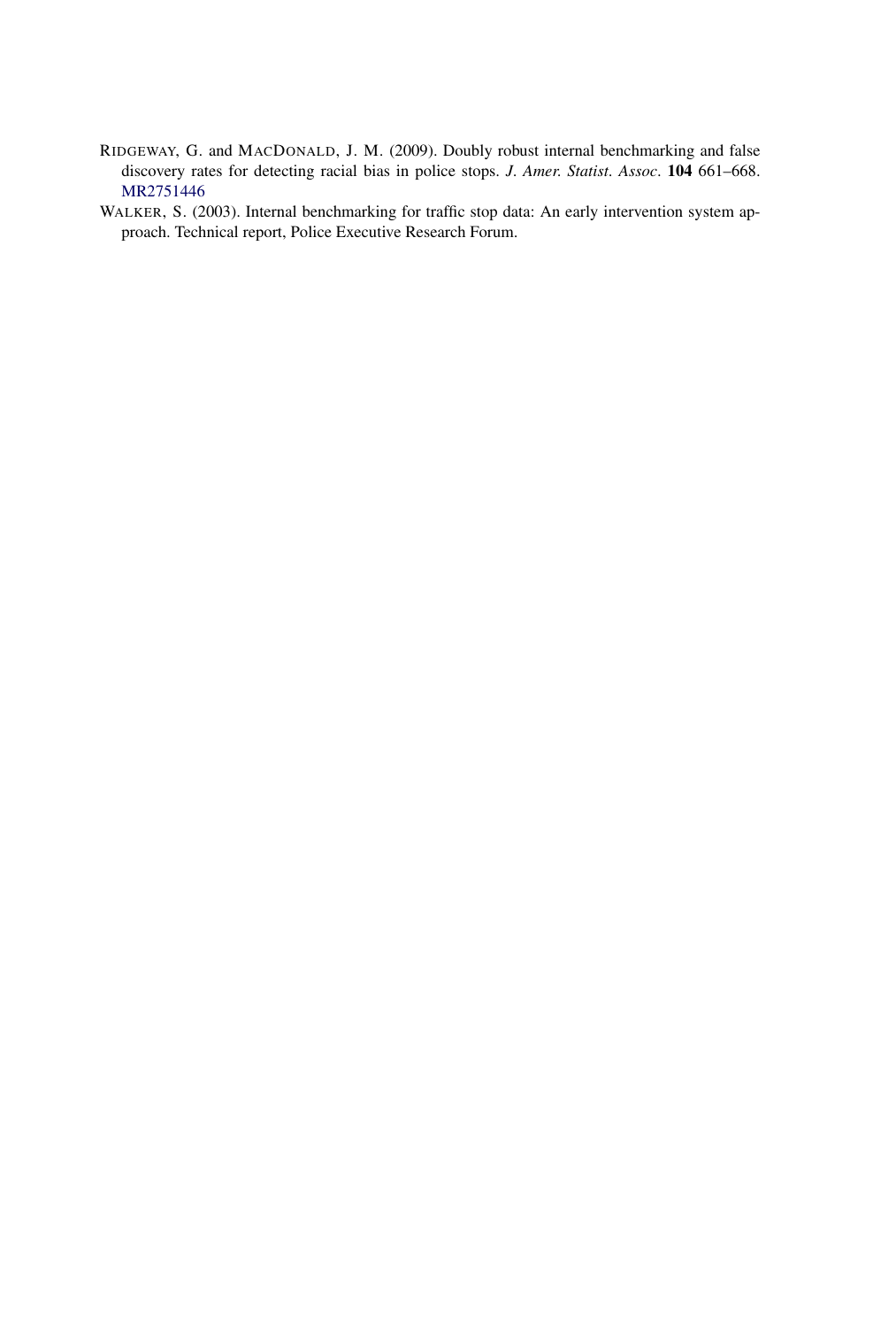### **LATENT SPACE MODELS FOR MULTIVIEW NETWORK DATA**

BY MICHAEL SALTER-TOWNSHEND<sup>[1](#page-23-0)</sup> AND TYLER H. MCCORMICK<sup>[2](#page-23-0)</sup>

*University of Oxford and University of Washington*

Social relationships consist of interactions along multiple dimensions. In social networks, this means that individuals form multiple types of relationships with the same person (e.g., an individual will not trust all of his/her acquaintances). Statistical models for these data require understanding two related types of dependence structure: (i) structure within each relationship type, or network view, and (ii) the association between views. In this paper, we propose a statistical framework that parsimoniously represents dependence between relationship types while also maintaining enough flexibility to allow individuals to serve different roles in different relationship types. Our approach builds on work on latent space models for networks [see, e.g., *J. Amer. Statist. Assoc.* **97** (2002) 1090–1098]. These models represent the propensity for two individuals to form edges as conditionally independent given the distance between the individuals in an unobserved social space. Our work departs from previous work in this area by representing dependence structure between network views through a multivariate Bernoulli likelihood, providing a representation of between-view association. This approach infers correlations between views not explained by the latent space model. Using our method, we explore 6 multiview network structures across 75 villages in rural southern Karnataka, India [Banerjee et al. (2013)].

- AIROLDI, E. M., BLEI, D. M., FIENBERG, S. E., XING, E. P. and JAAKKOLA, T. (2006). Mixed membership stochastic block models for relational data with application to protein-protein interactions. In *Proceedings of the International Biometrics Society Annual Meeting* 15.
- AIROLDI, E., BLEI, D., FIENBERG, S. and XING, E. (2008). Mixed-membership stochastic blockmodels. *J*. *Mach*. *Learn*. *Res*. **9** 1981–2014.
- BANERJEE, A., CHANDRASEKHAR, A., DUFLO, E. and JACKSON, M. O. (2013). The Diffusion of Microfinance. The Abdul Latif Jameel Poverty Action Lab Dataverse.
- BISHOP, Y. M. M., FIENBERG, S. E. and HOLLAND, P. W. (1975). *Discrete Multivariate Analysis*: *Theory and Practice*. The MIT Press, Cambridge, MA. [MR0381130](http://www.ams.org/mathscinet-getitem?mr=0381130)
- BUTTS, C. T. (2008). Social network analysis: A methodological introduction. *Asian J*. *Soc*. *Psychol*. **11** 13–41.
- BUTTS, C. T. (2010). Sna: Tools for Social Network Analysis. Univ. California, Irvine. R package Version 2.1-0.
- BUTTS, C. T. and CARLEY, K. M. (2005). Some simple algorithms for structural comparison. *Comput*. *Math*. *Organ*. *Theory* **11** 291–305.
- CHANG, J. and BLEI, D. M. (2010). Hierarchical relational models for document networks. *Ann*. *Appl*. *Stat*. **4** 124–150. [MR2758167](http://www.ams.org/mathscinet-getitem?mr=2758167)

*Key words and phrases.* Latent space model, multiview relational data, social network.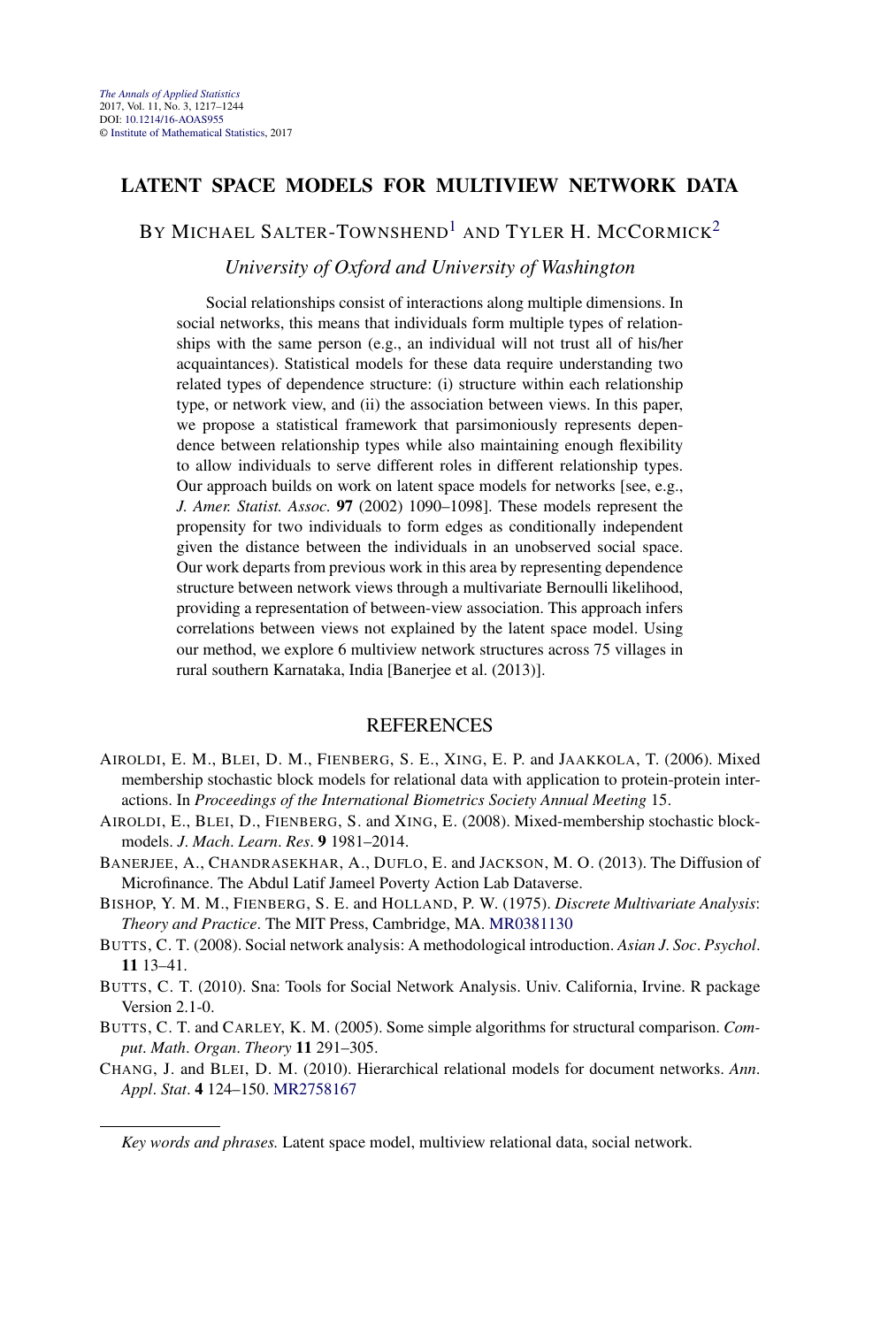- COX, D. R. (1972). Regression models and life-tables. *J*. *Roy*. *Statist*. *Soc*. *Ser*. *B* **34** 187–220. [MR0341758](http://www.ams.org/mathscinet-getitem?mr=0341758)
- DAI, B., DING, S. and WAHBA, G. (2013). Multivariate Bernoulli distribution. *Bernoulli* **19** 1465– 1483. [MR3102559](http://www.ams.org/mathscinet-getitem?mr=3102559)
- DIPRETE, T. A., GELMAN, A., MCCORMICK, T., TEITLER, J. and ZHENG, T. (2011). Segregation in social networks based on acquaintanceship and trust1. *Am*. *J*. *Sociol*. **116** 1234–1283.
- FIENBERG, S. E., MEYER, M. M. and WASSERMAN, S. S. (1985). Statistical analysis of multiple sociometric relations. *J*. *Amer*. *Statist*. *Assoc*. **80** 51–67.
- GOLLINI, I. and MURPHY, T. B. (2016). Joint modeling of multiple network views. *J*. *Comput*. *Graph*. *Statist*. **25** 246–265. [MR3474046](http://www.ams.org/mathscinet-getitem?mr=3474046)
- GREENE, D. and CUNNINGHAM, P. (2013). Producing a unified graph representation from multiple social network views. In *Proceedings of the* 5*th Annual ACM Web Science Conference* (*Web-Sci'*13) 118–121.
- HANDCOCK, M. S., RAFTERY, A. E. and TANTRUM, J. M. (2007). Model-based clustering for social networks. *J*. *Roy*. *Statist*. *Soc*. *Ser*. *A* **170** 301–354. [MR2364300](http://www.ams.org/mathscinet-getitem?mr=2364300)
- HOFF, P. D. (2011a). Hierarchical multilinear models for multiway data. *Comput*. *Statist*. *Data Anal*. **55** 530–543. [MR2736574](http://www.ams.org/mathscinet-getitem?mr=2736574)
- HOFF, P. D. (2011b). Separable covariance arrays via the Tucker product, with applications to multivariate relational data. *Bayesian Anal*. **6** 179–196. [MR2806238](http://www.ams.org/mathscinet-getitem?mr=2806238)
- HOFF, P. D., RAFTERY, A. E. and HANDCOCK, M. S. (2002). Latent space approaches to social network analysis. *J*. *Amer*. *Statist*. *Assoc*. **97** 1090–1098. [MR1951262](http://www.ams.org/mathscinet-getitem?mr=1951262)
- HOFFMAN, M. D. and GELMAN, A. (2014). The no-U-turn sampler: Adaptively setting path lengths in Hamiltonian Monte Carlo. *J*. *Mach*. *Learn*. *Res*. **15** 1593–1623. [MR3214779](http://www.ams.org/mathscinet-getitem?mr=3214779)
- HOLLAND, P. W. and LEINHARDT, S. (1981). An exponential family of probability distributions for directed graphs. *J*. *Amer*. *Statist*. *Assoc*. **76** 33–65. [MR0608176](http://www.ams.org/mathscinet-getitem?mr=0608176)
- JACKSON, M. O., RODRIGUEZ-BARRAQUER, T. and TAN, X. (2012). Social capital and social quilts: Network patterns of favor exchange. *Am*. *Econ*. *Rev*. **102** 1857–1897.
- KRIVITSKY, P. N., HANDCOCK, M. S., RAFTERY, A. E. and HOFF, P. D. (2009). Representing degree distributions, clustering, and homophily in social networks with latent cluster random effects models. *Soc*. *Networks* **31** 204–213.
- MCCORMICK, T. H. and ZHENG, T. (2012). Latent demographic profile estimation in hard-to-reach groups. *Ann*. *Appl*. *Stat*. **6** 1795–1813. [MR3058684](http://www.ams.org/mathscinet-getitem?mr=3058684)
- PATTISON, P. and WASSERMAN, S. (1999). Logit models and logistic regressions for social networks: II. Multivariate relations. *Br*. *J*. *Math*. *Stat*. *Psychol*. **52** 169–193.
- ROBINS, G., PATTISON, P., KALISH, Y. and LUSHER, D. (2007). An introduction to exponential random graph (*p*∗) models for social networks. *Soc*. *Networks* **29** 173–191.
- SALTER-TOWNSHEND, M. and MCCORMICK, T. H. (2017). Supplement to "Latent space models for multiview network data." DOI[:10.1214/16-AOAS955SUPP.](http://dx.doi.org/10.1214/16-AOAS955SUPP)
- SALTER-TOWNSHEND, M. and MURPHY, T. B. (2013). Variational Bayesian inference for the latent position cluster model for network data. *Comput*. *Statist*. *Data Anal*. **57** 661–671. [MR2981116](http://www.ams.org/mathscinet-getitem?mr=2981116)
- SALTER-TOWNSHEND, M., WHITE, A., GOLLINI, I. and MURPHY, T. B. (2012). Review of statistical network analysis: Models, algorithms, and software. *Stat*. *Anal*. *Data Min*. **5** 260–264. [MR2958152](http://www.ams.org/mathscinet-getitem?mr=2958152)
- SAMPSON, S. F. (1969). Crisis in a cloister. Unpublished doctoral dissertation, Cornell University.
- STRAUSS, D. and IKEDA, M. (1990). Pseudolikelihood estimation for social networks. *J*. *Amer*. *Statist*. *Assoc*. **85** 204–212. [MR1137368](http://www.ams.org/mathscinet-getitem?mr=1137368)
- STAN DEVELOPMENT TEAM (2013). Stan: A C++ library for probability and sampling. Version 2.

WAKEFIELD, J. (2013). *Bayesian and Frequentist Regression Methods*. Springer, New York. [MR3025225](http://www.ams.org/mathscinet-getitem?mr=3025225)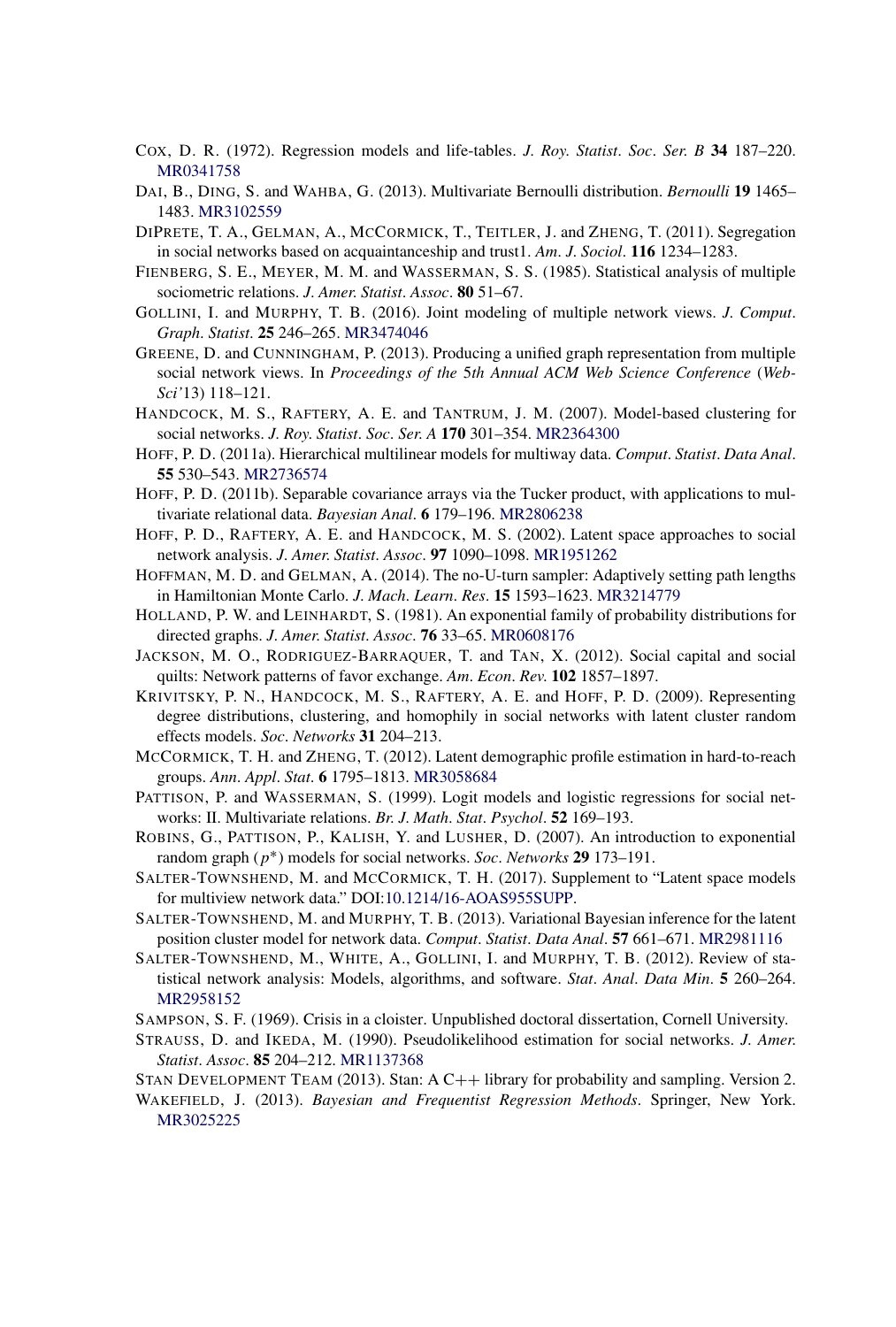## <span id="page-7-0"></span>**A BAYESIAN APPROACH TO THE GLOBAL ESTIMATION OF MATERNAL MORTALITY**[1](#page-23-0)

BY LEONTINE ALKEMA<sup>\*</sup>, SANQIAN ZHANG<sup>†</sup>, DORIS CHOU<sup>‡</sup>, ALISON GEMMILL§, ANN-BETH MOLLER‡, DORIS MA FAT‡, LALE SAY‡, COLIN MATHERS‡ AND DANIEL HOGAN‡

*University of Massachusetts, Amherst*∗*, Harvard University*†*, World Health Organization*‡ *and University of California, Berkeley*§

The maternal mortality ratio (MMR) is defined as the number of maternal deaths in a population per 100,000 live births. Country-specific MMR estimates are published on a regular basis by the United Nations Maternal Mortality Estimation Inter-agency Group (UN MMEIG) to track progress in reducing maternal deaths and were used to evaluate regional and national performance related to Millennium Development Goal (MDG) 5, which called for a 75% reduction in the MMR between 1990 and 2015.

Until 2014, the UN MMEIG used a multilevel regression model for producing estimates for countries without sufficient data from vital registration systems. While this model worked well in the past to assess MMR levels for countries with limited data, it was deemed unsatisfactory for final MDG 5 reporting for countries where longer time series of observations had become available because, by construction, estimated trends in the MMR were covariate-driven only and did not necessarily track data-driven trends.

We developed a Bayesian maternal mortality estimation model, which extends upon the UN MMEIG multilevel regression model. The new model assesses data-driven trends through the inclusion of an ARIMA time series model that captures accelerations and decelerations in the rate of change in the MMR. Varying reporting and data quality issues are accounted for in source-specific data models. The revised model provides data-driven estimates of MMR levels and trends and was used for MDG 5 reporting for all countries.

- ALKEMA, L. and NEW, J. R. (2014). Global estimation of child mortality using a Bayesian B-spline Bias-reduction model. *Ann*. *Appl*. *Stat*. **8** 2122–2149. [MR3292491](http://www.ams.org/mathscinet-getitem?mr=3292491)
- ALKEMA, L., CHOU, D., HOGAN, D., ZHANG, S., MOLLER, A.-B., GEMMILL, A., FAT, D. M., BOERMA, T., TEMMERMAN, M., MATHERS, C. and SAY, L. (2016). Global, regional, and national levels and trends in maternal mortality between 1990 and 2015, with scenario-based projections to 2030: A systematic analysis by the un maternal mortality estimation inter-agency group. *The Lancet* **387** 462–474.

*Key words and phrases.* ARIMA time series models, Bayesian inference, multilevel regression model, maternal mortality ratio, Millennium Development Goal 5, UN Maternal Mortality Estimation Inter-agency Group (UN MMEIG).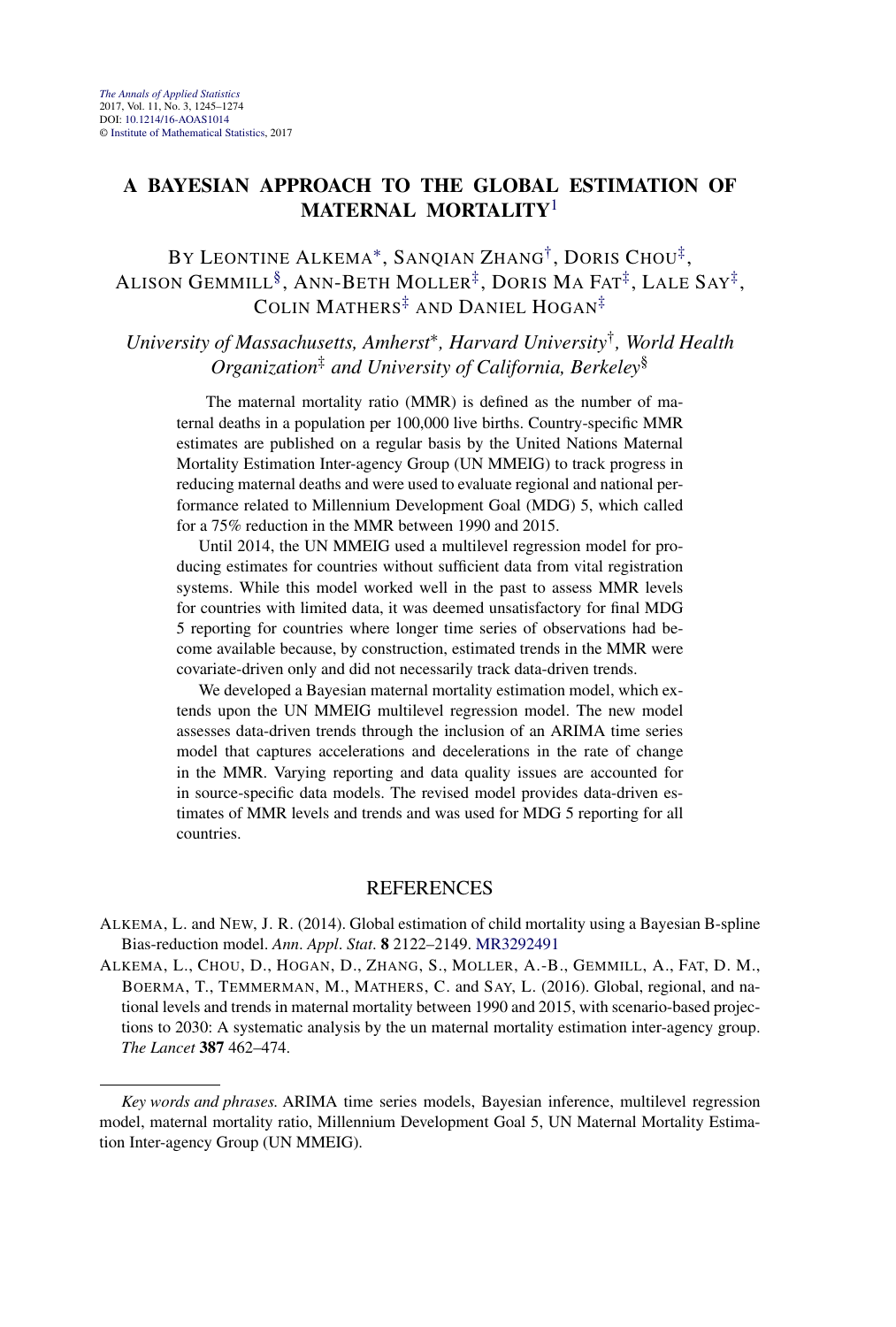- ALKEMA, L., ZHANG, S., CHOU, D., GEMMILL, A., MOLLER, A.-B., FAT, D. M., SAY, L., MATHERS, C. and HOGAN, D. (2017). Supplement to "A Bayesian approach to the global estimation of maternal mortality." DOI[:10.1214/16-AOAS1014SUPP.](http://dx.doi.org/10.1214/16-AOAS1014SUPP)
- CHAO, F. and ALKEMA, L. (2014). How informative are vital registration data for estimating maternal mortality? A Bayesian analysis of WHO adjustment data and parameters. *Statistics and Public Policy* **1** 6–18.
- GELMAN, A. and RUBIN, D. (1992). Inference from iterative simulation using multiple sequences. *Statist*. *Sci*. **7** 457–511.
- ICF INTERNATIONAL INC. (2014). Guidelines for the MEASURE DHS Phase III Main Survey Report. Technical report. Available at [http://dhsprogram.com/pubs/pdf/DHSM6/Final\\_Report\\_Tab\\_](http://dhsprogram.com/pubs/pdf/DHSM6/Final_Report_Tab_Plan_24Oct2014_DHSM6.pdf) [Plan\\_24Oct2014\\_DHSM6.pdf.](http://dhsprogram.com/pubs/pdf/DHSM6/Final_Report_Tab_Plan_24Oct2014_DHSM6.pdf)
- OESTERGAARD, M. Z., ALKEMA, L. and LAWN, J. E. (2013). Millennium Development Goals national targets are moving targets and the results will not be known until well after the deadline of 2015. *Int*. *J*. *Epidemiol*. **42** 645–647.
- PLUMMER, M. (2003). JAGS: A program for analysis of Bayesian graphical models using Gibbs sampling. In *Proceedings of the* 3*rd International Workshop on Distributed Statistical Computing* (*DSC* 2003), *March* 20*–*22, *Vienna*, *Austria*. Available at <http://mcmc-jags.sourceforge.net/>. ISSN 1609-395X.
- UNAIDS (2013). *Global Report*: *UNAIDS Report on the Global AIDS Epidemic* 2013. Geneva: Joint United Nations Programme on HIV/AIDS.
- UNITED NATIONS POPULATION DIVISION (2013). *World Population Prospects*. *The* 2012 *Revision*. United Nations publication.
- WHO, UNICEF, UNFPA, THE WORLD BANK and THE UNITED NATIONS POPULATION DIVI-SION (2014). Trends in maternal mortality 1990–2013: Estimates developed by WHO, UNICEF, UNFPA, The World Bank and the United Nations Population Division. ISBN 978 92 4 150722 6.
- WHO, UNICEF, UNFPA, THE WORLD BANK and THE UNITED NATIONS POPULATION DIVI-SION (2015). Trends in maternal mortality 1990–2015: Estimates developed by WHO, UNICEF, UNFPA. The World Bank and the United Nations Population Division.
- WILMOTH, J. R., MIZOGUCHI, N., OESTERGAARD, M. Z., SAY, L., MATHERS, C. D., ZUREICK-BROWN, S., INOUE, M. and CHOU, D. (2012). A new method for deriving global estimates of maternal mortality. *Statistics*, *Politics*, *and Policy* **3**.
- WORLD HEALTH ORGANIZATION (2010). *International Statistical Classification of Diseases and Related Health Problems*, *Tenth Revision*: *Instruction Manual*. World Health Organization, Geneva.
- WORLD HEALTH ORGANIZATION (2014). *Life Tables for WHO Member States* 1990–2012. World Health Organization, Geneva.
- WORLD HEALTH ORGANIZATION (2015). Strategies toward ending preventable maternal mortality (EPMM). Technical report. Available at [http://apps.who.int/iris/bitstream/10665/153544/1/](http://apps.who.int/iris/bitstream/10665/153544/1/9789241508483_eng.pdf?ua=1) [9789241508483\\_eng.pdf?ua=1](http://apps.who.int/iris/bitstream/10665/153544/1/9789241508483_eng.pdf?ua=1).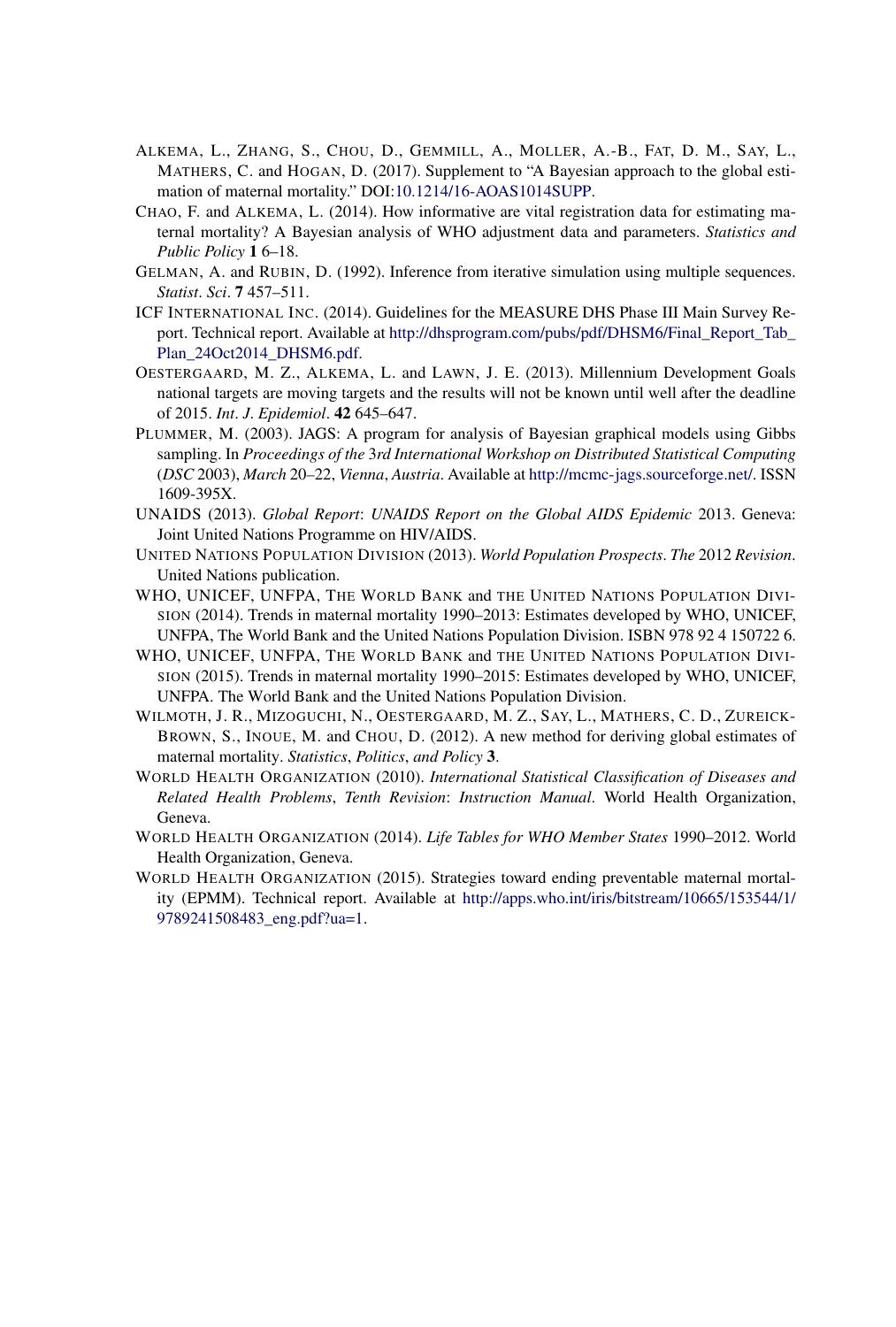## **MAXIMUM LIKELIHOOD FEATURES FOR GENERATIVE IMAGE MODELS**[1](#page-23-0)

## BY LO-BIN CHANG<sup>\*</sup>, ERAN BORENSTEIN<sup>†</sup>, WEI ZHANG<sup>[‡](#page-7-0)</sup> AND STUART GEMAN<sup>[§](#page-7-0)</sup>

# *Ohio State University*∗*, Amazon*†*, Smartleaf*‡ *and Brown University*§

Most approaches to computer vision can be thought of as lying somewhere on a continuum between generative and discriminative. Although each approach has had its successes, recent advances have favored discriminative methods, most notably the convolutional neural network. Still, there is some doubt about whether this approach will scale to a human-level performance given the numbers of samples that are needed to train state-of-the-art systems. Here, we focus on the generative or Bayesian approach, which is more model based and, in theory, more efficient. Challenges include latent-variable modeling, computationally efficient inference, and data modeling. We restrict ourselves to the problem of data modeling, which is possibly the most daunting, and specifically to the generative modeling of image patches. We formulate a new approach, which can be broadly characterized as an application of "conditional modeling," designed to sidestep the high-dimensionality and complexity of image data. A series of experiments, learning appearance models for faces and parts of faces, illustrates the flexibility and effectiveness of the approach.

- AGARWAL, S., AWAN, A. and ROTH, D. (2004). Learning to detect objects in images via a sparse part-based representation. *IEEE Trans*. *Pattern Anal*. *Mach*. *Intell*. **26** 1475–1490.
- AHARON, M., ELAD, M. and BRUCKSTEIN, A. M. (2006). The KSVD: An algorithm for designing of overcomplete dictionaries for sparse representations. *IEEE Trans*. *Signal Process*. **54** 4311– 4322.
- ALLASSONNIÈRE, S., AMIT, Y. and TROUVÉ, A. (2007). Towards a coherent statistical framework for dense deformable template estimation. *J*. *R*. *Stat*. *Soc*. *Ser*. *B*. *Stat*. *Methodol*. **69** 3–29. [MR2301497](http://www.ams.org/mathscinet-getitem?mr=2301497)
- AMIT, Y., GEMAN, D. and FAN, X. (2004). A coarse-to-fine strategy for multiclass shape detection. *IEEE Trans*. *Pattern Anal*. *Mach*. *Intell*. **26** 1606–1621.
- AMIT, Y. and TROUVÉ, A. (2006). *Generative Models for Labeling Multi-Object Configurations in Images* 362–381. Springer Berlin, Heidelberg.
- AMIT, Y. and TROUVÉ, A. (2007). POP: Patchwork of parts models for object recognition. *Int*. *J*. *Comput*. *Vis*. **75** 267–282.
- BLANCHARD, G. and GEMAN, D. (2005). Hierarchical testing designs for pattern recognition. *Ann*. *Statist*. **33** 1155–1202. [MR2195632](http://www.ams.org/mathscinet-getitem?mr=2195632)
- BORENSTEIN, E. and ULLMAN, S. (2002). Class-specific, top-down segmentation. In *ECCV*. *LNCS* **2353** 109–122.

*Key words and phrases.* Computer vision, image models, appearance models, generative models, conditional modeling, sufficiency, features.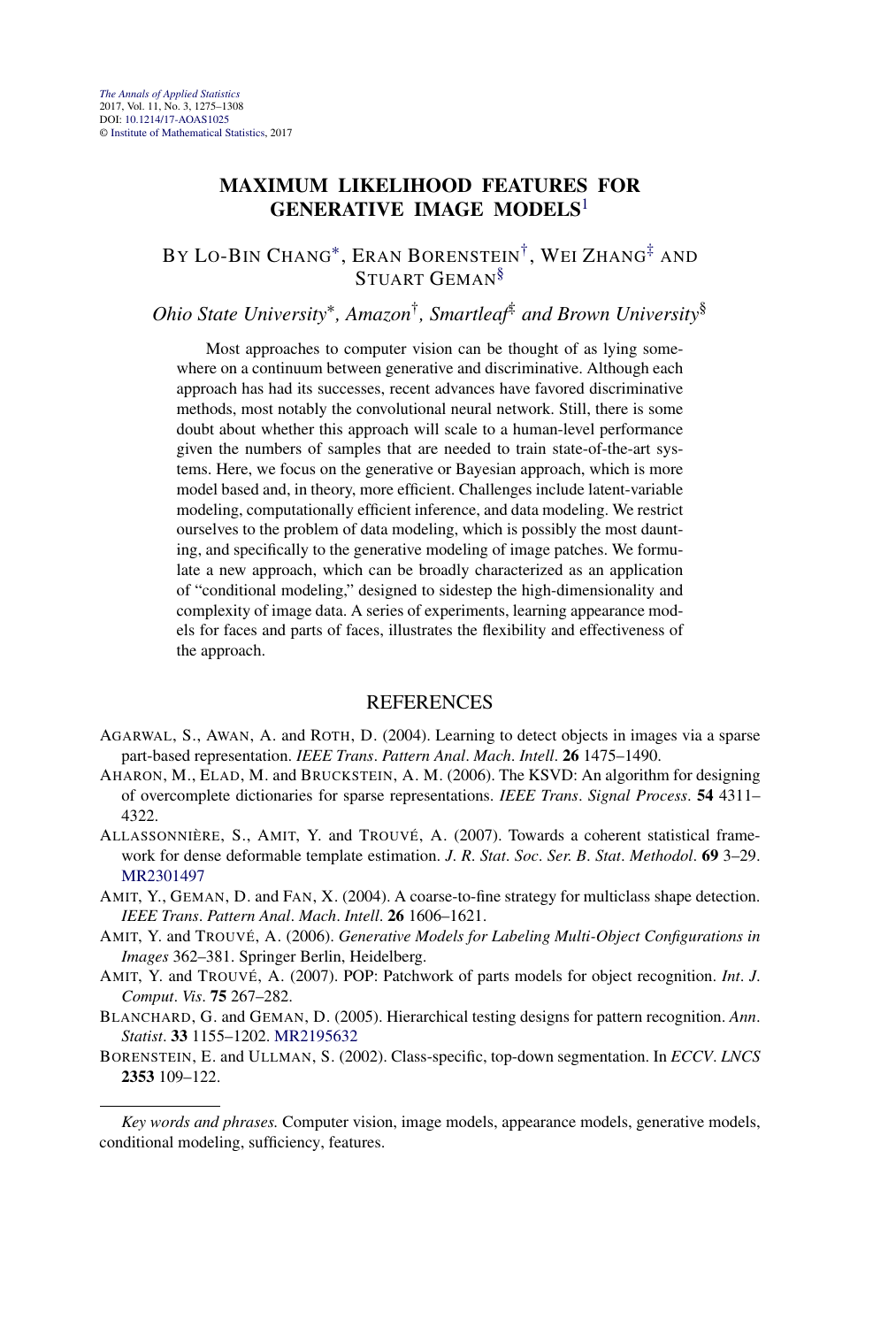- CHUNG, K. L. (2001). *A Course in Probability Theory*, 3rd ed. Academic Press, Inc., San Diego, CA. [MR1796326](http://www.ams.org/mathscinet-getitem?mr=1796326)
- DEMPSTER, A. P., LAIRD, N. M. and RUBIN, D. B. (1977). Maximum likelihood from incomplete data via the EM algorithm. *J*. *Roy*. *Statist*. *Soc*. *Ser*. *B* **39** 1–38. With discussion. [MR0501537](http://www.ams.org/mathscinet-getitem?mr=0501537)
- DIACONIS, P. and FREEDMAN, D. (1984). Asymptotics of graphical projection pursuit. *Ann*. *Statist*. **12** 793–815. [MR0751274](http://www.ams.org/mathscinet-getitem?mr=0751274)
- DÜMBGEN, L. and DEL CONTE-ZERIAL, P. (2013). On low-dimensional projections of highdimensional distributions. In *From Probability to Statistics and Back*: *High-Dimensional Models and Processes*. *Inst*. *Math*. *Stat*. (*IMS*) *Collect*. **9** 91–104. IMS, Beachwood, OH. [MR3186751](http://www.ams.org/mathscinet-getitem?mr=3186751)
- FELDMAN, T. and YOUNES, L. (2006). Homeostatic image perception: An artificial system. *Comput*. *Vis*. *Image Underst*. **102** 70–80.
- FELZENSZWALB, P. (2013). A stochastic grammar for natural shapes. In *Shape Perception in Human and Computer Vision* (S. J. Dickinson and Z. Pizlo, eds.) 299–310. Springer, London.
- FELZENSZWALB, P. F., GIRSHICK, R. B., MCALLESTER, D. and RAMANAN, D. (2010). Object detection with discriminatively trained part based models. *IEEE Trans*. *Pattern Anal*. *Mach*. *Intell*. **32** 1627–1645.
- FERGUS, R., PERONA, P. and ZISSERMAN, A. (2003). Object class recognition by unsupervised scale-invariant learning. *CVPR* **2** 264–271.
- FREY, B. J. (2003). Transformation-invariant clustering using the EM algorithm. *IEEE Trans*. *Pattern Anal*. *Mach*. *Intell*. **25** 1–17.
- FREY, B. J. and JOJIC, N. (1999). Transformed component analysis: Joint estimation of spatial transformations and image components. In *International Conference on Computer Vision* **2** 1190.
- HEISELE, B., SERRE, T. and POGGIO, T. (2007). A component-based framework for face detection and identification. *Int*. *J*. *Comput*. *Vis*. **74** 167–181.
- HEISELE, B., SERRE, T., PONTIL, M., VETTER, T. and POGGIO, T. (2001). Categorization by learning and combining object parts. In *NIPS*.
- HINTON, G. E. (1999). Products of experts. In *Int*. *Conf*. *on Art*. *Neur*. *Netw*. (*ICANN*) **1** 1–6.
- JIN, Y. and GEMAN, S. (2006). Context and hierarchy in a probabilistic image model. In *CVPR* 2145–2152.
- KANNAN, A., JOJIC, N. and FREY, B. (2002). Fast transformation invariant factor analysis. In *Advances in Neural Information Processing Systems* **15**.
- LEE, H., BATTLE, A., RAINA, R. and NG, A. Y. (2007). Efficient sparse coding algorithms. *Adv*. *Neural Inf*. *Process*. *Syst*. **19** 801–808.
- LEIBE, B. and SCHIELE, B. (2003). Interleaved object categorization and segmentation. In *Proceedings of British Machine Vision Conference* (*BMVC*).
- MAIRAL, J., BACH, F., PONCE, J. and SAPIRO, G. (2009). Online dictionary learning for sparse coding. In *Proceedings of the* 26*th International Conference on Machine Learning*.
- OLSHAUSEN, B. A. and FIELD, D. J. (1997). Sparse coding with an overcomplete basis set: A strategy employed by V1? *Vis*. *Res*. **37** 3311–3325.
- OMMER, B. and BUHMANN, J. M. (2006). Learning compositional categorization models. In *ECCV*.
- PAPANDREOU, G., CHEN, L.-C. and YUILLE, A. (2014). Modeling image patches with a generic dictionary of mini-epitomes. In *Proc*. *IEEE Int*. *Conf*. *on Comp*. *Vision and Pat*. *Rec*. (*CVPR*).
- RAJAGOPALAN, A. N., CHELLAPPA, R. and KOTERBA, N. T. (2005). Background learning for robust face recognition with PCA in the presence of clutter. *IEEE Trans*. *Image Process*. **14** 832– 843.
- REID, N. (1995). The roles of conditioning in inference. *Statist*. *Sci*. **10** 138–157, 173–189, 193– 196. With comments by V. P. Godambe, Bruce G. Lindsay and Bing Li, Peter McCullagh, George Casella, Thomas J. DiCiccio and Martin T. Wells, A. P. Dawid and C. Goutis and Thomas Severini, with a rejoinder by the author. [MR1368097](http://www.ams.org/mathscinet-getitem?mr=1368097)
- ROTH, S. and BLACK, M. J. (2009). Fields of experts. *Int*. *J*. *Comput*. *Vis*. **82** 205–229.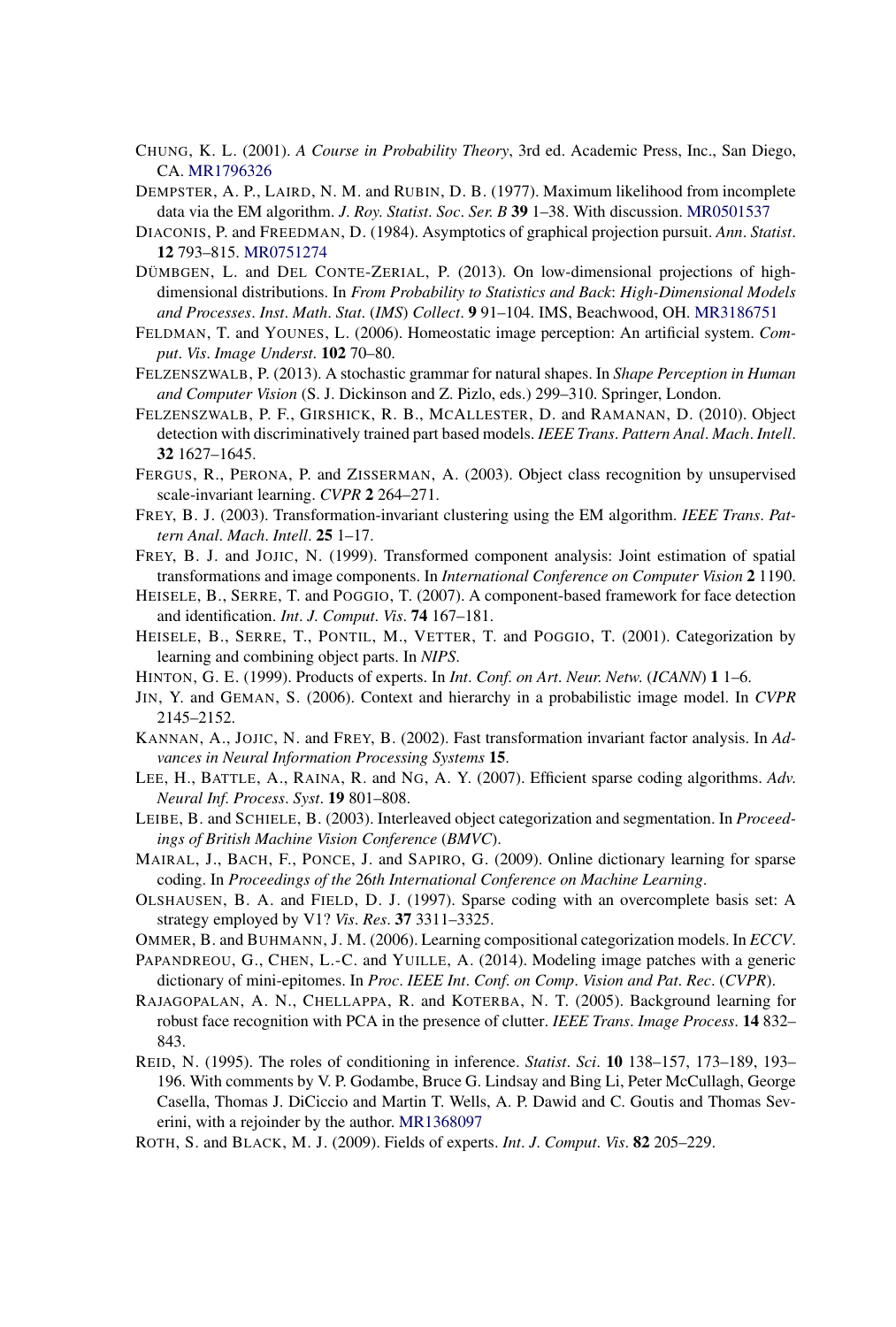- SABUNCU, M. R., BALCI, S. K. and GOLLAND, P. (2008). Discovering modes of an image population through mixture modeling. In *Proceedings of the International Conference on Medical Image Computing and Computer Assisted Intervention* (*MICCAI*). *LNCS* **5242** 381–389.
- SALI, E. and ULLMAN, S. (1999). Combining class-specific fragments for object classification. In *Proc*. 10*th British Machine Vision Conference* **1** 203–213.
- SI, Z. and ZHU, S.-C. (2012). Learning hybrid image templates (HIT) by information projection. *IEEE Trans*. *Pattern Anal*. *Mach*. *Intell*. **34** 1354–1367.
- ULLMAN, S., SALI, E. and VIDAL-NIQUET, M. (2001). A fragment-based approach to object representation and classification. In *International Workshop on Visual Form* 85–100.
- ULLMAN, S., VIDAL-NAQUET, M. and SALI, E. (2002). Visual features of intermediate complexity and their use in classification. *Nat*. *Neurosci*. **5** 682–687.
- WEBER, M., WELLING, M. and PERONA, P. (2000). Unsupervised learning of models for recognition. In *Proc*. *Sixth European Conf*. *Computer Vision* 18–22.
- WELLING, M., HINTON, G. E. and OSINDERO, S. (2003). Learning sparse topographic representations with products of student-t distributions. In *Adv*. *in Neur*. *Inf*. *Proc*. *Sys*. (*NIPS*) **15** 1359– 1366.
- YUILLE, A. (2011). Towards a theory of compositional learning and encoding of objects. In *Computational Methods for the Innovative Design of Electrical Devices'*11 1448–1455.
- ZHU, L., CHEN, Y. and YUILLE, A. (2009). Unsupervised learning of probabilistic grammar-Markov models for object categories. *IEEE Trans*. *Pattern Anal*. *Mach*. *Intell*. **31** 114–128.
- ZHU, S.-C. and MUMFORD, D. (1997). Prior learning and Gibbs reaction-diffusion. *IEEE Trans*. *Pattern Anal*. *Mach*. *Intell*. **19** 1236–1250.
- ZHU, S.-C. and MUMFORD, D. (2006). A stochastic grammar of images. In *Foundations and Trends in Computer Graphics and Vision* 259–362.
- ZHU, S.-C., WU, Y. and MUMFORD, D. (1998). Filters, random fields and maximum entropy (FRAME): Towards a unified theory for texture modeling. *Int*. *J*. *Comput*. *Vis*. **27**.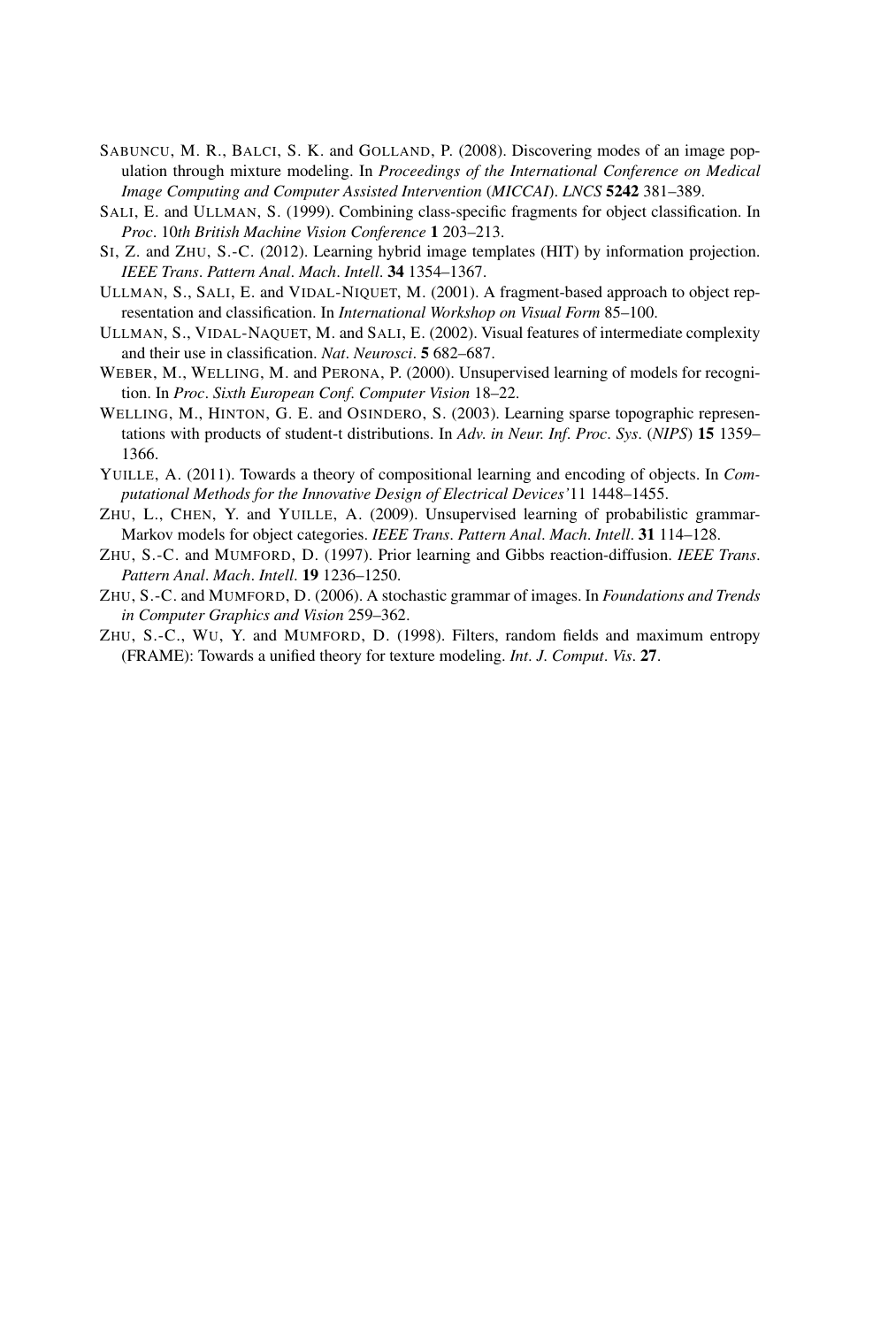## <span id="page-12-0"></span>**BAYESIAN ESTIMATES OF ASTRONOMICAL TIME DELAYS BETWEEN GRAVITATIONALLY LENSED STOCHASTIC LIGHT CURVES**[1](#page-23-0)

BY HYUNGSUK TAK<sup>\*, 2, 3</sup>, KAISEY MANDEL<sup>†, 4</sup>, DAVID A. VAN DYK<sup>‡, 6</sup>, VINAY L. KASHYAP‡,5, XIAO-LI MENG†,[2](#page-23-0) AND ANETA SIEMIGINOWSKA†,5

*Statistical and Applied Mathematical Sciences Institute*∗*, Harvard University*† *and Imperial College London*‡

> The gravitational field of a galaxy can act as a lens and deflect the light emitted by a more distant object such as a quasar. Strong gravitational lensing causes multiple images of the same quasar to appear in the sky. Since the light in each gravitationally lensed image traverses a different path length from the quasar to the Earth, fluctuations in the source brightness are observed in the several images at different times. The time delay between these fluctuations can be used to constrain cosmological parameters and can be inferred from the time series of brightness data or light curves of each image. To estimate the time delay, we construct a model based on a state-space representation for irregularly observed time series generated by a latent continuous-time Ornstein–Uhlenbeck process. We account for microlensing, an additional source of independent long-term extrinsic variability, via a polynomial regression. Our Bayesian strategy adopts a Metropolis–Hastings within Gibbs sampler. We improve the sampler by using an ancillarity-sufficiency interweaving strategy and adaptive Markov chain Monte Carlo. We introduce a profile likelihood of the time delay as an approximation of its marginal posterior distribution. The Bayesian and profile likelihood approaches complement each other, producing almost identical results; the Bayesian method is more principled but the profile likelihood is simpler to implement. We demonstrate our estimation strategy using simulated data of doubly- and quadruply-lensed quasars, and observed data from quasars *Q0957*+*561* and *J1029*+*2623*.

- BERGER, J. O., BERNARDO, J. M. and SUN, D. (2015). Overall objective priors. *Bayesian Anal*. **10** 189–221. [MR3420902](http://www.ams.org/mathscinet-getitem?mr=3420902)
- BERGER, J. O., LISEO, B. and WOLPERT, R. L. (1999). Integrated likelihood methods for eliminating nuisance parameters. *Statist*. *Sci*. **14** 1–28. [MR1702200](http://www.ams.org/mathscinet-getitem?mr=1702200)
- BERK, D. E. V., WILHITE, B. C., KRON, R. G., ANDERSON, S. F., BRUNNER, R. J., HALL, P. B., IVEZIĆ, Ž., RICHARDS, G. T., SCHNEIDER, D. P., YORK, D. G., BRINKMANN, J. V., LAMB, D. Q., NICHOL, R. C. and SCHLEGEL, D. J. (2004). The ensemble photometric variability of ∼25,000 quasars in the sloan digital sky survey. *Astrophys*. *J*. **601** 692.
- BLANDFORD, R. and NARAYAN, R. (1992). Cosmological applications of gravitational lensing. *Annu*. *Rev*. *Astron*. *Astrophys*. **30** 311–358.

*Key words and phrases.* Gravitational lensing, microlensing, Ornstein–Uhlenbeck process, Gibbs sampler, profile likelihood, ancillarity-sufficiency interweaving strategy, adaptive MCMC, Q0957+561, J1029+2623, LSST, quasar.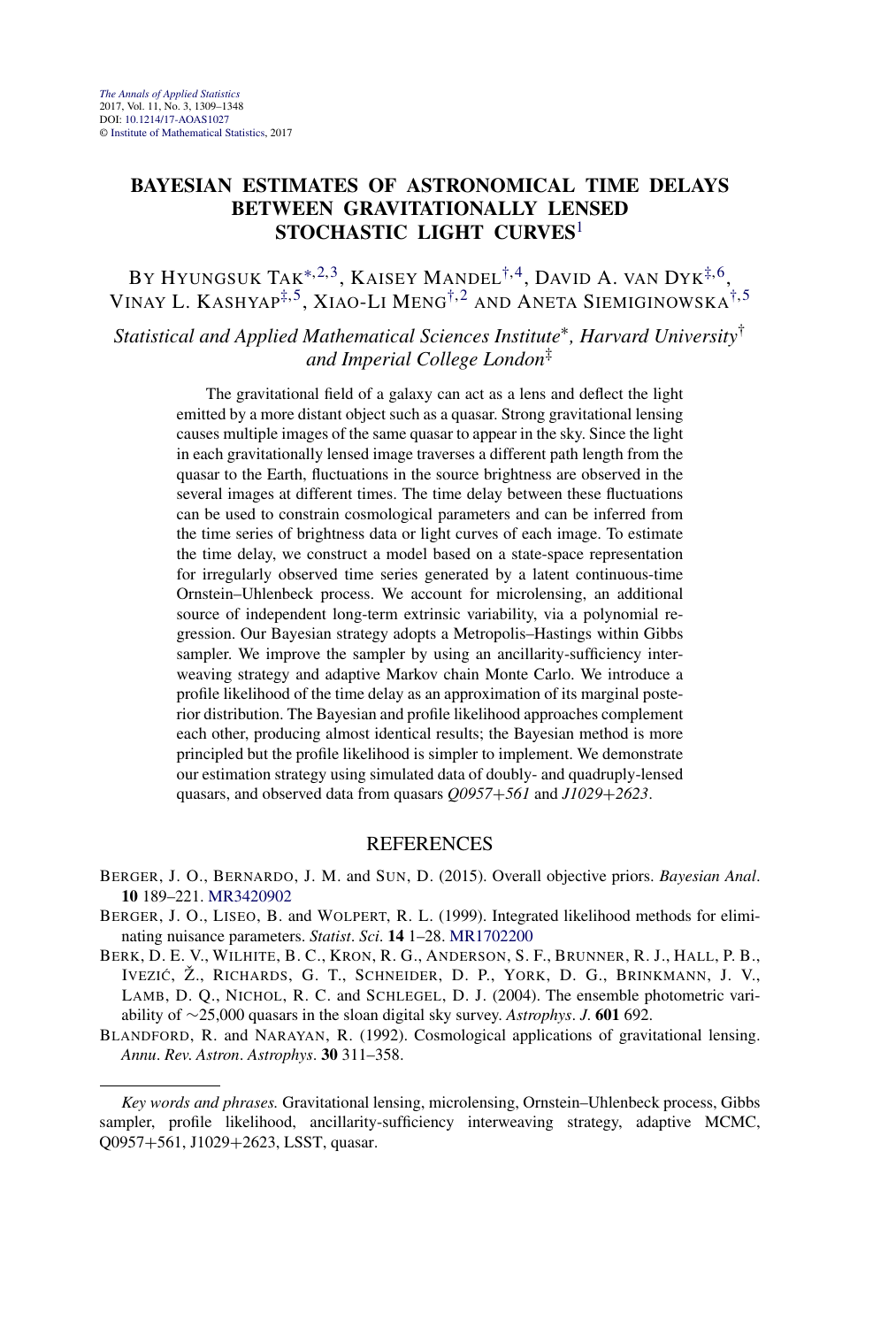- BROOKS, S. P., MORGAN, B. J., RIDOUT, M. S. and PACK, S. (1997). Finite mixture models for proportions. *Biometrics* **53** 1097–1115.
- BROOKS, S., GELMAN, A., JONES, G. L. and MENG, X.-L., eds. (2011). *Handbook of Markov Chain Monte Carlo*. CRC Press, Boca Raton, FL. [MR2742422](http://www.ams.org/mathscinet-getitem?mr=2742422)
- CHANG, K. and REFSDAL, S. (1979). Flux variations of QSO 0957+561 A, B and image splitting by stars near the light path. *Nature* **282** 561–564.
- COURBIN, F., CHANTRY, V., REVAZ, Y., SLUSE, D., FAURE, C., TEWES, M., EULAERS, E., KOL-EVA, M., ASFANDIYAROV, I., DYE, S., MAGAIN, P., VAN WINCKEL, H., COLES, J., SAHA, P., IBRAHIMOV, M. and MEYLAN, G. (2013). COSMOGRAIL: The COSmological MOnitoring of GRAvItational lenses IX. time delays, lens dynamics and baryonic fraction in He 0435-1223. *Astron*. *Astrophys*. **536** A53.
- DAVISON, A. C. (2003). *Statistical Models*. *Cambridge Series in Statistical and Probabilistic Mathematics* **11**. Cambridge Univ. Press, Cambridge. [MR1998913](http://www.ams.org/mathscinet-getitem?mr=1998913)
- DOBLER, G., FASSNACHT, C., TREU, T., MARSHALL, P. J., LIAO, K., HOJJATI, A., LINDER, E. and RUMBAUGH, N. (2015). Strong lens time delay challenge. I. Experimental design. *Astrophys*. *J*. **799** 168.
- FASSNACHT, C., PEARSON, T., READHEAD, A., BROWNE, I., KOOPMANS, L., MYERS, S. and WILKINSON, P. (1999). A determination of h*<sup>o</sup>* with the CLASS gravitational lens B1608+656. I. time delay measurements with the VLA. *Astrophys*. *J*. **527** 498.
- FISCHER, P., BERNSTEIN, G., RHEE, G. and TYSON, J. A. (1997). The mass distribution of the cluster Q0957+561 from gravitational lensing. *Astron*. *J*. **113** 521.
- FOHLMEISTER, J., KOCHANEK, C. S., FALCO, E. E., WAMBSGANSS, J., OGURI, M. and DAI, X. (2013). A two-year time delay for the lensed quasar SDSS J1029+ 2623. *Astrophys*. *J*. **764** 186.
- GELMAN, A. and RUBIN, D. B. (1992). Inference from iterative simulation using multiple sequences. *Statist*. *Sci*. **7** 457–472.
- GELMAN, A., CARLIN, J. B., STERN, H. S., DUNSON, D. B., VEHTARI, A. and RUBIN, D. B. (2014). *Bayesian Data Analysis*, 3rd ed. CRC Press, Boca Raton, FL. [MR3235677](http://www.ams.org/mathscinet-getitem?mr=3235677)
- HAINLINE, L. J., MORGAN, C. W., BEACH, J. N., KOCHANEK, C., HARRIS, H. C., TILLE-MAN, T., FADELY, R., FALCO, E. E. and LE, T. X. (2012). A new microlensing event in the doubly imaged quasar Q 0957+561. *Astrophys*. *J*. **744** 104.
- HARVA, M. and RAYCHAUDHURY, S. (2006). *Bayesian Estimation of Time Delays Between Unevenly Sampled Signals*. IEEE, New York.
- HOJJATI, A., KIM, A. G. and LINDER, E. V. (2013). Robust strong lensing time delay estimation. *Phys*. *Rev*. *D* **87** 123512.
- INADA, N., OGURI, M., MOROKUMA, T., DOI, M., YASUDA, N., BECKER, R. H., RICHARDS, G. T., KOCHANEK, C. S., KAYO, I., KONISHI, K. et al. (2006). SDSS J1029+2623: A gravitationally lensed quasar with an image separation of 225. *Astrophys*. *J*. *Lett*. **653** L97.
- KELLY, B. C., BECHTOLD, J. and SIEMIGINOWSKA, A. (2009). Are the variations in quasar optical flux driven by thermal fluctuations? *Astrophys*. *J*. **698** 895.
- KOCHANEK, C., MORGAN, N., FALCO, E., MCLEOD, B., WINN, J., DEMBICKY, J. and KETZE-BACK, B. (2006). The time delays of gravitational lens He 0435–1223: An early-type galaxy with a rising rotation curve. *Astrophys*. *J*. **640** 47.
- KOZŁOWSKI, S. and KOCHANEK, C. S. (2009). Discovery of 5000 active galactic nuclei behind the magellanic clouds. *Astrophys*. *J*. **701** 508.
- KOZŁOWSKI, S., KOCHANEK, C. S., UDALSKI, A., SOSZYŃSKI, I., SZYMAŃSKI, M., KU-BIAK, M., PIETRZYŃSKI, G., SZEWCZYK, O., ULACZYK, K. and POLESKI, R. (2010). Quantifying quasar variability as part of a general approach to classifying continuously varying sources. *Astrophys*. *J*. **708** 927.
- KUMAR, S. R., STALIN, C. and PRABHU, T.  $(2014)$ . H<sub>0</sub> from 11 well measured time-delay lenses. *Astron*. *Astrophys*. **580** A38.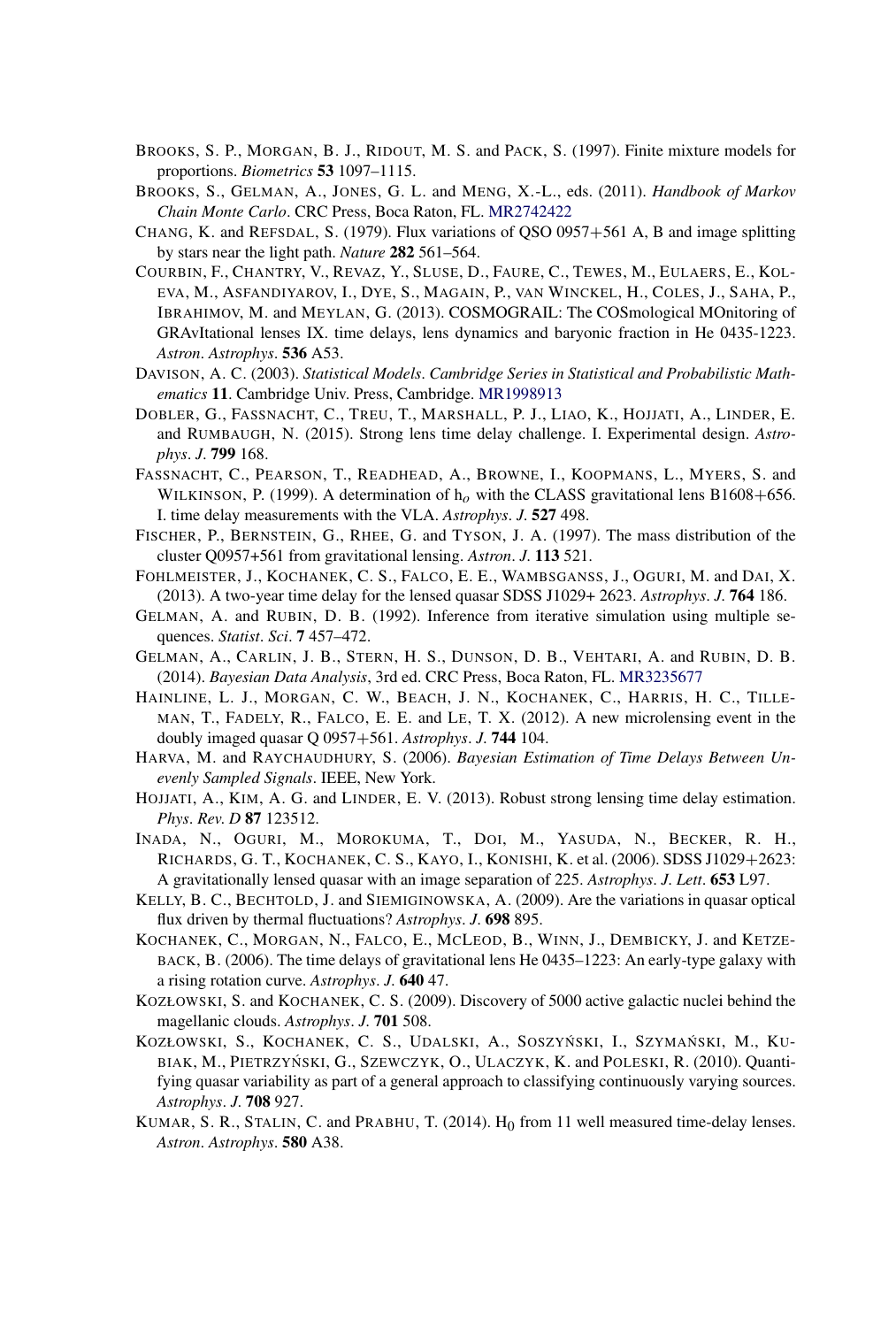- LIAO, K., TREU, T., MARSHALL, P., FASSNACHT, C. D., RUMBAUGH, N., DOBLER, G., AGHAMOUSA, A., BONVIN, V., COURBIN, F., HOJJATI, A., JACKSON, N., KASHYAP, V., RATHNA KUMAR, S., LINDER, E., MANDEL, K., MENG, X. L., MEYLAN, G., MOUS-TAKAS, L. A., PRABHU, T. P., ROMERO-WOLF, A., SHAFIELOO, A., SIEMIGINOWSKA, A., STALIN, C. S., TAK, H., TEWES, M. and VAN DYK, D. (2015). Strong lens time delay challenge: II. Results of TDC1. *Astrophys*. *J*. **800** 11.
- LINDER, E. V. (2011). Lensing time delays and cosmological complementarity. *Phys*. *Rev*. *D* **84** 123529.
- LIU, J. S. (2008). *Monte Carlo Strategies in Scientific Computing*. Springer, New York. [MR2401592](http://www.ams.org/mathscinet-getitem?mr=2401592)
- LSST SCIENCE COLLABORATION (2009). LSST Science Book, Version 2.0. Available at [arXiv:0912.0201.](http://arxiv.org/abs/arXiv:0912.0201)
- MACLEOD, C., IVEZIĆ, Ž., KOCHANEK, C., KOZŁOWSKI, S., KELLY, B., BULLOCK, E., KIM-BALL, A., SESAR, B., WESTMAN, D., BROOKS, K., GIBSON, R., BECKER, A. C. and DE VRIES, W. H. (2010). Modeling the time variability of SDSS stripe 82 quasars as a damped random walk. *Astrophys*. *J*. **721** 1014.
- MORGAN, C. W., HAINLINE, L. J., CHEN, B., TEWES, M., KOCHANEK, C. S., DAI, X., KO-ZLOWSKI, S., BLACKBURNE, J. A., MOSQUERA, A. M., CHARTAS, G., COURBIN, F. and MEYLAN, G. (2012). Further evidence that quasar X-ray emitting regions are compact: X-ray and optical microlensing in the lensed quasar q J0158-4325. *Astrophys*. *J*. **756** 52.
- MOSQUERA, A. M. and KOCHANEK, C. S. (2011). The microlensing properties of a sample of 87 lensed quasars. *Astrophys*. *J*. **738** 96.
- MUNOZ, J., FALCO, E., KOCHANEK, C., LEHÁR, J., MCLEOD, B., IMPEY, C., RIX, H.-W. and PENG, C. (1998). The CASTLES project. *Astrophys*. *Space Sci*. **263** 51–54.
- OGURI, M. and MARSHALL, P. J. (2010). Gravitationally lensed quasars and supernovae in future wide-field optical imaging surveys. *Mon*. *Not*. *R*. *Astron*. *Soc*. **405** 2579–2593.
- OSCOZ, A., MEDIAVILLA, E., GOICOECHEA, L. J., SERRA-RICART, M. and BUITRAGO, J. (1997). Time delay of QSO 0957+561 and cosmological implications. *Astrophys*. *J*. *Letters* **479** L89.
- OSCOZ, A., ALCALDE, D., SERRA-RICART, M., MEDIAVILLA, E., ABAJAS, C., BARRENA, R., LICANDRO, J., MOTTA, V. and MUNOZ, J. (2001). Time delay in QSO 0957+561 from 1984- 1999 optical data. *Astrophys*. *J*. **552** 81.
- PELT, J., HOFF, W., KAYSER, R., REFSDAL, S. and SCHRAMM, T. (1994). Time delay controversy on QSO 0957+ 561 not yet decided. *Astron*. *Astrophys*. **286** 775–785.
- PELT, J., KAYSER, R., REFSDAL, S. and SCHRAMM, T. (1996). The light curve and the time delay of QSO 0957+561. *Astron*. *Astrophys*. **305** 97–106.
- R CORE TEAM (2016). R: A Language and Environment for Statistical Computing. R Foundation for Statistical Computing, Vienna, Austria.
- REFSDAL, S. (1964). The gravitational lens effect. *Mon*. *Not*. *R*. *Astron*. *Soc*. **128** 295–306. [MR0175607](http://www.ams.org/mathscinet-getitem?mr=0175607)
- ROBERTS, G. O. and ROSENTHAL, J. S. (2007). Coupling and ergodicity of adaptive Markov chain Monte Carlo algorithms. *J*. *Appl*. *Probab*. **44** 458–475. [MR2340211](http://www.ams.org/mathscinet-getitem?mr=2340211)
- SCHNEIDER, P., EHLERS, J. and FALCO, E. (1992). *Gravitational Lenses*. Springer, Berlin.
- SCHNEIDER, P., WAMBSGANSS, J. and KOCHANEK, C. S. (2006). *Gravitational Lensing*: *Strong*, *Weak and Micro*. Springer, Berlin.
- SERRA-RICART, M., OSCOZ, A., SANCHÍS, T., MEDIAVILLA, E., GOICOECHEA, L. J., LICAN-DRO, J., ALCALDE, D. and GIL-MERINO, R. (1999). BVRI photometry of QSO 0957+561A, B: Observations, new reduction method, and time delay. *Astrophys*. *J*. **526** 40.
- SHALYAPIN, V., GOICOECHEA, L. and GIL-MERINO, R. (2014). A 5.5-year robotic optical monitoring of Q0957+561: Substructure in a non-local cD galaxy. *Astron*. *Astrophys*. **540** A132.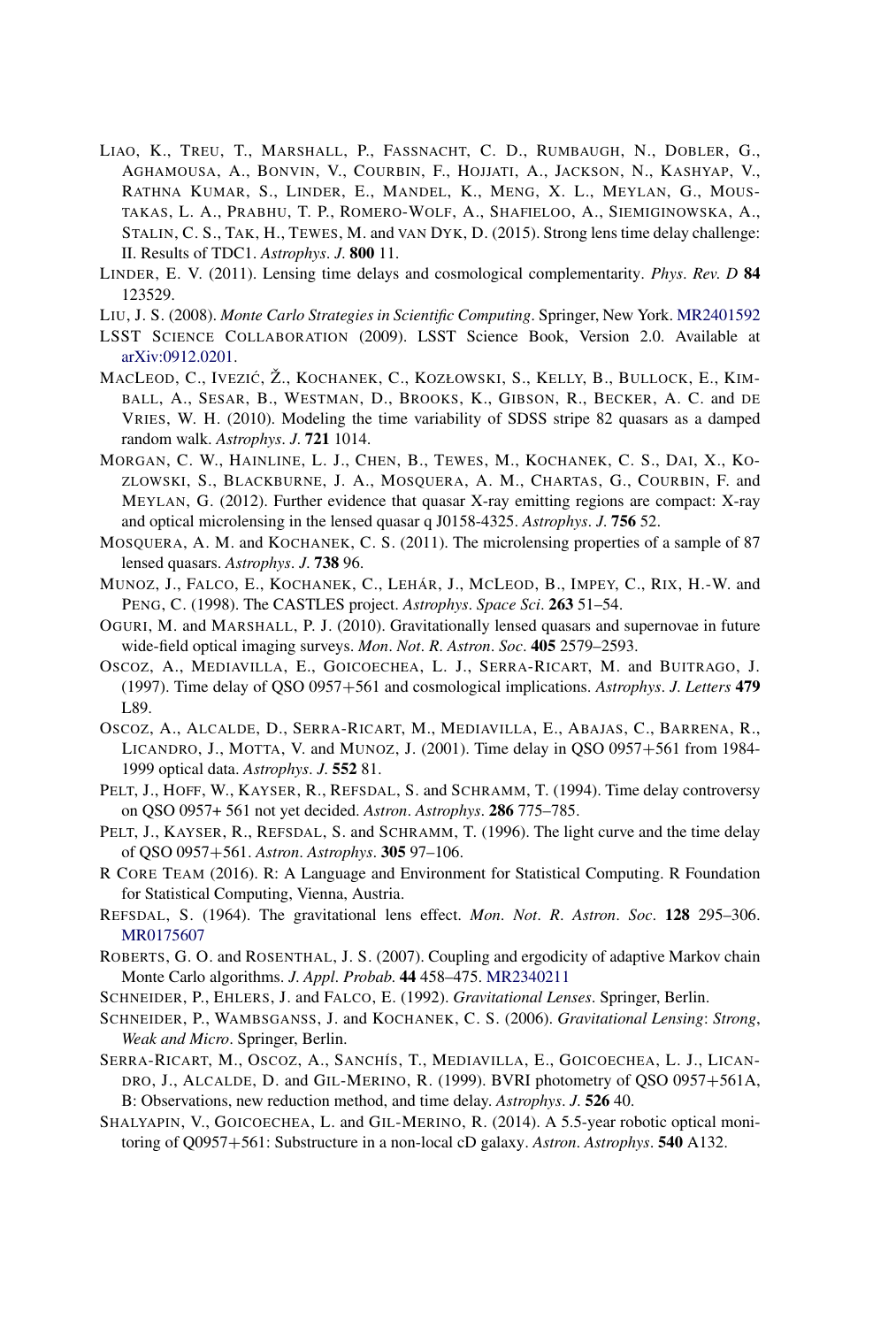- SUYU, S., AUGER, M., HILBERT, S., MARSHALL, P., TEWES, M., TREU, T., FASSNACHT, C., KOOPMANS, L., SLUSE, D., BLANDFORD, R., COURBIN, F. and MEYLAN, G. (2013). Two accurate time-delay distances from strong lensing: Implications for cosmology. *Astrophys*. *J*. **766** 70.
- TAK, H., KELLY, J. and MORRIS, C. N. (2017). Rgbp: An R package for Gaussian, Poisson, and Binomial Random Effects Models with Frequency Coverage Evaluations. *J*. *Stat*. *Softw*. **78** 1–33.
- TAK, H., MANDEL, K., VAN DYK, D. A., KASHYAP, V. L., MENG, X.-L and SIEMIGI-NOWSKA, A. (2017). Supplement to "Bayesian estimates of astronomical time delays between gravitationally lensed stochastic light curves." DOI[:10.1214/17-AOAS1027SUPP](http://dx.doi.org/10.1214/17-AOAS1027SUPP).
- TEWES, M., COURBIN, F. and MEYLAN, G. (2013). COSMOGRAIL: The COSmological MOnitoring of GRAvItational lenses XI. techniques for time delay measurement in presence of microlensing. *Astrophys*. *J*. **605** 58.
- TIERNEY, L. (1994). Markov chains for exploring posterior distributions. *Ann*. *Statist*. **22** 1701– 1762. [MR1329166](http://www.ams.org/mathscinet-getitem?mr=1329166)
- TREU, T. and MARSHALL, P. J. (2016). Time delay cosmography. *Astron*. *Astrophys*. *Rev*. **24** 11.
- UHLENBECK, G. E. and ORNSTEIN, L. S. (1930). On the theory of the Brownian motion. *Phys*. *Rev*. **36** 823–841.
- VAN DYK, D. A. and MENG, X.-L. (2001). The art of data augmentation. *J*. *Comput*. *Graph*. *Statist*. **10** 1–111. [MR1936358](http://www.ams.org/mathscinet-getitem?mr=1936358)
- WALSH, D., CARSWELL, R. and WEYMANN, R. (1979). 0957 + 561 A, B- twin quasistellar objects or gravitational lens. *Nature* **279** 381–384.
- YU, Y. and MENG, X.-L. (2011). To center or not to center: That is not the question—an ancillaritysufficiency interweaving strategy (ASIS) for boosting MCMC efficiency. *J*. *Comput*. *Graph*. *Statist*. **20** 531–570. [MR2878987](http://www.ams.org/mathscinet-getitem?mr=2878987)
- ZU, Y., KOCHANEK, C., KOZŁOWSKI, S. and UDALSKI, A. (2013). Is quasar optical variability a damped random walk? *Astrophys*. *J*. **765** 106.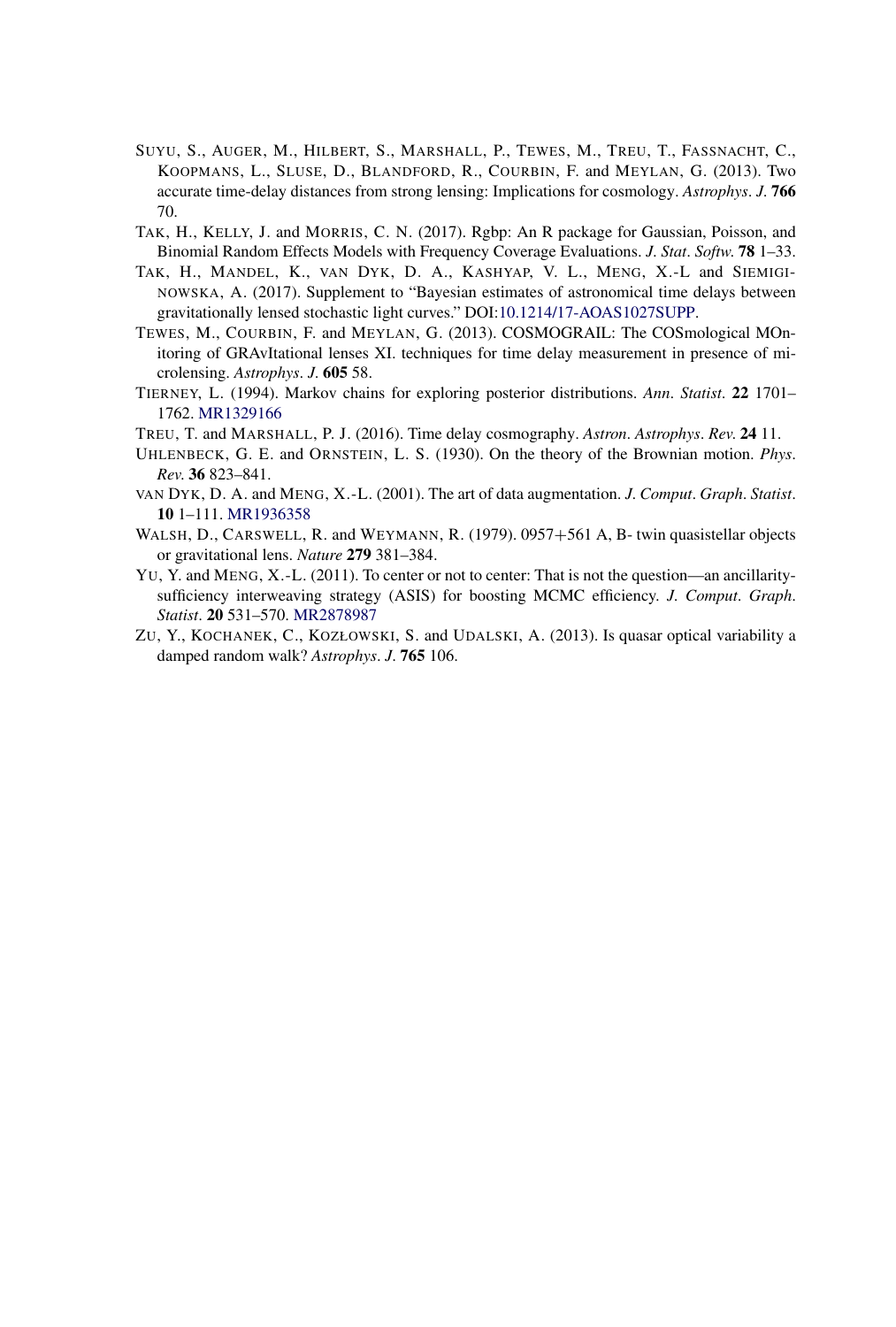## **COMPARING HEALTHCARE UTILIZATION PATTERNS VIA GLOBAL DIFFERENCES IN THE ENDORSEMENT OF CURRENT PROCEDURAL TERMINOLOGY CODES**[1](#page-23-0)

## BY XU SHI<sup>\*</sup>, HRISTINA PASHOVA<sup>[†](#page-12-0)</sup> AND PATRICK J. HEAGERTY<sup>\*</sup>

#### *University of Washington*<sup>∗</sup> *and Axio Research*†

The linkage of electronic medical records (EMR) across clinics, hospitals, and healthcare systems is opening new opportunities to evaluate factors associated with both individual treatment benefit and potential harm. For example, the FDA Sentinel initiative seeks to create a surveillance network with over 100 million patient lives (Behrman et al. [*N. Engl. J. Med.* **364** (2011) 498–499]), while PCORnet has created multiple networks that include linked electronic medical records from geographic regions such as entire cities or states, with the ultimate goal of facilitating comparative effectiveness research (Collins et al. [*Journal of the American Medical Informatics Association* **4** (2014) 576–577]). However, one key challenge to the use of electronically assembled cohorts is the potential for variation in both the choice of specific healthcare procedures and coding practices due to differences in patient populations and/or financial incentives within care delivery networks. In order to explore variation in patient care or procedure coding, we review and develop statistical methods that can permit testing and estimation of subgroup differences in code assignments. We focus on Current Procedural Terminology (CPT) codes which are used in a standardized fashion to capture patient treatment details and to record medical histories, but the methods we develop can be used for any structured EMR data. We specifically study testing procedures that can be valid for comparing both rare and common counts as routinely encountered with medical procedure codes, and we transfer methods from studies of genetic association. Hierarchical structure in terms of both thematically grouped medical codes and provider-level clustering adds unique complexity to the analysis of EMR data. We detail penalized regression methods unifying estimation and inference to leverage the hierarchical structure and stabilize rate ratio estimates for rare procedures. We also expand inference methods to account for potential within provider correlation of patient utilization. We illustrate methods comparing the endorsement of CPT codes for subjects enrolled in a back pain cohort study where interest is in the differences across recruitment centers in the use of CPT codes (Jarvik [*BMC Musculoskelet Disord.* **13** (2012)]).

#### REFERENCES

BASU, S. and PAN, W. (2011). Comparison of statistical tests for disease association with rare variants. *Genetic Epidemiology* **35** 606–619.

*Key words and phrases.* Electronic medical records, hierarchical structure, dynamic graphics.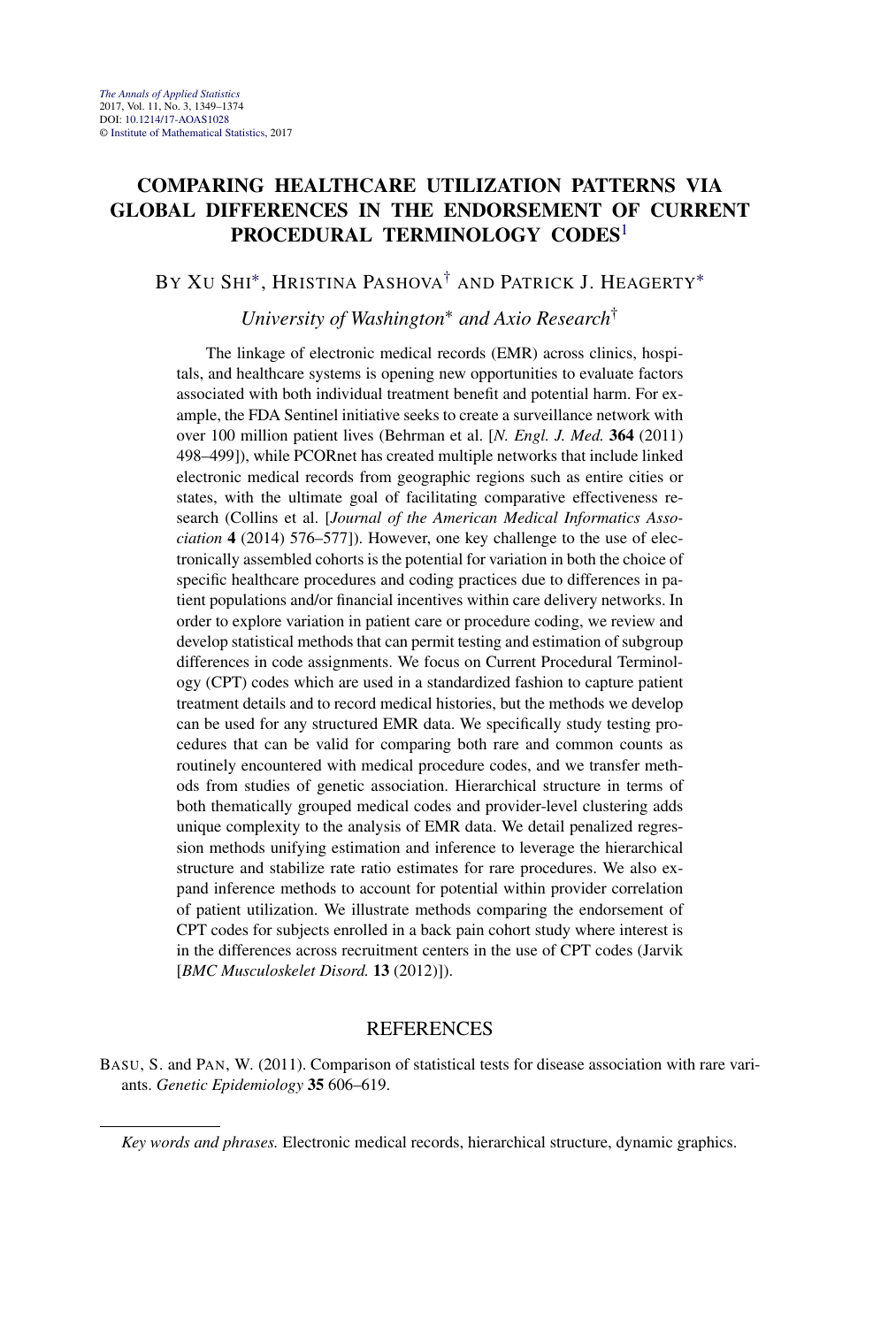- BEHRMAN, R. E., BENNER, J. S., BROWN, J. S., MCCLELLAN, M., WOODCOCK, J. and PLATT, R. (2011). Developing the Sentinel System—A national resource for evidence development. *N*. *Engl*. *J*. *Med*. **364** 498–499.
- BENTLEY, P. N., WILSON, A. G., DERWIN, M. E., SCODELLARO, R. and JACKSON, R. E. (2002). Reliability of assigning correct current procedural terminology—4 E/M codes. *Ann*. *Emerg*. *Med*. **40** 269–274.
- BÜHLMANN, P. (2013). Statistical significance in high-dimensional linear models. *Bernoulli* **19** 1212–1242. [MR3102549](http://www.ams.org/mathscinet-getitem?mr=3102549)
- BULL, S. B. (1998). Regression models for multiple outcomes in large epidemiologic studies. *Stat*. *Med*. **17** 2179–2197.
- CHAPMAN, J. and WHITTAKER, J. (2008). Analysis of multiple SNPs in a candidate gene or region. *Genetic Epidemiology* **32** 560–566.
- COLLINS, F. S., HUDSON, K. L., BRIGGS, J. P. and LAUER, M. S. (2014). PCORnet: Turning a dream into reality. *Journal of the American Medical Informatics Association* **4** 576–577.
- DIGGLE, P. J., HEAGERTY, P. J., LIANG, K.-Y. and ZEGER, S. L. (2002). *Analysis of Longitudinal Data*, 2nd ed. *Oxford Statistical Science Series* **25**. Oxford Univ. Press, Oxford. [MR2049007](http://www.ams.org/mathscinet-getitem?mr=2049007)
- HOERL, A. and KENNARD, R. (1970). Ridge regression: Biased estimation for nonorthogonal problems. *Technometrics* **12** 55–67.
- HOLT, J., WARSY, A. and WRIGHT, P. (2010). Medical decision making: Guide to improved CPT coding. *South*. *Med*. *J*. **103** 316–322.
- JARVIK, J. G. (2012). Study protocol: The back pain outcomes using longitudinal data (BOLD) registry. *BMC Musculoskelet Disord*. **13** 64.
- KING, M. S., LIPSKY, M. S. and SHARP, L. (2002). Expert agreement in Current Procedural Terminology evaluation and management coding. *Arch*. *Intern*. *Med*. **162** 316–320.
- KING, M. S., SHARP, L. and LIPSKY, M. S. (2001). Accuracy of CPT evaluation and management coding by family physicians. *J*. *Am*. *Board Fam*. *Pract*. **14** 184–192.
- LEE, S., EMOND, M. J., BASHED, M. J., BARNES, K. C., RIEDER, M. J., NICKER-SON, D. A., NHLBI GO EXOME SEQUENCING PROJECT—ESP LUNG PROJECT TEAM, CHRISTIANI, D. C., WURZEL, M. M. and LIN, X. (2012). Optimal unified approach for rarevariant association testing with application to small-sample case-control whole-exome sequencing studies. *Am. J. Hum. Genet.* **91** 224–237.
- MADSEN, B. E. and BROWNING, S. R. (2009). A groupwise association test for rare mutations using a weighted sum statistic. *PLoS Genet*. **5** e1000384.
- MIGLIORETTI, D. L. and HEAGERTY, P. J. (2004). Marginal modeling of multilevel binary data with time-varying covariates. *Biostatistics* **5** 381–398.
- MIGLIORETTI, D. L. and HEAGERTY, P. J. (2007). Marginal modeling of nonnested multilevel data using standard software. *Am*. *J*. *Epidemiol*. **165** 453–463.
- MORGENTHALER, S. and THILLY, W. G. (2007). A strategy to discover genes that carry multiallelic or mono-allelic risk for common diseases: A cohort allelic sums test (CAST). *Mutat*. *Res*. **615** 28–56.
- MORRIS, A. P. and ZEGGINI, E. (2010). An evaluation of statistical approaches to rare variant analysis in genetic association studies. *Genetic Epidemiology* **34** 188–193.
- PAN, W. (2009). Asymptotic tests of association with multiple SNPs in linkage disequilibrium. *Genetic Epidemiology* **33** 487–507.
- PRZYBOROWSKI, J. and WILENSKI, H. (1940). Homogeneity of results in testing samples from Poisson series with an application to testing clover seed for dodder. *Biometrika* **31** 313–323. [MR0002070](http://www.ams.org/mathscinet-getitem?mr=0002070)
- QI, Y., WEEKS, D. E., TIWARI, H. K., YI, N., ZHANG, K., GAO, G., LIN, W., LOU, X., CHEN, W. and LIU, W. (2015). Rare-variant kernel machine test for longitudinal data from population and family samples. *Hum*. *Hered*. **80** 126–138.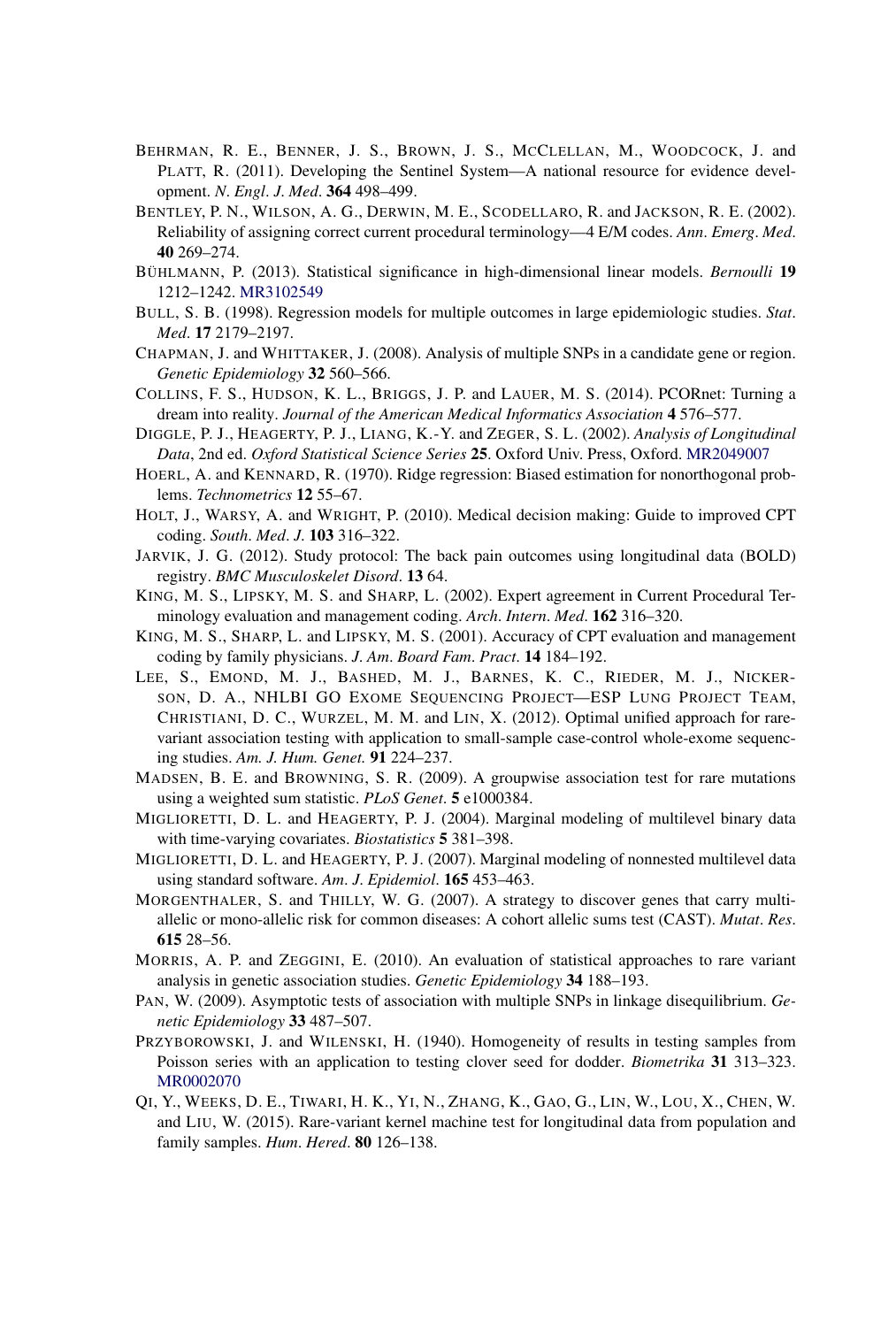- ROBINSON, M. D., MCCARTHY, D. J. and SMYTH, G. K. (2010). EdgeR: A bioconductor package for differential expression analysis of digital gene expression data. *Bioinformatics* **26** 139–140.
- ROSENBAUM, P. R. and RUBIN, D. B. (1983). The central role of the propensity score in observational studies for causal effects. *Biometrika* **70** 41–55. [MR0742974](http://www.ams.org/mathscinet-getitem?mr=0742974)
- ROSENBAUM, P. R. and RUBIN, D. B. (1984). Reducing bias in observational studies using subclassification on the propensity score. *J*. *Amer*. *Statist*. *Assoc*. **79** 515–524.
- SHI, X., PASHOVA, H. and HEAGERTY, P. J. (2017). Supplement to "Comparing healthcare utilization patterns via global differences in the endorsement of current procedural terminology codes." DOI[:10.1214/17-AOAS1028SUPPA,](http://dx.doi.org/10.1214/17-AOAS1028SUPPA) DOI[:10.1214/17-AOAS1028SUPPB](http://dx.doi.org/10.1214/17-AOAS1028SUPPB), DOI[:10.1214/17-AOAS1028SUPPC,](http://dx.doi.org/10.1214/17-AOAS1028SUPPC) DOI[:10.1214/17-AOAS1028SUPPD.](http://dx.doi.org/10.1214/17-AOAS1028SUPPD)
- WU, M. C., LEE, S., CAI, T., LI, Y., BOEHNKE, M. and LIN, X. (2011). Rare-variant association testing for sequencing data with the sequence kernel association test. *Am*. *J*. *Hum*. *Genet*. **89** 82–93.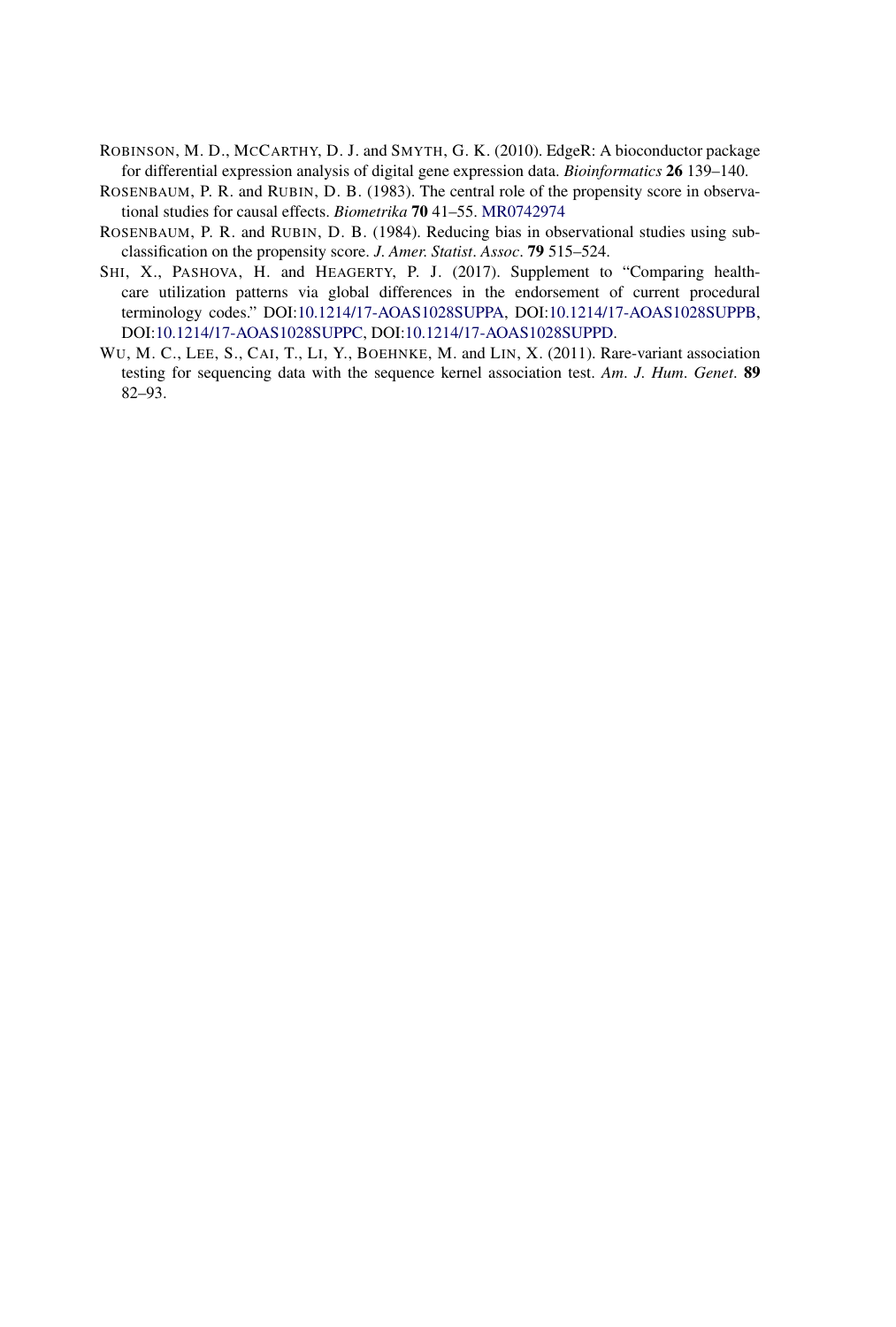## **GAUSSIAN PROCESS FRAMEWORK FOR TEMPORAL DEPENDENCE AND DISCREPANCY FUNCTIONS IN RICKER-TYPE POPULATION GROWTH MODELS**

# BY MARCELO HARTMANN<sup>\*, 1, 2</sup>, GEOFFREY R. HOSACK<sup>[†](#page-7-0)</sup>, RICHARD M. HILLARY<sup>[†](#page-7-0)</sup> AND JARNO VANHATALO<sup>\*, 1,2</sup>

## *University of Helsinki*<sup>∗</sup> *and CSIRO Marine Laboratories*†

Density dependent population growth functions are of central importance to population dynamics modelling because they describe the theoretical rate of recruitment of new individuals to a natural population. Traditionally, these functions are described with a fixed functional form with temporally constant parameters and without species interactions. The Ricker stock-recruitment model is one such function that is commonly used in fisheries stock assessment. In recent years, there has been increasing interest in semiparametric and temporally varying population growth models. The former are related to the general statistical approach of using semiparametric discrepancy functions, such as Gaussian processes (GP), to model deviations around the expected parametric function. In the latter, the reproductive rate, which is a key parameter describing the population growth rate, is assumed to vary in time. In this work, we introduce how these existing Ricker population growth models can be formulated under the same statistical approach of hierarchical GP models. We also show how the time invariant semiparametric approach can be extended and combined with the time varying reproductive rate using a GP model. Then we extend these models to the multispecies setting by incorporating cross-covariances among species with a continuous time covariance structure using the linear model of coregionalization. As a case study, we examine the productivity of three Pacific salmon populations. We compare the alternative Ricker population growth functions using model posterior probabilities and leave-one-out cross validation predictive densities. Our results show substantial temporal variation in maximum reproductive rates and reveal temporal dependence among the species, which have direct management implications. However, our results do not support inclusion of semiparametric discrepancy function and they suggest that the semiparametric discrepancy functions may lead to challenges in parameter identifiability more generally.

#### REFERENCES

BARNARD, J., MCCULLOCH, R. and MENG, X.-L. (2000). Modeling covariance matrices in terms of standard deviations and correlations, with application to shrinkage. *Statist*. *Sinica* **10** 1281– 1311. [MR1804544](http://www.ams.org/mathscinet-getitem?mr=1804544)

BRADFORD, M. J. (1995). Comparative review of Pacific salmon survival rates. *Can*. *J*. *Fish*. *Aquat*. *Sci*. **52** 1327–1338.

*Key words and phrases.* Model evidence, marginal likelihood, population growth, fisheries, density dependence, temporal dependence, interspecific dependence.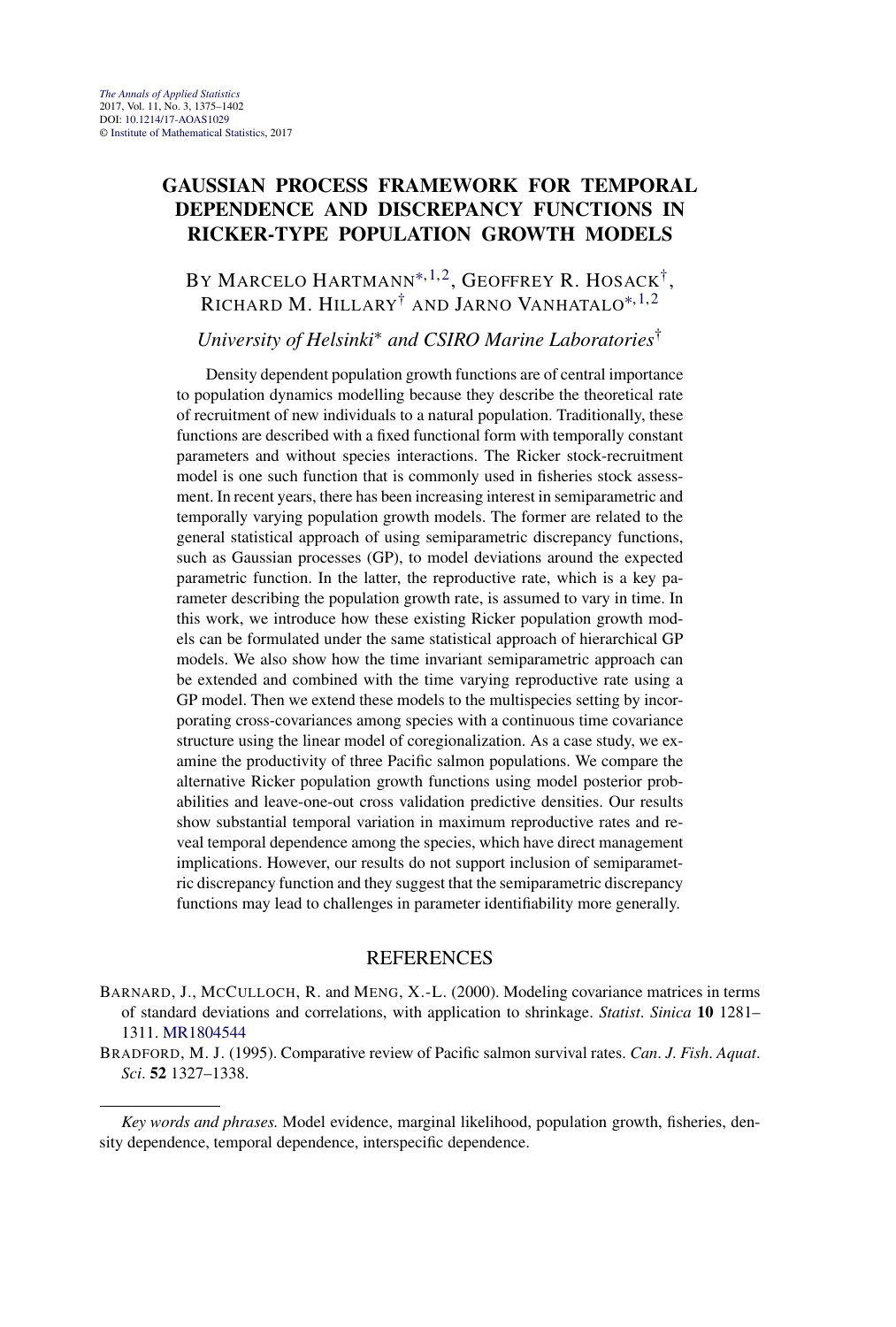- BRADFORD, M. J., LOVY, J. and PATTERSON, D. A. (2010). Infection of gill and kidney of Fraser River sockeye salmon, Oncorhynchus nerka (Walbaum), by Parvicapsula minibicornis and its effect on host physiology. *J*. *Fish Dis*. **33** 769–779.
- BRÄNNSTRON, Å. and SUMPTER, D. J. T. (2005). The role of competition and clustering in population dynamics. *Proc*. *R*. *Soc*. *Lond*., *B Biol*. *Sci*. **272** 2065–2072.
- BRYNJARSDÓTTIR, J. and O'HAGAN, A. (2014). Learning about physical parameters: The importance of model discrepancy. *Inverse Probl*. **30** 114007, 24. [MR3274591](http://www.ams.org/mathscinet-getitem?mr=3274591)
- BUCKLAND, S. T., NEWMAN, K. B., FERNÁNDEZ, C., THOMAS, L. and HARWOOD, J. (2007). Embedding population dynamics models in inference. *Statist*. *Sci*. **22** 44–58. [MR2408660](http://www.ams.org/mathscinet-getitem?mr=2408660)
- BURGNER, R. L. (1991). Life history of sockeye salmon (Oncorhynchus nerka). In *Pacific Salmon Life Histories* 3–117. UBC Press, Vancouver, BC.
- CADIGAN, N. G. (2013). Fitting a non-parametric stock-recruitment model in R that is useful for deriving MSY reference points and accounting for model uncertainty. *ICES J*. *Mar*. *Sci*. **70** 56–67.
- CHEN, D. G. and IRVINE, J. R. (2001). A semiparametric model to examine stock-recruitment relationships incorporating environmental data. *Can*. *J*. *Fish*. *Aquat*. *Sci*. **58** 1178.
- CHEN, D. G. and WARE, D. M. (1999). A neural network model for forecasting fish stock recruitment. *Can*. *J*. *Fish*. *Aquat*. *Sci*. **56** 2385–2396.
- COOKE, S. J., HINCH, S. G., ANTHONY, P. F., LAPOINTE, M. F., JONES, S. R. M., MACDON-ALD, J. S., PATTERSON, D. A., HEALEY, M. C. and KRAAK, G. V. D. (2004). Abnormal migration timing and high en route mortality of sockeye salmon in the Fraser River, British Columbia. *Fisheries* **29** 22–33.
- DFO (2016). Department of Fisheries and Oceans. Salmonid Enhancement Program, Weaver Creek Spawning Channel. Unpublished data.
- DORNER, B., PETERMAN, R. M. and HAESEKER, S. L. (2008). Historical trends in productivity of 120 Pacific pink, chum, and sockeye salmon stocks reconstructed by using a Kalman filter. *Can*. *J*. *Fish*. *Aquat*. *Sci*. **65** 1842–1866.
- ESSINGTON, T. E., QUINN, T. P. and EWERT, V. E. (2000). Intra- and inter-specific competition and the reproductive success of sympatric Pacific salmon. *Can*. *J*. *Fish*. *Aquat*. *Sci*. **57** 205–213.
- GELFAND, A. E., KIM, H.-J., SIRMANS, C. F. and BANERJEE, S. (2003). Spatial modeling with spatially varying coefficient processes. *J*. *Amer*. *Statist*. *Assoc*. **98** 387–396. [MR1995715](http://www.ams.org/mathscinet-getitem?mr=1995715)
- GEWEKE, J. (1992). Evaluating the accuracy of sampling-based approaches to the calculation of posterior moments. In *Bayesian Statistics*,4(*PeñíScola*, 1991) 169–193. Oxford Univ. Press, New York. [MR1380276](http://www.ams.org/mathscinet-getitem?mr=1380276)
- HEALEY, M. C. (1991). Life history of chinook salmon (*Oncorhynchus tshawytscha*). In *Pacific Salmon Life Histories* 311–394. UBC Press, Vancouver, BC.
- HEARD, W. R. (1991). Life history of pink salmon (*Oncorhynchus gorbuscha*). In *Pacific Salmon Life Histories* 119–230. UBC Press, Vancouver, BC.
- HILBORN, R. and WALTERS, C. J. (1992). *Quantitative Fisheries Stock Assessment*: *Choice*, *Dynamics and Uncertainty*. Chapman & Hall, New York.
- HILLARY, R. M. (2012). Practical uses of non-parametric methods in fisheries assessment modelling. *Mar*. *Freshw*. *Res*. **63** 606.
- HINCH, S. G., COOKE, S. J., FARRELL, A. P., MILLER, K. M., LAPOINTE, M. and PATTER-SON, D. A. (2012). Dead fish swimming: A review of research on the early migration and high premature mortality in adult Fraser River sockeye salmon Oncorhynchus nerka. *J*. *Fish Biol*. **81** 576–599.
- JOST, C. and ELLNER, S. P. (2000). Testing for predator dependence in predator–prey dynamics: A non-parametric approach. *Proc*. *R*. *Soc*. *Lond*., *B Biol*. *Sci*. **267** 1611–1620.
- KASS, R. E. and RAFTERY, A. E. (1995). Bayes factors. *J*. *Amer*. *Statist*. *Assoc*. **90** 773–795. [MR3363402](http://www.ams.org/mathscinet-getitem?mr=3363402)
- KENNEDY, M. C. and O'HAGAN, A. (2001). Bayesian calibration of computer models. *J*. *R*. *Stat*. *Soc*. *Ser*. *B*. *Stat*. *Methodol*. **63** 425–464. [MR1858398](http://www.ams.org/mathscinet-getitem?mr=1858398)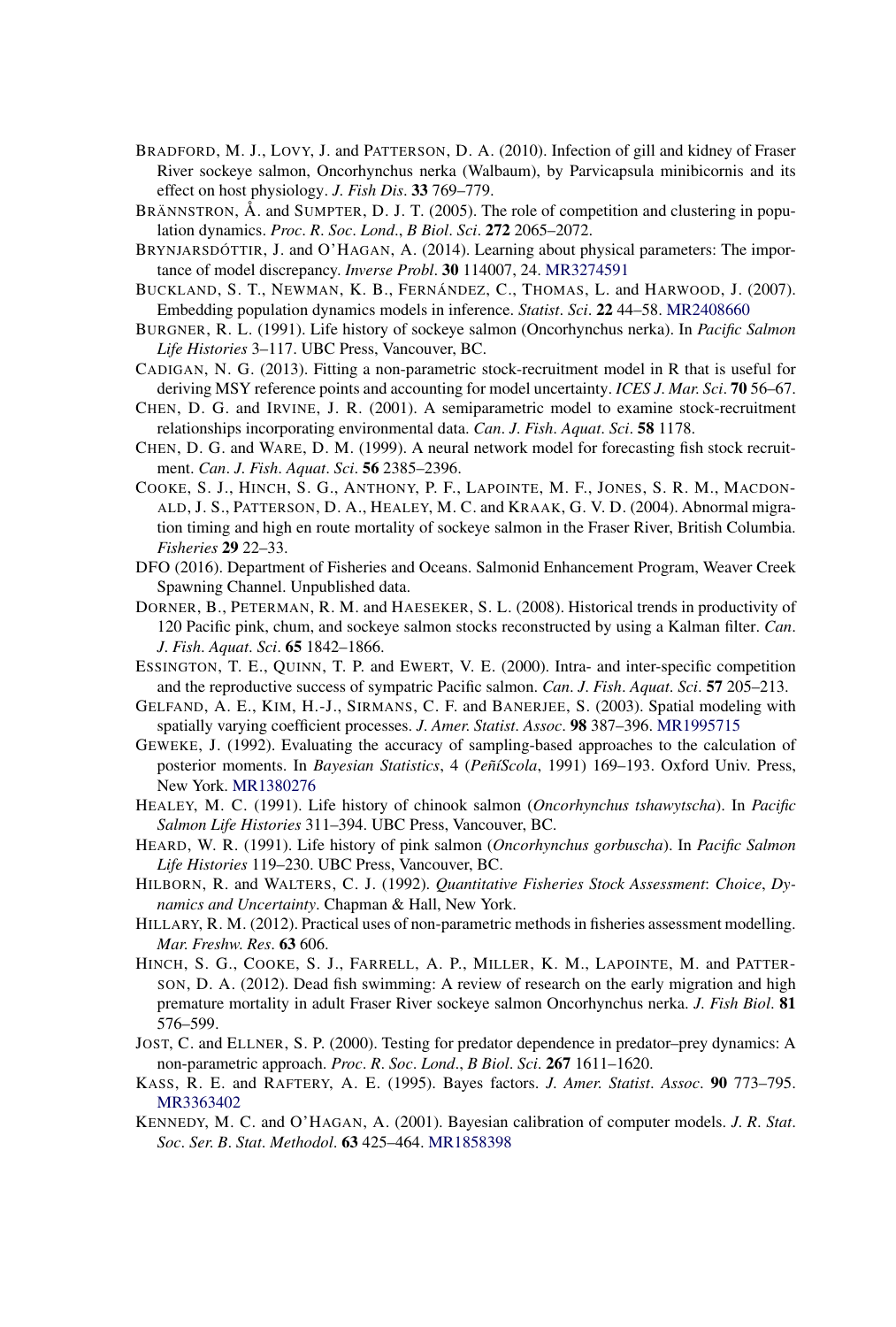- KUIKKA, S., VANHATALO, J., PULKKINEN, H., MÄNTYNIEMI, S. and CORANDER, J. (2014). Experiences in Bayesian inference in Baltic salmon management. *Statist*. *Sci*. **29** 42–49. [MR3201845](http://www.ams.org/mathscinet-getitem?mr=3201845)
- LEWIS, S. M. and RAFTERY, A. E. (1997). Estimating Bayes factors via posterior simulation with the Laplace-Metropolis estimator. *J*. *Amer*. *Statist*. *Assoc*. **92** 648–655. [MR1467855](http://www.ams.org/mathscinet-getitem?mr=1467855)
- MÄNTYNIEMI, S., UUSITALO, L., PELTONEN, H., HAAPASAARI, P. and KUIKKA, S. (2013). Integrated, age-structured, length-based stock assessment model with uncertain process variances, structural uncertainty, and environmental covariates: Case of central Baltic herring. *Can*. *J*. *Fish*. *Aquat*. *Sci*. **1326** 1317–1326.
- MÄNTYNIEMI, S., WHITLOCK, R. E., PERÄLÄ, T. A., BLOMSTEDT, P. A., VANHATALO, J. P., RICON, M. M., KUPARINEN, A. K., PULKKINEN, H. P. and KUIKKA, S. O. (2015). General state-space population dynamics model for Bayesian stock assessment. *ICES J*. *Mar*. *Sci*. **72** 2209–2222.
- MARDIA, K. V. and GOODALL, C. R. (1993). Spatial–temporal analysis of multivariate environmental monitoring data. In *Multivariate Environmental Statistics*. *North-Holland Ser*. *Statist*. *Probab*. **6** 347–386. North-Holland, Amsterdam. [MR1268443](http://www.ams.org/mathscinet-getitem?mr=1268443)
- MAUNDER, M. N. and DERISO, R. B. (2011). A state–space multistage life cycle model to evaluate population impacts in the presence of density dependence: Illustrated with application to delta smelt (*Hyposmesus transpacificus*). *Can*. *J*. *Fish*. *Aquat*. *Sci*. **68** 1285–1306.
- MINTO, C., FLEMMING, J. M., BRITTEN, G. L. and WORM, B. (2014). Productivity dynamics of Atlantic cod. *Can*. *J*. *Fish*. *Aquat*. *Sci*. **71** 203–216.
- MORITA, K., MORITA, S. H. and FUKUWAKA, M.-A. (2006). Population dynamics of Japanese pink salmon (*Oncorhynchus gorbuscha*): Are recent increases explained by hatchery programs or climatic variations? *Can*. *J*. *Fish*. *Aquat*. *Sci*. **63** 55–62.
- MUNCH, S. B. and KOTTAS, A. (2009). A Bayesian modeling approach for determining productivity regimes and their characteristics. *Ecol*. *Appl*. **19** 527–537.
- MUNCH, S. B., KOTTAS, A. and MANGEL, M. (2005). Bayesian nonparametric analysis of stock– recruitment relationships. *Can*. *J*. *Fish*. *Aquat*. *Sci*. **62** 1808–1821.
- MYERS, R. A., MERTZ, G. and BRIDSON, J. (1997). Spatial scales of interannual recruitment variations of marine, anadromous, and freshwater fish. *Can*. *J*. *Fish*. *Aquat*. *Sci*. **54** 1400–1407.
- NEAL, R. M. (2003). Slice sampling. *Ann*. *Statist*. **31** 705–767. With discussions and a rejoinder by the author. [MR1994729](http://www.ams.org/mathscinet-getitem?mr=1994729)
- NEWMAN, K. B., FERNÁNDEZ, C., THOMAS, L. and BUCKLAND, S. T. (2009). Monte Carlo inference for state-space models of wild animal populations. *Biometrics* **65** 572–583. [MR2751482](http://www.ams.org/mathscinet-getitem?mr=2751482)
- O'HAGAN, A. (2006). Bayesian analysis of computer code outputs: A tutorial. *Reliab*. *Eng*. *Syst*. *Saf*. **91** 1290–1300.
- PERÄLÄ, T. and KUPARINEN, A. (2015). Detecting regime shifts in fish stock dynamics. *Can*. *J*. *Fish*. *Aquat*. *Sci*. **72** 1619–1628.
- PETERMAN, R. M., PYPER, B. J. and GROUT, J. A. (2000). Comparison of parameter estimation methods for detecting climate-induced changes in productivity of Pacific salmon (*Oncorhynchus spp*). *Can*. *J*. *Fish*. *Aquat*. *Sci*. **57** 181–191.
- PETERMAN, R. M., PYPER, B. J. and MACGREGOR, B. W. (2003). Use of the Kalman filter to reconstruct historical trends in productivity of Bristol Bay sockeye salmon (*Oncorhynchus nerka*). *Can*. *J*. *Fish*. *Aquat*. *Sci*. **60** 809–824.
- PULKKINEN, H. and MÄNTYNIEMI, S. (2013). Maximum survival of eggs as the key parameter of stock-recruit meta-analysis: Accounting for parameter and structural uncertainty. *Can*. *J*. *Fish*. *Aquat*. *Sci*. **70** 527–533.
- QUINN, T. J. and DERISO, R. B. (1999). *Quantitative Fish Dynamics*. Oxford Univ. Press.
- RASMUSSEN, C. E. and WILLIAMS, C. K. I. (2006). *Gaussian Processes for Machine Learning*. MIT Press, Cambridge, MA. [MR2514435](http://www.ams.org/mathscinet-getitem?mr=2514435)
- RICKER, W. E. (1954). Stock and recruitment. *J*. *Fish*. *Res*. *Board Can*. **5** 559–623.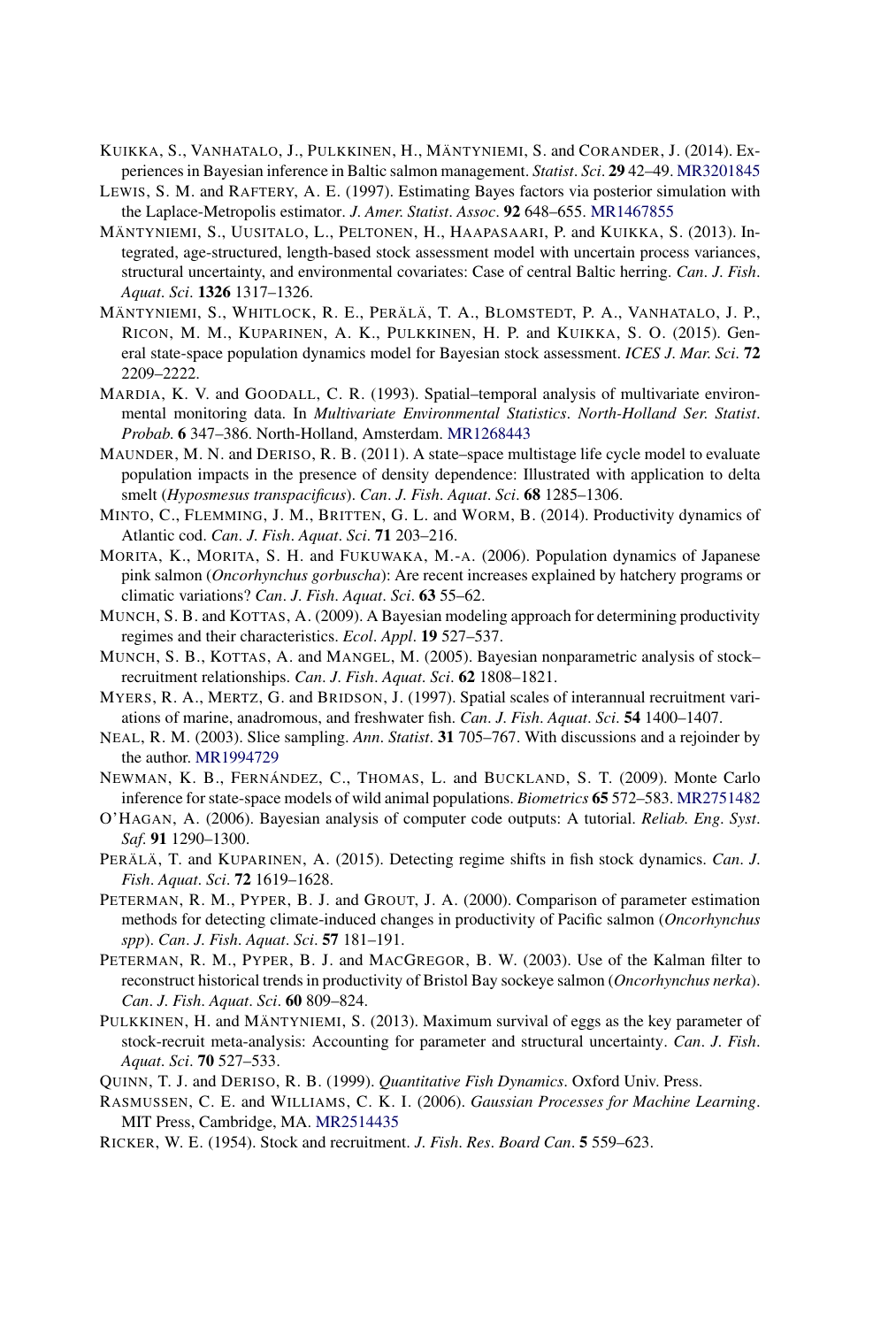- RIIHIMÄKI, J. and VEHTARI, A. (2010). Gaussian processes with monotonicity information. *J*. *Mach*. *Learn*. *Res*. *Workshop Conf*. *Proc*. **9** 645–652. (AISTATS 2010 Proceedings).
- ROSBERG, G. E., SCOTT, K. J. and RITHALER, R. (1986). Review of the International Pacific Salmon Fisheries Commission's Sockeye and Pink salmon enhancement facilities on the Fraser River. Technical Report, Department of Fisheries and Oceans, Vancouver, Canada.
- ROSE, K. A., JUNIOR, J. A. C., WINEMILLER, K. O., MYERS, R. A. and HILBORN, R. (2001). Compensatory density dependence in fish populations: Importance, controversy, understanding and prognosis. *Fish Fish*. **2** 293–327.
- SIMPSON, D., RUE, H., RIEBLER, A., MARTINS, T. G. and SØRBYE, S. H. (2017). Penalising model component complexity: A principled, practical approach to constructing priors. *Statist*. *Sci*. **32** 1–28. [MR3634300](http://www.ams.org/mathscinet-getitem?mr=3634300)
- SUGENO, M. and MUNCH, S. B. (2013). A semiparametric Bayesian method for detecting Allee effects. *Ecology* **94** 1196–1204.
- SUNDARARAJAN, S. and KEERTHI, S. S. (2001). Predictive approaches for choosing hyperparameters in Gaussian processes. *Neural Comput*. **13** 1103–1118.
- THORSON, J. T., JENSEN, O. P. and ZIPKIN, E. F. (2014). How variable is recruitment for exploited marine fishes? A hierarchical model for testing life history theory. *Can*. *J*. *Fish*. *Aquat*. *Sci*. **983** 973–983.
- THORSON, J. T., ONO, K. and MUNCH, S. B. (2014). A Bayesian approach to identifying and compensating for model misspecification in population models. *Ecology* **95** 329–341.
- TOKUDA, T., GOODRICH, B., VAN MECHELEN, I., GELMAN, A. and TUERLINCKX, F. (2012). Visualizing distributions of covariance matrices. Technical report, University of Leuwen, Belgium and Columbia University, USA. Available at [http://www.stat.columbia.edu/~gelman/research/](http://www.stat.columbia.edu/~gelman/research/unpublished/Visualization.pdf) [unpublished/Visualization.pdf](http://www.stat.columbia.edu/~gelman/research/unpublished/Visualization.pdf).
- TRAXLER, G. and RANKIN, J. (1989). An infectious hematopoietic necrosis epizootic in sockeye salmon *Oncorhynchus nerka* in Weaver Creek spawning channel, Fraser River system, BC, Canada. *Dis*. *Aquat*. *Org*. **6** 221–226.
- VANHATALO, J., RIIHIMÄKI, J., HARTIKAINEN, J., JYLÄNKI, P., TOLVANEN, V. and VE-HTARI, A. (2013). GPstuff: Bayesian modeling with Gaussian processes. *J*. *Mach*. *Learn*. *Res*. **14** 1175–1179. [MR3063621](http://www.ams.org/mathscinet-getitem?mr=3063621)
- VEHTARI, A. and OJANEN, J. (2012). A survey of Bayesian predictive methods for model assessment, selection and comparison. *Stat*. *Surv*. **6** 142–228. [MR3011074](http://www.ams.org/mathscinet-getitem?mr=3011074)
- ZENG, Z., NOWIERSKI, R. M., TAPER, M. L., DENNIS, B. and KEMP, W. P. (2010). Complex population dynamics in the real world: Modeling the influence of time-varying parameters and time lags. *Ecology* **79** 2193–2209.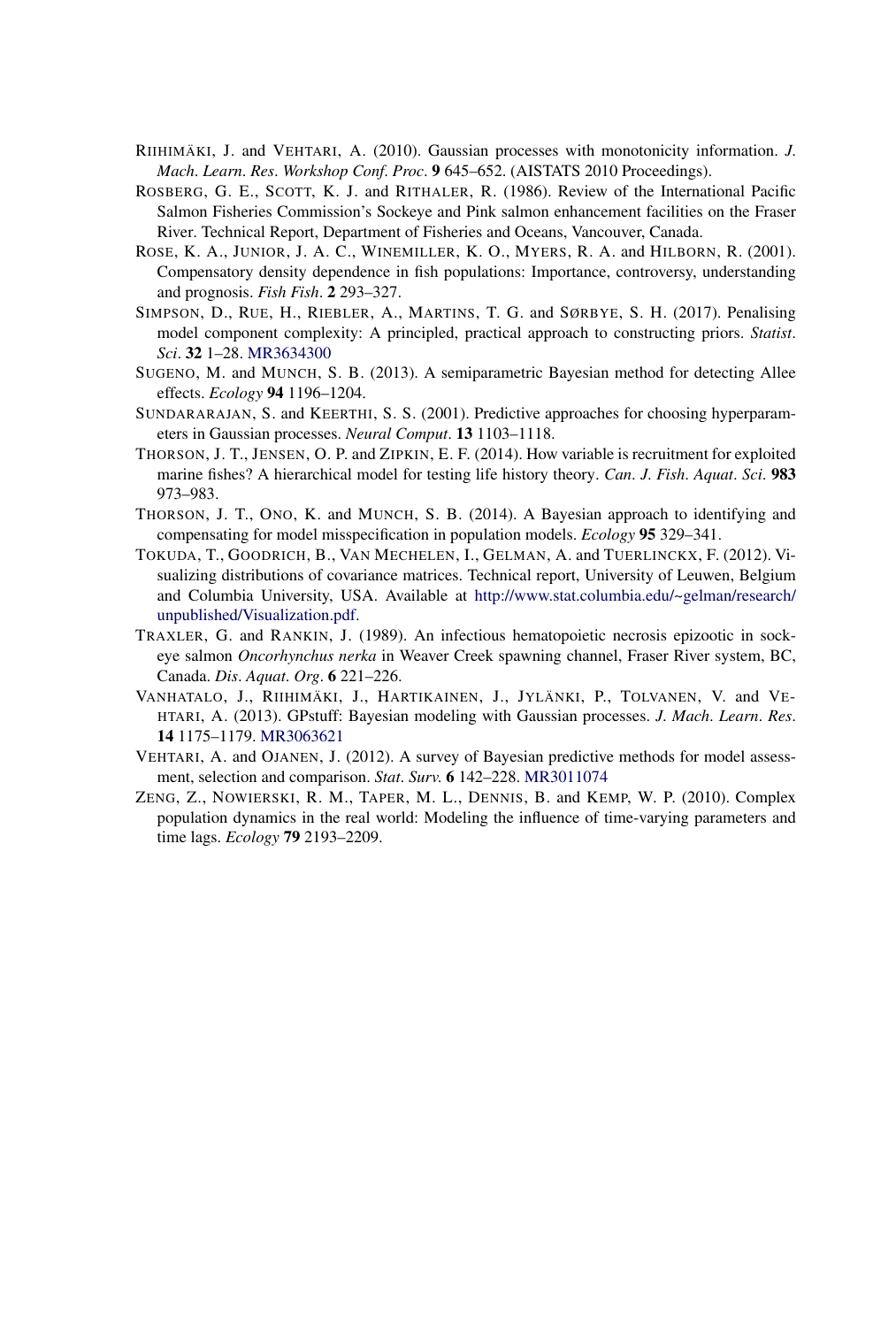## <span id="page-23-0"></span>**A SEMIPARAMETRIC METHOD TO SIMULATE BIVARIATE SPACE–TIME EXTREMES**[1](#page-7-0)

## BY ROMAIN CHAILAN<sup>\*,†</sup>, GWLADYS TOULEMONDE<sup>\*</sup> AND JEAN-NOEL BACRO∗

#### *University of Montpellier*<sup>∗</sup> *and IBM France*†

Coastal hazards raise many concerns, as their assessment involves extremely high economic and ecological stakes. In particular, studies on rarely observed but damaging events are quite numerous. In order to anticipate upcoming events of this kind, specialists need to extrapolate the results of their studies to events that have not yet occurred. Such events might be more extreme than those already observed and could therefore severely impact the coast. It is therefore paramount to propose methodologies to simulate such extreme conditions. Parametric and nonparametric statistical methods have already been used to assess environmental extreme quantities, from univariate framework to spatial context; however, they do not generally focus on the simulation of extreme environmental scenarios. This study introduces a semiparametric approach based on the Extreme Value Theory (EVT), dedicated to the simulation of extreme space–time processes. In the proposed application context, these processes describe near-shore hydraulic conditions. They nourish coastal impact models to assess hazards along the coast. The benefit of this approach is to be able to characterise coastal hazards on an event scale, meaning we can characterise the impact both in space and through time for a given extreme event. The usefulness of this space–time extreme modelling is illustrated by a risk analysis related to the long-shore impact of extreme wave events in the Gulf of Lions.

- BAGNOLD, R. A. (1966). An approach to the sediment transport problem. General Physics Geological Survey, Prof. Paper.
- BECHLER, A., BEL, L. and VRAC, M. (2015). Conditional simulations of the extremal *t* process: Application to fields of extreme precipitation. *Spat*. *Stat*. **12** 109–127. [MR3346645](http://www.ams.org/mathscinet-getitem?mr=3346645)
- BEIRLANT, J., GOEGEBEUR, Y., TEUGELS, J. and SEGERS, J. (2004). *Statistics of Extremes*. *Theory and Applications*. Wiley, Chichester. [MR2108013](http://www.ams.org/mathscinet-getitem?mr=2108013)
- BORTOT, P., COLES, S. and TAWN, J. (2000). The multivariate Gaussian tail model: An application to oceanographic data. *J*. *Roy*. *Statist*. *Soc*. *Ser*. *C* **49** 31–49. [MR1817873](http://www.ams.org/mathscinet-getitem?mr=1817873)
- BOUCHETTE, F., SABATIER, F., SYLAIOS, G., MEULÉ, S., LIOU, J. L., HEURTEFEUX, H., DE-NAMIEL, C. and HWUNG, W. (2012). SUBDUNE tool: Quasiexplicit formulation of the water level along the shoreline. *Rev*. *Paralia* **12** 223–232.
- BRUNEL, C., CERTAIN, R., SABATIER, F., ROBIN, N., BARUSSEAU, J. P., ALEMAN, N. and RAY-NAL, O. (2014). 20th century sediment budget trends on the Western Gulf of Lions shoreface

*Key words and phrases.* Space-time extreme processes simulation, extreme value modelling, extreme waves, coastal hazards.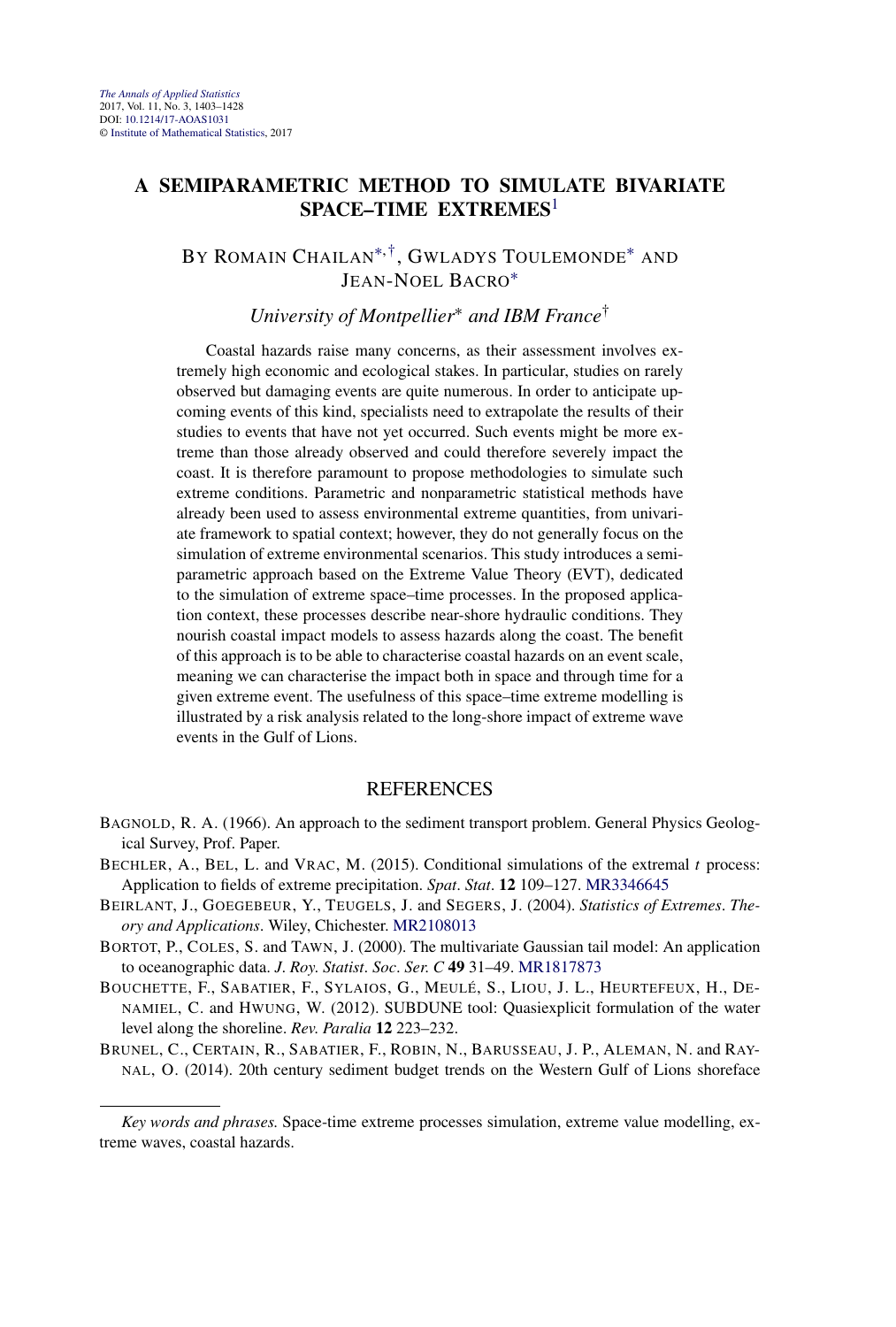(France): An application of an integrated method for the study of sediment coastal reservoirs. *Geomorphology* **204** 625–637.

- CAIRES, S., DE HAAN, L. and SMITH, R. L. (2011). On the determination of the temporal and spatial evolution of extreme events Technical Report, Deltares. Report 1202120-001-HYE-004 (for Rijkswaterstaat, Centre for Water Management).
- CAMPMAS, L., BOUCHETTE, F., MEULE, S., PETITJEAN, L., SOUS, D., LIOU, J.-Y., LEROUX-MALLOUF, R., SABATIER, F. and HWUNG, H.-H. (2014). Typhoons driven morphodynamics of the Wan Tzu Liao sand barrier (Taiwan). *Coastal Eng*. *Proc*. **1** sediment–50.
- CASTRUCCIO, S., HUSER, R. and GENTON, M. G. (2016). High-order composite likelihood inference for max-stable distributions and processes. *J*. *Comput*. *Graph*. *Statist*. **25** 1212–1229. [MR3572037](http://www.ams.org/mathscinet-getitem?mr=3572037)
- CERC (1984). Shore Protection Manual.
- CHAILAN, R. (2015). Application of Scientific Computing and Statistical Analysis to Address Coastal Hazards Ph.D. thesis University of Montpellier.
- CHAILAN, R., TOULEMONDE, G., BOUCHETTE, F., LAURENT, A., SEVAULT, F. and MICHAUD, H. (2014). Spatial assessment of extreme significant waves heights in the Gulf of Lions. *Coastal Eng*. *Proc*. **1** management–17.
- COLES, S. (2001). *An Introduction to Statistical Modeling of Extreme Values*. Springer, London. [MR1932132](http://www.ams.org/mathscinet-getitem?mr=1932132)
- DAVIS, R. A., KLÜPPELBERG, C. and STEINKOHL, C. (2013a). Max-stable processes for modeling extremes observed in space and time. *J*. *Korean Statist*. *Soc*. **42** 399–414. [MR3255398](http://www.ams.org/mathscinet-getitem?mr=3255398)
- DAVIS, R. A., KLÜPPELBERG, C. and STEINKOHL, C. (2013b). Statistical inference for max-stable processes in space and time. *J*. *R*. *Stat*. *Soc*. *Ser*. *B*. *Stat*. *Methodol*. **75** 791–819. [MR3124792](http://www.ams.org/mathscinet-getitem?mr=3124792)
- DAVISON, A. C. and HUSER, R. (2015). Statistics of extremes. *Annu*. *Rev*. *Stat*. *Appl*. **2** 203–235.
- DAVISON, A. C., PADOAN, S. A. and RIBATET, M. (2012). Statistical modeling of spatial extremes. *Statist*. *Sci*. **27** 161–186. [MR2963980](http://www.ams.org/mathscinet-getitem?mr=2963980)
- DE HAAN, L. (1984). A spectral representation for max-stable processes. *Ann*. *Probab*. **12** 1194– 1204. [MR0757776](http://www.ams.org/mathscinet-getitem?mr=0757776)
- DE HAAN, L. and DE RONDE, J. (1998). Sea and wind: Multivariate extremes at work. *Extremes* **1** 7–45. [MR1652944](http://www.ams.org/mathscinet-getitem?mr=1652944)
- DE HAAN, L. and FERREIRA, A. (2006). *Extreme Value Theory*. Springer, New York. [MR2234156](http://www.ams.org/mathscinet-getitem?mr=2234156)
- DE HAAN, L. and LIN, T. (2001). On convergence toward an extreme value distribution in *C*[0*,* 1]. *Ann*. *Probab*. **29** 467–483. [MR1825160](http://www.ams.org/mathscinet-getitem?mr=1825160)
- DIEKER, A. B. and MIKOSCH, T. (2015). Exact simulation of Brown-Resnick random fields at a finite number of locations. *Extremes* **18** 301–314. [MR3351818](http://www.ams.org/mathscinet-getitem?mr=3351818)
- DOMBRY, C., ENGELKE, S. and OESTING, M. (2016). Exact simulation of max-stable processes. *Biometrika* **103** 303–317. [MR3509888](http://www.ams.org/mathscinet-getitem?mr=3509888)
- DOMBRY, C. and EYI-MINKO, F. (2013). Regular conditional distributions of continuous maxinfinitely divisible random fields. *Electron*. *J*. *Probab*. **18** 1–21. [MR3024101](http://www.ams.org/mathscinet-getitem?mr=3024101)
- DOMBRY, C., ÉYI-MINKO, F. and RIBATET, M. (2013). Conditional simulation of max-stable processes. *Biometrika* **100** 111–124. [MR3034327](http://www.ams.org/mathscinet-getitem?mr=3034327)
- DOMBRY, C. and RIBATET, M. (2015). Functional regular variations, Pareto processes and peaks over threshold. *Stat*. *Interface* **8** 9–17. [MR3320385](http://www.ams.org/mathscinet-getitem?mr=3320385)
- EASTOE, E. F. and TAWN, J. A. (2009). Modelling non-stationary extremes with application to surface level ozone. *J*. *R*. *Stat*. *Soc*. *Ser*. *C*. *Appl*. *Stat*. **58** 25–45. [MR2662232](http://www.ams.org/mathscinet-getitem?mr=2662232)
- EMBRECHTS, P., KLÜPPELBERG, C. and MIKOSCH, T. (1997). *Modelling Extremal Events*. *Applications of Mathematics* (*New York*) **33**. Springer, Berlin. [MR1458613](http://www.ams.org/mathscinet-getitem?mr=1458613)
- EMBRECHTS, P., KOCH, E. and ROBERT, C. (2016). Space-time max-stable models with spectral separability. *Adv*. *in Appl*. *Probab*. **48** 77–97. [MR3539298](http://www.ams.org/mathscinet-getitem?mr=3539298)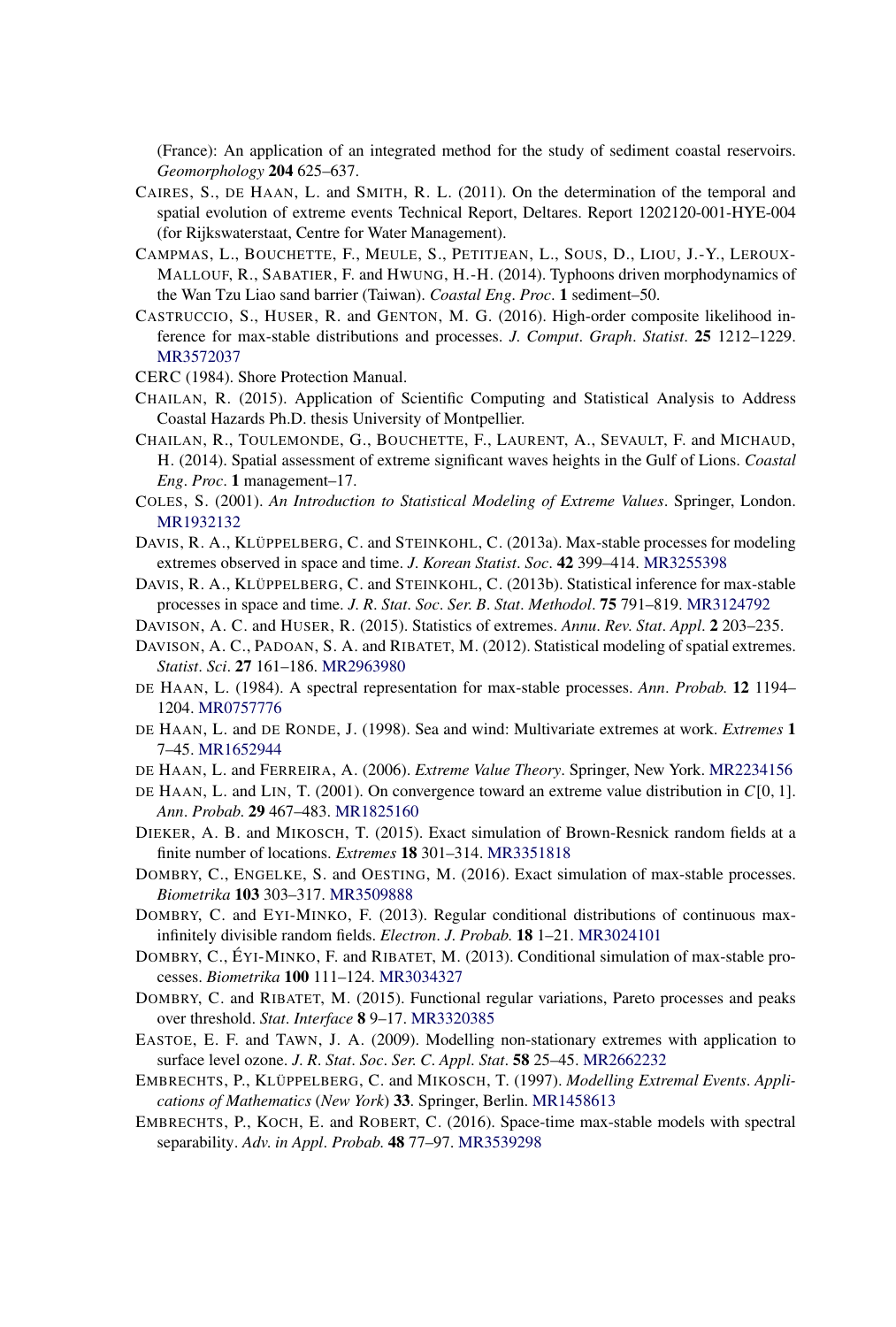- ENGELKE, S., MALINOWSKI, A., KABLUCHKO, Z. and SCHLATHER, M. (2015). Estimation of Hüsler-Reiss distributions and Brown-Resnick processes. *J*. *R*. *Stat*. *Soc*. *Ser*. *B*. *Stat*. *Methodol*. **77** 239–265. [MR3299407](http://www.ams.org/mathscinet-getitem?mr=3299407)
- FERREIRA, A. and DE HAAN, L. (2014). The generalized Pareto process; with a view towards application and simulation. *Bernoulli* **20** 1717–1737. [MR3263087](http://www.ams.org/mathscinet-getitem?mr=3263087)
- GOULDBY, B., MÉNDEZ, F. J., GUANCHE, Y., RUEDA, A. and MÍNGUEZ, R. (2014). A methodology for deriving extreme nearshore sea conditions for structural design and flood risk analysis. *Coastal Eng*. **88** 15–26.
- GROENEWEG, J., CAIRES, S. and ROSCOE, K. (2012). Temporal and spatial evolution of extreme events. *Coastal Eng*. *Proc*. **1** management–9.
- GUTIERREZ, B. T., PLANT, N. G., THIELER, E. R. and TURECEK, A. (2015). Using a Bayesian network to predict barrier island geomorphologic characteristics. *J*. *Geophys*. *Res*., *Earth Surf*. **120** 2452–2475.
- HERRMANN, M. and SOMOT, S. (2008). Relevance of ERA40 dynamical downscaling for modeling deep convection in the Mediterranean Sea. *Geophys*. *Res*. *Lett*. **35**.
- HERRMANN, M., SEVAULT, F., BEUVIER, J. and SOMOT, S. (2010). What induced the exceptional 2005 convection event in the northwestern Mediterranean basin? Answers from a modeling study. *J*. *Geophys*. *Res*., *Oceans* (1978*–*2012) **115**.
- HUSER, R. and DAVISON, A. C. (2013). Composite likelihood estimation for the Brown-Resnick process. *Biometrika* **100** 511–518. [MR3068451](http://www.ams.org/mathscinet-getitem?mr=3068451)
- HUSER, R. and DAVISON, A. C. (2014). Space-time modelling of extreme events. *J*. *R*. *Stat*. *Soc*. *Ser*. *B*. *Stat*. *Methodol*. **76** 439–461. [MR3164873](http://www.ams.org/mathscinet-getitem?mr=3164873)
- JONATHAN, P., EWANS, K. and RANDELL, D. (2013). Joint modelling of extreme ocean environments incorporating covariate effects. *Coastal Eng*. **79** 22–31.
- LANTUÉJOUL, C. and BEL, L. (2014). Simulation conditionnelle du processus de Schlather. In 46*èmes Journées de Statistique de la SFdS*.
- MICHAUD, H. (2011). Impacts des vagues sur les courants marins: Modélisation multi-échelle de la plage au plateau continental Ph.D. thesis Université Montpellier II-Sciences et Techniques du Languedoc.
- MICHAUD, H., ROBIN, N., ESTOURNEL, C., MARSALEIX, P., LEREDDE, Y., CERTAIN, R. and BOUCHETTE, F. (2013). 3D hydrodynamic modeling of a microtidal barred beach (Sète, NW Mediterranean Sea) during storm conditions. In *Proc*. 7*th Int*. *Conf*. *on Coastal Dynamics*, *Arcachon France* **139** 1183–1194.
- PADOAN, S. A., RIBATET, M. and SISSON, S. A. (2010). Likelihood-based inference for max-stable processes. *J*. *Amer*. *Statist*. *Assoc*. **105** 263–277. [MR2757202](http://www.ams.org/mathscinet-getitem?mr=2757202)
- RAILLARD, N., AILLIOT, P. and YAO, J. (2014). Modeling extreme values of processes observed at irregular time steps: Application to significant wave height. *Ann*. *Appl*. *Stat*. **8** 622–647. [MR3192005](http://www.ams.org/mathscinet-getitem?mr=3192005)
- RASCLE, N. and ARDHUIN, F. (2013). A global wave parameter database for geophysical applications. Part 2: Model validation with improved source term parameterization. *Ocean Model*. **70** 174–188.
- RIBATET, M., COOLEY, D. and DAVISON, A. C. (2012). Bayesian inference from composite likelihoods, with an application to spatial extremes. *Statist*. *Sinica* **22** 813–845. [MR2954363](http://www.ams.org/mathscinet-getitem?mr=2954363)
- SCHLATHER, M. and TAWN, J. A. (2003). A dependence measure for multivariate and spatial extreme values: Properties and inference. *Biometrika* **90** 139–156. [MR1966556](http://www.ams.org/mathscinet-getitem?mr=1966556)
- SHABY, B. A. (2014). The open-faced sandwich adjustment for MCMC using estimating functions. *J*. *Comput*. *Graph*. *Statist*. **23** 853–876. [MR3224659](http://www.ams.org/mathscinet-getitem?mr=3224659)
- SHABY, B. A. and REICH, B. J. (2012). Bayesian spatial extreme value analysis to assess the changing risk of concurrent high temperatures across large portions of European cropland. *Environmetrics* **23** 638–648. [MR3019056](http://www.ams.org/mathscinet-getitem?mr=3019056)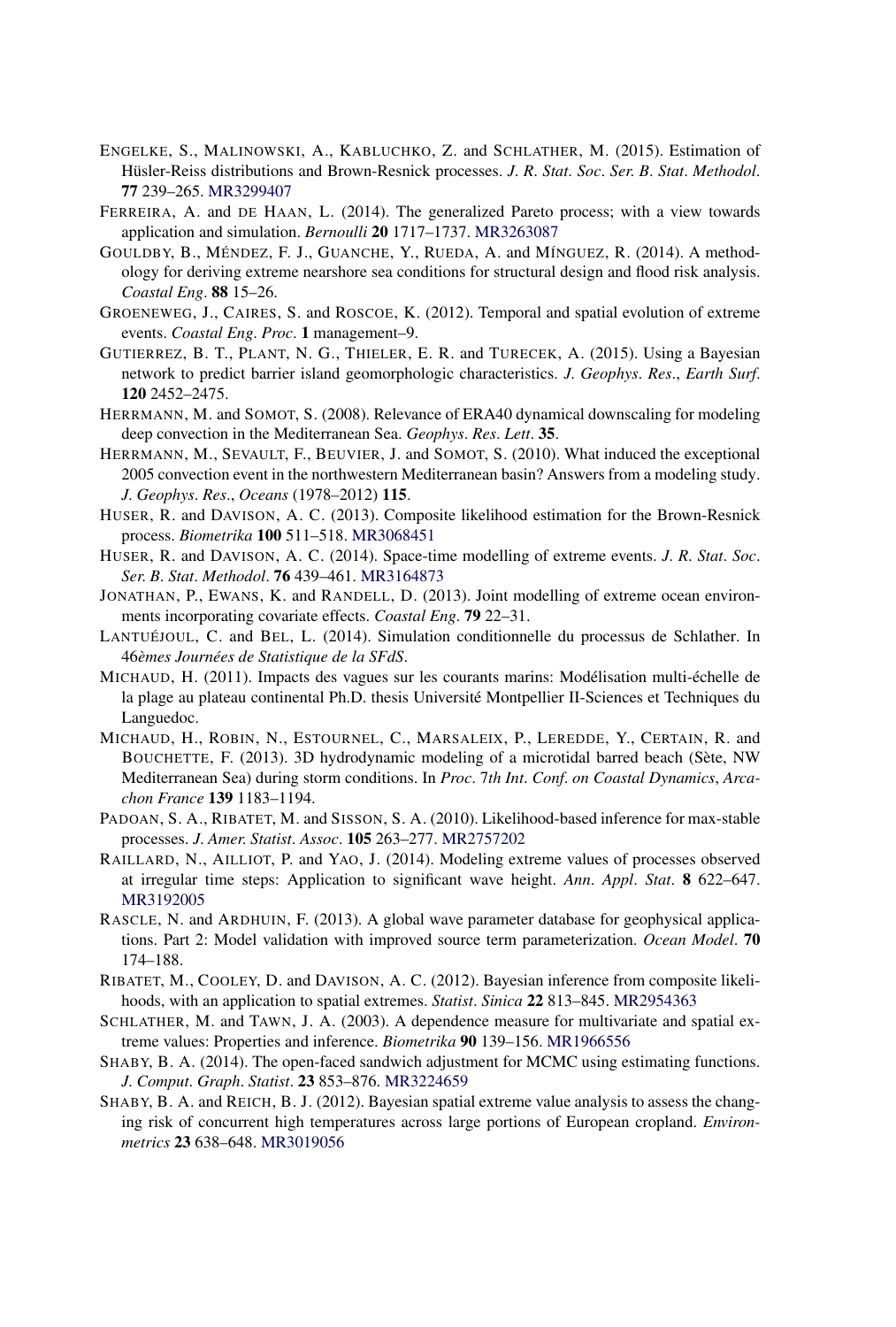SMITH, R. L. (1990). Max-stable processes and spatial extremes. Preprint. Univ. Surrey.

- THIBAUD, E. and OPITZ, T. (2015). Efficient inference and simulation for elliptical Pareto processes. *Biometrika* **102** 855–870. [MR3431558](http://www.ams.org/mathscinet-getitem?mr=3431558)
- TOLMAN, H. L. (2014). User Manual and System Documentation of WAVEWATCH III® version 4.18. Technical Report 316.
- WADSWORTH, J. L. and TAWN, J. A. (2014). Efficient inference for spatial extreme value processes associated to log-Gaussian random functions. *Biometrika* **101** 1–15. [MR3180654](http://www.ams.org/mathscinet-getitem?mr=3180654)
- WANG, Y. and STOEV, S. A. (2011). Conditional sampling for spectrally discrete max-stable random fields. *Adv*. *in Appl*. *Probab*. **43** 461–483. [MR2848386](http://www.ams.org/mathscinet-getitem?mr=2848386)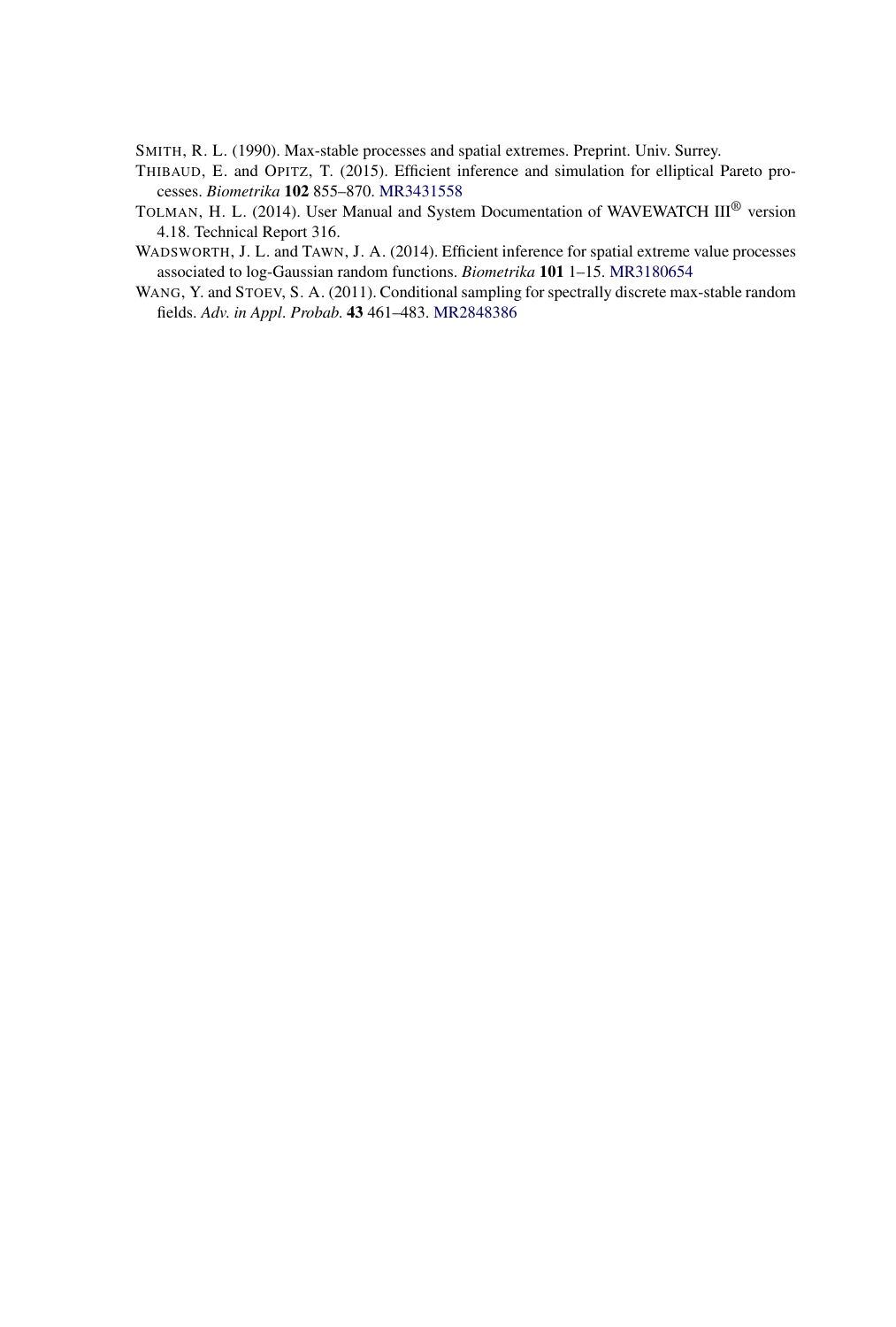## **ESTIMATING LINKS OF A NETWORK FROM TIME TO EVENT DATA**

## BY TSO-JUNG YEN<sup>\*, 1</sup>, ZONG-RONG LEE<sup>\*</sup>, YI-HAU CHEN<sup>\*, 2</sup>, YU-MIN YEN<sup>[†](#page-7-0)</sup> AND JING-SHIANG HWANG∗

#### *Academia Sinica*<sup>∗</sup> *and National Chengchi University*†

In this paper we develop a statistical method for identifying links of a network from time to event data. This method models the hazard function of a node conditional on event time of other nodes, parameterizing the conditional hazard function with the links of the network. It then estimates the hazard function by maximizing a pseudo partial likelihood function with parameters subject to a user-specified penalty function and additional constraints. To make such estimation robust, it adopts a pre-specified risk control on the number of false discovered links by using the Stability Selection method. Simulation study shows that under this hybrid procedure, the number of false discovered links is tightly controlled while the true links are well recovered. We apply our method to estimate a political cohesion network that drives donation behavior of 146 firms from the data collected during the 2008 Taiwanese legislative election. The results show that firms affiliated with elite organizations or firms of monopoly are more likely to diffuse donation behavior. In contrast, firms belonging to technology industry are more likely to act independently on donation.

- AMHED, A. and XING, E. (2009). Recovering time-varying networks of dependencies in social and biological studies. *Proc*. *Natl*. *Acad*. *Sci*. *USA* **106** 11878–11883.
- ANANDKUMAR, A., TAN, V. Y. F., HUANG, F. and WILLSKY, A. S. (2012). High-dimensional structure estimation in Ising models: Local separation criterion. *Ann*. *Statist*. **40** 1346–1375. [MR3015028](http://www.ams.org/mathscinet-getitem?mr=3015028)
- BANERJEE, O., EL GHAOUI, L. and D'ASPREMONT, A. (2008). Model selection through sparse maximum likelihood estimation for multivariate Gaussian or binary data. *J*. *Mach*. *Learn*. *Res*. **9** 485–516. [MR2417243](http://www.ams.org/mathscinet-getitem?mr=2417243)
- BARABÁSI, A.-L. and ALBERT, R. (1999). Emergence of scaling in random networks. *Science* **286** 509–512. [MR2091634](http://www.ams.org/mathscinet-getitem?mr=2091634)
- BURRIS, V. (2005). Interlocking directorates and political cohesion among corporate elites. *Am*. *J*. *Sociol*. **111** 249–283.
- CAI, T., LIU, W. and LUO, X. (2011). A constrained  $\ell_1$  minimization approach to sparse precision matrix estimation. *J*. *Amer*. *Statist*. *Assoc*. **106** 594–607. [MR2847973](http://www.ams.org/mathscinet-getitem?mr=2847973)
- CHANDRASEKARAN, V., PARRILO, P. A. and WILLSKY, A. S. (2012). Latent variable graphical model selection via convex optimization. *Ann*. *Statist*. **40** 1935–1967. [MR3059067](http://www.ams.org/mathscinet-getitem?mr=3059067)

*Key words and phrases.* Hazard network models, right-censored data, partial likelihood function, stability selection, political cohesion networks.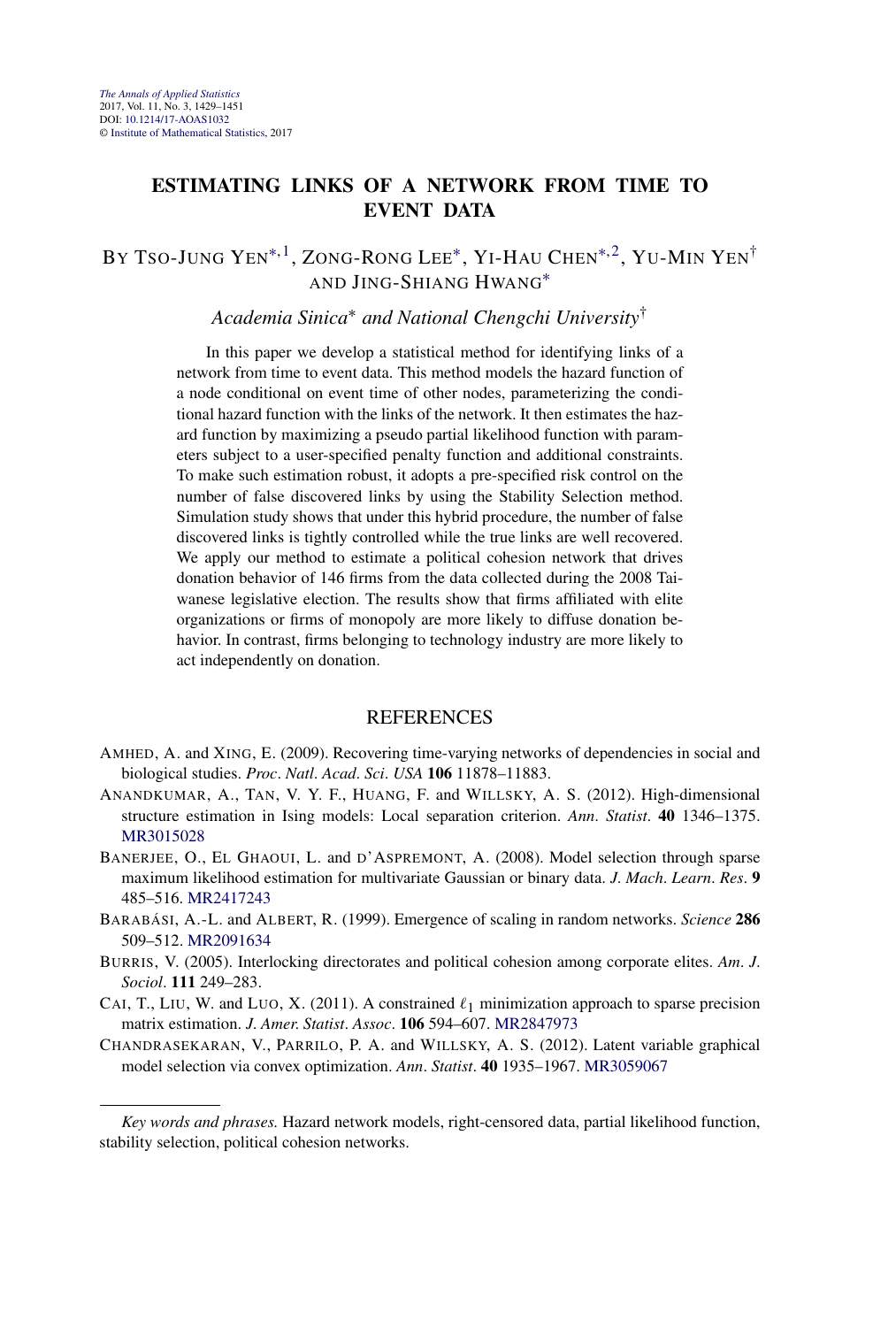- CHU, Y.-H. (1994). The realignment of business-government relations and regime transition in Taiwan. In *Business and Government in Industrialising Asia* (A. MacIntyre, ed.). Cornell Univ. Press, Ithaca, NY.
- CSARDI, G. and NEPUSZ, T. (2006). The igraph software package for complex network research. *InterJournal Complex Systems* 1695.
- DANAHER, P., WANG, P. and WITTEN, D. M. (2014). The joint graphical lasso for inverse covariance estimation across multiple classes. *J*. *R*. *Stat*. *Soc*. *Ser*. *B*. *Stat*. *Methodol*. **76** 373–397. [MR3164871](http://www.ams.org/mathscinet-getitem?mr=3164871)
- DANESHMAND, H., GOMEZ-RODRIGUEZ, M., SONG, L. and SCHÖLKOPF, B. (2014). Estimating diffusion networks: Recovery conditions, sample complexity  $\&$  soft-thresholding algorithm. In *Proceedings of the* 31 *st International Conference on Machine Learning*. Beijing, China.
- FREEMAN, L. (1977). A set of measures of centrality based on betweenness. *Sociometry* **40** 35–41.
- FRIEDMAN, J., HASTIE, T. and TIBSHIRANI, R. (2008). Sparse inverse covariance estimation with the graphical lasso. *Biostatistics* **9** 432–441.
- GOMEZ-RODRIGUEZ, M., LESKOVEC, J. and KRAUSE, A. (2012). Inferring networks of diffusion and influence. *ACM Trans*. *Knowl*. *Discov*. *Data* **5**.
- HOMANS, G. C. (1950). *The Human Group*. Harcourt, New York.
- KHARE, K., OH, S.-Y. and RAJARATNAM, B. (2015). A convex pseudolikelihood framework for high dimensional partial correlation estimation with convergence guarantees. *J*. *R*. *Stat*. *Soc*. *Ser*. *B*. *Stat*. *Methodol*. **77** 803–825. [MR3382598](http://www.ams.org/mathscinet-getitem?mr=3382598)
- LAFFERTY, J., LIU, H. and WASSERMAN, L. (2012). Sparse nonparametric graphical models. *Statist*. *Sci*. **27** 519–537. [MR3025132](http://www.ams.org/mathscinet-getitem?mr=3025132)
- LAUMANN, E. O., MARSDEN, P. V. and PRENSKY, D. (1982). The boundary specification problem in network analysis. In *Applied Network Analysis* (R. S. Burt, M. Minor, eds.) 18–34. Sage, Beverly Hills, CA.
- LEE, Z.-R. (2016). Corporate power and democracy: An analysis of business groups' campaign contributions in the 2008 legislator election. *Taiwanese Sociology* **31** 43–83.
- LIU, H., HAN, F., YUAN, M., LAFFERTY, J. and WASSERMAN, L. (2012). High-dimensional semiparametric Gaussian copula graphical models. *Ann*. *Statist*. **40** 2293–2326. [MR3059084](http://www.ams.org/mathscinet-getitem?mr=3059084)
- LOH, P.-L. and WAINWRIGHT, M. J. (2013). Structure estimation for discrete graphical models: Generalized covariance matrices and their inverses. *Ann*. *Statist*. **41** 3022–3049. [MR3161456](http://www.ams.org/mathscinet-getitem?mr=3161456)
- MCPHERSON, M., SMITH-LOVIN, L. and COOK, J. M. (2001). Bird of a feather: Homophily in social networks. *Annu*. *Rev*. *Sociol*. **27** 415–444.
- MEINSHAUSEN, N. and BÜHLMANN, P. (2006). High-dimensional graphs and variable selection with the lasso. *Ann*. *Statist*. **34** 1436–1462. [MR2278363](http://www.ams.org/mathscinet-getitem?mr=2278363)
- MEINSHAUSEN, N. and BÜHLMANN, P. (2010). Stability selection. *J*. *R*. *Stat*. *Soc*. *Ser*. *B*. *Stat*. *Methodol*. **72** 417–473. [MR2758523](http://www.ams.org/mathscinet-getitem?mr=2758523)
- MIZRUCHI, M. S. (1989). Similarity of political behavior among large American corporations. *Am*. *J*. *Sociol*. **95** 401–424.
- MIZRUCHI, M. S. (1992). *The Structure of Corporate Political Action*: *Interfirm Relations and Their Consequences*. Harvard Univ. Press, Cambridge, MA.
- NEWMAN, M. E. J. (2002). Assortative mixing in networks. *Phys*. *Rev*. *Lett*. **89** 208701.
- NUMAZAKI, I. (1986). Network of Taiwanese big business: A preliminary analysis. *Mod*. *China* **12** 487–534.
- PENG, J., ZHOU, N. and ZHU, J. (2009). Partial correlation estimation by joint sparse regression models. *J*. *Amer*. *Statist*. *Assoc*. **104** 735–746. [MR2541591](http://www.ams.org/mathscinet-getitem?mr=2541591)
- QIU, H., HAN, F., LIU, H. and CAFFO, B. (2016). Joint estimation of multiple graphical models from high dimensional time series. *J*. *R*. *Stat*. *Soc*. *Ser*. *B*. *Stat*. *Methodol*. **78** 487–504. [MR3454206](http://www.ams.org/mathscinet-getitem?mr=3454206)
- RAVIKUMAR, P., WAINWRIGHT, M. J. and LAFFERTY, J. D. (2010). High-dimensional Ising model selection using  $\ell_1$ -regularized logistic regression. Ann. Statist. 38 1287-1319. [MR2662343](http://www.ams.org/mathscinet-getitem?mr=2662343)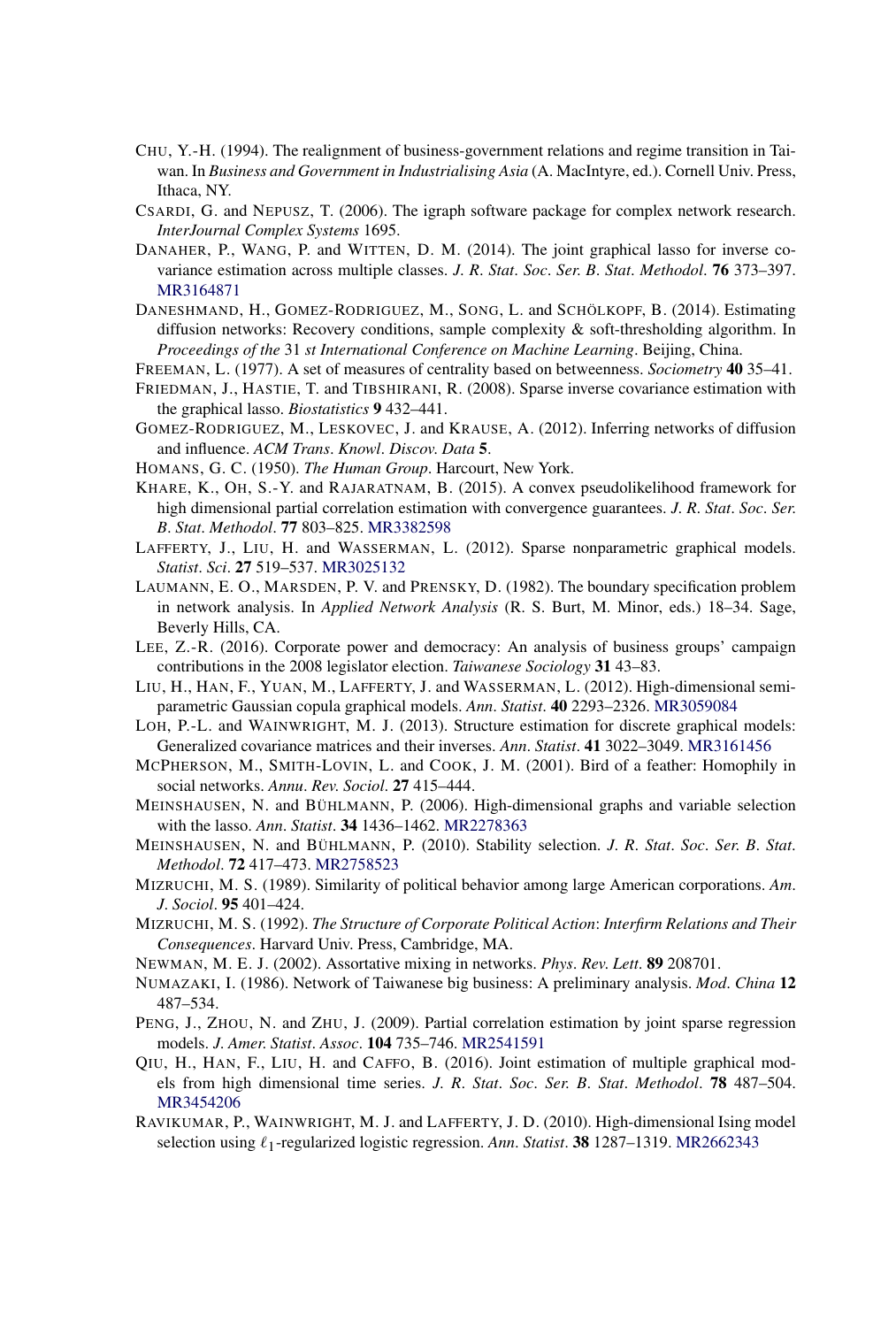REN, Z., SUN, T., ZHANG, C.-H. and ZHOU, H. H. (2015). Asymptotic normality and optimalities in estimation of large Gaussian graphical models. *Ann*. *Statist*. **43** 991–1026. [MR3346695](http://www.ams.org/mathscinet-getitem?mr=3346695)

ROGERS, E. M. (1995). *Diffusion of Innovations*. Free Press, New York.

- SHAH, R. D. and SAMWORTH, R. J. (2013). Variable selection with error control: Another look at stability selection. *J*. *R*. *Stat*. *Soc*. *Ser*. *B*. *Stat*. *Methodol*. **75** 55–80. [MR3008271](http://www.ams.org/mathscinet-getitem?mr=3008271)
- STRANG, D. and SOULE, S. A. (1998). Diffusion in organizations and social movements: From hybrid corn to poison pills. *Annu*. *Rev*. *Sociol*. **24** 265–290.
- STRANG, D. and TUMA, N. B. (1993). Spatial and temporal heterogeneity in diffusion. *Am*. *J*. *Sociol*. **99** 614–639.
- WATTS, D. J. and STROGATZ, S. H. (1998). Collective dynamics of 'small-world' networks. *Nature* **393** 440–442.
- XUE, L., ZOU, H. and CAI, T. (2012). Nonconcave penalized composite conditional likelihood estimation of sparse Ising models. *Ann*. *Statist*. **40** 1403–1429. [MR3015030](http://www.ams.org/mathscinet-getitem?mr=3015030)
- YEN, T.-J, LEE, Z.-R, CHEN, Y.-H, YEN, Y.-M and HWANG, J.-S (2017). Supplement to "Estimating links of a network from time to event data." DOI[:10.1214/17-AOAS1032SUPP](http://dx.doi.org/10.1214/17-AOAS1032SUPP).
- YUAN, M. and LIN, Y. (2007). Model selection and estimation in the Gaussian graphical model. *Biometrika* **94** 19–35. [MR2367824](http://www.ams.org/mathscinet-getitem?mr=2367824)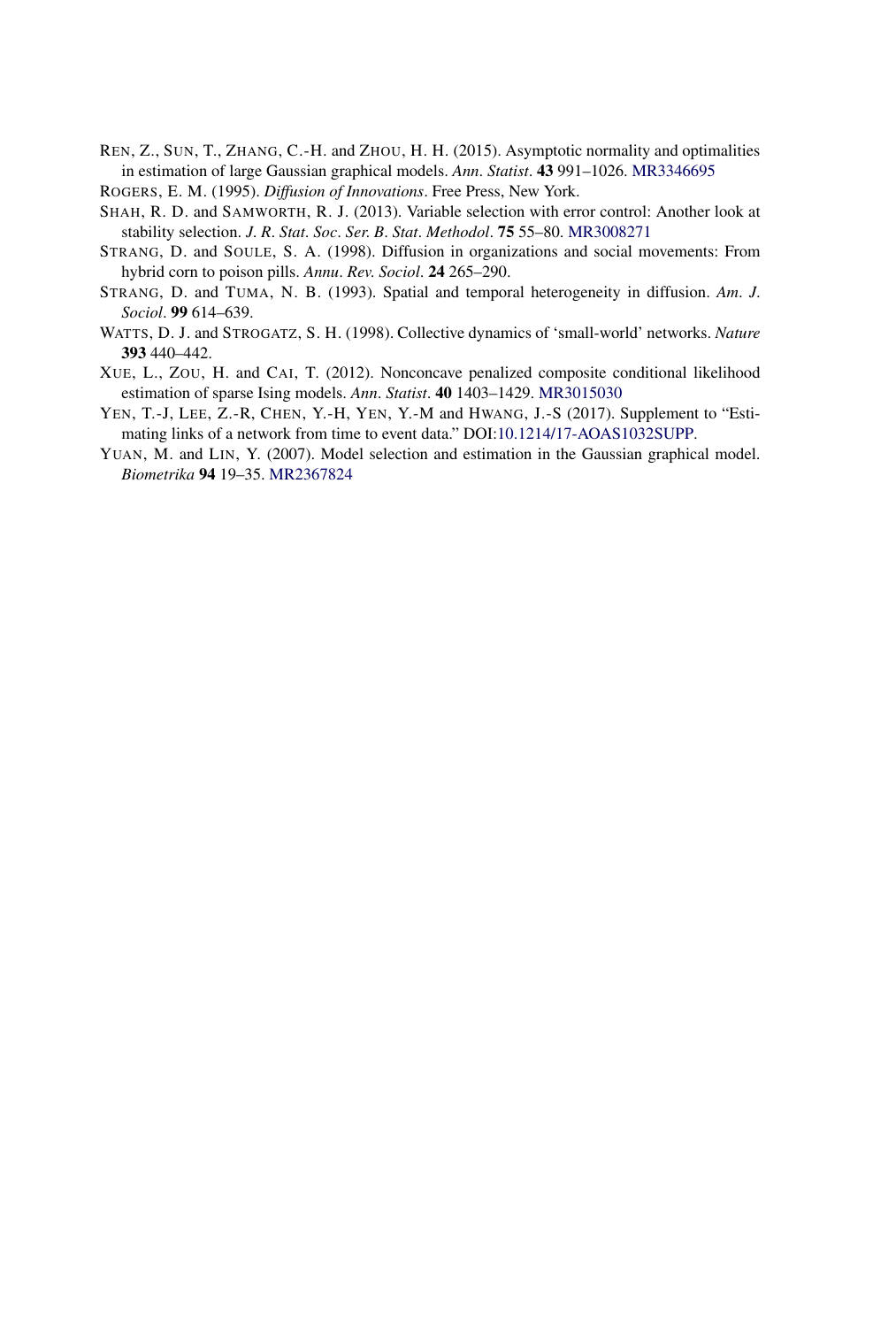## **A VARIATIONAL EM METHOD FOR MIXED MEMBERSHIP MODELS WITH MULTIVARIATE RANK DATA: AN ANALYSIS OF PUBLIC POLICY PREFERENCES**

#### BY Y. SAMUEL WANG, ROSS L. MATSUEDA AND ELENA A. EROSHEVA

#### *University of Washington*

In this article, we consider modeling ranked responses from a heterogeneous population. Specifically, we analyze data from the Eurobarometer 34.1 survey regarding public policy preferences toward drugs, alcohol, and AIDS. Such policy preferences are likely to exhibit substantial differences within as well as across European nations reflecting a wide variety of cultures, political affiliations, ideological perspectives, and common practices. We use a mixed membership model to account for multiple subgroups with differing preferences and to allow each individual to possess partial membership in more than one subgroup. Previous methods for fitting mixed membership models to rank data in a univariate setting have utilized an MCMC approach and do not estimate the relative frequency of each subgroup. We propose a variational EM approach for fitting mixed membership models with multivariate rank data. Our method allows for fast approximate inference and explicitly estimates the subgroup sizes. Analyzing the Eurobarometer 34.1 data, we find interpretable subgroups which generally agree with the "left versus right" classification of political ideologies.

- AIROLDI, E. M., BLEI, D. M., FIENBERG, S. E. and XING, E. P. (2008). Mixed membership stochastic blockmodels. *J*. *Mach*. *Learn*. *Res*. **9** 1981–2014.
- AIROLDI, E. M., BLEI, D. M., EROSHEVA, E. A. and FIENBERG, S. E. (2015). Introduction to mixed membership models and methods. In *Handbook of Mixed Membership Models and Their Applications*. *Chapman & Hall/CRC Handb*. *Mod*. *Stat*. *Methods* 3–13. CRC Press, Boca Raton, FL. [MR3380022](http://www.ams.org/mathscinet-getitem?mr=3380022)
- BEAL, M. J. (2003). Variational algorithms for approximate Bayesian inference Ph.D. thesis, Univ. College, London.
- BLEI, D. M. and LAFFERTY, J. D. (2005). Correlated topic models. In *Advances in Neural Information Processing Systems* **18** [*Neural Information Processing Systems*, *NIPS* 2005, *December* 5*–*8, 2005, *Vancouver*, *British Columbia*, *Canada*] 147–154.
- BLEI, D. M., NG, A. Y. and JORDAN, M. I. (2003). Latent Dirichlet allocation. *J*. *Mach*. *Learn*. *Res*. **3** 993–1022.
- BOTTOU, L. (2010). Large-scale machine learning with stochastic gradient descent. In *Proceedings of COMPSTAT'*2010 177–186. Physica-Verlag/Springer, Heidelberg. [MR3362066](http://www.ams.org/mathscinet-getitem?mr=3362066)
- BROOKS, C. and MANZA, J. (2008). *Why Welfare States Persist*: *The Importance of Public Opinion in Democracies*. Univ. Chicago Press, Chicago, IL.

*Key words and phrases.* Mixed membership, rank data, variational inference, Eurobarometer, public policy.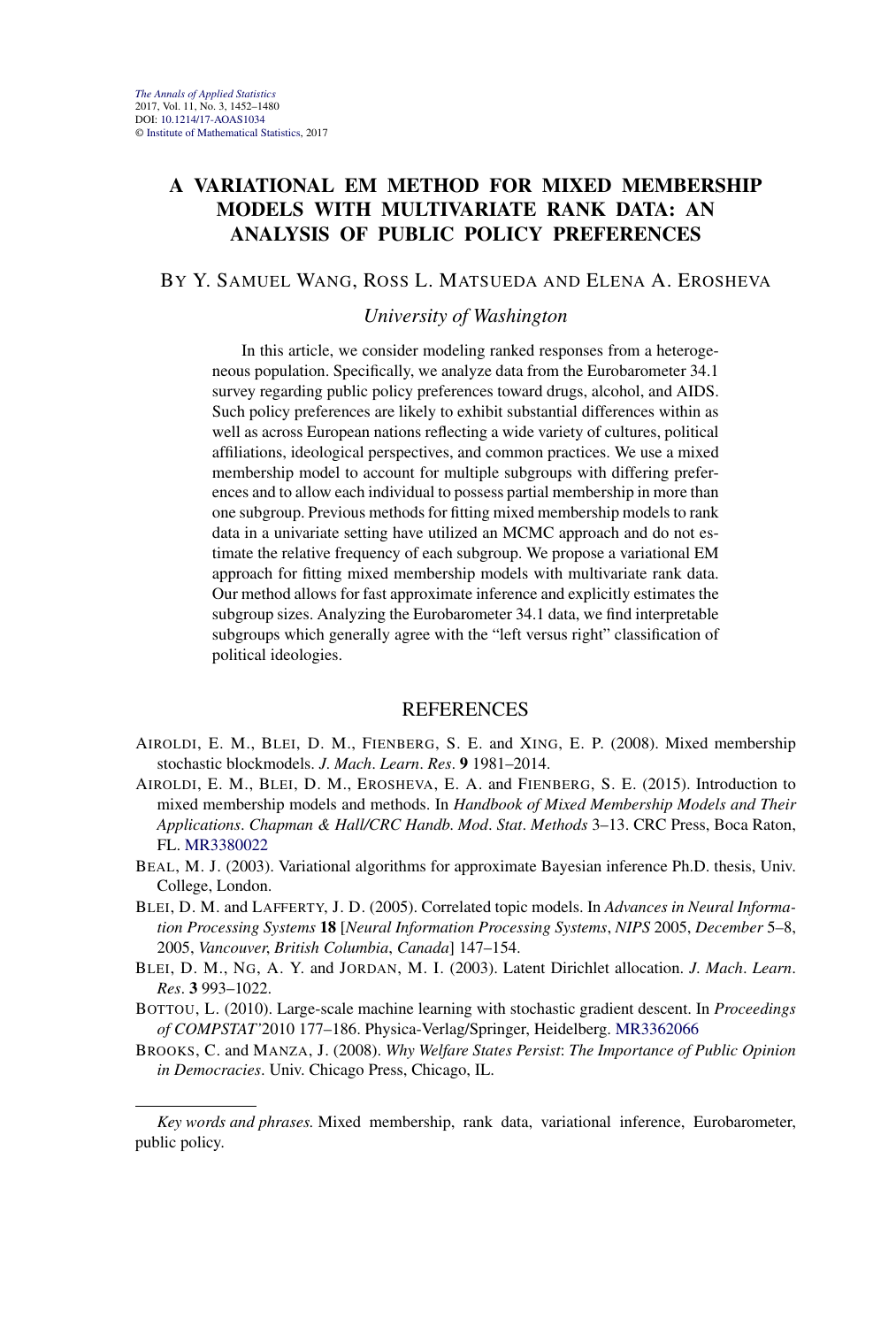- BURSTEIN, P. (1998). Bringing the public back in: Should sociologists consider the impact of public opinion on public policy? *Social Forces* **77** 27–62.
- BUSSE, L. M., ORBANZ, P. and BUHMANN, J. M. (2007). Cluster analysis of heterogeneous rank data. In *Machine Learning*, *Proceedings of the Twenty-Fourth International Conference* (*ICML* 2007), *Corvallis*, *Oregon*, *USA*, *June* 20*–*24, 2007 113–120.
- CARON, F., TEH, Y. W. and MURPHY, T. B. (2014). Bayesian nonparametric Plackett–Luce models for the analysis of preferences for college degree programmes. *Ann*. *Appl*. *Stat*. **8** 1145–1181. [MR3262549](http://www.ams.org/mathscinet-getitem?mr=3262549)
- CAVADINO, M. and DIGNAN, J. (2006). Penal policy and political economy. *Criminology and Criminal Justice* **6** 435–456.
- COHEN, A. and MALLOWS, C. (1983). Assessing goodness of fit of ranking models to data. *The Statistician* **32** 361–374.
- EROSHEVA, E. A., FIENBERG, S. E. and JOUTARD, C. (2007). Describing disability through individual-level mixture models for multivariate binary data. *Ann*. *Appl*. *Stat*. **1** 502–537. [MR2415745](http://www.ams.org/mathscinet-getitem?mr=2415745)
- EROSHEVA, E., FIENBERG, S. and LAFFERTY, J. (2004). Mixed-membership models of scientific publications. *Proc*. *Natl*. *Acad*. *Sci*. *USA* **101** 5220–5227.
- GILL, J. (2008). Is partial-dimension convergence a problem for inferences from MCMC algorithms? *Polit*. *Anal*. **16** 153–178.
- GORMLEY, I. C. and MURPHY, T. B. (2006). Analysis of Irish third-level college applications data. *J*. *Roy*. *Statist*. *Soc*. *Ser*. *A* **169** 361–379. [MR2225548](http://www.ams.org/mathscinet-getitem?mr=2225548)
- GORMLEY, I. C. and MURPHY, T. B. (2008). A mixture of experts model for rank data with applications in election studies. *Ann*. *Appl*. *Stat*. **2** 1452–1477. [MR2655667](http://www.ams.org/mathscinet-getitem?mr=2655667)
- GORMLEY, I. C. and MURPHY, T. B. (2009). A grade of membership model for rank data. *Bayesian Anal*. **4** 265–295. [MR2507364](http://www.ams.org/mathscinet-getitem?mr=2507364)
- GRASMICK, H. G., DAVENPORT, E., CHAMLIN, M. B. and BURSIK, R. J. (1992). Protestant fundamentalism and the retributive doctrine of punishment. *Criminology* **30** 21–46.
- GROSS, J. H. and MANRIQUE-VALLIER, D. (2015). A mixed membership approach to the assessment of political ideology from survey responses. In *Handbook of Mixed Membership Models and Their Applications*. *Chapman & Hall/CRC Handb*. *Mod*. *Stat*. *Methods* 119–139. CRC Press, Boca Raton, FL. [MR3380027](http://www.ams.org/mathscinet-getitem?mr=3380027)
- GUIVER, J. and SNELSON, E. (2009). Bayesian inference for Plackett–Luce ranking models. In *Proceedings of the* 26*th Annual International Conference on Machine Learning*, *ICML* 2009, *Montreal*, *Quebec*, *Canada*, *June* 14*–*18, 2009 377–384.
- HUNTER, D. R. (2004). MM algorithms for generalized Bradley–Terry models. *Ann*. *Statist*. **32** 384–406. [MR2051012](http://www.ams.org/mathscinet-getitem?mr=2051012)
- KITSCHELT, H. and REHM, P. (2014). Occupations as a site of political preference formation. *Comparative Political Studies* **47** 1670–1706.
- LANGE, T., BRAUN, M. L., ROTH, V. and BUHMANN, J. M. (2002). Stability-based model selection. In *Advances in Neural Information Processing Systems* **15** [*Neural Information Processing Systems*, *NIPS* 2002, *December* 9*–*14, 2002, *Vancouver*, *British Columbia*, *Canada*] 617–624.
- LUCE, R. D. (1977). The choice axiom after twenty years. *J*. *Math*. *Psych*. **15** 215–233. [MR0462675](http://www.ams.org/mathscinet-getitem?mr=0462675)
- MARDEN, J. I. (1995). *Analyzing and Modeling Rank Data*. *Monographs on Statistics and Applied Probability* **64**. Chapman & Hall, London. [MR1346107](http://www.ams.org/mathscinet-getitem?mr=1346107)
- MAYHEW, P. and VAN KESTEREN, J. (2002). Cross-national attitudes to punishment. *Changing Attitudes to Punishment* 63–92.
- MEILA, M. and CHEN, H. (2010). Dirichlet process mixtures of generalized mallows models. In *UAI* 2010, *Proceedings of the Twenty-Sixth Conference on Uncertainty in Artificial Intelligence*, *Catalina Island*, *CA*, *USA*, *July* 8*–*11, 2010 358–367.
- NOCEDAL, J. and WRIGHT, S. J. (1999). *Numerical Optimization*. *Springer Series in Operations Research*. Springer, New York. [MR1713114](http://www.ams.org/mathscinet-getitem?mr=1713114)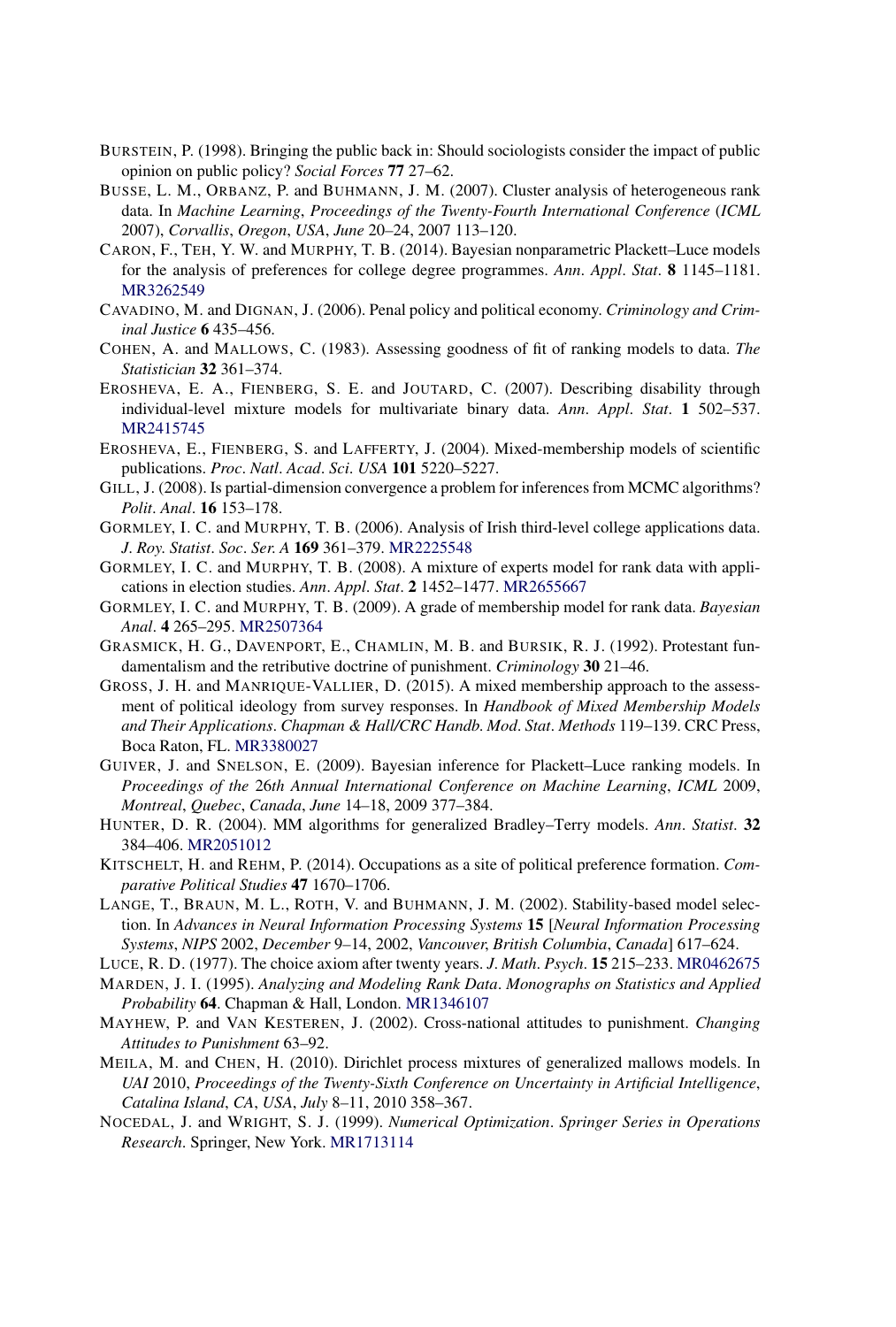- PLACKETT, R. L. (1975). The analysis of permutations. *J*. *R*. *Stat*. *Soc*. *Ser*. *C*. *Appl*. *Stat*. **24** 193– 202. [MR0391338](http://www.ams.org/mathscinet-getitem?mr=0391338)
- R CORE TEAM (2016). R: A language and environment for statistical computing. R Foundation for Statistical Computing, Vienna.
- REIF, K. and MELICH, A. (2001). Euro-barometer 34.1: Health Problems, Fall 1990.
- ROBERTS, J. V. (2013). Public opinion and the nature of community penalties: Nternational findings. *Changing Attitudes to Punishment* 33.
- SEN, A. K. (2014). *Collective Choice and Social Welfare* **11**. Elsevier, Amsterdam.
- TEH, Y. W., JORDAN, M. I., BEAL, M. J. and BLEI, D. M. (2006). Hierarchical Dirichlet processes. *J*. *Amer*. *Statist*. *Assoc*. **101** 1566–1581. [MR2279480](http://www.ams.org/mathscinet-getitem?mr=2279480)
- TONRY, M. (2007). Determinants of penal policies. *Crime and Justice* **36** 1–48.
- WAINWRIGHT, M. J. and JORDAN, M. I. (2008). Graphical models, exponential families, and variational inference. *Found*. *Trends Mach*. *Learn*. **1** 1–305.
- WANG, C. and BLEI, D. M. (2015). A general method for robust Bayesian modeling. *ArXiv preprint*. *Available at arXiv*[:1510.05078](http://arxiv.org/abs/arXiv:1510.05078).
- WANG, Y. S. and EROSHEVA, E. A. (2015). mixedMem: Tools for discrete multivariate mixed membership models. R package version 1.1.2. Available at [https://cran.r-project.org/web/packages/](https://cran.r-project.org/web/packages/mixedMem/index.html) [mixedMem/index.html](https://cran.r-project.org/web/packages/mixedMem/index.html).
- WANG, Y. S. and EROSHEVA, E. A. (2017). Supplement to "A variational EM method for mixed membership models with multivariate rank data: An analysis of public policy preferences." DOI[:10.1214/17-AOAS1034SUPP](http://dx.doi.org/10.1214/17-AOAS1034SUPP).
- ZALLER, J. (1992). *The Nature and Origins of Mass Opinion*. Cambridge Univ. Press, Cambridge, MA.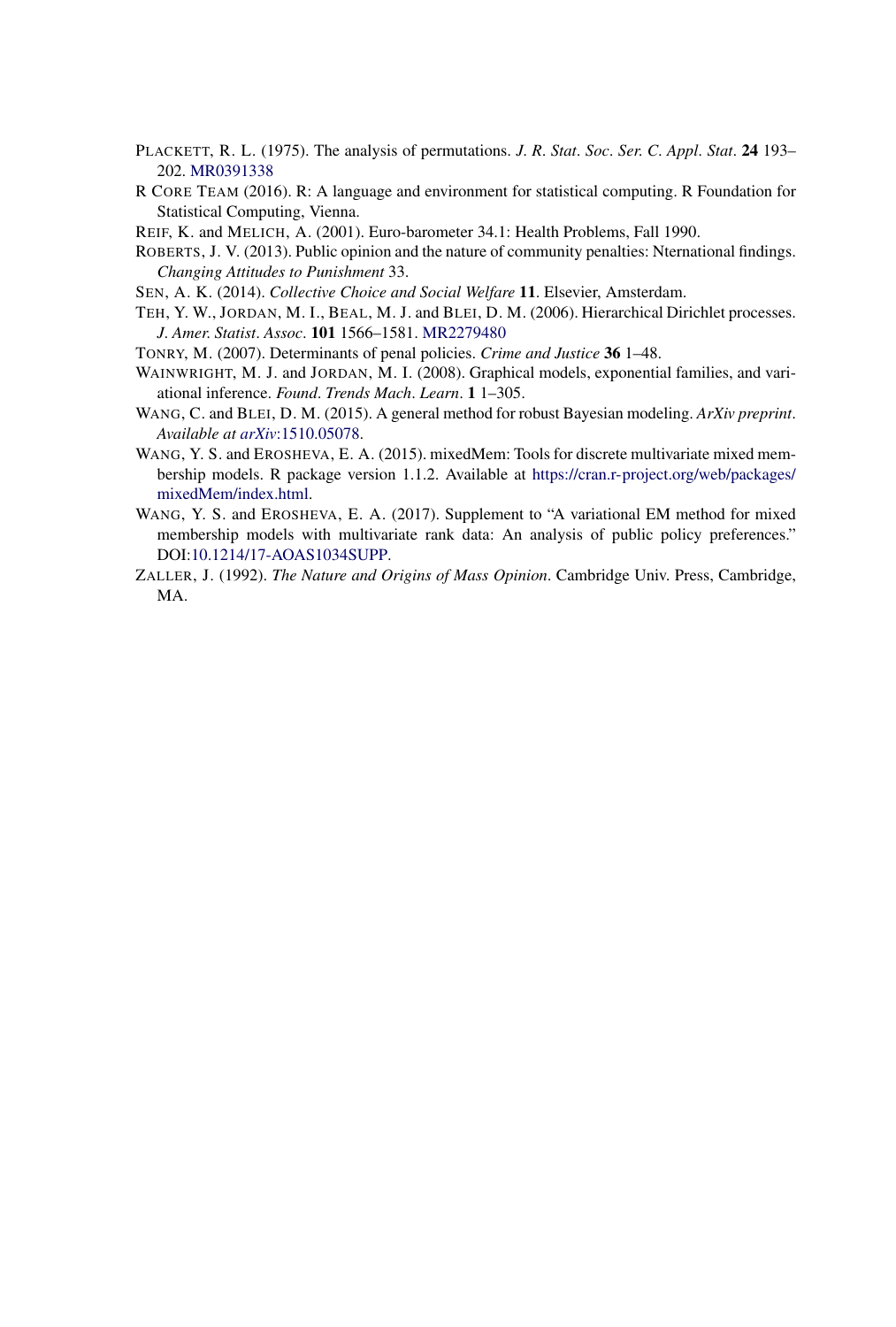## **A NOVEL AND EFFICIENT ALGORITHM FOR DE NOVO DISCOVERY OF MUTATED DRIVER PATHWAYS IN CANCER**[1](#page-23-0)

BY BINGHUI LIU<sup>[∗](#page-7-0),†</sup>, CHONG WU<sup>[†,](#page-7-0)2</sup>, XIAOTONG SHEN<sup>[†](#page-7-0)</sup> AND WEI PAN<sup>†</sup>

*Northeast Normal University*<sup>∗</sup> *and University of Minnesota*†

Next-generation sequencing studies on cancer somatic mutations have discovered that driver mutations tend to appear in most tumor samples, but they barely overlap in any single tumor sample, presumably because a single driver mutation can perturb the whole pathway. Based on the corresponding new concepts of coverage and mutual exclusivity, new methods can be designed for de novo discovery of mutated driver pathways in cancer. Since the computational problem is a combinatorial optimization with an objective function involving a discontinuous indicator function in high dimension, many existing optimization algorithms, such as a brute force enumeration, gradient descent and Newton's methods, are practically infeasible or directly inapplicable. We develop a new algorithm based on a novel formulation of the problem as nonconvex programming and nonconvex regularization. The method is computationally more efficient, effective and scalable than existing Monte Carlo searching and several other algorithms, which have been applied to The Cancer Genome Atlas (TCGA) project. We also extend the new method for integrative analysis of both mutation and gene expression data. We demonstrate the promising performance of the new methods with applications to three cancer datasets to discover de novo mutated driver pathways.

- BEROUKHIM, R., GETZ, G., NGHIEMPHU, L., BARRETINA, J., HSUEH, T., LINHART, D., VI-VANCO, I., LEE, J. C., HUANG, J. H., ALEXANDER, S., DU, J., KAU, T., THOMAS, R. K., SHAH, K., SOTO, H., PERNER, S., PRENSNER, J., DEBIASI, R. M., DEMICHELIS, F., HAT-TON, C., RUBIN, M. A., GARRAWAY, L. A., NELSON, S. F., LIAU, L., MISCHEL, P. S., CLOUGHESY, T. F., MEYERSON, M., GOLUB, T. A., LANDER, E. S., MELLINGHOFF, I. K. and SELLERS, W. R. (2007). Assessing the significance of chromosomal aberrations in cancer: Methodology and application to glioma. *Proc*. *Natl*. *Acad*. *Sci*. *USA* **104** 20007–20012.
- BOCA, S. M., KINZLER, K. W., VELCULESCU, V. E., VOGELSTEIN, B. and PARMIGIANI, G. (2010). Patient-oriented gene set analysis for cancer mutation data. *Genome Biol*. **11** R112.
- BRENNAN, C. W., VERHAAK, R. G., MCKENNA, A. et al. (2013). The somatic genomic landscape of glioblastoma. *Cell* **155** 462–477.
- CIRIELLO, G., CERAMI, E., SANDER, C. and SCHULTZ, N. (2012). Mutual exclusivity analysis identifies oncogenic network modules. *Genome Res*. **22** 398–406.
- DA CUNHA SANTOS, G., SHEPHERD, F. A. and TSAO, M. S. (2011). EGFR mutations and lung cancer. *Annu*. *Rev*. *Phytopathol*. **6** 49–69.

*Key words and phrases.* DNA sequencing, driver mutations, optimization, subset selection, truncated *L*1 penalty.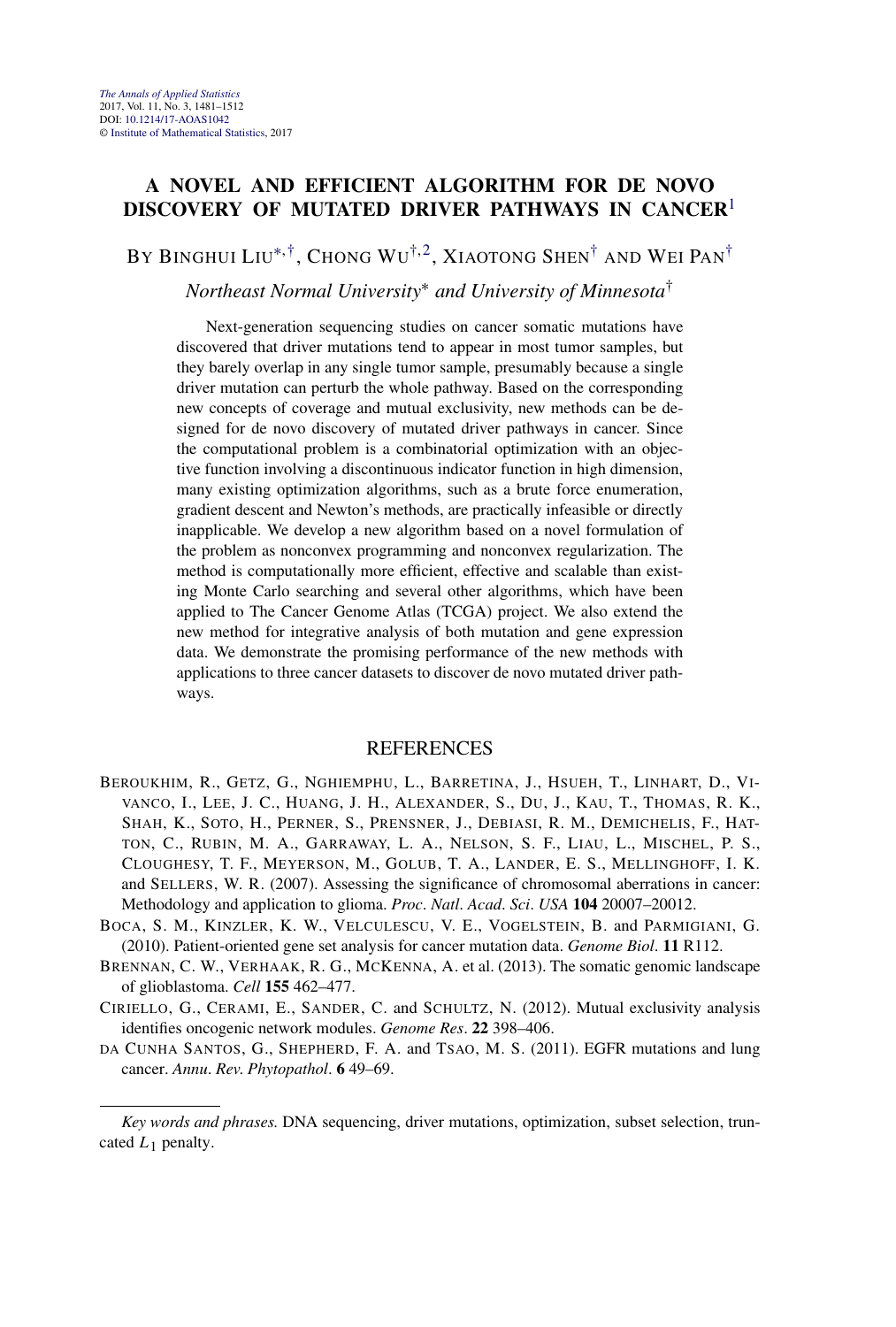- DING, L., GETZ, G., WHEELER, D. A. et al. (2008). Somatic mutations affect key pathways in lung adenocarcinoma. *Nature* **455** 1069–1075.
- EFRONI, S. (2011). Detecting cancer gene networks characterized by recurrent genomic alterations in a population. *PLoS ONE* **6** e14437.
- FENG, J., KIM, S. T., LIU, W. et al. (2012). An integrated analysis of germline and somatic, genetic and epigenetic alterations at 9p21.3 in glioblastoma. *Cancer* **118** 232–240.
- FORBES, S. A., BEARE, D., GUNASEKARAN, P. et al. (2015). COSMIC: Exploring the world's knowledge of somatic mutations in human cancer. *Nucleic Acids Res*. **43** D805–D811.
- FRATTINI, V., TRIFONOV, V., CHAN, J. M. et al. (2013). The integrated landscape of driver genomic alterations in glioblastoma. *Nat*. *Genet*. **45** 1141–1149.
- GETZ, G., HÖFLING, H., MESIROV, J. P., GOLUB, T. R., MEYERSON, M., TIBSHIRANI, R. and LANDER, E. S. (2007). Comment on "The consensus coding sequences of human breast and colorectal cancers". *Science* **317** 1500.
- GILL, R. K., YANG, S. H., MEERZAMAN, D. et al. (2011). Frequent homozygous deletion of the LKB1/STK11 gene in non-small cell lung cancer. *Oncogene* **30** 3784–3791.
- HARTMANN, C., BARTELS, G., GEHLHAAR, C., HOLTKAMP, N. and VON DEIMLING, A. (2005). PIK3CA mutations in glioblastoma multiforme. *Acta Neuropathol*. **109** 639–642.
- HEINEMANN, V., STINTZING, S., KIRCHNER, T., BOECK, S. and JUNG, A. (2009). Clinical relevance of EGFR- and KRAS-status in colorectal cancer patients treated with monoclonal antibodies directed against the EGFR. *Cancer Treat*. *Rev*. **35** 262–271.
- JONES, S., ZHANG, X., PARSONS, D. W. et al. (2008). Core signaling pathways in human pancreatic cancers revealed by global genomic analyses. *Science* **321** 1801–1806.
- KANDOTH, C., MCLELLAN, M. D., VANDIN, F. et al. (2013). Mutational landscape and significance across 12 major cancer types. *Nature* **502** 333–339.
- LEISERSON, M. DM., BLOKH, D., SHARAN, R. and RAPHAEL, B. J. (2013). Simultaneous identification of multiple driver pathways in cancer. *PLoS Comput*. *Biol*. **9** e1003054.
- LI, C. and LI, H. (2008). Network-constrained regularization and variable selection for analysis of genomic data. *Bioinformatics* **24** 1175–1182.
- LIU, L., LEI, J., WILLSEY, A. et al. (2014). DAWN: A framework to identify autism genes and subnetworks using gene expression and genetics. *Molecular Autism* **5** 22.
- LO, Y. L., HSIAO, C. F., JOU, Y. S. et al. (2008). ATM polymorphisms and risk of lung cancer among never smokers. *Lung Cancer* **69** 148–154.
- MARDIS, E. R. and WILSON, R. K. (2009). Cancer genome sequencing: A review. *Hum*. *Mol*. *Genet*. **18** R163–R168.
- MASICA, D. L. and KARCHIN, R. (2011). Correlation of somatic mutation and expression identifies genes important in human glioblastoma progression and survival. *Cancer Res*. **71** 4550–4561.
- MEYERSON, M., GABRIEL, S. and GETZ, G. (2010). Advances in understanding cancer genomes through second-generation sequencing. *Nat*. *Rev*. *Genet*. **11** 685–696.
- MILLER, C. A., SETTLE, S. H., SULMAN, E. P., ALDAPE, K. D. and MILOSAVLJEVIC, A. (2011). Discovering functional modules by identifying recurrent and mutually exclusive mutational patterns in tumors. *BMC Med Genomics* **4** 34.
- QIU, Y.-Q., ZHANG, S., ZHANG, X.-S. and CHEN, L. (2010). Detecting disease associated modules and prioritizing active genes based on high throughput data. *BMC Bioinform*. **11** 26.
- SCHAID, D. J., SINNWELL, J. P., JENKINS, G. D., MCDONNELL, S. K., INGLE, J. N., KUBO, M., GOSS, P. E., COSTANTINO, J. P., WICKERHAM, D. L. and WEINSHILBOUM, R. M. (2012). Using the gene ontology to scan multilevel gene sets for associations in genome wide association studies. *Genet*. *Epidemiol*. **36** 3–16.
- SCHWARTZENTRUBER, J., KORSHUNOV, A., LIU, X. Y. et al. (2012). Driver mutations in histone H3.3 and chromatin remodeling genes in paediatric glioblastoma. *Nature* **482** 226–231.
- SHEN, X., PAN, W. and ZHU, Y. (2012). Likelihood-based selection and sharp parameter estimation. *J*. *Amer*. *Statist*. *Assoc*. **107** 223–232. [MR2949354](http://www.ams.org/mathscinet-getitem?mr=2949354)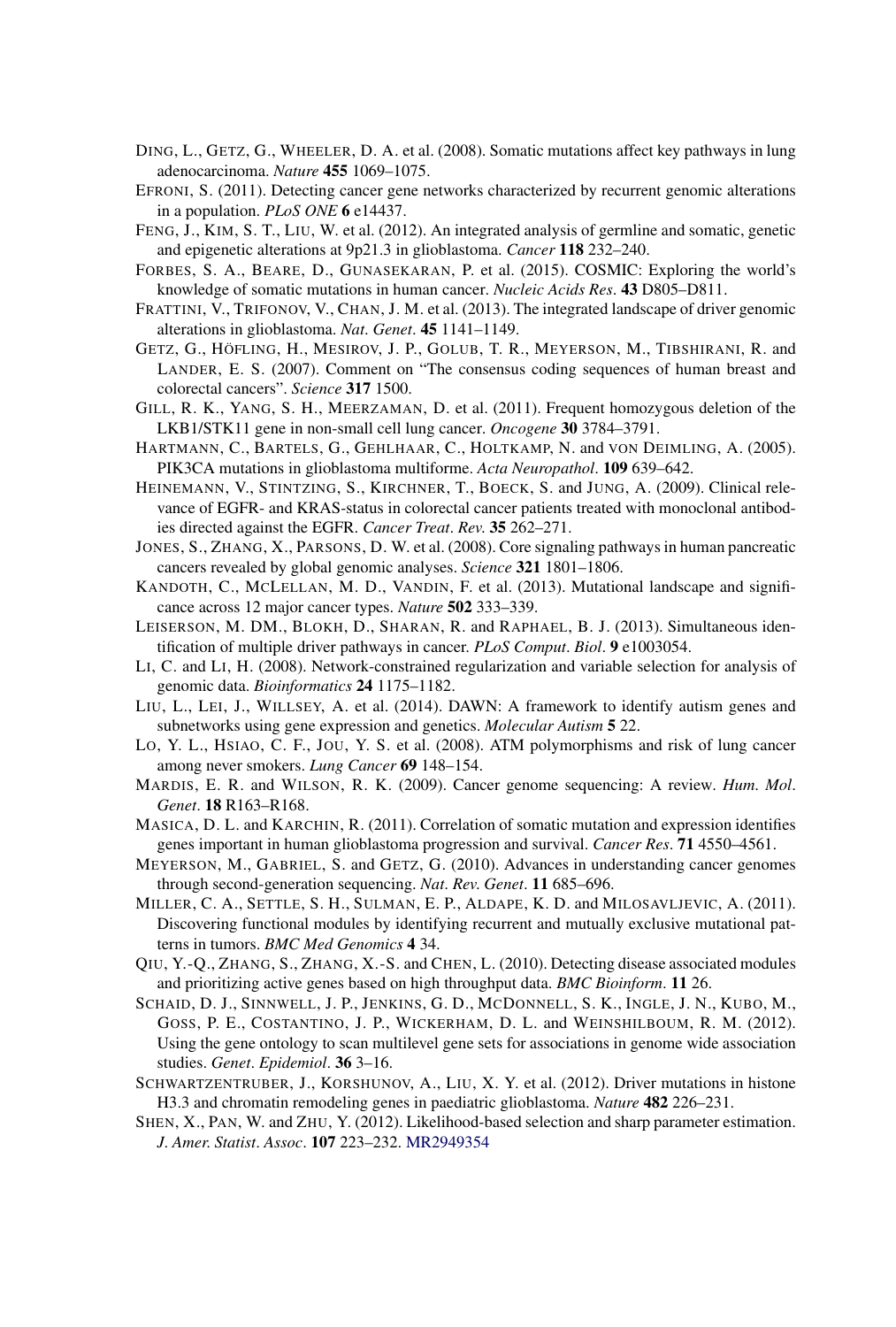- SHOR, N. Z. (1985). *Minimization Methods for Nondifferentiable Functions*. *Springer Series in Computational Mathematics* **3**. Springer, Berlin. [MR0775136](http://www.ams.org/mathscinet-getitem?mr=0775136)
- STARK, A. M., WITZEL, P., STREGE, R. J., HUGO, H. H. and MEHDORN, H. M. (2003). P53, mdm2, EGFR, and msh2 expression in paired initial and recurrent glioblastoma multiforme. *J*. *Neurol*. *Neurosurg*. *Psychiatry* **74** 779–783.
- STURM, D., BENDER, S., JONES, D. T. W., LICHTER, P., GRILL, J., BECHER, O., HAWKINS, C., MAJEWSKI, J., JONES, C., COSTELLO, J. F., IAVARONE, A., ALDAPE, K., BRENNAN, C. W., JABADO, N. and PFISTER, S. M. (2014). Paediatric and adult glioblastoma: Multiform (epi)genomic culprits emerge. *Nat*. *Rev*. *Cancer* **14** 92–107.
- THE CANCER GENOME ATLAS RESEARCH NETWORK (2008). Comprehensive genomic characterization defines human glioblastoma genes and core pathways. *Nature* **455** 1061–1068.
- TORKAMANI, A., TOPO, E. J. and SCHORK, N. J. (2008). Pathway analysis of seven common diseases assessed by genome-wide association. *Genomics* **92** 265–272.
- TURCAN, S., ROHLE, D., GOENKA, A. et al. (2012). IDH1 mutation is sufficient to establish the glioma hypermethylator phenotype. *Nature* **483** 479–483.
- VANDIN, F., UPFAL, E. and RAPHAEL, B. J. (2012). De novo discovery of mutated driver pathways in cancer. *Genome Res*. **22** 375–385.
- VOGELSTEIN, B. and KINZLER, K. W. (2004). Cancer genes and the pathways they control. *Nat*. *Med*. **10** 789–799.
- WANG, K., LI, M. and BUCAN, M. (2007). Pathway-based approaches for analysis of genome-wide association studies. *Am*. *J*. *Hum*. *Genet*. **81** 1278–1283.
- ZHANG, S. and ZHOU, X. J. (2014). Matrix factorization methods for integrative cancer genomics. *Methods Mol*. *Biol*. **1176** 229–242.
- ZHAO, J., ZHANG, S., WU, L. and ZHANG, X. (2012). Efficient methods for identifying mutated driver pathways in cancer. *Bioinformatics* **28** 2940–2947.
- ZHUANG, G., SONG, W., AMATO, K. et al. (2012). Effects of cancer-associated EPHA3 mutations on lung cancer. *J*. *Natl*. *Cancer Inst*. **104** 1182–1197.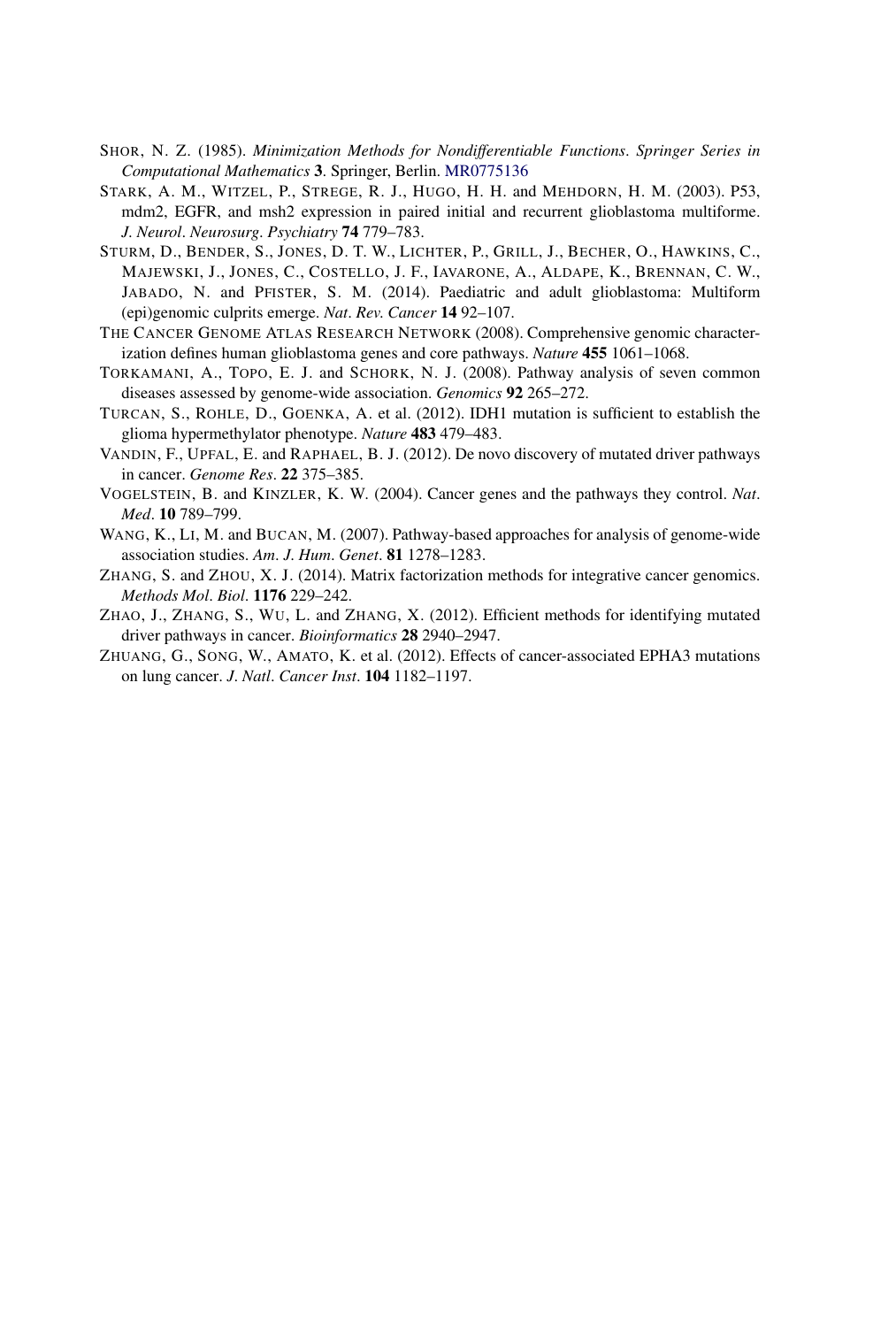### <span id="page-36-0"></span>**LATENT CLASS MODELING USING MATRIX COVARIATES WITH APPLICATION TO IDENTIFYING EARLY PLACEBO RESPONDERS BASED ON EEG SIGNALS**[1](#page-23-0)

BY BEI JIANG[∗](#page-7-0), EVA PETKOVA[†,‡,](#page-7-0) THADDEUS TARPEY[§](#page-7-0) AND R. TODD OGDEN¶

# *University of Alberta*∗*, New York University*†*, Nathan S. Kline Institute for Psychiatric Research*‡*, Wright State University*§ *and Columbia University*¶

Latent class models are widely used to identify unobserved subgroups (i.e., latent classes) based upon one or more manifest variables. The probability of belonging to each subgroup is typically modeled as a function of a set of measured covariates. In this paper, we extend existing latent class models to incorporate matrix covariates. This research is motivated by a randomized placebo-controlled depression clinical trial. One study goal is to identify a subgroup of subjects who experience symptoms improvement early on during antidepressant treatment, which is considered to be an indication of a placebo rather than a true pharmacological response. We want to relate the likelihood of belonging to this subgroup of early responders to baseline electroencephalography (EEG) measurement that takes the form of a matrix. The proposed method is built upon a low-rank Candecomp/Parafac (CP) decomposition of the target coefficient matrix through low-dimensional latent variables, which effectively reduces the model dimensionality. We adopt a Bayesian hierarchical modeling approach to estimate the latent variables, which allows a flexible way to incorporate prior knowledge about covariate effect heterogeneity and offers a data-driven method of regularization. Simulation studies suggest that the proposed method is robust against potentially misspecified rank in the CP decomposition. With the motivating example we show how the proposed method can be applied to extract valuable information from baseline EEG measurements that explains the likelihood of belonging to the early responder subgroup, helping to identify placebo responders and suggesting new targets for the study of placebo response.

- AKAIKE, H. (1974). A new look at the statistical model identification. *IEEE Trans*. *Automat*. *Control* **19** 716–723. [MR0423716](http://www.ams.org/mathscinet-getitem?mr=0423716)
- ALBERT, J. H. and CHIB, S. (1993). Bayesian analysis of binary and polychotomous response data. *J*. *Amer*. *Statist*. *Assoc*. **88** 669–679. [MR1224394](http://www.ams.org/mathscinet-getitem?mr=1224394)
- BANDEEN-ROCHE, K., MIGLIORETTI, D. L., ZEGER, S. L. and RATHOUZ, P. J. (1997). Latent variable regression for multiple discrete outcomes. *J*. *Amer*. *Statist*. *Assoc*. **92** 1375–1386. [MR1615248](http://www.ams.org/mathscinet-getitem?mr=1615248)
- BESAG, J. and KOOPERBERG, C. (1995). On conditional and intrinsic autoregressions. *Biometrika* **82** 733–746. [MR1380811](http://www.ams.org/mathscinet-getitem?mr=1380811)

*Key words and phrases.* Candecomp/Parafac (CP) matrix decomposition, Bayesian hierarchical modeling, data-driven regularization, major depression, placebo effect.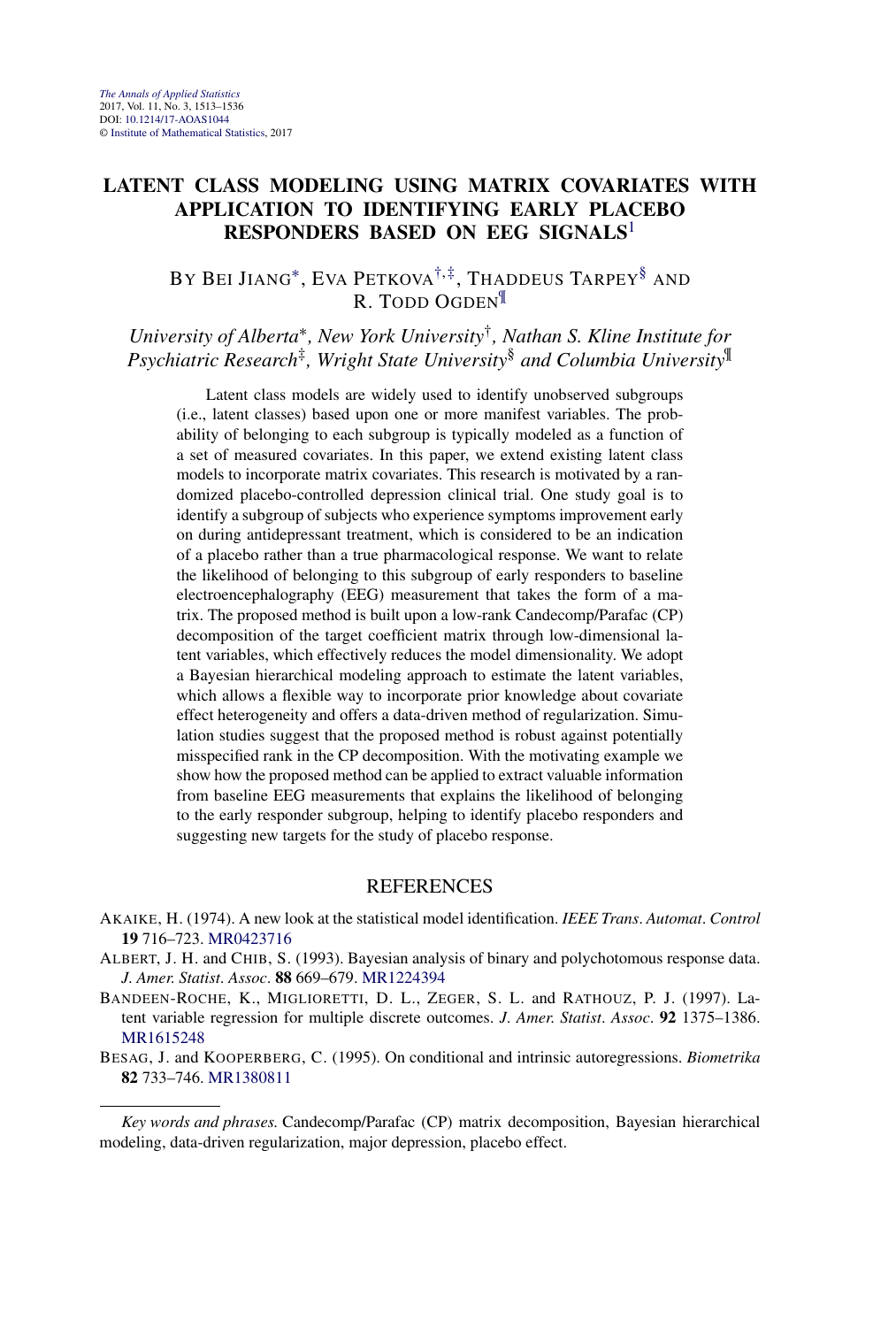- BONATE, P. L. and HOWARD, D. R. (2011). *Pharmacokinetics in Drug Development*. *Advances and Applications* **3**. Springer, Berlin.
- BRUDER, G. E., STEWART, J. W., TENKE, C. E., MCGRATH, P. J., LEITE, P., BHAT-TACHARYA, N. and QUITKIN, F. M. (2001). Electroencephalographic and perceptual asymmetry differences between responders and nonresponders to an SSRI antidepressant. *Biol*. *Psychiatry* **49** 416–425.
- BRUDER, G. E., SEDORUK J. P., STEWART J. W., MCGRATH, P., QUITKIN, F. M. and TENKE, C. E. (2008). EEG alpha measures predict therapeutic response to an SSRI antidepressant: Pre and post treatment findings. *Biol*. *Psychiatry* **63** 1171.
- CHIB, S. (1995). Marginal likelihood from the Gibbs output. *J*. *Amer*. *Statist*. *Assoc*. **90** 1313–1321.
- CIARLEGLIO, A., PETKOVA, E., OGDEN, R. T. and TARPEY, T. (2015). Treatment decisions based on scalar and functional baseline covariates. *Biometrics* **71** 884–894. [MR3436714](http://www.ams.org/mathscinet-getitem?mr=3436714)
- CLOGG, C. C. (1995). Latent class models. In *Handbook of Statistical Modeling for the Social and Behavioral Sciences* (G. Arminger, C. C. Clogg and M. E. Sobel, eds.) 311–359. Plenum Press, New York.
- COLLINS, L. M. and LANZA, S. T. (2013). *Latent Class and Latent Transition Analysis*: *With Applications in The Social*, *Behavioral*, *and Health Sciences*. Wiley, Hoboken, NJ.
- ELLIOTT, M. R. (2007). Identifying latent clusters of variability in longitudinal data. *Biostatistics* **8** 756–771.
- ELLIOTT, M. R., GALLO, J. J., TEN HAVE, T. R., BOGNER, H. R. and KATZ, I. R. (2005). Using a Bayesian latent growth curve model to identify trajectories of positive affect and negative events following myocardial infarction. *Biostatistics* **6** 119–143.
- GARRETT, E. S. and ZEGER, S. L. (2000). Latent class model diagnosis. *Biometrics* **56** 1055–1067. [MR1815583](http://www.ams.org/mathscinet-getitem?mr=1815583)
- GEISSER, S. and EDDY, W. F. (1979). A predictive approach to model selection. *J*. *Amer*. *Statist*. *Assoc*. **74** 153–160. [MR0529531](http://www.ams.org/mathscinet-getitem?mr=0529531)
- GELFAND, A. E. and DEY, D. K. (1994). Bayesian model choice: Asymptotics and exact calculations. *J*. *R*. *Stat*. *Soc*. *Ser*. *B*. *Stat*. *Methodol*. **56** 501–514. [MR1278223](http://www.ams.org/mathscinet-getitem?mr=1278223)
- GELMAN, A., HWANG, J. and VEHTARI, A. (2014). Understanding predictive information criteria for Bayesian models. *Stat*. *Comput*. **24** 997–1016. [MR3253850](http://www.ams.org/mathscinet-getitem?mr=3253850)
- GELMAN, A. and RUBIN, D. B. (1992). Inference from iterative simulation using multiple sequences. *Statist*. *Sci*. **7** 457–472.
- GORMLEY, I. C. and MURPHY, T. B. (2011). Mixture of experts modelling with social science applications. In *Mixtures*: *Estimation and Applications*. *Wiley Ser*. *Probab*. *Stat*. 101–121. Wiley, Chichester. [MR2883359](http://www.ams.org/mathscinet-getitem?mr=2883359)
- HOLSBOER, F. (2008). How can we realize the promise of personalized antidepressant medicines? *Nat*. *Rev*., *Neurosci*. **9** 638–646.
- HUNG, H. and WANG, C.-C. (2013). Matrix variate logistic regression model with application to EEG data. *Biostatistics* **14** 189–202.
- JACOBS, R. A., JORDAN, M. I., NOWLAN, S. J. and HINTON, G. E. (1991). Adaptive mixtures of local experts. *Neural Comput*. **3** 79–87.
- JIANG, B., ELLIOTT, M. R., SAMMEL, M. D. and WANG, N. (2015). Joint modeling of crosssectional health outcomes and longitudinal predictors via mixtures of means and variances. *Biometrics* **71** 487–497. [MR3366253](http://www.ams.org/mathscinet-getitem?mr=3366253)
- JIANG, B., PETKOVA, E., TARPEY, T. and OGDEN, R. T (2017). Supplement to "Latent class modeling using matrix covariates with application to identifying early placebo responders based on EEG signals." DOI[:10.1214/17-AOAS1044SUPP.](http://dx.doi.org/10.1214/17-AOAS1044SUPP)
- JORDAN, M. I. and JACOBS, R. A. (1994). Hierarchical mixtures of experts and the EM algorithm. *Neural Comput*. **6** 181–214.
- JOYCE, P. R. and PAYKEL, E. S. (1989). Predictors of drug response in depression. *Arch*. *Gen*. *Psychiatry* **46** 89–99.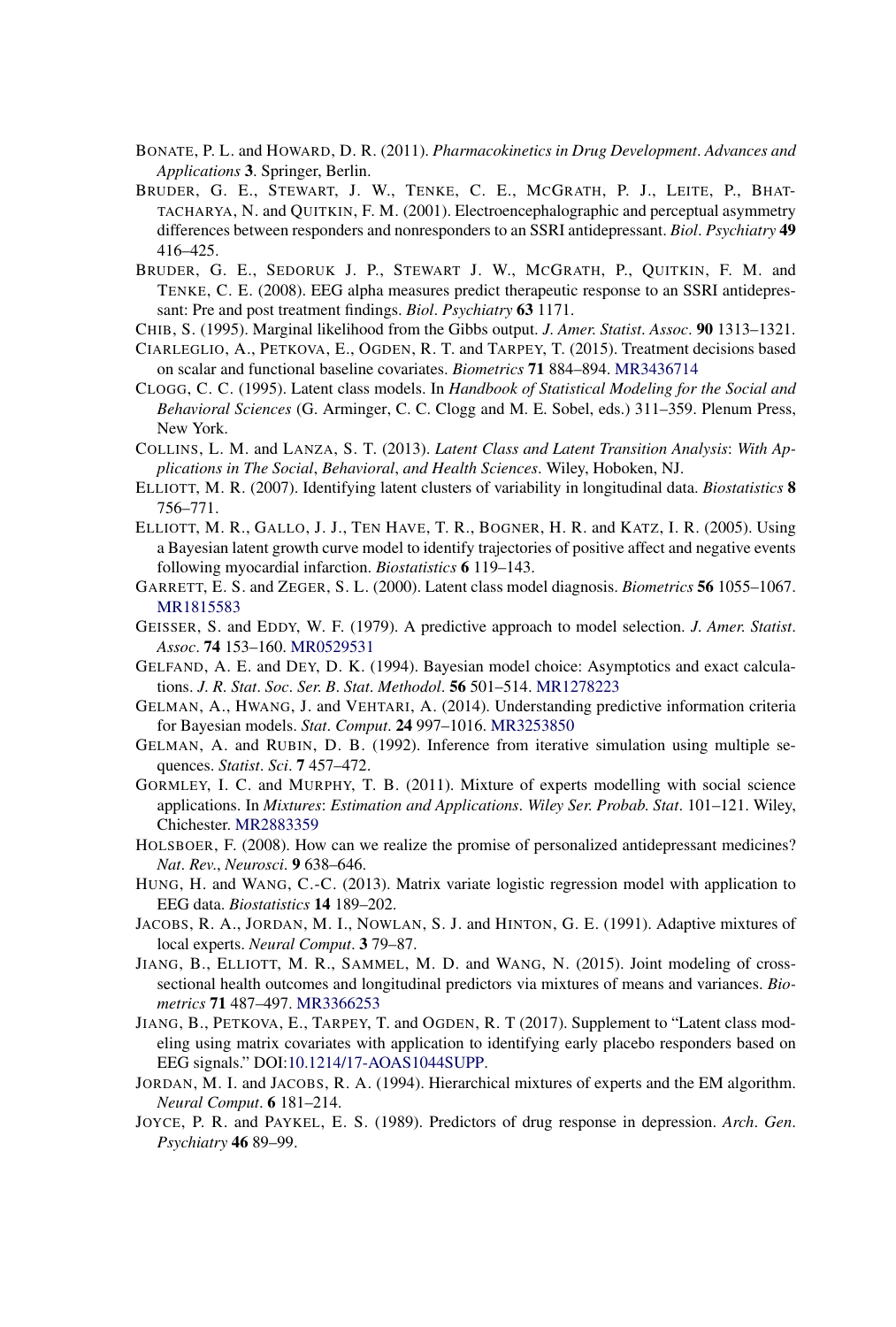- KAMARAJAN, C., PANDEY, A. K., CHORLIAN, D. B. and PORJESZ, B. (2015). The use of current source density as electrophysiological correlates in neuropsychiatric disorders: A review of human studies. *Int*. *J*. *Psychophysiol*. **97** 310–322.
- KHODAYARI-ROSTAMABAD, A., REILLY, J. P., HASEY, G., DEBRUIN, H. and MACCRIMMON, D., (2010). Using pre-treatment EEG data to predict response to SSRI treatment for MDD. In *Proceedings of the* 2010 32*nd Annual International Conference of the IEEE Engineering in Medicine and Biology* (*EBMC* 2010) 6103–6106. IEEE, New York. DOI[:10.1109/IEMBS.2010.5627823](http://dx.doi.org/10.1109/IEMBS.2010.5627823).
- KIM, S., CHEN, M.-H. and DEY, D. K. (2008). Flexible generalized *t*-link models for binary response data. *Biometrika* **95** 93–106. [MR2409717](http://www.ams.org/mathscinet-getitem?mr=2409717)
- KOLDA, T. G. and BADER, B. W. (2009). Tensor decompositions and applications. *SIAM Rev*. **51** 455–500. [MR2535056](http://www.ams.org/mathscinet-getitem?mr=2535056)
- LAZARSFELD, P. F. and HENRY, N. W. (1968). *Latent Structure Analysis*. Houghton Mifflin, Boston, MA.
- LEUCHTER, A. F., COOK, I. A., WITTE, E. A., MORGAN, M. and ABRAMS, M. (2002). Changes in brain function of depressed subjects during treatment with placebo. *Am*. *J*. *Psychiatr*. **159** 122– 129.
- LI, B., KIM, M. K. and ALTMAN, N. (2010). On dimension folding of matrix- or array-valued statistical objects. *Ann*. *Statist*. **38** 1094–1121. [MR2604706](http://www.ams.org/mathscinet-getitem?mr=2604706)
- LU, H., PLATANIOTIS, K. N. and VENETSANOPOULOS, A. N. (2008). MPCA: Multilinear principal component analysis of tensor objects. *IEEE Trans*. *Neural Netw*. **19** 18–39.
- MACCUTCHEON, A. L. (1987). *Latent Class Analysis*. Sage Publications, Thousand Oaks, CA.
- MATTHEWS, B. W. (1975). Comparison of the predicted and observed secondary structure of T4 phage lysozyme. *Biochim*. *Biophys*. *Acta*, *Protein Struct*. **405** 442–451.
- MUMTAZ, W., MALIK, A. S., YASIN, M. A. M. and XIA, L. (2015). Review on EEG and ERP predictive biomarkers for major depressive disorder. *Biomed*. *Signal Process*. *Control* **22** 85–98.
- MUTHÉN, B. and BROWN, H. C. (2009). Estimating drug effects in the presence of placebo response: Causal inference using growth mixture modeling. *Stat*. *Med*. **28** 3363–3385. [MR2744369](http://www.ams.org/mathscinet-getitem?mr=2744369)
- MUTHÉN, B. and SHEDDEN, K. (1999). Finite mixture modeling with mixture outcomes using the EM algorithm. *Biometrics* **55** 463–469.
- NEELON, B., O'MALLEY, A. J. and NORMAND, S.-L. T. (2011). A Bayesian two-part latent class model for longitudinal medical expenditure data: Assessing the impact of mental health and substance abuse parity. *Biometrics* **67** 280–289. [MR2898840](http://www.ams.org/mathscinet-getitem?mr=2898840)
- NUNEZ, P. L. and SRINIVASAN, R. (2006). *Electric Fields of the Brain*: *The Neurophysics of EEG*. Oxford Univ. Press, New York.
- PATEL, M. J., KHALAF, A. and AIZENSTEIN, H. J. (2016). Studying depression using imaging and machine learning methods. *NeuroImage*: *Clinical* **10** 115–123.
- PETKOVA, E., TARPEY, T. and GOVINDARAJULU, U. (2009). Predicting potential placebo effect in drug treated subjects. *Int*. *J*. *Biostat*. **5** Art. 23, 27. [MR2533809](http://www.ams.org/mathscinet-getitem?mr=2533809)
- PHILLIPS, M. L., CHASE, H. W., SHELINE, Y. I., ETKIN, T ALMEIDA J. R, A., DECKERSBACH, T. and TRIVEDI, M. H. (2015). Identifying predictors, moderators, and mediators of antidepressant response in major depressive disorder: Neuroimaging approaches. *Am*. *J*. *Psychiatr*. **172** 124–138.
- POWERS, D. M. (2011). Evaluation: From precision, recall and F-measure to ROC, informedness, markedness and correlation. *J*. *Mach*. *Learn*. *Technol*. **2** 37–63.
- QUITKIN, F. M., MCGRATH, P. J., RABKIN, J. G., STEWART, J. W., HARRISON, W., ROSS, D. C., TRICAMO, E., FLEISS, J., MARKOWITZ, J. and KLEIN, D. F. (1991). Different types of placebo response in patients receiving antidepressants. *Am*. *J*. *Psychiatr*. **148** 197–203.
- SHEN, J. and HE, X. (2015). Inference for subgroup analysis with a structured logistic-normal mixture model. *J*. *Amer*. *Statist*. *Assoc*. **110** 303–312. [MR3338504](http://www.ams.org/mathscinet-getitem?mr=3338504)
- SING, T., SANDER, O. BEERENWINKEL, N.and LENGAUER, T. (2005). ROCR: visualizing classifier performance in R. *Bioinformatics* **21** 3940–3941.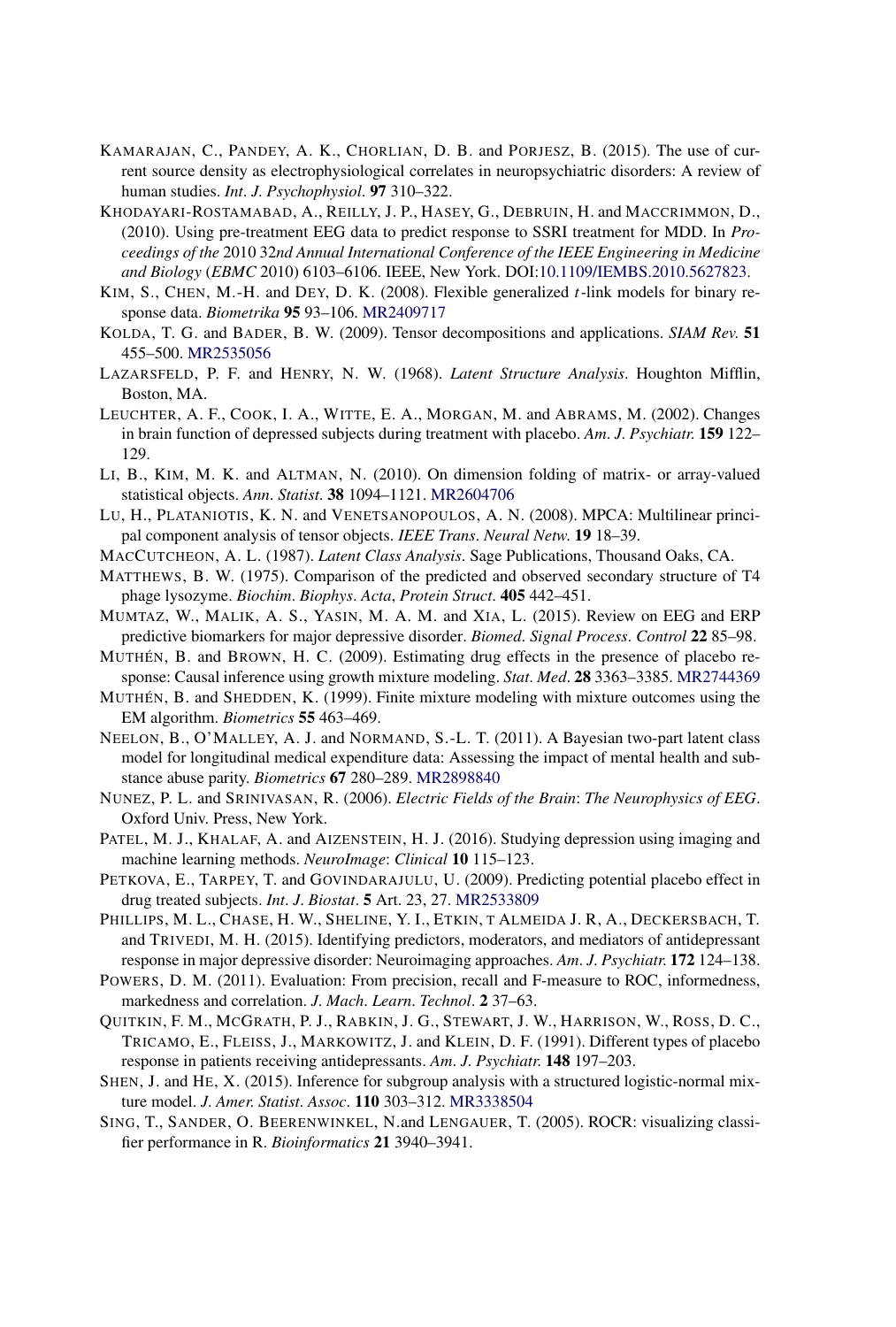- SONAWALLA, S. B. and ROSENBAUM, J. F. (2002). Placebo response in depression. *Dialogues Clin*. *Neurosci*. **4** 105–113.
- STEWART, J. W., QUITKIN, F. M., MCGRATH, P. J., AMSTERDAM, J., FAVA, M., FAWCETT, J., REIMHERR, F., ROSENBAUM, J., BEASLEY, C. and ROBACK, P. (1998). Use of pattern analysis to predict differential relapse of remitted patients with major depression during 1 year of treatment with fluoxetine or placebo. *Arch*. *Gen*. *Psychiatry* **55** 334–343.
- TARPEY, T. and PETKOVA, E. (2010). Latent regression analysis. *Stat*. *Model*. **10** 133–158. [MR2649773](http://www.ams.org/mathscinet-getitem?mr=2649773)
- TARPEY, T., PETKOVA, E. and OGDEN, R. T. (2003). Profiling placebo responders by self-consistent partitioning of functional data. *J*. *Amer*. *Statist*. *Assoc*. **98** 850–858. [MR2055493](http://www.ams.org/mathscinet-getitem?mr=2055493)
- TARPEY, T., YUN, D. and PETKOVA, E. (2008). Model misspecification: Finite mixture or homogeneous? *Stat*. *Model*. **8** 199–218. [MR2750637](http://www.ams.org/mathscinet-getitem?mr=2750637)
- TENKE, C. E., KAYSER, J., MANNA, C. G., FEKRI, S., KROPPMANN, C. J., SCHALLER, J. D., ALSCHULER, D. M., STEWART, J. W., MCGRATH, P. J. and BRUDER, G. E. (2011). Current source density measures of electroencephalographic alpha predict antidepressant treatment response. *Biol*. *Psychiatry* **70** 388–394.
- VEHTARI, A. and OJANEN, J. (2012). A survey of Bayesian predictive methods for model assessment, selection and comparison. *Stat*. *Surv*. **6** 142–228. [MR3011074](http://www.ams.org/mathscinet-getitem?mr=3011074)
- WADE, E. C. and IOSIFESCU, D. V. (2016). Using EEG for treatment guidance in major depressive disorder. *Biol*. *Psychiatry*: *Cognitive Neurosci*. *Neuroimag*. **1** 411–422.
- WATANABE, S. (2010). Asymptotic equivalence of Bayes cross validation and widely applicable information criterion in singular learning theory. *J*. *Mach*. *Learn*. *Res*. **11** 3571–3594. [MR2756194](http://www.ams.org/mathscinet-getitem?mr=2756194)
- WHITE, A. and MURPHY, T. B. (2016). Mixed-membership of experts stochastic blockmodel. *Netw*. *Sci*. **4** 48–80.
- ZHOU, H., LI, L. and ZHU, H. (2013). Tensor regression with applications in neuroimaging data analysis. *J*. *Amer*. *Statist*. *Assoc*. **108** 540–552. [MR3174640](http://www.ams.org/mathscinet-getitem?mr=3174640)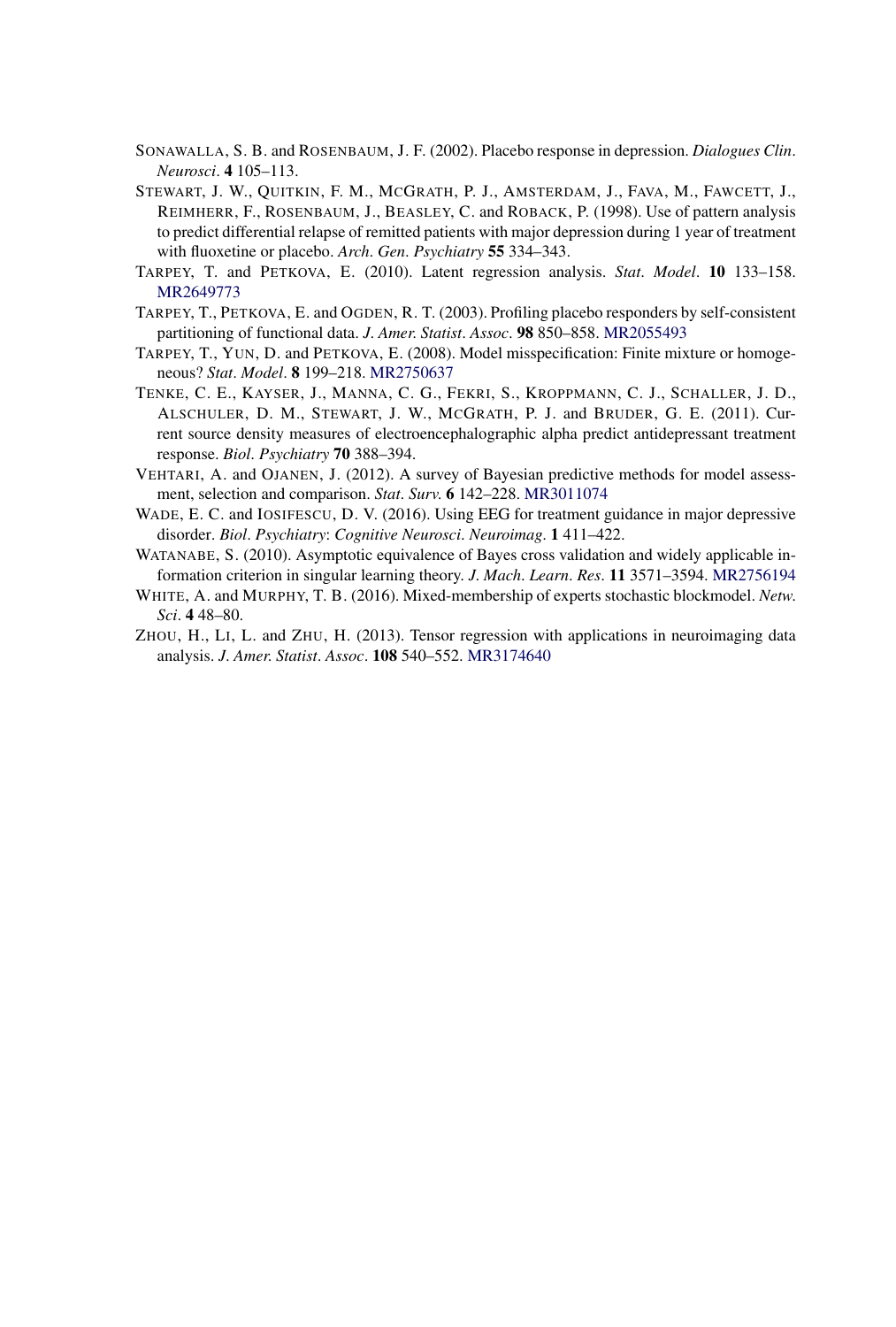### **A MULTI-STATE CONDITIONAL LOGISTIC REGRESSION MODEL FOR THE ANALYSIS OF ANIMAL MOVEMENT**[1](#page-75-0)

### BY AURÉLIEN NICOSIA, THIERRY DUCHESNE, LOUIS-PAUL RIVEST AND DANIEL FORTIN

#### *Université Laval*

A multi-state version of an animal movement analysis method based on conditional logistic regression, called Step Selection Function (SSF), is proposed. In ecology SSF is developed from a comparison between the observed location of an animal and randomly sampled locations at each time step. Interpretation of the parameters in the multi-state model and the impact of different sampling schemes for the random locations are discussed. We prove the relationship between the new model, called HMM-SSF, and a random walk model on the plane. This relationship allows one to use both movement characteristics and local discrete choice behaviors when identifying the model's hidden states. The new HMM-SSF is used to model the movement behavior of GPS-collared bison in Prince Albert National Park, Canada, where it successfully teases apart areas used to forage and to travel. The analysis thus provides valuable insights into how bison adjust their movement to habitat features, thereby revealing spatial determinants of functional connectivity in heterogeneous landscapes.

- ALBERTSEN, C. M., WHORISKEY, K., YURKOWSKI, D., NIELSEN, A. and FLEMMING, J. M. (2015). Fast fitting of non-Gaussian state–space models to animal movement data via template model builder. *Ecology* **96** 2598–2604.
- AVGAR, T., POTTS, J. R., LEWIS, M. A. and BOYCE, M. S. (2016). Integrated step selection analysis: Bridging the gap between resource selection and animal movement. *Methods Ecol*. *Evol*. **7** 619–630.
- AVRIEL, M. (2003). *Nonlinear Programming*: *Analysis and Methods*. Dover Publications, Inc., Mineola, NY. [MR2015090](http://www.ams.org/mathscinet-getitem?mr=2015090)
- BASILLE, M., FORTIN, D., DUSSAULT, C., OUELLET, J.-P. and COURTOIS, R. (2012). Ecologically based definition of seasons clarifies predator–prey interactions. *Ecography* **36** 220–229.
- BASILLE, M., FORTIN, D., DUSSAULT, C., BASTILLE-ROUSSEAU, G., OUELLET, J.-P. and COURTOIS, R. (2015). Plastic response of fearful prey to the spatiotemporal dynamics of predator distribution. *Ecology* **96** 2622–2631.
- BAUM, L. E. and PETRIE, T. (1966). Statistical inference for probabilistic functions of finite state Markov chains. *Ann*. *Math*. *Stat*. **37** 1554–1563. [MR0202264](http://www.ams.org/mathscinet-getitem?mr=0202264)
- BIERNACKI, C., CELEUX, G. and GOVAERT, G. (2003). Choosing starting values for the EM algorithm for getting the highest likelihood in multivariate Gaussian mixture models. *Comput*. *Statist*. *Data Anal*. **41** 561–575. [MR1968069](http://www.ams.org/mathscinet-getitem?mr=1968069)

*Key words and phrases.* Animal movement, biased correlated random walk, conditional logistic regression, GPS, hidden Markov model, Step Selection Function.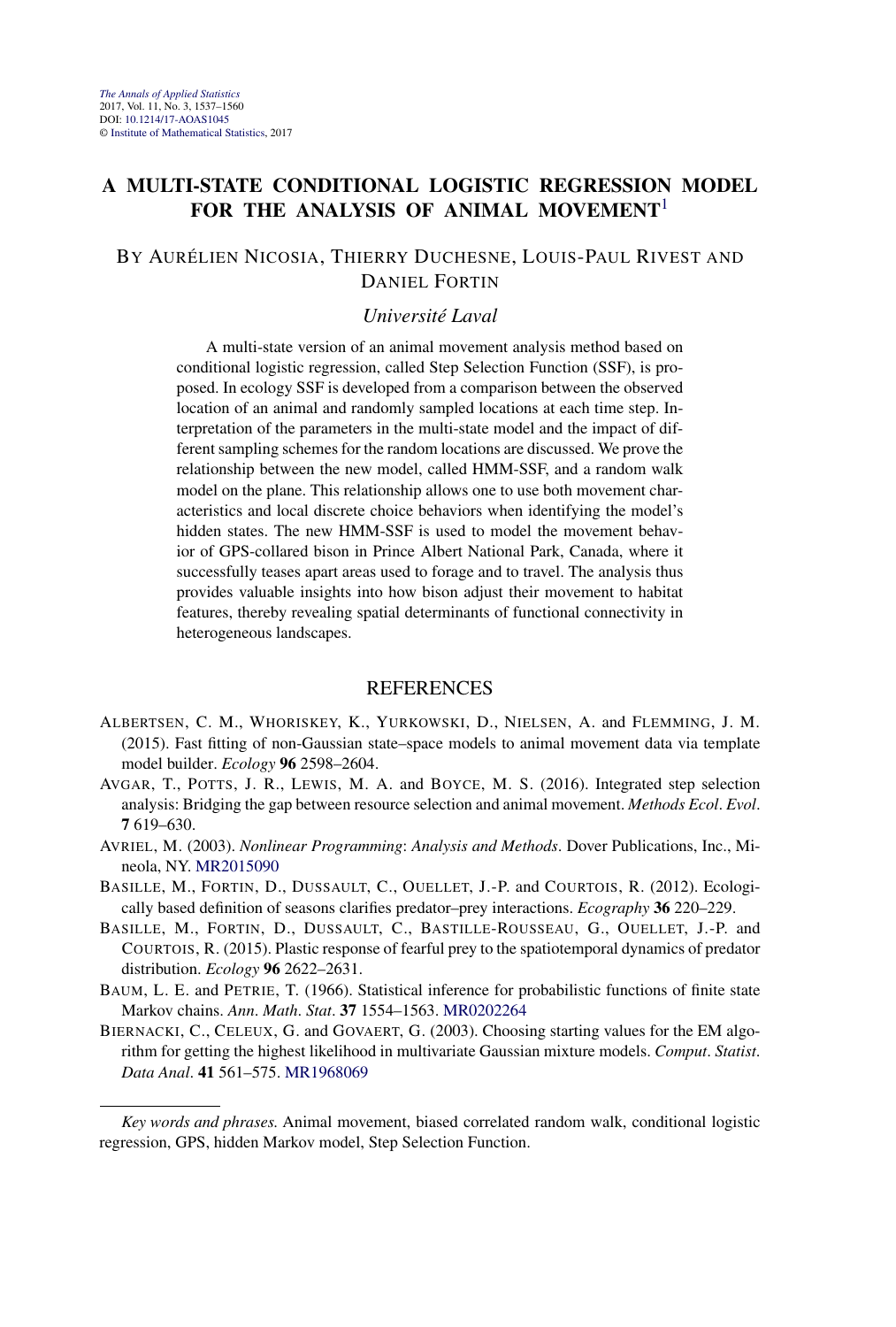- COURBIN, N., FORTIN, D., DUSSAULT, C. and COURTOIS, R. (2014). Logging-induced changes in habitat network connectivity shape behavioral interactions in the wolf–caribou–moose system. *Ecol*. *Monogr*. **84** 265–285.
- DANCOSE, K., FORTIN, D. and GUO, X. (2011). Mechanisms of functional connectivity: The case of free-ranging bison in a forest landscape. *Ecol*. *Appl*. **21** 1871–1885.
- DUCHESNE, T., FORTIN, D. and COURBIN, N. (2010). Mixed conditional logistic regression for habitat selection studies. *J*. *Anim*. *Ecol*. **79** 548–555.
- DUCHESNE, T., FORTIN, D. and RIVEST, L.-P. (2015). Equivalence between step selection functions and biased correlated random walks for statistical inference on animal movement. *PLoS ONE* **10** e0122947.
- FORESTER, J. D., IM, H. K. and RATHOUZ, P. J. (2009). Accounting for animal movement in estimation of resource selection functions: Sampling and data analysis. *Ecology* **90** 3554–3565.
- FORTIN, M. E. (2007). Effets de la taille du groupe sur la sélection de l'habitat à plusieurs échelles spatio-temporelles par le bison des plaines (Bison bison bison). M.Sc. thesis, Université Laval, Quebec, Canada.
- FORTIN, D., BEYER, H. L., BOYCE, M. S., SMITH, D. W., DUCHESNE, T. and MAO, J. S. (2005). Wolves influence elk movements: Behavior shapes a trophic cascade in Yellowstone National Park. *Ecology* **86** 1320–1330.
- FRÜHWIRTH-SCHNATTER, S. (2013). *Finite Mixture and Markov Switching Models*. Springer, New York.
- FRYXELL, J. M., HAZELL, M., BORGER, L., DALZIEL, B. D., HAYDON, D. T., MORALES, J. M., MCINTOSH, T. and ROSATTE, R. C. (2008). Multiple movement modes by large herbivores at multiple spatiotemporal scales. *Proc*. *Natl*. *Acad*. *Sci*. *USA* **105** 19114–19119.
- HOLYOAK, M., CASAGRANDI, R., NATHAN, R., REVILLA, E. and SPIEGEL, O. (2008). Trends and missing parts in the study of movement ecology. *Proc*. *Natl*. *Acad*. *Sci*. *USA* **105** 19060– 19065.
- HOLZMANN, H., MUNK, A., SUSTER, M. and ZUCCHINI, W. (2006). Hidden Markov models for circular and linear–circular time series. *Environ*. *Ecol*. *Stat*. **13** 325–347. [MR2242193](http://www.ams.org/mathscinet-getitem?mr=2242193)
- HOSMER, D. W. and LEMESHOW, S. (2000). *Applied Logistic Regression*. Wiley, New York.
- JONSEN, I. D., FLEMMING, J. M. and MYERS, R. A. (2005). Robuts state–space modeling of animal movement data. *Ecology* **86** 2874–2880.
- KINDLMANN, P. and BUREL, F. (2008). Connectivity measures: A review. *Landsc*. *Ecol*. **23** 879– 890.
- LANGROCK, R., KING, R., MATTHIOPOULOS, J., THOMAS, L., FORTIN, D. and MORALES, J. M. (2012). Flexible and practical modeling of animal telemetry data: Hidden Markov models and extensions. *Ecology* **93** 2336–2342.
- LATOMBE, G., PARROTT, L., BASILLE, M. and FORTIN, D. (2014). Uniting statistical and individual-based approaches for animal movement modelling. *PLoS ONE* **9** e99938.
- LEHMANN, E. L. and CASELLA, G. (2003). *Theory of Point Estimation*, 2nd ed. Springer, New York.
- MARDIA, K. V. and JUPP, P. E. (1999). *Directional Statistics*. Wiley, Chichester.
- MORALES, J. M., HAYDON, D. T., FRAIR, J., HOLSINGER, K. E. and FRYXELL, J. M. (2004). Extracting more out of relocation data: Building movement models as mixtures of random walks. *Ecology* **85** 2436–2445.
- MURTAUGH, P. A. (2007). Simplicity and complexity in ecological data analysis. *Ecology* **88** 56–62.
- NATHAN, R., GETZ, W. M., REVILLA, E., HOLYOAK, M., KADMON, R., SALTZ, D. and SMOUSE, P. E. (2008). A movement ecology paradigm for unifying organismal movement research. *Proc*. *Natl*. *Acad*. *Sci*. *USA* **105** 19052–19059.
- NICOSIA, A., DUCHESNE, T., RIVEST, L.-P. and FORTIN, D. (2017a). A general hidden state random walk model for animal movement. *Comput*. *Statist*. *Data Anal*. **105** 76–95. [MR3552190](http://www.ams.org/mathscinet-getitem?mr=3552190)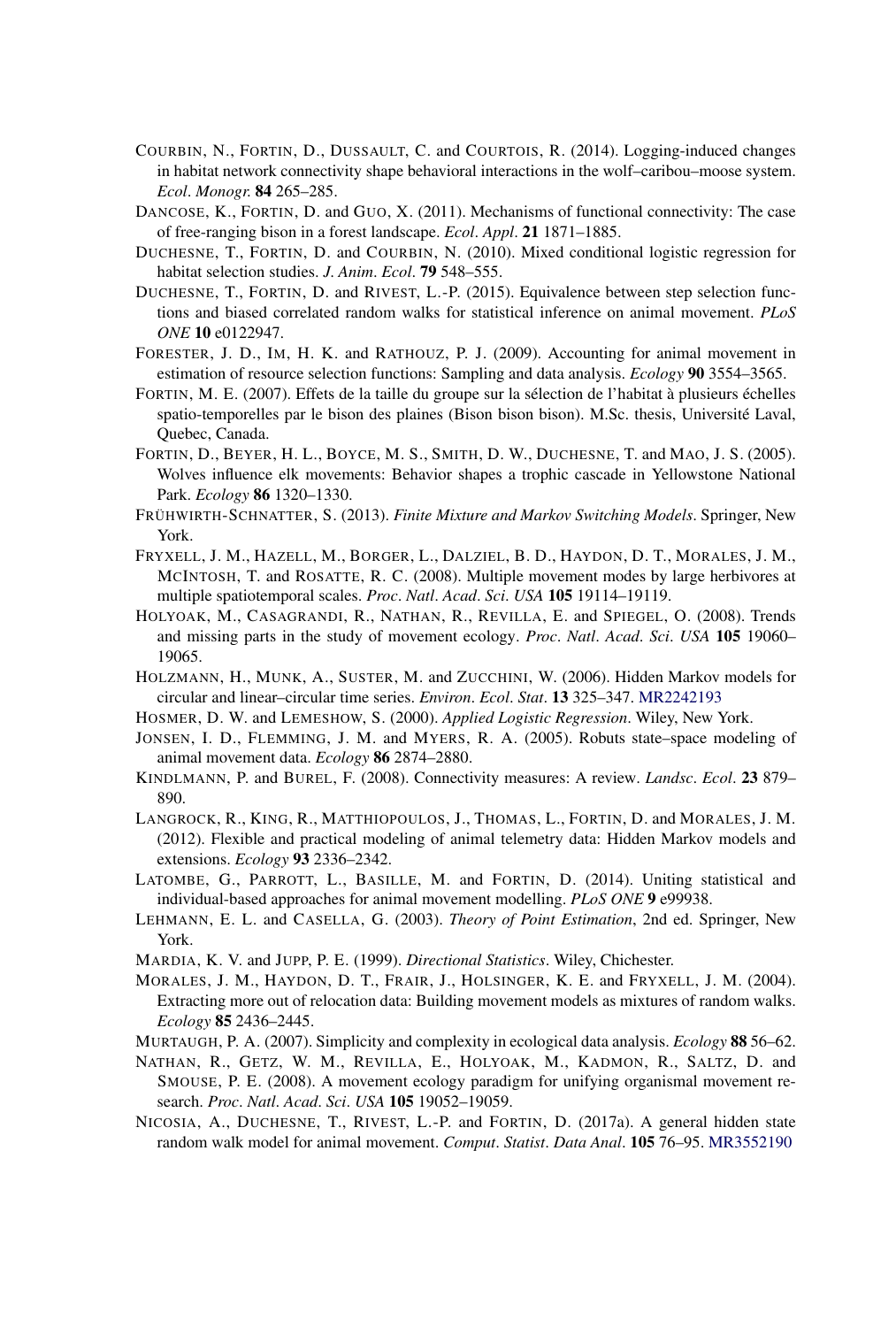- NICOSIA, A., DUCHESNE, T., RIVEST, L.-P. and FORTIN, D. (2017b). Supplement to "A multi-state conditional logistic regression model for the analysis of animal movement." DOI[:10.1214/17-AOAS1045SUPPA.](http://dx.doi.org/10.1214/17-AOAS1045SUPPA)
- NICOSIA, A., DUCHESNE, T., RIVEST, L.-P. and FORTIN, D. (2017c). Supplement to "A multi-state conditional logistic regression model for the analysis of animal movement." DOI[:10.1214/17-AOAS1045SUPPB.](http://dx.doi.org/10.1214/17-AOAS1045SUPPB)
- NICOSIA, A., DUCHESNE, T., RIVEST, L.-P. and FORTIN, D. (2017d). Supplement to "A multi-state conditional logistic regression model for the analysis of animal movement." DOI[:10.1214/17-AOAS1045SUPPC.](http://dx.doi.org/10.1214/17-AOAS1045SUPPC)
- NICOSIA, A., DUCHESNE, T., RIVEST, L.-P. and FORTIN, D. (2017e). Supplement to "A multi-state conditional logistic regression model for the analysis of animal movement." DOI[:10.1214/17-AOAS1045SUPPD](http://dx.doi.org/10.1214/17-AOAS1045SUPPD).
- PATIL, G. P. (2005). Weighted Distributions. In *Encyclopedia of Biostatistics*. Wiley, New York.
- PATTERSON, T., THOMAS, L., WILCOX, C., OVASKAINEN, O. and MATTHIOPOULOS, J. (2008). State–space models of individual animal movement. *Trends Ecol*. *Evol*. **23** 87–94.
- PROKOPENKO, C. M., BOYCE, M. S. and AVGAR, T. (2016). Characterizing wildlife behavioural responses to roads using integrated step selection analysis. *J*. *Appl*. *Ecol*. **54** 470–479.
- RIVEST, L.-P., DUCHESNE, T., NICOSIA, A. and FORTIN, D. (2016). A general angular regression model for the analysis of data on animal movement in ecology. *J*. *R*. *Stat*. *Soc*. *Ser*. *C*. *Appl*. *Stat*. **65** 445–463. [MR3470586](http://www.ams.org/mathscinet-getitem?mr=3470586)
- THERNEAU, T. M. (2015). A Package for Survival Analysis in S, version 2.38.
- TISCHENDORF, L. and FAHRIG, L. (2000). On the usage and measurement of landscape connectivity. *Oikos* **90** 7–19.
- TRAIN, K. E. (2003). *Discrete Choice Methods with Simulation*. Cambridge Univ. Press, Cambridge. [MR2003007](http://www.ams.org/mathscinet-getitem?mr=2003007)
- TURCHIN, P. (1998). *Quantitative Analysis of Movement*: *Measuring and Modeling Population Redistribution in Animals and Plants*. Sinauer Associates, Sunderland, MA, USA.
- VANAK, A. T., FORTIN, D., THAKER, M., OGDEN, M., OWEN, C., GREATWOOD, S. and SLO-TOW, R. (2013). Moving to stay in place: Behavioral mechanisms for coexistence of African large carnivores. *Ecology* **94** 2619–2631.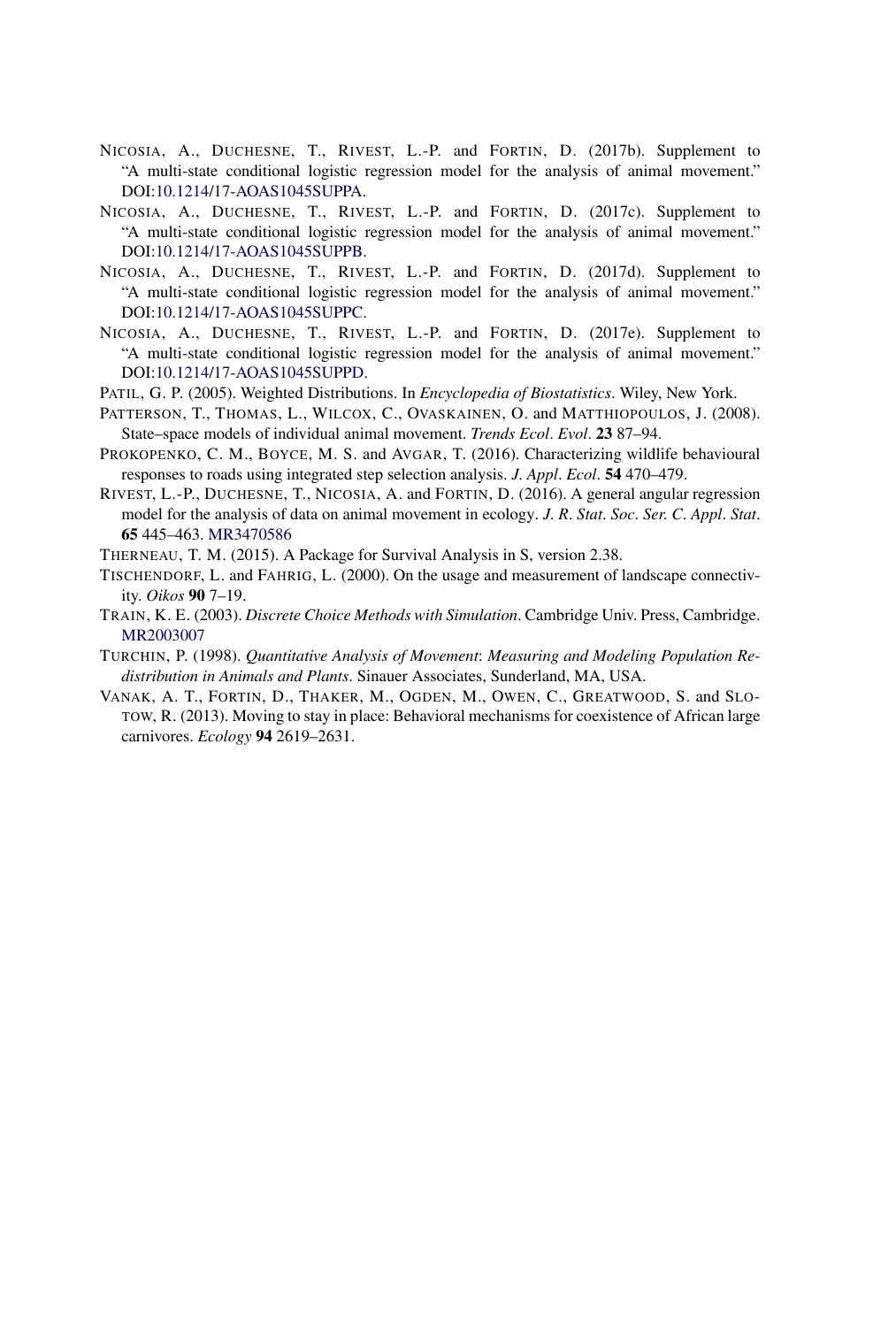### **BAYESIAN LARGE-SCALE MULTIPLE REGRESSION WITH SUMMARY STATISTICS FROM GENOME-WIDE ASSOCIATION STUDIES**[1](#page-23-0)

#### BY XIANG ZHU AND MATTHEW STEPHENS

#### *University of Chicago*

Bayesian methods for large-scale multiple regression provide attractive approaches to the analysis of genome-wide association studies (GWAS). For example, they can estimate heritability of complex traits, allowing for both polygenic and sparse models; and by incorporating external genomic data into the priors, they can increase power and yield new biological insights. However, these methods require access to individual genotypes and phenotypes, which are often not easily available. Here we provide a framework for performing these analyses without individual-level data. Specifically, we introduce a "Regression with Summary Statistics" (RSS) likelihood, which relates the multiple regression coefficients to univariate regression results that are often easily available. The RSS likelihood requires estimates of correlations among covariates (SNPs), which also can be obtained from public databases. We perform Bayesian multiple regression analysis by combining the RSS likelihood with previously proposed prior distributions, sampling posteriors by Markov chain Monte Carlo. In a wide range of simulations RSS performs similarly to analyses using the individual data, both for estimating heritability and detecting associations. We apply RSS to a GWAS of human height that contains 253,288 individuals typed at 1.06 million SNPs, for which analyses of individual-level data are practically impossible. Estimates of heritability (52%) are consistent with, but more precise, than previous results using subsets of these data. We also identify many previously unreported loci that show evidence for association with height in our analyses. Software is available at [https://github.com/stephenslab/rss.](https://github.com/stephenslab/rss)

#### **REFERENCES**

1000 GENOMES PROJECT CONSORTIUM (2010). A map of human genome variation from population-scale sequencing. *Nature* **467** 1061–1073.

AQEILAN, R. I., HASSAN, M. Q., DE BRUIN, A., HAGAN, J. P., VOLINIA, S., PALUMBO, T., HUSSAIN, S., LEE, S.-H., GAUR, T., STEIN, G. S. et al. (2008). The *WWOX* tumor suppressor is essential for postnatal survival and normal bone metabolism. *J*. *Biol*. *Chem*. **283** 21629–21639. BOOS, D. D. (1985). A converse to Scheffé's theorem. *Ann*. *Statist*. **13** 423–427. [MR0773179](http://www.ams.org/mathscinet-getitem?mr=0773179)

BULIK-SULLIVAN, B., LOH, P.-R., FINUCANE, H., RIPKE, S., YANG, J., PSYCHIATRIC GE-NOMICS CONSORTIUM SCHIZOPHRENIA WORKING GROUP, PATTERSON, N., DALY, M. J., PRICE, A. L. and NEALE, B. M. (2015). LD score regression distinguishes confounding from polygenicity in genome-wide association studies. *Nat. Genet.* **47** 291–295.

*Key words and phrases.* Summary statistics, Bayesian regression, genome wide, association study, multiple-SNP analysis, variable selection, heritability, explained variation, Markov chain Monte Carlo.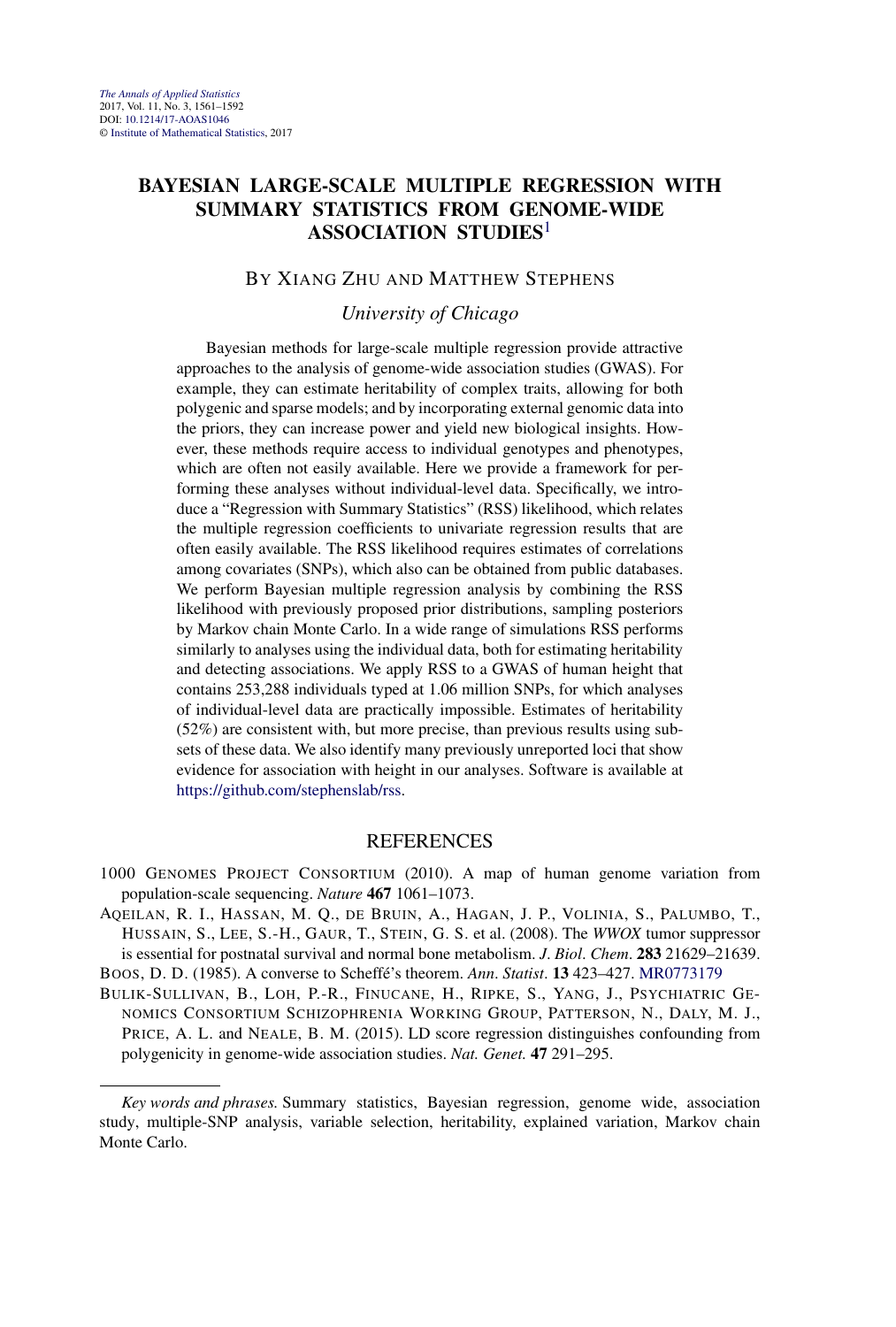- CARBONETTO, P. and STEPHENS, M. (2013). Integrated enrichment analysis of variants and pathways in genome-wide association studies indicates central role for IL-2 signaling genes in type 1 diabetes, and cytokine signaling genes in crohn's disease. *PLoS Genet*. **9** e1003770.
- CASELLA, G. and ROBERT, C. P. (1996). Rao–Blackwellisation of sampling schemes. *Biometrika* **83** 81–94. [MR1399157](http://www.ams.org/mathscinet-getitem?mr=1399157)
- CHEN, W., LARRABEE, B. R., OVSYANNIKOVA, I. G., KENNEDY, R. B., HARALAMBIEVA, I. H., POLAND, G. A. and SCHAID, D. J. (2015). Fine mapping causal variants with an approximate Bayesian method using marginal test statistics. *Genetics* **200** 719–736.
- DEL MARE, S., KUREK, K. C., STEIN, G. S., LIAN, J. B. and AQEILAN, R. I. (2011). Role of the *WWOX* tumor suppressor gene in bone homeostasis and the pathogenesis of osteosarcoma. *Am*. *J*. *Cancer Res*. **1** 585.
- DEVLIN, B. and ROEDER, K. (1999). Genomic control for association studies. *Biometrics* **55** 997– 1004.
- DONNELLY, P. (2008). Progress and challenges in genome-wide association studies in humans. *Nature* **456** 728–731.
- EFRON, B. (1993). Bayes and likelihood calculations from confidence intervals. *Biometrika* **80** 3–26. [MR1225211](http://www.ams.org/mathscinet-getitem?mr=1225211)
- EHRET, G. B., LAMPARTER, D., HOGGART, C. J., WHITTAKER, J. C., BECKMANN, J. S., KUTA-LIK, Z., GENETIC INVESTIGATION OF ANTHROPOMETRIC TRAITS CONSORTIUM et al. (2012). A multi-SNP locus-association method reveals a substantial fraction of the missing heritability. *Am. J. Hum. Genet.* **91** 863–871.
- EVANGELOU, E. and IOANNIDIS, J. P. (2013). Meta-analysis methods for genome-wide association studies and beyond. *Nat*. *Rev*. *Genet*. **14** 379–389.
- FINUCANE, H. K., BULIK-SULLIVAN, B., GUSEV, A., TRYNKA, G., RESHEF, Y., LOH, P.-R., ANTTILA, V., XU, H., ZANG, C., FARH, K. et al. (2015). Partitioning heritability by functional annotation using genome-wide association summary statistics. *Nat*. *Genet*. **47** 1228–1235.
- FRAZER, K. A., BALLINGER, D. G., COX, D. R., HINDS, D. A., STUVE, L. L., GIBBS, R. A., BELMONT, J. W., BOUDREAU, A., HARDENBOL, P., LEAL, S. M. et al. (2007). A second generation human haplotype map of over 3.1 million SNPs. *Nature* **449** 851–861.
- GLOBAL LIPIDS GENETICS CONSORTIUM (2013). Discovery and refinement of loci associated with lipids levels. *Nat. Genet.* **45** 1274–1283.
- GUAN, Y. and STEPHENS, M. (2008). Practical issues in imputation-based association mapping. *PLoS Genet*. **4** e1000279.
- GUAN, Y. and STEPHENS, M. (2011). Bayesian variable selection regression for Genome-wide association studies and other large-scale problems. *Ann*. *Appl*. *Stat*. **5** 1780–1815. [MR2884922](http://www.ams.org/mathscinet-getitem?mr=2884922)
- GUAN, Y. and WANG, K. (2013). Whole-genome multi-SNP-phenotype association analysis. In *Advances in Statistical Bioinformatics* 224–243. Cambridge Univ. Press, Cambridge. [MR3155921](http://www.ams.org/mathscinet-getitem?mr=3155921)
- GUSEV, A., LEE, S. H., TRYNKA, G., FINUCANE, H., VILHJÁLMSSON, B. J., XU, H., ZANG, C., RIPKE, S., BULIK-SULLIVAN, B., STAHL, E., KÄHLER, A. K., HULTMAN, C. M., PUR-CELL, S. M., MCCARROLL, S. A., DALY, M., PASANIUC, B., SULLIVAN, P. F., NEALE, B. M., WRAY, N. R., RAYCHAUDHURI, S. and PRICE, A. L. (2014). Partitioning heritability of regulatory and cell-type-specific variants across 11 common diseases. *Am*. *J*. *Hum*. *Genet*. **95** 535–552.
- HOGGART, C. J., WHITTAKER, J. C., IORIO, M. D. and BALDING, D. J. (2008). Simultaneous analysis of all SNPs in genome-wide and re-sequencing association studies. *PLoS Genet*. **4** e1000130.
- HORMOZDIARI, F., KOSTEM, E., KANG, E. Y., PASANIUC, B. and ESKIN, E. (2014). Identifying causal variants at loci with multiple signals of association. *Genetics* **198** 497–508.
- IIOKA, T., FURUKAWA, K., YAMAGUCHI, A., SHINDO, H., YAMASHITA, S. and TSUKAZAKI, T. (2003). P300/CBP acts as a coactivator to cartilage homeoprotein-1 (Cart1), paired-like homeoprotein, through acetylation of the conserved lysine residue adjacent to the homeodomain. *J*. *Bone Miner*. *Res*. **18** 1419–1429.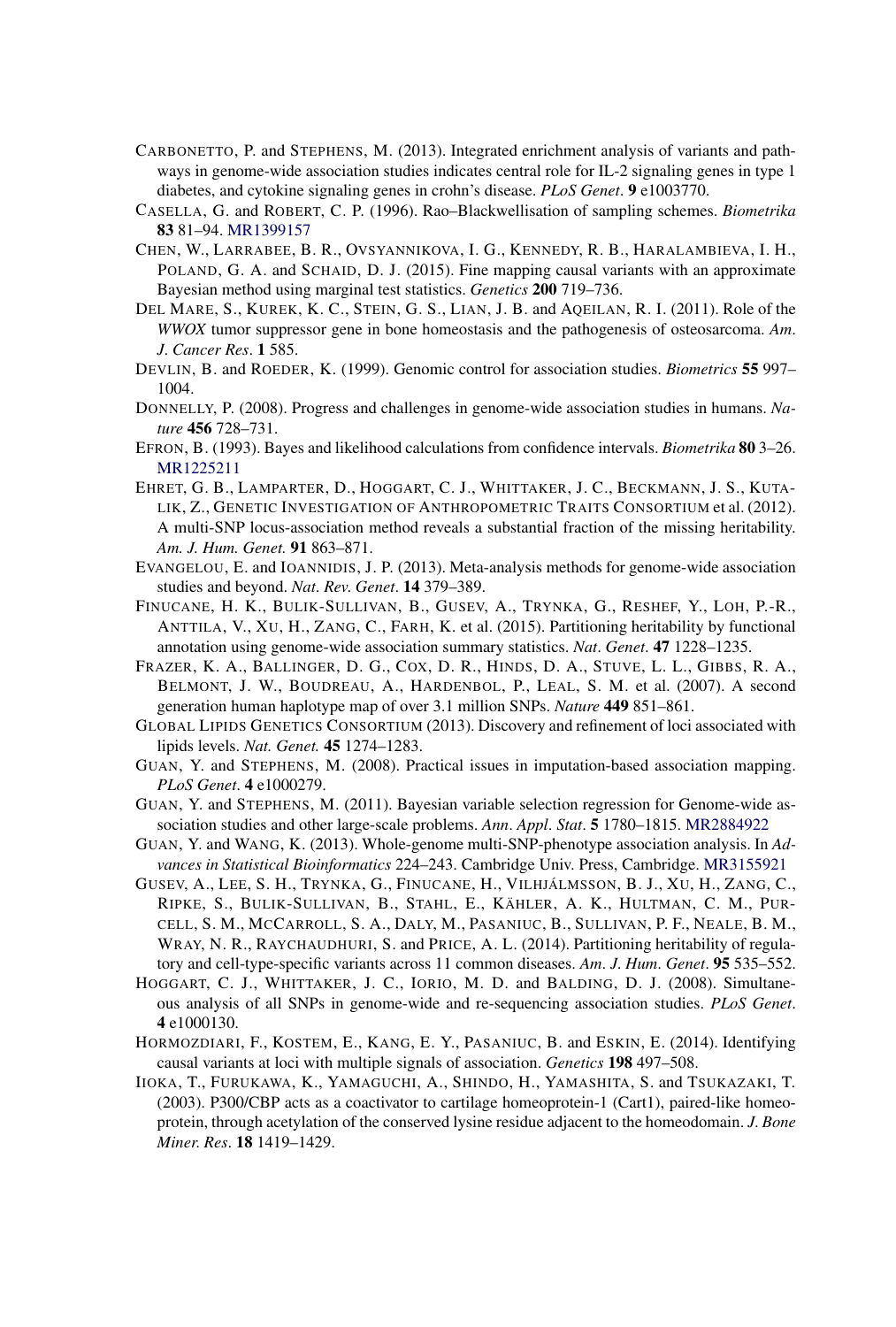- KANG, H. M., SUL, J. H., SERVICE, S. K., ZAITLEN, N. A., KONG, S.-Y., FREIMER, N. B., SABATTI, C., ESKIN, E. et al. (2010). Variance component model to account for sample structure in genome-wide association studies. *Nat*. *Genet*. **42** 348–354.
- KURKÓ, J., BESENYEI, T., LAKI, J., GLANT, T. T., MIKECZ, K. and SZEKANECZ, Z. (2013). Genetics of rheumatoid arthritis—A comprehensive review. *Clin*. *Rev*. *Allergy Immunol*. **45** 170– 179.
- LEE, D., BIGDELI, T. B., RILEY, B. P., FANOUS, A. H. and BACANU, S.-A. (2013). DIST: Direct imputation of summary statistics for unmeasured SNPs. *Bioinformatics* **29** 2925–2927.
- LEE, D., WILLIAMSON, V. S., BIGDELI, T. B., RILEY, B. P., FANOUS, A. H., VLADIMIROV, V. I. and BACANU, S.-A. (2015). JEPEG: A summary statistics based tool for gene-level joint testing of functional variants. *Bioinformatics* **31** 1176–1182.
- LI, D., SAKUMA, R., VAKILI, N. A., MO, R., PUVIINDRAN, V., DEIMLING, S., ZHANG, X., HOPYAN, S. and HUI, C.-C. (2014). Formation of proximal and anterior limb skeleton requires early function of *I*rx3 and *I*rx5 and is negatively regulated by Shh signaling. *Dev*. *Cell* **29** 233– 240.
- LIAO, W.-J., TSAO, K.-C. and YANG, R.-B. (2016). Electrostatics and N-glycan-mediated membrane tethering of *SCUBE1* is critical for promoting bone morphogenetic protein signalling. *Biochem*. *J*. **473** 661–672.
- LIN, D. (2005). An efficient Monte Carlo approach to assessing statistical significance in genomic studies. *Bioinformatics* **21** 781–787.
- LIU, J. Z., MCRAE, A. F., NYHOLT, D. R., MEDLAND, S. E., WRAY, N. R., BROWN, K. M., HAYWARD, N. K., MONTGOMERY, G. W., VISSCHER, P. M., MARTIN, N. G. et al. (2010). A versatile gene-based test for genome-wide association studies. *Am*. *J*. *Hum*. *Genet*. **87** 139– 145.
- LOH, P.-R., TUCKER, G., BULIK-SULLIVAN, B. K., VILHJALMSSON, B. J., FINUCANE, H. K., CHASMAN, D. I., RIDKER, P. M., NEALE, B. M., BERGER, B., PATTERSON, N. et al. (2015). Efficient Bayesian mixed model analysis increases association power in large cohorts. *Nat*. *Genet*. **47** 284–290.
- MARCHINI, J., HOWIE, B., MYERS, S., MCVEAN, G. and DONNELLY, P. (2007). A new multipoint method for genome-wide association studies by imputation of genotypes. *Nat*. *Genet*. **39** 906–913.
- MCCARTHY, M. I., ABECASIS, G. R., CARDON, L. R., GOLDSTEIN, D. B., LITTLE, J., IOANNI-DIS, J. P. and HIRSCHHORN, J. N. (2008). Genome-wide association studies for complex traits: Consensus, uncertainty and challenges. *Nat*. *Rev*. *Genet*. **9** 356–369.
- MOSER, G., LEE, S. H., HAYES, B. J., GODDARD, M. E., WRAY, N. R. and VISSCHER, P. M. (2015). Simultaneous discovery, estimation and prediction analysis of complex traits using a Bayesian mixture model. *PLoS Genet*. **11** e1004969.
- NATURE GENETICS (2012). Asking for more. *Nat. Genet.* **44** 733.
- NEWCOMBE, J., CONTI, V. and RICHARDSON, S. (2016). JAM: a scalable bayesian framework for joint analysis of marginal SNP effects. *Genet*. *Epidemiol*. **40** 188–201.
- PALLA, L. and DUDBRIDGE, F. (2015). A fast method that uses polygenic scores to estimate the variance explained by genome-wide marker panels and the proportion of variants affecting a trait. *Am*. *J*. *Hum*. *Genet*. **97** 250–259.
- PARK, J.-H., WACHOLDER, S., GAIL, M. H., PETERS, U., JACOBS, K. B., CHANOCK, S. J. and CHATTERJEE, N. (2010). Estimation of effect size distribution from genome-wide association studies and implications for future discoveries. *Nat*. *Genet*. **42** 570–575.
- PEISE, E., FABREGAT-TRAVER, D. and BIENTINESI, P. (2015). High performance solutions for big-data GWAS. *Parallel Comput*. **42** 75–87.
- PICKRELL, J. K. (2014). Joint analysis of functional genomic data and genome-wide association studies of 18 human traits. *Am*. *J*. *Hum*. *Genet*. **94** 559–573.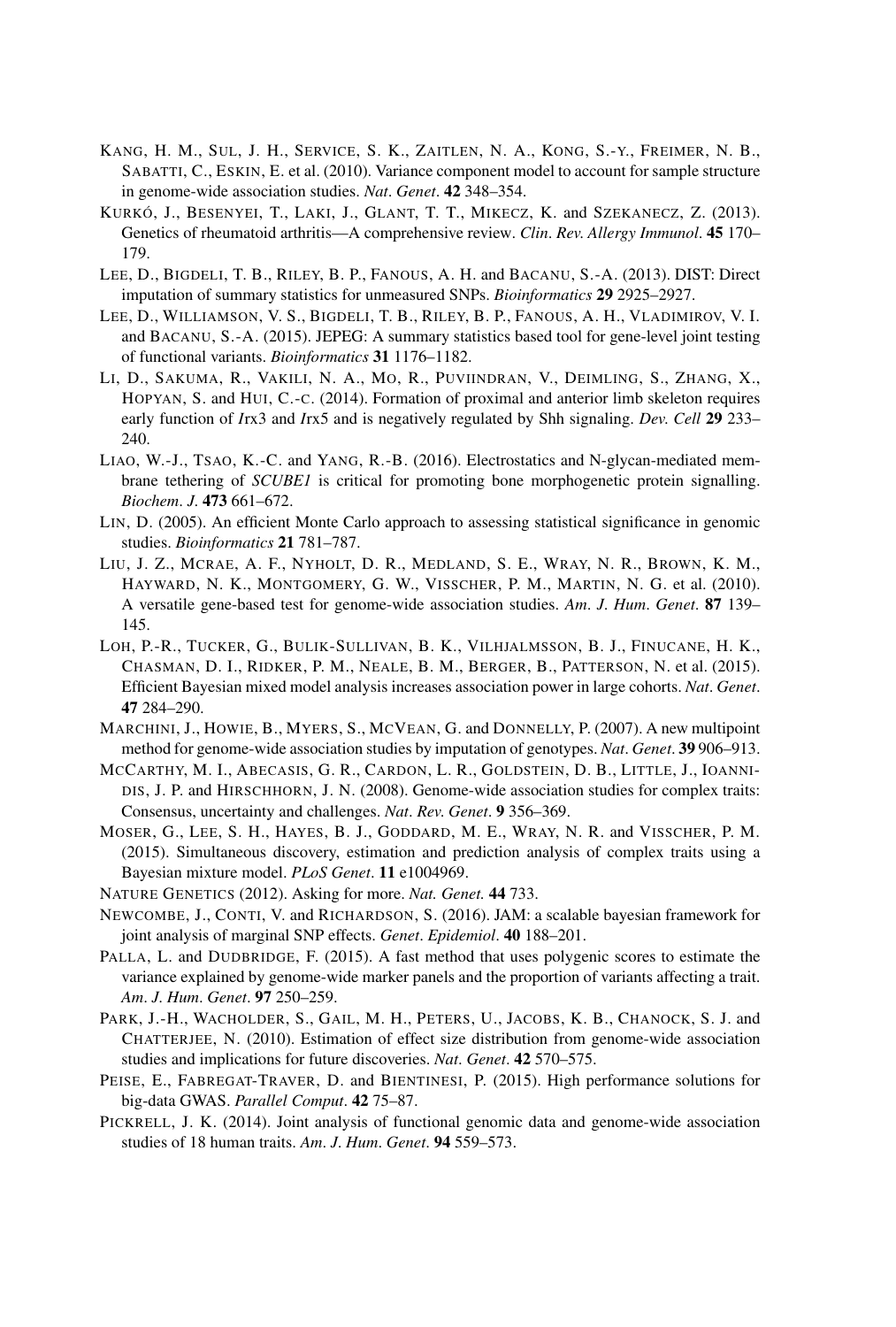- PRICE, A. L., PATTERSON, N. J., PLENGE, R. M., WEINBLATT, M. E., SHADICK, N. A. and REICH, D. (2006). Principal components analysis corrects for stratification in genome-wide association studies. *Nat*. *Genet*. **38** 904–909.
- PRICE, A. L., ZAITLEN, N. A., REICH, D. and PATTERSON, N. (2010). New approaches to population stratification in genome-wide association studies. *Nat*. *Rev*. *Genet*. **11** 459–463.
- PRITCHARD, J. K. and PRZEWORSKI, M. (2001). Linkage disequilibrium in humans: Models and data. *Am*. *J*. *Hum*. *Genet*. **69** 1–14.
- SABATTI, C. (2013). Multivariate linear models for GWAS. In *Advances in Statistical Bioinformatics* (K.-A. Do, Z. S. Qin and M. Vannucci, eds.) 188–207. Cambridge Univ. Press, Cambridge. [MR3155918](http://www.ams.org/mathscinet-getitem?mr=3155918)
- SEAMAN, S. R. and MÜLLER-MYHSOK, B. (2005). Rapid simulation of P values for product methods and multiple-testing adjustment in association studies. *Am*. *J*. *Hum*. *Genet*. **76** 399–408.
- SERVIN, B. and STEPHENS, M. (2007). Imputation-based analysis of association studies: Candidate regions and quantitative traits. *PLoS Genet*. **3** e114.
- SMEDLEY, D., HAIDER, S., DURINCK, S., PANDINI, L., PROVERO, P., ALLEN, J., ARNAIZ, O., AWEDH, M. H., BALDOCK, R., BARBIERA, G. et al. (2015). The BioMart community portal: An innovative alternative to large, centralized data repositories. *Nucleic Acids Res*. **43** W589–W598.
- STEPHENS, M. (2013). A unified framework for association analysis with multiple related phenotypes. *PLoS ONE* **8** e65245.
- STEPHENS, M. (2017). False discovery rates: A new deal. *Biostatistics* **18** 275–294.
- SWEETING, T. J. (1986). On a converse to Scheffé's theorem. *Ann*. *Statist*. **14** 1252–1256. [MR0856821](http://www.ams.org/mathscinet-getitem?mr=0856821)
- VILHJALMSSON, B., YANG, J., FINUCANE, H. K., GUSEV, A., LINDSTROM, S., RIPKE, S., GEN-OVESE, G., LOH, P.-R., BHATIA, G., DO, R. et al. (2015). Modeling linkage disequilibrium increases accuracy of polygenic risk scores. *Am*. *J*. *Hum*. *Genet*. **97** 576–592.
- VISSCHER, P. M., HILL, W. G. and WRAY, N. R. (2008). Heritability in the genomics era— Concepts and misconceptions. *Nat*. *Rev*. *Genet*. **9** 255–266.
- WAKEFIELD, J. (2009). Bayes factors for genome-wide association studies: Comparison with Pvalues. *Genet*. *Epidemiol*. **33** 79–86.
- WANG, K., LI, M. and HAKONARSON, H. (2010). Analysing biological pathways in genome-wide association studies. *Nat*. *Rev*. *Genet*. **11** 843–854.
- WELLCOME TRUST CASE CONTROL CONSORTIUM (2007). Genome-wide association study of 14,000 cases of seven common diseases and 3000 shared controls. *Nature* **447** 661–678.
- WEN, X. and STEPHENS, M. (2010). Using linear predictors to impute allele frequencies from summary or pooled genotype data. *Ann*. *Appl*. *Stat*. **4** 1158–1182. [MR2751337](http://www.ams.org/mathscinet-getitem?mr=2751337)
- WEN, X. and STEPHENS, M. (2014). Bayesian methods for genetic association analysis with heterogeneous subgroups: From meta-analyses to gene-environment interactions. *Ann*. *Appl*. *Stat*. **8** 176–203. [MR3191987](http://www.ams.org/mathscinet-getitem?mr=3191987)
- WOOD, A. R., ESKO, T., YANG, J., VEDANTAM, S., PERS, T. H., GUSTAFSSON, S., CHU, A. Y., ESTRADA, K., LUAN, J., KUTALIK, Z. et al. (2014). Defining the role of common variation in the genomic and biological architecture of adult human height. *Nat*. *Genet*. **46** 1173–1186.
- YANG, J., BENYAMIN, B., MCEVOY, B. P., GORDON, S., HENDERS, A. K., NYHOLT, D. R., MADDEN, P. A., HEATH, A. C., MARTIN, N. G., MONTGOMERY, G. W. et al. (2010). Common SNPs explain a large proportion of the heritability for human height. *Nat*. *Genet*. **42** 565–569.
- YANG, J., MANOLIO, T. A., PASQUALE, L. R., BOERWINKLE, E., CAPORASO, N., CUNNING-HAM, J. M., DE ANDRADE, M., FEENSTRA, B., FEINGOLD, E., HAYES, M. G. et al. (2011). Genome partitioning of genetic variation for complex traits using common SNPs. *Nat*. *Genet*. **43** 519–525.
- YANG, J., FERREIRA, T., MORRIS, A. P., MEDLAND, S. E., MADDEN, P. A., HEATH, A. C., MARTIN, N. G., MONTGOMERY, G. W., WEEDON, M. N., LOOS, R. J. et al. (2012). Condi-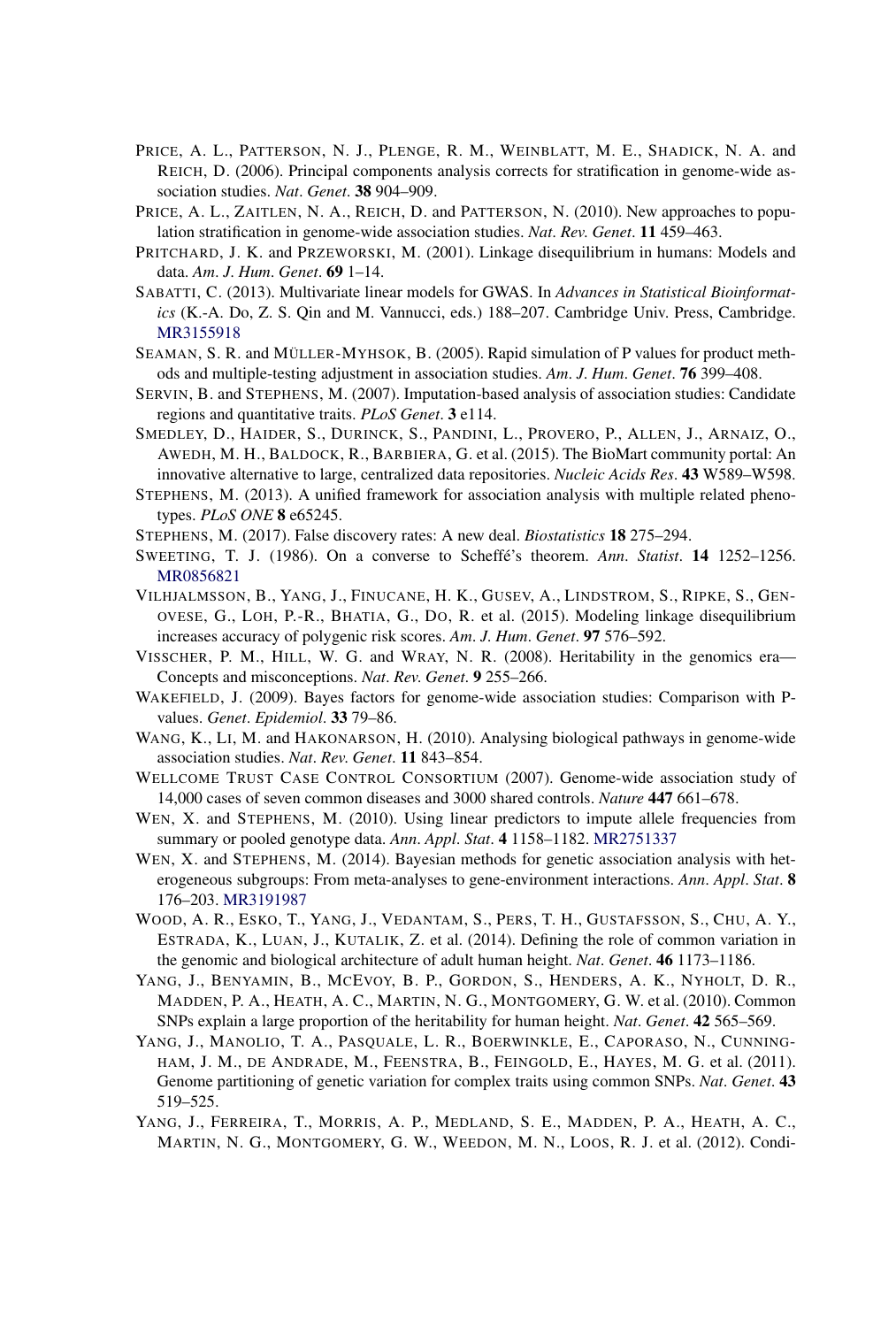tional and joint multiple-SNP analysis of GWAS summary statistics identifies additional variants influencing complex traits. *Nat*. *Genet*. **44** 369–375.

- ZHANG, H., WHEELER, W., HYLAND, P. L., YANG, Y., SHI, J., CHATTERJEE, N. and YU, K. (2016). A powerful procedure for pathway-based meta-analysis using summary statistics identifies 43 pathways associated with type II diabetes in European populations. *PLoS Genet*. **12** e1006122.
- ZHOU, X., CARBONETTO, P. and STEPHENS, M. (2013). Polygenic modeling with Bayesian sparse linear mixed models. *PLoS Genet*. **9** e1003264.
- ZHOU, X. and STEPHENS, M. (2012). Genome-wide efficient mixed-model analysis for association studies. *Nat*. *Genet*. **44** 821–824.
- ZHU, X. and STEPHENS, M. (2017). Supplement to "Bayesian large-scale multiple regression with summary statistics from genome-wide association studies". DOI[:10.1214/17-AOAS1046SUPP.](http://dx.doi.org/10.1214/17-AOAS1046SUPP)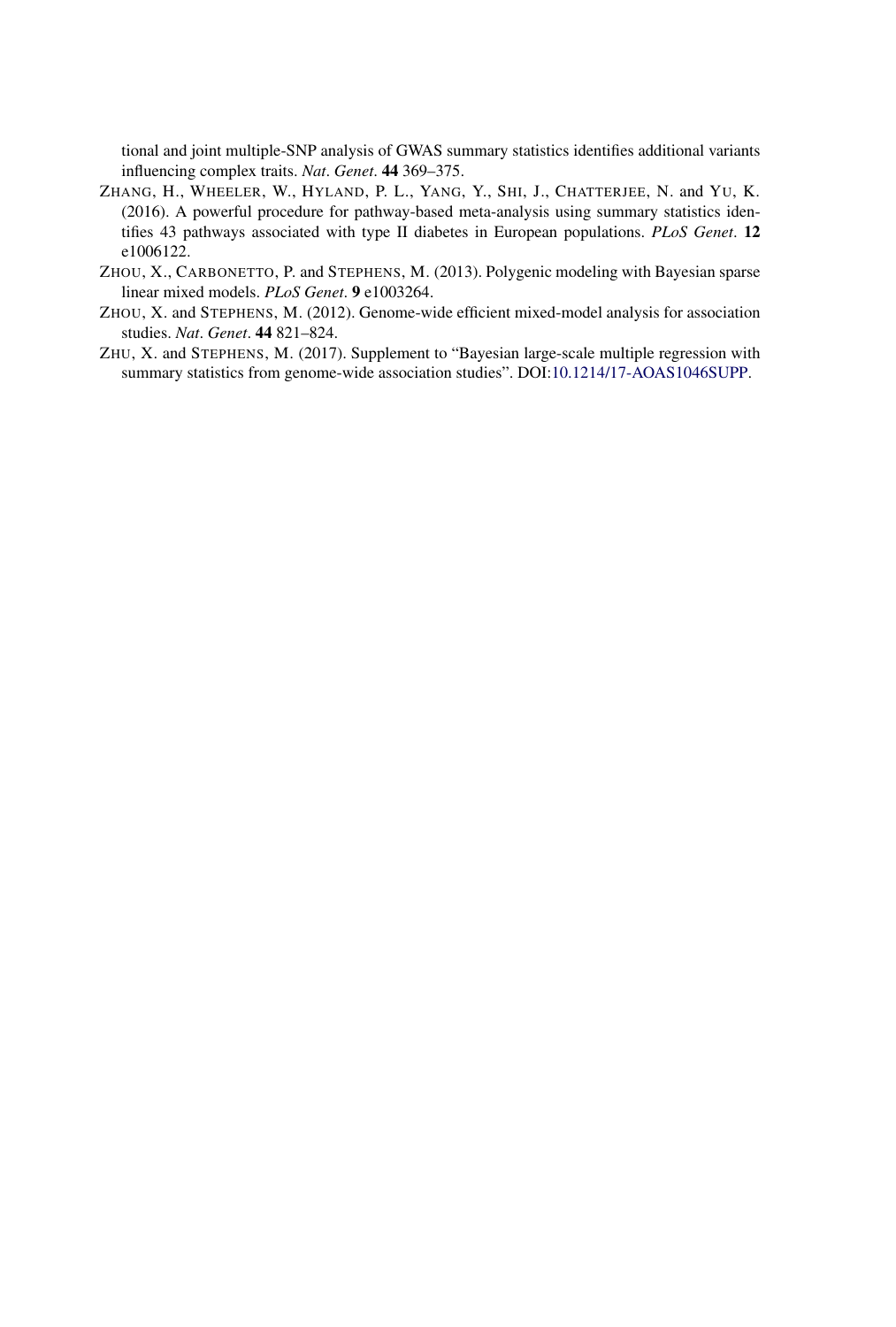# **MODELING CD4+ T CELLS DYNAMICS IN HIV-INFECTED PATIENTS RECEIVING REPEATED CYCLES OF EXOGENOUS INTERLEUKIN 7**[1](#page-75-0)

BY ANA JARNE<sup>[∗](#page-7-0),†,‡,§</sup>, DANIEL COMMENGES<sup>\*,†,‡,§</sup>, LAURA VILLAIN<sup>\*,†,‡,§</sup>, MÉLANIE PRAGUE<sup>\*, †,‡,§</sup>, YVES LÉVY<sup>\*,§</sup> AND RODOLPHE THIÉBAUT<sup>\*[,†,‡,§](#page-7-0)</sup>

*INSERM*∗*, INRIA*†*, University of Bordeaux*‡ *and Vaccine Research Institute*§

Combination antiretroviral therapy successfully controls viral replication in most HIV infected patients. This is normally followed by a reconstitution of the  $CD4<sup>+</sup>$  T cells pool, but not for all patients. For these patients, an immunotherapy based on injections of Interleukin 7 (IL-7) has been recently proposed in the hope of obtaining long-term reconstitution of the T cells pool. Several questions arise as to the long-term efficiency of this treatment and the best protocol to apply. Mathematical and statistical models can help answer these questions.

We developed a model based on a system of ordinary differential equations and a statistical model of variability and measurement. We can estimate key parameters of this model using the data from the main studies for this treatment, the INSPIRE, INSPIRE 2, and INSPIRE 3 trials. In all three studies, cycles of three injections have been administered; in the last two studies, for the first time, repeated cycles of IL-7 have been administered. Repeated measures of total CD4<sup>+</sup> T cells count in 128 patients, as well as  $CD4+Ki67+$ T cells count (the number of cells expressing the proliferation marker Ki67) in some of them, were available. Our aim was to estimate the possibly different effects of successive injections in a cycle, to estimate the effect of repeated cycles and to assess different protocols.

The use of dynamical models together with our complex statistical approach allow us to analyze major biological questions. We found a strong effect of IL-7 injections on the proliferation rate; however, the effect of the third injection of the cycle appears to be much weaker than the first ones. Also, despite a slightly weaker effect of repeated cycles with respect to the initial one, our simulations show the ability of this treatment of maintaining adequate  $CD4<sup>+</sup>$  T cells count for years. We also compared different protocols, showing that cycles of two injections should be sufficient in most cases.

- COMMENGES, D., JACQMIN-GADDA, H., PROUST, C. and GUEDJ, J. (2006). A Newtonlike algorithm for likelihood maximization: The robust-variance scoring algorithm. Preprint, [arXiv:math/0610402](http://arxiv.org/abs/arXiv:math/0610402).
- COMMENGES, D., JOLY, P., GÉGOUT-PETIT, A. and LIQUET, B. (2007). Choice between semiparametric estimators of Markov and non-Markov multi-state models from coarsened observations. *Scand*. *J*. *Stat*. **34** 33–52. [MR2325241](http://www.ams.org/mathscinet-getitem?mr=2325241)

*Key words and phrases.* Mechanistic models, Interleukin 7, HIV, modeling, CD4.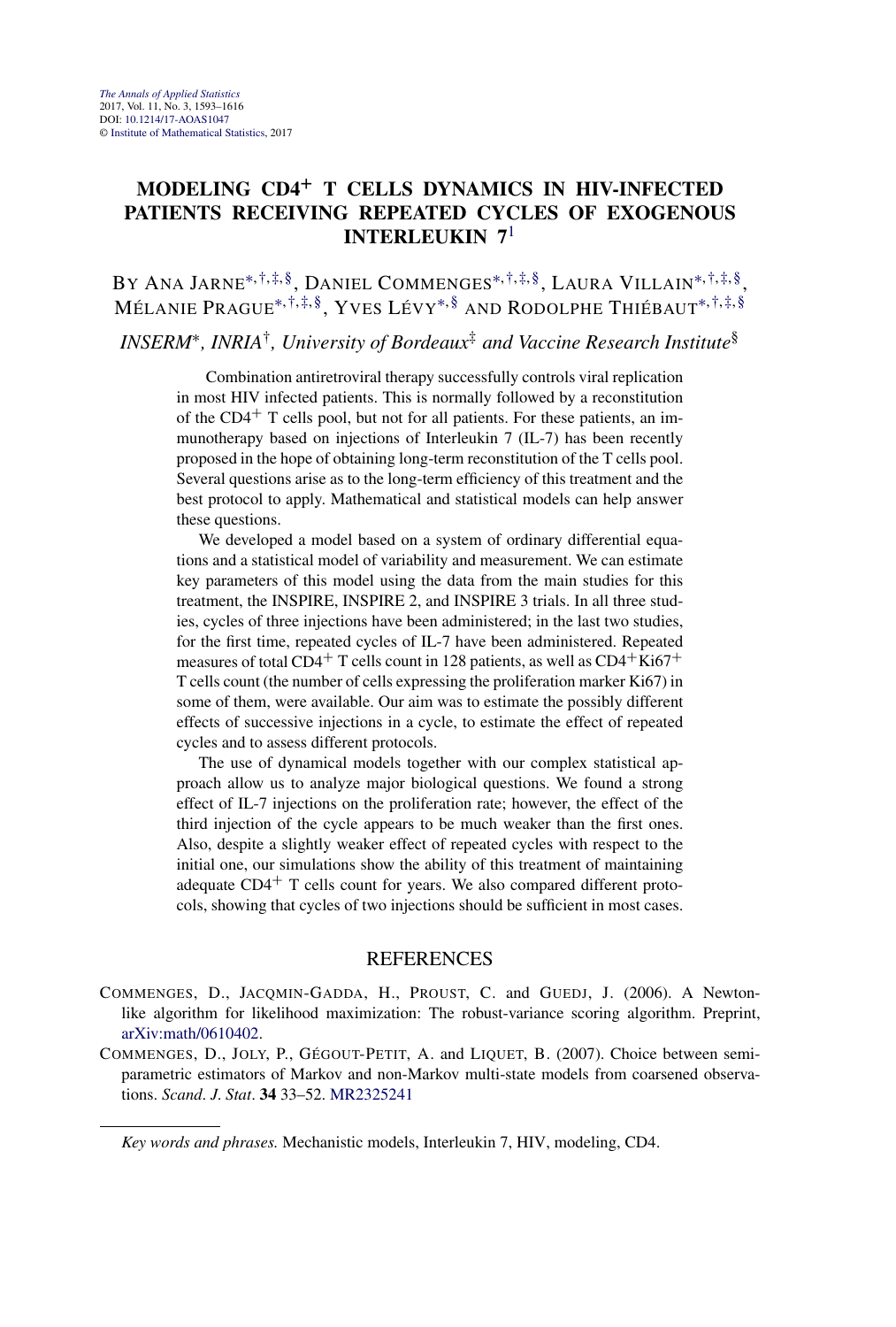- COMMENGES, D., SAYYAREH, A., LETENNEUR, L., GUEDJ, J. and BAR-HEN, A. (2008). Estimating a difference of Kullback–Leibler risks using a normalized difference of AIC. *Ann*. *Appl*. *Stat*. **2** 1123–1142. [MR2522174](http://www.ams.org/mathscinet-getitem?mr=2522174)
- COMMENGES, D., PROUST-LIMA, C., SAMIERI, C. and LIQUET, B. (2015). A universal approximate cross-validation criterion for regular risk functions. *Int*. *J*. *Biostat*. **11** 51–67. [MR3341512](http://www.ams.org/mathscinet-getitem?mr=3341512)
- DRYLEWICZ, J., COMMENGES, D. and THIEBAUT, R. (2012). Maximum a posteriori estimation in dynamical models of primary HIV infection. *Stat*. *Commun*. *Infec*. *Dis*. **4** Art. 2, 36. [MR2945221](http://www.ams.org/mathscinet-getitem?mr=2945221)
- FINKENSTÄDT, B., WOODCOCK, D. J., KOMOROWSKI, M., HARPER, C. V., DAVIS, J. R. E., WHITE, M. R. H. and RAND, D. A. (2013). Quantifying intrinsic and extrinsic noise in gene transcription using the linear noise approximation: An application to single cell data. *Ann*. *Appl*. *Stat*. **7** 1960–1982. [MR3161709](http://www.ams.org/mathscinet-getitem?mr=3161709)
- FRY, T. J. and MACKALL, C. L. (2002). Interleukin-7: From bench to clinic. *Blood* **99** 3892–3904.
- GENZ, A. and KEISTER, B. D. (1996). Fully symmetric interpolatory rules for multiple integrals over infinite regions with Gaussian weight. *J*. *Comput*. *Appl*. *Math*. **71** 299–309. [MR1399898](http://www.ams.org/mathscinet-getitem?mr=1399898)
- GUEDJ, J., THIÉBAUT, R. and COMMENGES, D. (2007a). Maximum likelihood estimation in dynamical models of HIV. *Biometrics* **63** 1198–1206, 1314. [MR2414598](http://www.ams.org/mathscinet-getitem?mr=2414598)
- GUEDJ, J., THIÉBAUT, R. and COMMENGES, D. (2007b). Practical identifiability of HIV dynamics models. *Bull*. *Math*. *Biol*. **69** 2493–2513. [MR2353843](http://www.ams.org/mathscinet-getitem?mr=2353843)
- HO, D. D., NEUMANN, A. U., PERELSON, A. S., CHEN, W., LEONARD, J. M., MARKOWITZ, M. et al. (1995). Rapid turnover of plasma virions and CD4 lymphocytes in HIV-1 infection. *Nature* **373** 123–126.
- HUANG, Y., LIU, D. and WU, H. (2006). Hierarchical Bayesian methods for estimation of parameters in a longitudinal HIV dynamic system. *Biometrics* **62** 413–423. [MR2227489](http://www.ams.org/mathscinet-getitem?mr=2227489)
- KONDRACK, R. M., HARBERTSON, J., TAN, J. T., MCBREEN, M. E., SURH, C. D. and BRADLEY, L. M. (2003). Interleukin 7 regulates the survival and generation of memory CD4 cells. *J*. *Exp*. *Med*. **198** 1797–1806.
- KONISHI, S. and KITAGAWA, G. (2008). *Information Criteria and Statistical Modeling*. Springer, New York. [MR2367855](http://www.ams.org/mathscinet-getitem?mr=2367855)
- KUHN, E. and LAVIELLE, M. (2005). Maximum likelihood estimation in nonlinear mixed effects models. *Comput*. *Statist*. *Data Anal*. **49** 1020–1038. [MR2143055](http://www.ams.org/mathscinet-getitem?mr=2143055)
- LEVY, Y., LACABARATZ, C., WEISS, L., VIARD, J.-P., GOUJARD, C., LELIÈVRE, J.-D., BOUÉ, F., MOLINA, J.-M., ROUZIOUX, C., AVETTAND-FÉNOÊL, V. et al. (2009). Enhanced T cell recovery in HIV-1-infected adults through IL-7 treatment. *J*. *Clin*. *Invest*. **119** 997.
- LEVY, Y., SERETI, I., TAMBUSSI, G., ROUTY, J., LELIEVRE, J., DELFRAISSY, J., MOLINA, J., FISCHL, M., GOUJARD, C., RODRIGUEZ, B. et al. (2012). Effects of recombinant human interleukin 7 on T-cell recovery and thymic output in HIV-infected patients receiving antiretroviral therapy: Results of a phase I/IIa randomized, placebo-controlled, multicenter study. *Clin*. *Infect*. *Dis*. **55** 291–300.
- MACKALL, C. L., FRY, T. J. and GRESS, R. E. (2011). Harnessing the biology of IL-7 for therapeutic application. *Nat*. *Rev*., *Immunol*. **11** 330–342.
- MACKALL, C. L., FRY, T. J., BARE, C., MORGAN, P., GALBRAITH, A. and GRESS, R. E. (2001). IL-7 increases both thymic-dependent and thymic-independent T-cell regeneration after bone marrow transplantation. *Blood* **97** 1491–1497.
- NAMEN, A., SCHMIERER, A., MARCH, C., OVERELL, R., PARK, L., URDAL, D. and MOCHIZUKI, D. (1988). B cell precursor growth-promoting activity. Purification and characterization of a growth factor active on lymphocyte precursors. *J*. *Exp*. *Med*. **167** 988–1002.
- OKAMOTO, Y., DOUEK, D. C., MCFARLAND, R. D. and KOUP, R. A. (2002). Effects of exogenous interleukin-7 on human thymus function. *Blood* **99** 2851–2858.
- PERELSON, A. S., NEUMANN, A. U., MARKOWITZ, M., LEONARD, J. M. and HO, D. D. (1996). HIV-1 dynamics in vivo: Virion clearance rate, infected cell life-span, and viral generation time. *Science* **271** 1582–1586.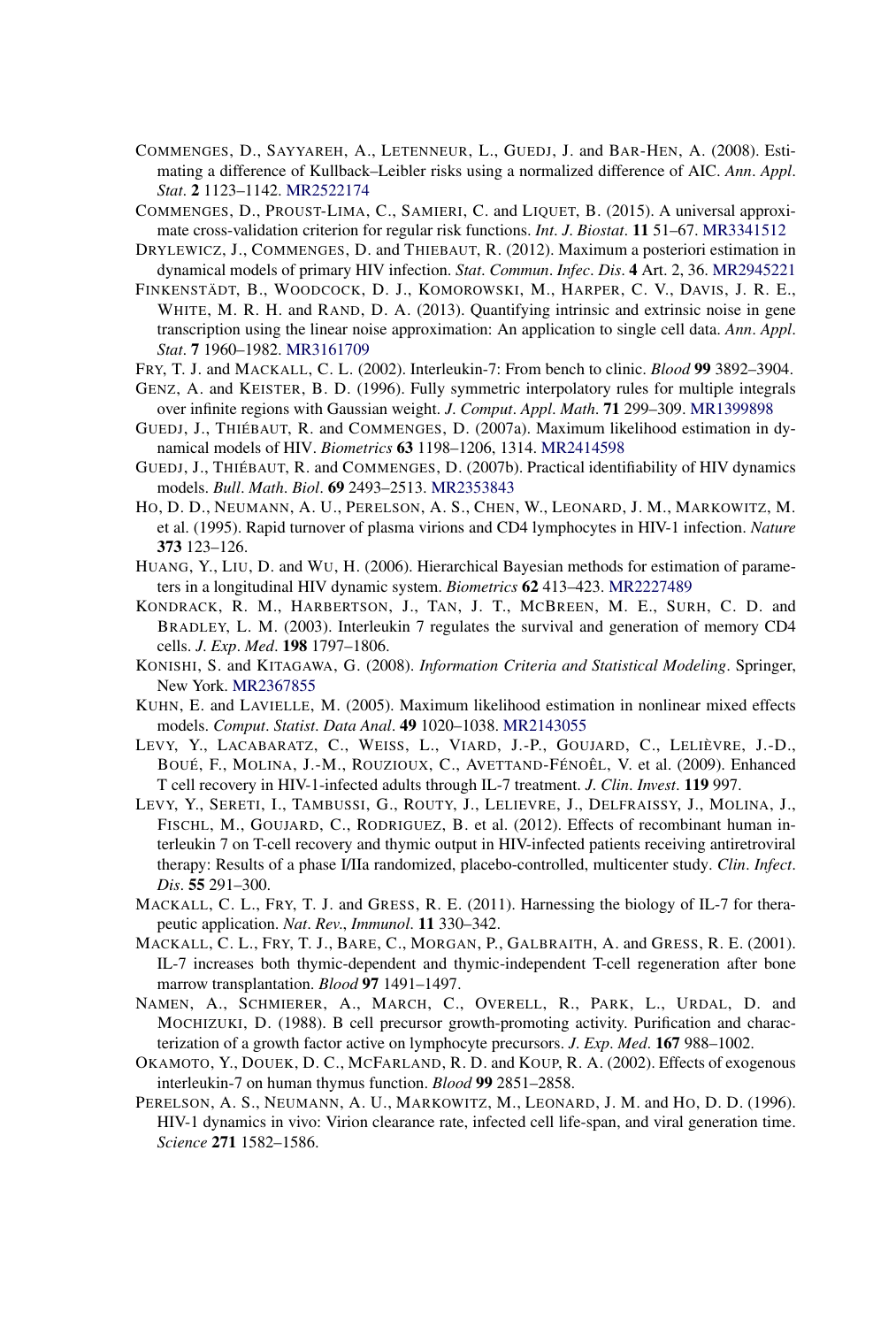- PINHEIRO, J. C. and BATES, D. M. (2000). *Mixed-Effects Models in S and S-PLUS*. Springer, New York.
- POST, T. M., FREIJER, J. I., PLOEGER, B. A. and DANHOF, M. (2008). Extensions to the visual predictive check to facilitate model performance evaluation. *J*. *Pharmacokinet*. *Pharmacodyn*. **35** 185–202.
- PRAGUE, M., COMMENGES, D., DRYLEWICZ, J. and THIÉBAUT, R. (2012). Treatment monitoring of HIV-infected patients based on mechanistic models. *Biometrics* **68** 902–911. [MR3055195](http://www.ams.org/mathscinet-getitem?mr=3055195)
- PRAGUE, M., COMMENGES, D., GUEDJ, J., DRYLEWICZ, J. and THIÉBAUT, R. (2013). NIMROD: A program for inference via a normal approximation of the posterior in models with random effects based on ordinary differential equations. *Comput*. *Methods Programs Biomed*. **111** 447– 458.
- RAMSAY, J. O., HOOKER, G., CAMPBELL, D. and CAO, J. (2007). Parameter estimation for differential equations: A generalized smoothing approach. *J*. *R*. *Stat*. *Soc*. *Ser*. *B*. *Stat*. *Methodol*. **69** 741–796. [MR2368570](http://www.ams.org/mathscinet-getitem?mr=2368570)
- RUE, H., MARTINO, S. and CHOPIN, N. (2009). Approximate Bayesian inference for latent Gaussian models by using integrated nested Laplace approximations. *J*. *R*. *Stat*. *Soc*. *Ser*. *B*. *Stat*. *Methodol*. **71** 319–392. [MR2649602](http://www.ams.org/mathscinet-getitem?mr=2649602)
- SEDDON, B., TOMLINSON, P. and ZAMOYSKA, R. (2003). Interleukin 7 and T cell receptor signals regulate homeostasis of CD4 memory cells. *Nat*. *Immunol*. **4** 680–686.
- SERETI, I., DUNHAM, R. M., SPRITZLER, J., AGA, E., PROSCHAN, M. A., MEDVIK, K., BATTAGLIA, C. A., LANDAY, A. L., PAHWA, S., FISCHL, M. A. et al. (2009). IL-7 administration drives T cell-cycle entry and expansion in HIV-1 infection. *Blood* **113** 6304–6314.
- SPORTÈS, C., HAKIM, F. T., MEMON, S. A., ZHANG, H., CHUA, K. S., BROWN, M. R., FLEISHER, T. A., KRUMLAUF, M. C., BABB, R. R., CHOW, C. K. et al. (2008). Administration of rhIL-7 in humans increases in vivo TCR repertoire diversity by preferential expansion of naive T cell subsets. *J*. *Exp*. *Med*. **205** 1701–1714.
- THIÉBAUT, R., JACQMIN-GADDA, H., LEPORT, C., KATLAMA, C., COSTAGLIOLA, D., LE MO-ING, V., MORLAT, P., CHÊNE, G., GROUP, A. S. et al. (2003). Bivariate longitudinal model for the analysis of the evolution of HIV RNA and CD4 cell count in HIV infection taking into account left censoring of HIV RNA measures. *J*. *Biopharm*. *Statist*. **13** 271–282.
- THIÉBAUT, R., DRYLEWICZ, J., PRAGUE, M., LACABARATZ, C., BEQ, S., JARNE, A., CROUGHS, T., SEKALY, R.-P., LEDERMAN, M. M., SERETI, I. et al. (2014). Quantifying and predicting the effect of exogenous Interleukin-7 on CD4+ T cells in HIV-1 infection. *PLoS Comput*. *Biol*. **10** e1003630.
- THIÉBAUT, R., JARNE, A., ROUTY, J.-P., SERETI, I., FISCHL, M., IVE, P., SPECK, R. et al. (2016). Repeated cycles of recombinant human interleukin 7 in HIV-infected patients with low CD4 T cell reconstitution on antiretroviral therapy: Results of two phase II multicenter studies. *Clin*. *Infect*. *Dis*. **62** 1178–1185.
- VAN DER VAART, A. W. (1998). *Asymptotic Statistics*. *Cambridge Series in Statistical and Probabilistic Mathematics* **3**. Cambridge Univ. Press, Cambridge. [MR1652247](http://www.ams.org/mathscinet-getitem?mr=1652247)
- VIEIRA, M., SOARES, D., BORTHWICK, N. J., MAINI, M. K., JANOSSY, G., SALMON, M. and AKBAR, A. N. (1998). IL-7-dependent extrathymic expansion of CD45RA+ T cells enables preservation of a naive repertoire. *J*. *Immunol*. **161** 5909–5917.
- WANG, L., CAO, J., RAMSAY, J. O., BURGER, D. M., LAPORTE, C. J. L. and ROCKSTROH, J. K. (2014). Estimating mixed-effects differential equation models. *Stat*. *Comput*. **24** 111–121. [MR3147702](http://www.ams.org/mathscinet-getitem?mr=3147702)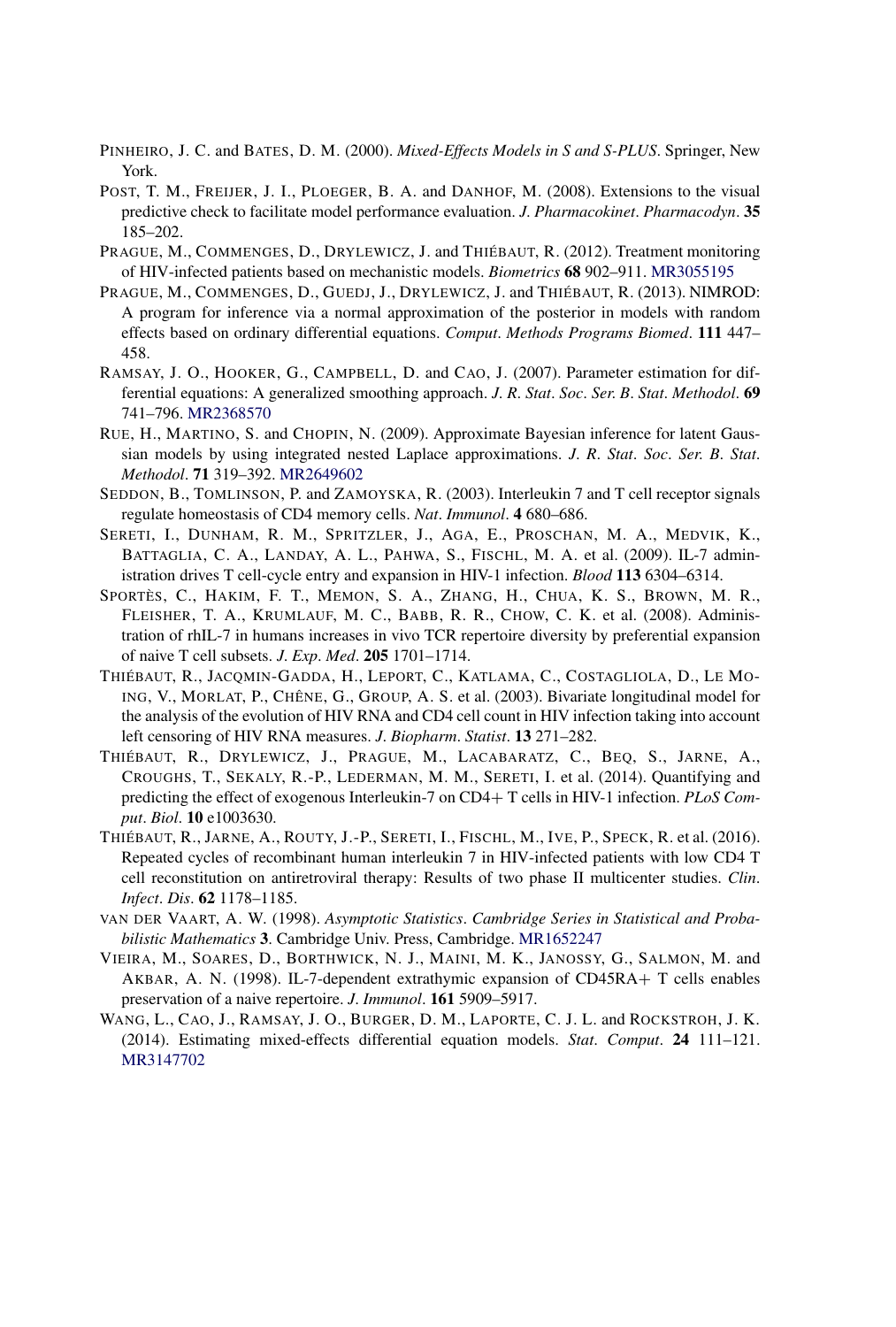### **DYNAMIC MIXTURES OF FACTOR ANALYZERS TO CHARACTERIZE MULTIVARIATE AIR POLLUTANT EXPOSURES**

# BY ANTONELLO MARUOTTI<sup>\*,[†,](#page-7-0)1</sup>, JAN BULLA<sup>[‡,](#page-7-0)1</sup>, FRANCESCO LAGONA<sup>[§,](#page-7-0)2</sup>, MARCO PICONE<sup>T</sup> AND FRANCESCA MARTELLA<sup>II</sup>

*University of Southampton*∗*, Libera Università Maria Ss. Assunta*†*, University of Bergen*‡*, Università di Roma Tre*§*, The Institute for Environmental Protection and Research (ISPRA)*¶ *and Sapienza Università di Roma*

> The assessment of pollution exposure is based on the analysis of a multivariate time series that include the concentrations of several pollutants as well as the measurements of multiple atmospheric variables. It typically requires methods of dimensionality reduction that are capable of identifying potentially dangerous combinations of pollutants and simultaneously segmenting exposure periods according to air quality conditions. When the data are high-dimensional, however, efficient methods of dimensionality reduction are challenging because of the formidable structure of cross-correlations that arise from the dynamic interaction between weather conditions and natural/anthropogenic pollution sources. In order to assess pollution exposure in an urban area while taking the above mentioned difficulties into account, we have developed a class of parsimonious hidden Markov models. In a multivariate time series setting, this approach simultaneously allows for the performance of temporal segmentation and dimensionality reduction. We specifically approximate the distribution of multiple pollutant concentrations by mixtures of factor analysis models, whose parameters evolve according to a latent Markov chain. Covariates are included as predictors of the chain transition probabilities. Parameter constraints on the factorial component of the model are exploited to tune the flexibility of dimensionality reduction. In order to estimate the model parameters efficiently, we have proposed a novel three-step Alternating Expected Conditional Maximization (AECM) algorithm, which is also assessed in a simulation study. In the case study, the proposed methods could (1) describe the exposure to pollution in terms of a few latent regimes, (2) associate these regimes with specific combinations of pollutant concentration levels as well as distinct correlation structures between concentrations, and (3) capture the influence of weather conditions on transitions between regimes.

#### REFERENCES

ALLMAN, E. S., MATIAS, C. and RHODES, J. A. (2009). Identifiability of parameters in latent structure models with many observed variables. *Ann*. *Statist*. **37** 3099–3132. [MR2549554](http://www.ams.org/mathscinet-getitem?mr=2549554)

ANDERSON, T. W. and RUBIN, H. (1956). Statistical inference in factor analysis. In *Proceedings of the Third Berkeley Symposium on Mathematical Statistics and Probability*, 1954*–*1955, *Vol*. *V* (J. Neyman, ed.) 111–150. Univ. California Press, Berkeley, CA. [MR0084943](http://www.ams.org/mathscinet-getitem?mr=0084943)

*Key words and phrases.* Hidden Markov models, AECM algorithm, dimensionality reduction, three-step algorithm.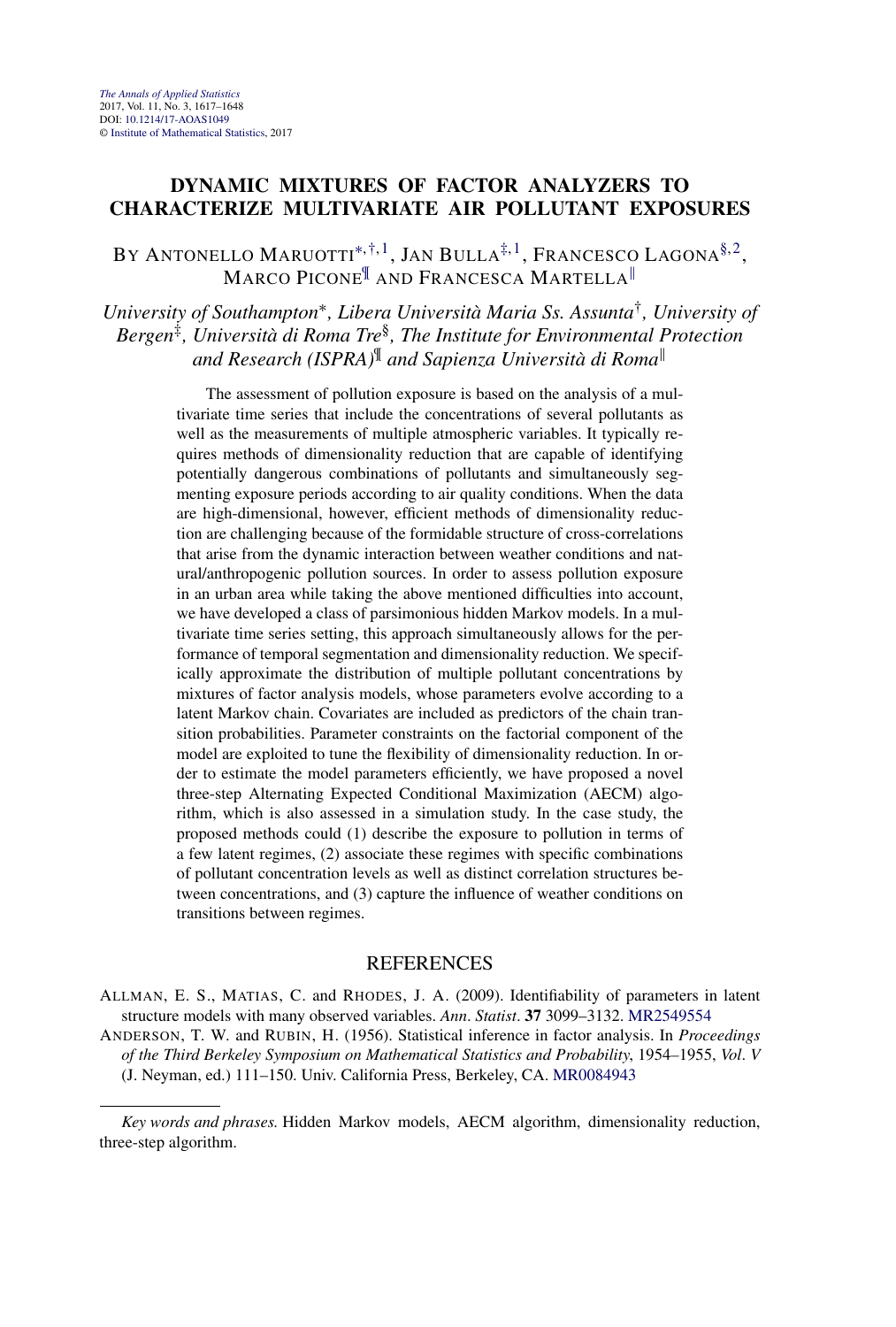- BARTOLUCCI, F. and FARCOMENI, A. (2009). A multivariate extension of the dynamic logit model for longitudinal data based on a latent Markov heterogeneity structure. *J*. *Amer*. *Statist*. *Assoc*. **104** 816–831. [MR2751454](http://www.ams.org/mathscinet-getitem?mr=2751454)
- BARTOLUCCI, F. and FARCOMENI, A. (2010). A note on the mixture transition distribution and hidden Markov models. *J*. *Time Series Anal*. **31** 132–138. [MR2677343](http://www.ams.org/mathscinet-getitem?mr=2677343)
- BARTOLUCCI, F., FARCOMENI, A. and PENNONI, F. (2013). *Latent Markov Models for Longitudinal Data*. CRC Press, Boca Raton, FL. [MR3184304](http://www.ams.org/mathscinet-getitem?mr=3184304)
- BARTOLUCCI, F., MONTANARI, G. E. and PANDOLFI, S. (2015). Three-step estimation of latent Markov models with covariates. *Comput*. *Statist*. *Data Anal*. **83** 287–301. [MR3281812](http://www.ams.org/mathscinet-getitem?mr=3281812)
- BAUM, L. E., PETRIE, T., SOULES, G. and WEISS, N. (1970). A maximization technique occurring in the statistical analysis of probabilistic functions of Markov chains. *Ann*. *Math*. *Stat*. **41** 164– 171. [MR0287613](http://www.ams.org/mathscinet-getitem?mr=0287613)
- BORNN, L., SHADDICK, G. and ZIDEK, J. V. (2012). Modeling nonstationary processes through dimension expansion. *J*. *Amer*. *Statist*. *Assoc*. **107** 281–289. [MR2949359](http://www.ams.org/mathscinet-getitem?mr=2949359)
- BOUVEYRON, C. and BRUNET-SAUMARD, C. (2014). Model-based clustering of high-dimensional data: A review. *Comput*. *Statist*. *Data Anal*. **71** 52–78. [MR3131954](http://www.ams.org/mathscinet-getitem?mr=3131954)
- BULLA, J. and BERZEL, A. (2008). Computational issues in parameter estimation for stationary hidden Markov models. *Comput*. *Statist*. **23** 1–18. [MR2434751](http://www.ams.org/mathscinet-getitem?mr=2434751)
- BULLA, J., LAGONA, F., MARUOTTI, A. and PICONE, M. (2012). A multivariate hidden Markov model for the identification of sea regimes from incomplete skewed and circular time series. *J*. *Agric*. *Biol*. *Environ*. *Stat*. **17** 544–567. [MR3041884](http://www.ams.org/mathscinet-getitem?mr=3041884)
- CHATTOPADHYAY, A. K., MONDAL, S. and BISWAS, A. (2015). Independent component analysis and clustering for pollution data. *Environ*. *Ecol*. *Stat*. **22** 33–43. [MR3316693](http://www.ams.org/mathscinet-getitem?mr=3316693)
- CHATZIS, S. P. (2010). Hidden Markov models with nonelliptically contoured state densities. *IEEE Trans*. *Pattern Anal*. *Mach*. *Intell*. **32** 2297–2304.
- CHATZIS, S. P., KOSMOPOULOS, D. I. and VARVARIGOU, T. A. (2009). Robust sequential data modelling using an outlier tolerant hidden Markov model. *IEEE Trans*. *Pattern Anal*. *Mach*. *Intell*. **31** 1657–1669.
- COOLEY, D., DAVIS, R. A. and NAVEAU, P. (2012). Approximating the conditional density given large observed values via a multivariate extremes framework, with application to environmental data. *Ann*. *Appl*. *Stat*. **6** 1406–1429. [MR3058669](http://www.ams.org/mathscinet-getitem?mr=3058669)
- DANNEMANN, J., HOLZMANN, H. and LESITER, A. (2014). Semiparameteric hidden Markov models: Identifiability and estimation. *Wiley Interdiscip*. *Rev*.: *Comput*. *Stat*. **6** 418–425.
- FARCOMENI, A. and GRECO, L. (2015). S-estimation of hidden Markov models. *Comput*. *Statist*. **30** 57–80. [MR3334711](http://www.ams.org/mathscinet-getitem?mr=3334711)
- FASSÒ, A., CAMELETTI, M. and NICOLIS, O. (2007). Air quality monitoring using heterogeneous networks. *Environmetrics* **18** 245–264. [MR2364347](http://www.ams.org/mathscinet-getitem?mr=2364347)
- FIELD, M., STIRLING, D., PAN, Z. and NAGHDY, F. (2016). Learning trajectories for robot programming by demonstration using a coordinated mixture of factor analyzers. *IEEE Trans*. *Cybern*. **46** 706–717.
- GHAHRAMANI, Z. and HINTON, G. E. (1997). The EM algorithm for factor analyzers. Technical report CRG-TR-96-1, Univ. Toronto.
- GREVEN, S., DOMINICI, F. and ZEGER, S. (2011). An approach to the estimation of chronic air pollution effects using spatio-temporal information. *J*. *Amer*. *Statist*. *Assoc*. **106** 395–406. [MR2866970](http://www.ams.org/mathscinet-getitem?mr=2866970)
- HUBERT, L. and ARABIE, P. (1985). Comparing partitions. *J*. *Classification* **2** 193–218.
- KIM, K. H., JAHAN, S. A. and KABIR, E. (2013). A review on human health perspective of air pollution with respect to allergies and asthma. *Environ*. *Int*. **59** 41–52.
- LAGONA, F., MARUOTTI, A. and PADOVANO, F. (2015). Multilevel multivariate modelling of legislative count data, with a hidden Markov chain. *J*. *Roy*. *Statist*. *Soc*. *Ser*. *A* **178** 705–723. [MR3348355](http://www.ams.org/mathscinet-getitem?mr=3348355)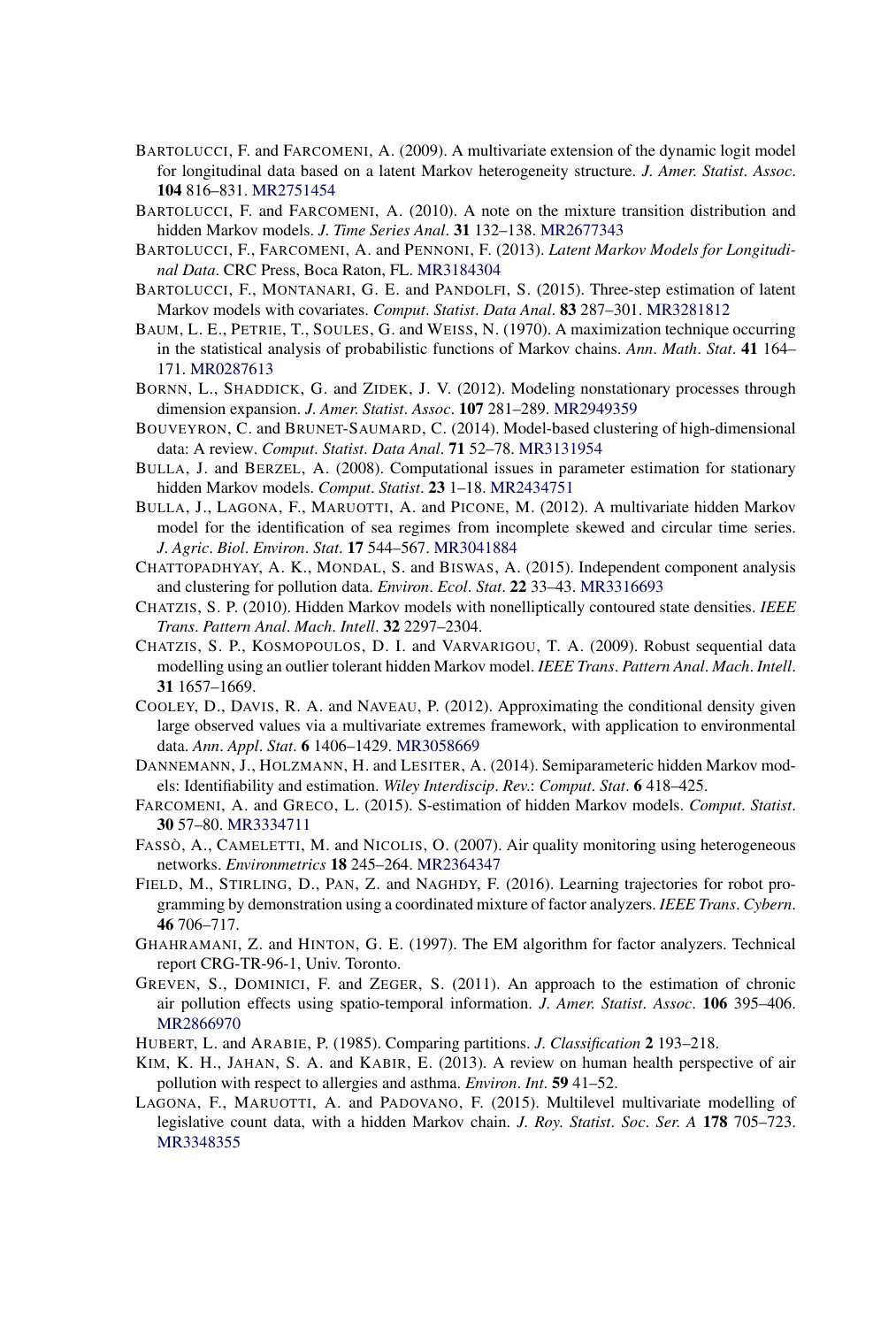- LAGONA, F., MARUOTTI, A. and PICONE, M. (2011). A non-homogeneous hidden Markov model for the analysis of multi-pollutant exceedances data. In *Hidden Markov Models*: *Theory and Applications* (P. Dymarski, ed.) 207–222. InTech Publisher, Rijeka.
- LAGONA, F., PICONE, M. and MARUOTTI, A. (2015). A hidden Markov model for the analysis of cyclindrical time series. *Environmetrics* **26** 534–544. [MR3431928](http://www.ams.org/mathscinet-getitem?mr=3431928)
- LATZA, U., GERDES, S. and BAUR, X. (2009). Effects of nitrogen dioxide on human health: Systematic review of experimental and epidemiological studies conducted between 2002 and 2006. *Int*. *J*. *Hyg*. *Environ*. *Health* **212** 271–287.
- LEE, D., RUSHWORTH, A. and SAHU, S. K. (2014). A Bayesian localized conditional autoregressive model for estimating the health effects of air pollution. *Biometrics* **70** 419–429. [MR3258046](http://www.ams.org/mathscinet-getitem?mr=3258046)
- LEE, D. and SAHU, S. (2016). Estimating the health impact of environmental pollution fields. In *Handbook of Spatial Epidemiology* (A. Lawson, S. Banerjee, R. Haining and L. Ugarte, eds.) 271 – 278. Chapman & Hall/CRC, Boca Raton, FL.
- LEROUX, B. G. (1992). Maximum-likelihood estimation for hidden Markov models. *Stochastic Process*. *Appl*. **40** 127–143. [MR1145463](http://www.ams.org/mathscinet-getitem?mr=1145463)
- MARTINEZ-ZARZOSO, I. and MARUOTTI, A. (2013). The environmental Kuznets curve: Functional form, time-varying heterogeneity and outliers in a panel setting. *Environmetrics* **24** 461–475. [MR3137747](http://www.ams.org/mathscinet-getitem?mr=3137747)
- MARUOTTI, A. (2011). Mixed hidden Markov models for longitudinal data: An overview. *Int*. *Stat*. *Rev*. **79** 427–454.
- MARUOTTI, A. and ROCCI, R. (2012). A mixed non-homogeneous hidden Markov model for categorical data, with application to alcohol consumption. *Stat*. *Med*. **31** 871–886. [MR2913866](http://www.ams.org/mathscinet-getitem?mr=2913866)
- MARUOTTI, A., PUNZO, A., MASTRANTONIO, G. and LAGONA, F. (2016). A time-dependent extension of the projected normal regression model for longitudinal circular data based on a hidden Markov heterogeneity structure. *Stoch*. *Environ*. *Res*. *Risk Assess*. **30** 1725–1740.
- MCLACHLAN, G. J., PEEL, D. and BEAN, R. W. (2003). Modelling high-dimensional data by mixtures of factor analyzers. *Comput*. *Statist*. *Data Anal*. **41** 379–388. [MR1973720](http://www.ams.org/mathscinet-getitem?mr=1973720)
- MCNICHOLAS, P. D. and MURPHY, T. B. (2008). Parsimonious Gaussian mixture models. *Stat*. *Comput*. **18** 285–296. [MR2413385](http://www.ams.org/mathscinet-getitem?mr=2413385)
- MCNICHOLAS, P. D. and MURPHY, T. B. (2010). Model-based clustering of microarray expression data via latent Gaussian mixture models. *Bioinformatics* **26** 2705–2712.
- MENG, X.-L. and VAN DYK, D. (1997). The EM algorithm—An old folk-song sung to a fast new tune. *J*. *Roy*. *Statist*. *Soc*. *Ser*. *B* **59** 511–567. [MR1452025](http://www.ams.org/mathscinet-getitem?mr=1452025)
- PACIOREK, C. J., YANOSKY, J. D., PUETT, R. C., LADEN, F. and SUH, H. H. (2009). Practical large-scale spatio-temporal modeling of particulate matter concentrations. *Ann*. *Appl*. *Stat*. **3** 370– 397. [MR2668712](http://www.ams.org/mathscinet-getitem?mr=2668712)
- PARK, E. S., GUTTORP, P. and HENRY, R. C. (2001). Multivariate receptor modeling for temporally correlated data by using MCMC. *J*. *Amer*. *Statist*. *Assoc*. **96** 1171–1183. [MR1946572](http://www.ams.org/mathscinet-getitem?mr=1946572)
- POLLICE, A. and JONA LASINIO, G. (2009). Two approaches to imputation and adjustment of air quality data from a composite monitoring network. *J*. *Data Sci*. **7** 43–59.
- PUNZO, A. and MARUOTTI, A. (2016). Clustering multivariate longitudinal observations: The contaminated Gaussian hidden Markov model. *J*. *Comput*. *Graph*. *Statist*. **25** 1097–1116. [MR3572030](http://www.ams.org/mathscinet-getitem?mr=3572030)
- PUNZO, A. and MCNICHOLAS, P. D. (2016). Parsimonious mixtures of multivariate contaminated normal distributions. *Biom*. *J*. **58** 1506–1537.
- ROSTI, A. V. I. and GALES, M. J. F. (2002). Factor analysed hidden Markov models. In *Proceedings of the IEEE International Conference on Acoustics*, *Speech and Signal Processing* 949–952.
- SAHU, S. K., BAFFOUR, B., HARPER, P. R., MINTY, J. H. and SARRAN, C. (2014). A hierarchical Bayesian model for improving short-term forecasting of hospital demand by including meteorological information. *J*. *Roy*. *Statist*. *Soc*. *Ser*. *A* **177** 39–61. [MR3158666](http://www.ams.org/mathscinet-getitem?mr=3158666)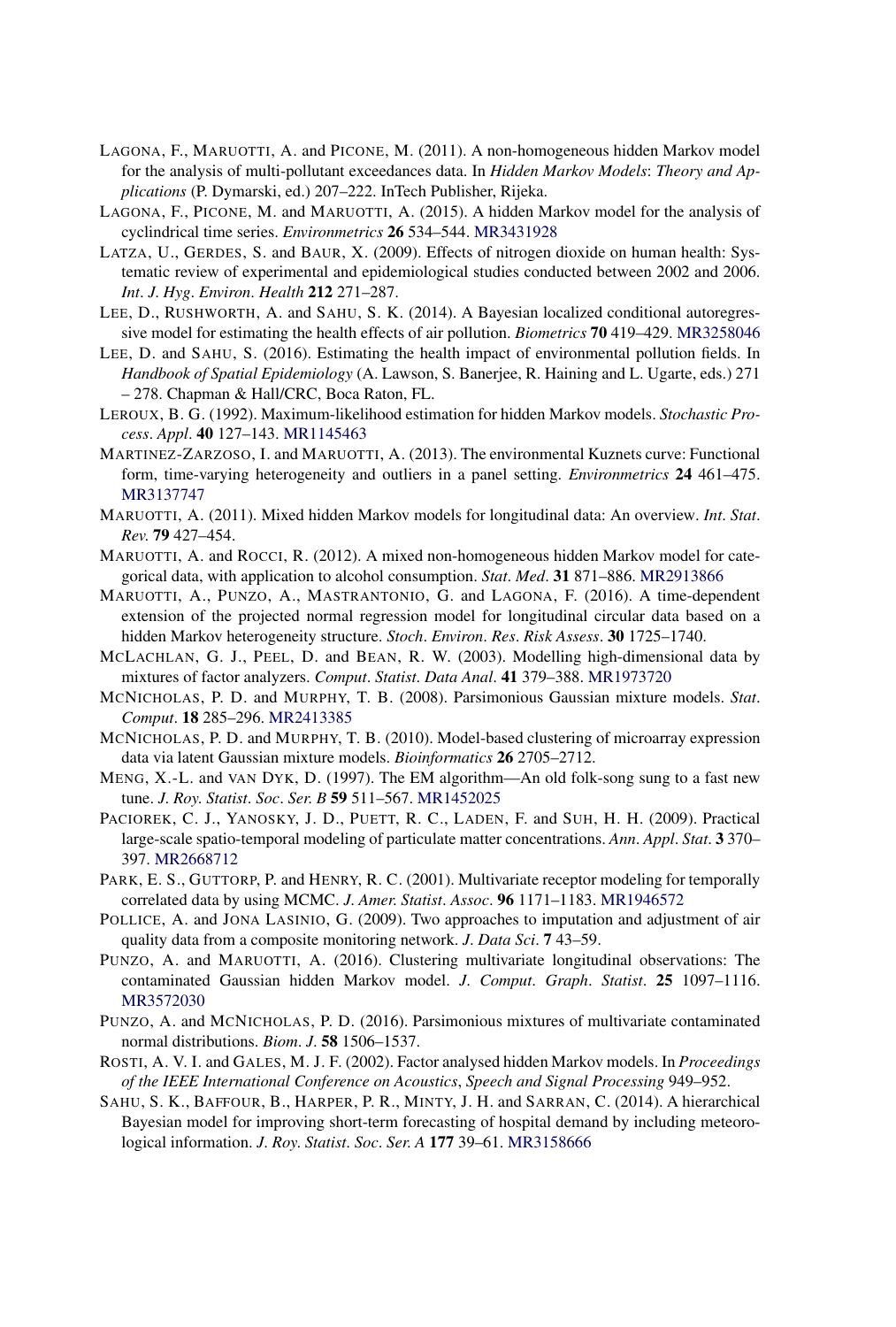- SCOTT, S. L., JAMES, G. M. and SUGAR, C. A. (2005). Hidden Markov models for longitudinal comparisons. *J*. *Amer*. *Statist*. *Assoc*. **100** 359–369. [MR2170459](http://www.ams.org/mathscinet-getitem?mr=2170459)
- SHADDICK, G. and WAKEFIELD, J. (2002). Modelling daily multivariate pollutant data at multiple sites. *J*. *Roy*. *Statist*. *Soc*. *Ser*. *C* **51** 351–372. [MR1920802](http://www.ams.org/mathscinet-getitem?mr=1920802)
- SHADDICK, G., LEE, D., ZIDEK, J. V. and SALWAY, R. (2008). Estimating exposure response functions using ambient pollution concentrations. *Ann*. *Appl*. *Stat*. **2** 1249–1270. [MR2655658](http://www.ams.org/mathscinet-getitem?mr=2655658)
- VISSER, I., RAIJMAKERS, M. and MOLENAAR, P. (2000). Confidence intervals for hidden Markov model parameters. *Br*. *J*. *Math*. *Stat*. *Psychol*. **53** 317–327.
- VITERBI, A. J. (1967). Error bounds for convolutional codes and an asymptotically optimum decoding algorithm. *IEEE Trans*. *Inform*. *Theory* **13** 260–269.
- WELCH, L. (2003). Hidden Markov models and the Baum–Welch algorithm. *IEEE Inf*. *Theory Soc*. *Newsl*. **53** 1–13.
- YAO, K., PALIWAL, K. K. and LEE, T. W. (2005). Generative factor analyzed HMM for automatic speech recognition. *Speech Commun*. **45** 435–454.
- ZUCCHINI, W., MACDONALD, I. L. and LANGROCK, R. (2016). *Hidden Markov Models for Time Series*: *An Introduction Using R*, 2nd ed. *Monographs on Statistics and Applied Probability* **150**. CRC Press, Boca Raton, FL. [MR3618333](http://www.ams.org/mathscinet-getitem?mr=3618333)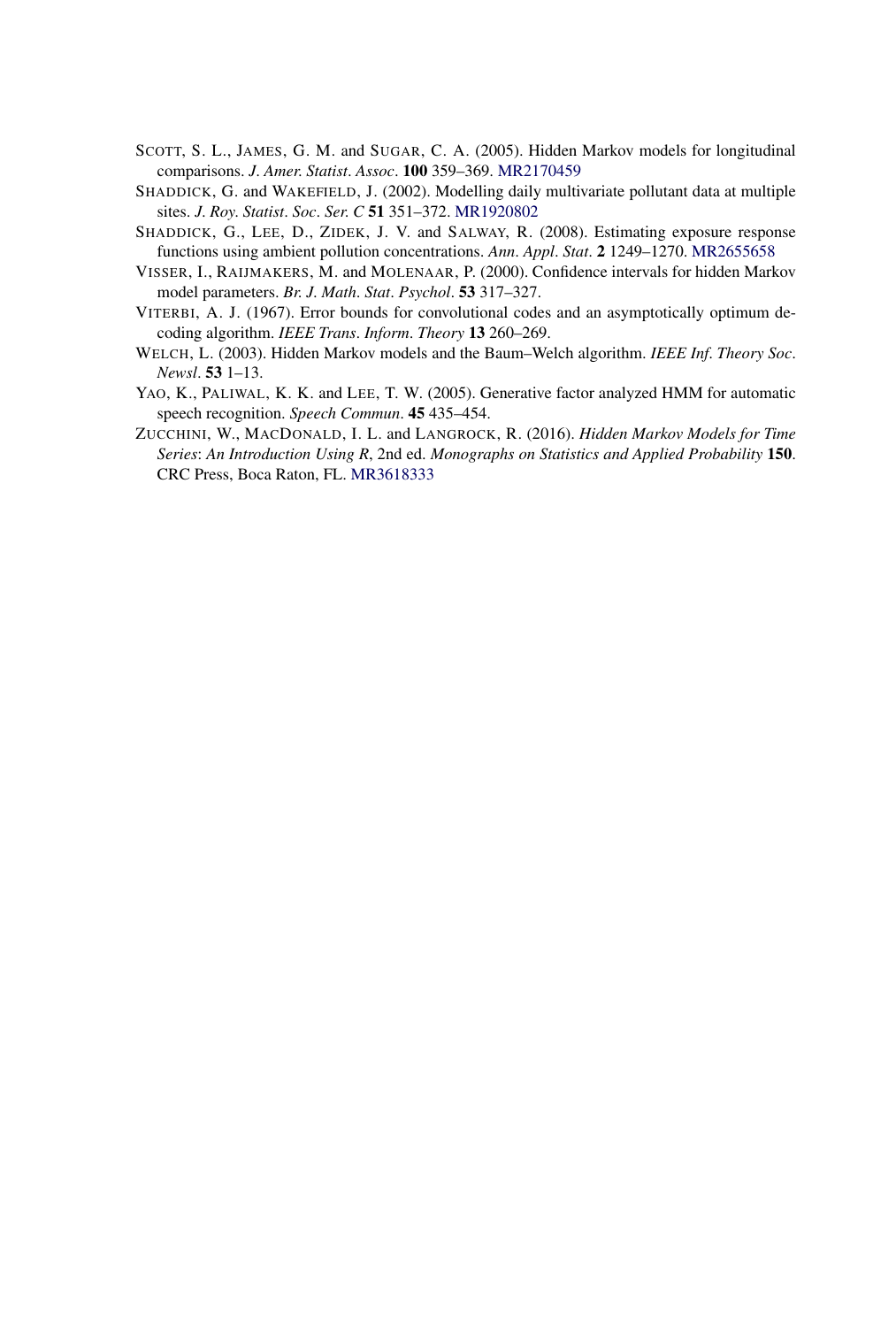# **DYNAMIC PREDICTION OF DISEASE PROGRESSION FOR LEUKEMIA PATIENTS BY FUNCTIONAL PRINCIPAL COMPONENT ANALYSIS OF LONGITUDINAL EXPRESSION LEVELS OF AN ONCOGENE**

### BY FANGRONG YAN<sup>\*[,†](#page-7-0),1</sup>, XIAO LIN<sup>\*</sup> AND XUELIN HUANG<sup>[†,](#page-7-0)[2](#page-75-0)</sup>

### *China Pharmaceutical University*∗ *and The University of Texas MD Anderson Cancer Center*†

Patients' biomarker data are repeatedly measured over time during their follow-up visits. Statistical models are needed to predict disease progression on the basis of these longitudinal biomarker data. Such predictions must be conducted on a real-time basis so that at any time a new biomarker measurement is obtained, the prediction can be updated immediately to reflect the patient's latest prognosis and further treatment can be initiated as necessary. This is called dynamic prediction. The challenge is that longitudinal biomarker values fluctuate over time, and their changing patterns vary greatly across patients. In this article, we apply functional principal components analysis (FPCA) to longitudinal biomarker data to extract their features, and use these features as covariates in a Cox proportional hazards model to conduct dynamic predictions. Our flexible approach comprehensively characterizes the trajectory patterns of the longitudinal biomarker data. Simulation studies demonstrate its robust performance for dynamic prediction under various scenarios. The proposed method is applied to dynamically predict the risk of disease progression for patients with chronic myeloid leukemia following their treatments with tyrosine kinase inhibitors. The FPCA method is applied to their longitudinal measurements of *BCR-ABL* gene expression levels during follow-up visits to obtain the changing patterns over time as predictors.

- ANTOLINI, L., BORACCHI, P. and BIGANZOLI, E. (2005). A time-dependent discrimination index for survival data. *Stat*. *Med*. **24** 3927–3944. [MR2221976](http://www.ams.org/mathscinet-getitem?mr=2221976)
- BERKEY, C. and KENT, R. J. (2009). Longitudinal principal components and non-linear regression models of early childhood growth. *Ann*. *Hum*. *Biol*. **10** 523–536.
- BESSE, P. and RAMSAY, J. O. (1986). Principal components analysis of sampled functions. *Psychometrika* **51** 285–311. [MR0848110](http://www.ams.org/mathscinet-getitem?mr=0848110)
- BRESLOW, N. E. (1972). Discussion of "Regression models and life-tables" by D. R. Cox. *J*. *Roy*. *Statist*. *Soc*. *Ser*. *B* **34** 187–220.
- BROWN, E. R., IBRAHIM, J. G. and DEGRUTTOLA, V. (2005). A flexible B-spline model for multiple longitudinal biomarkers and survival. *Biometrics* **61** 64–73. [MR2129202](http://www.ams.org/mathscinet-getitem?mr=2129202)
- COX, D. R. (1972). Regression models and life-tables. *J*. *Roy*. *Statist*. *Soc*. *Ser*. *B* **34** 187–220. [MR0341758](http://www.ams.org/mathscinet-getitem?mr=0341758)

*Key words and phrases.* Dynamic prediction, functional principal component analysis, longitudinal biomarker, joint modeling, survival analysis.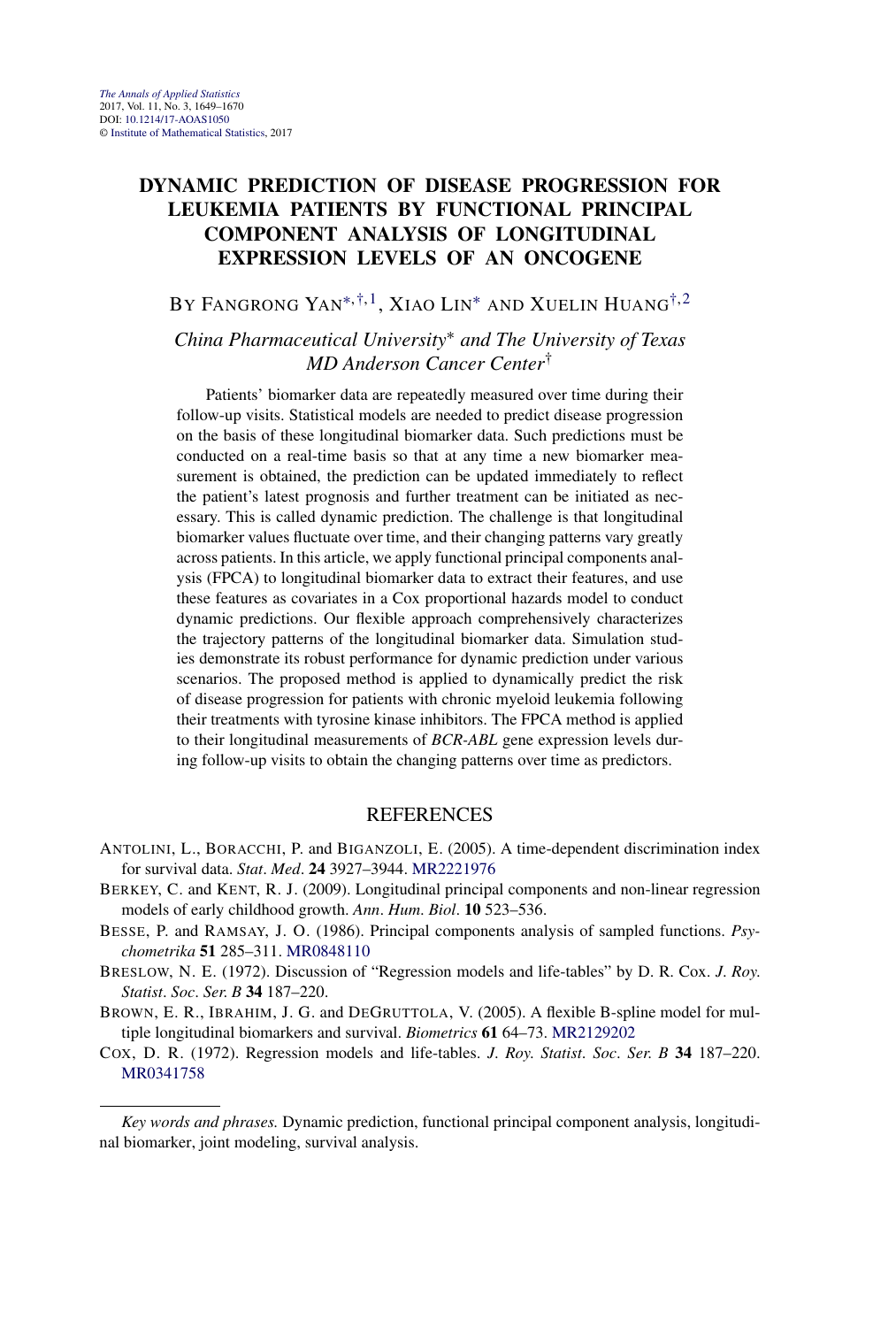- DAI, X., HADJIPANTELIS, P. Z., JI, H., MUELLER, H. G. and WANG, J. L. (2016). Functional data analysis and empirical dynamics. Available at [https://cran.r-project.org/web/packages/fdapace/](https://cran.r-project.org/web/packages/fdapace/fdapace.pdf) [fdapace.pdf](https://cran.r-project.org/web/packages/fdapace/fdapace.pdf).
- GRAMBSCH, P. M. and THERNEAU, T. M. (1994). Proportional hazards tests and diagnostics based on weighted residuals. *Biometrika* **81** 515–526. [MR1311094](http://www.ams.org/mathscinet-getitem?mr=1311094)
- GRANT, S., CHEN, Y. Q. and MAY, S. (2014). Performance of goodness-of-fit tests for the Cox proportional hazards model with time-varying covariates. *Lifetime Data Anal*. **20** 355–368. [MR3217542](http://www.ams.org/mathscinet-getitem?mr=3217542)
- HALL, P., MÜLLER, H.-G. and WANG, J.-L. (2006). Properties of principal component methods for functional and longitudinal data analysis. *Ann*. *Statist*. **34** 1493–1517. [MR2278365](http://www.ams.org/mathscinet-getitem?mr=2278365)
- HARRELL, F. E., LEE, K. L. and MARK, D. B. (1996). Multivariable prognostic models: Issues in developing models, evaluating assumptions and adequacy, and measuring and reducing errors. *Stat*. *Med*. **15** 361–387.
- HEAGERTY, P. J. and ZHENG, Y. (2005). Survival model predictive accuracy and ROC curves. *Biometrics* **61** 92–105. [MR2135849](http://www.ams.org/mathscinet-getitem?mr=2135849)
- HUANG, X. and LIU, L. (2007). A joint frailty model for survival and gap times between recurrent events. *Biometrics* **63** 389–397. [MR2370797](http://www.ams.org/mathscinet-getitem?mr=2370797)
- HUANG, X., YAN, F., NING, J., FENG, Z., CHOI, S. and CORTES, J. (2016). A two-stage approach for dynamic prediction of time-to-event distributions. *Stat*. *Med*. **35** 2167–2182. [MR3513506](http://www.ams.org/mathscinet-getitem?mr=3513506)
- IBRAHIM, J. G., CHEN, M.-H. and SINHA, D. (2004). Bayesian methods for joint modeling of longitudinal and survival data with applications to cancer vaccine trials. *Statist*. *Sinica* **14** 863– 883. [MR2087976](http://www.ams.org/mathscinet-getitem?mr=2087976)
- JAMES, G. M., HASTIE, T. J. and SUGAR, C. A. (2000). Principal component models for sparse functional data. *Biometrika* **87** 587–602. [MR1789811](http://www.ams.org/mathscinet-getitem?mr=1789811)
- KAPLAN, E. L. and MEIER, P. (1958). Nonparametric estimation from incomplete observations. *J*. *Amer*. *Statist*. *Assoc*. **53** 457–481. [MR0093867](http://www.ams.org/mathscinet-getitem?mr=0093867)
- LENG, X. and MÜLLER, H.-G. (2006). Classification using functional data analysis for temporal gene expression data. *Bioinformatics* **22** 68–76.
- LIN, D. Y., WEI, L. J. and YING, Z. (1993). Checking the Cox model with cumulative sums of martingale-based residuals. *Biometrika* **80** 557–572. [MR1248021](http://www.ams.org/mathscinet-getitem?mr=1248021)
- LIN, J., ZHANG, D. and DAVIDIAN, M. (2006). Smoothing spline-based score tests for proportional hazards models. *Biometrics* **62** 803–812. [MR2247209](http://www.ams.org/mathscinet-getitem?mr=2247209)
- LIU, L. and HUANG, X. (2009). Joint analysis of correlated repeated measures and recurrent events processes in the presence of death, with application to a study on acquired immune deficiency syndrome. *J*. *R*. *Stat*. *Soc*. *Ser*. *C*. *Appl*. *Stat*. **58** 65–81. [MR2662234](http://www.ams.org/mathscinet-getitem?mr=2662234)
- LIU, X. and YANG, M. C. K. (2009). Identifying temporally differentially expressed genes through functional principal components analysis. *Biostatistics* **10** 667–679.
- PAULER, D. and FINKELSTEIN, D. (2002). Predicting time to prostate cancer recurrence based on joint models for non-linear longitudinal biomarkers and event time outcomes. *Stat*. *Med*. **21(24)** 3897–3911.
- QUINTAS-CARDAMA, A., CHOI, S., KANTARJIAN, H., JABBOUR, E., HUANG, X. and CORTES, J. (2014). Predicting outcomes in patients with chronic myeloid leukemia at any time during tyrosine kinase inhibitor therapy. *Clin*. *Lymphoma Myeloma Leuk*. **14** 327–334.
- RICE, J. A. and SILVERMAN, B. W. (1991). Estimating the mean and covariance structure nonparametrically when the data are curves. *J*. *Roy*. *Statist*. *Soc*. *Ser*. *B* **53** 233–243. [MR1094283](http://www.ams.org/mathscinet-getitem?mr=1094283)
- RIZOPOULOS, D. (2010). JM: An R package for the joint modelling of longitudinal and time-toevent data. *J*. *Stat*. *Softw*. **35 (9)** 1–33.
- RIZOPOULOS, D. (2011). Dynamic predictions and prospective accuracy in joint models for longitudinal and time-to-event data. *Biometrics* **67** 819–829. [MR2829256](http://www.ams.org/mathscinet-getitem?mr=2829256)
- RIZOPOULOS, D. and GHOSH, P. (2011). A Bayesian semiparametric multivariate joint model for multiple longitudinal outcomes and a time-to-event. *Stat*. *Med*. **30** 1366–1380. [MR2828959](http://www.ams.org/mathscinet-getitem?mr=2828959)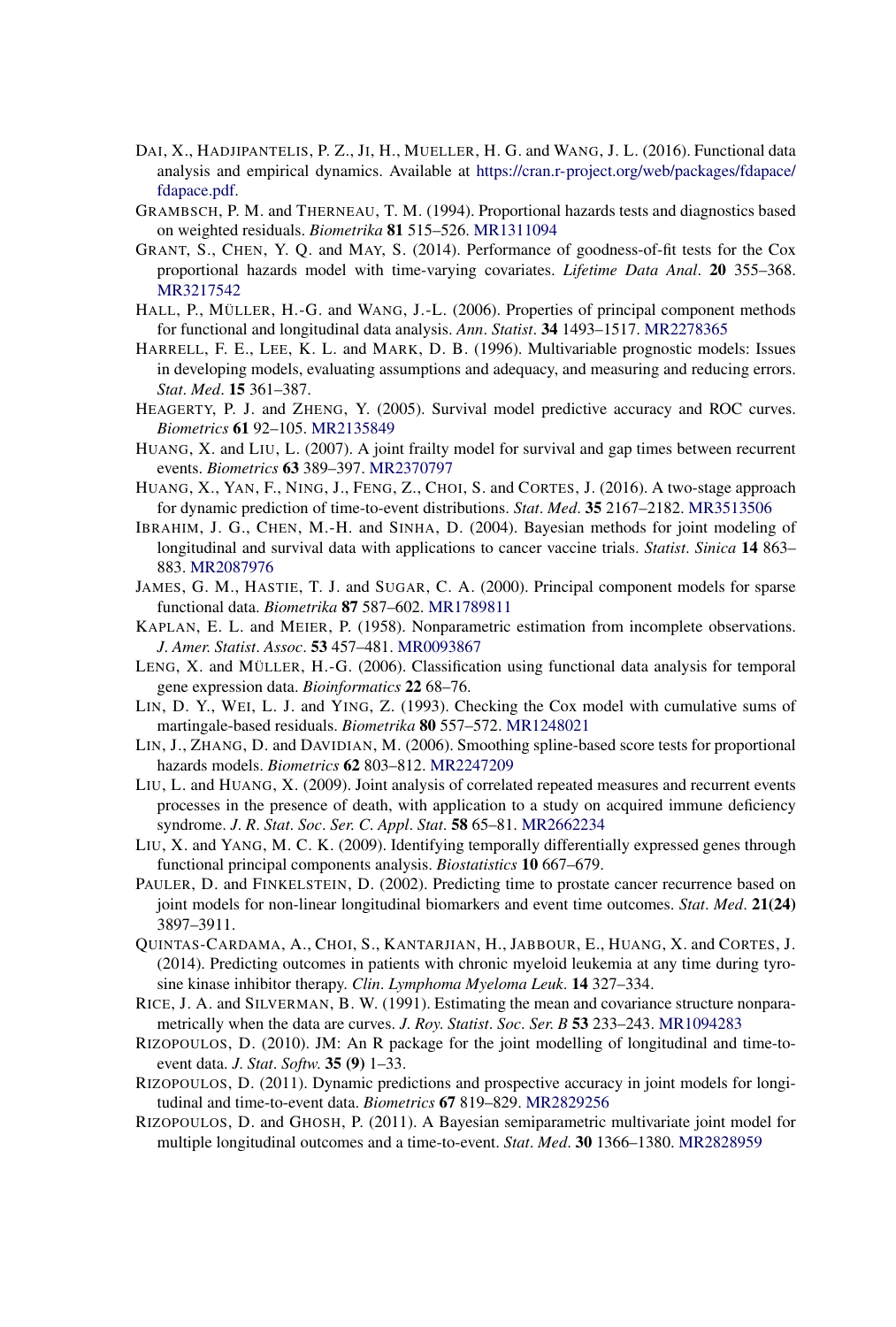- RIZOPOULOS, D., HATFIELD, L. A., CARLIN, B. P. and TAKKENBERG, J. J. M. (2014). Combining dynamic predictions from joint models for longitudinal and time-to-event data using Bayesian model averaging. *J*. *Amer*. *Statist*. *Assoc*. **109** 1385–1397. [MR3293598](http://www.ams.org/mathscinet-getitem?mr=3293598)
- SILVERMAN, B. W. (1996). Smoothed functional principal components analysis by choice of norm. *Ann*. *Statist*. **24** 1–24. [MR1389877](http://www.ams.org/mathscinet-getitem?mr=1389877)
- SLATE, E. and TURNBULL, B. (2000). Statistical models for longitudinal biomarkers of disease onset. *Stat*. *Med*. **19(4)** 617–637.
- SONG, X., DAVIDIAN, M. and TSIATIS, A. A. (2002). A semiparametric likelihood approach to joint modeling of longitudinal and time-to-event data. *Biometrics* **58** 742–753. [MR1945011](http://www.ams.org/mathscinet-getitem?mr=1945011)
- STANISWALIS, J. G. and LEE, J. J. (1998). Nonparametric regression analysis of longitudinal data. *J*. *Amer*. *Statist*. *Assoc*. **93** 1403–1418. [MR1666636](http://www.ams.org/mathscinet-getitem?mr=1666636)
- TSIATIS, A. A. and DAVIDIAN, M. (2001). A semiparametric estimator for the proportional hazards model with longitudinal covariates measured with error. *Biometrika* **88** 447–458. [MR1844844](http://www.ams.org/mathscinet-getitem?mr=1844844)
- UNO, H., CAI, T., TIAN, L. and WEI, L. J. (2007). Evaluating prediction rules for *t*-year survivors with censored regression models. *J*. *Amer*. *Statist*. *Assoc*. **102** 527–537. [MR2370850](http://www.ams.org/mathscinet-getitem?mr=2370850)
- WULFSOHN, M. S. and TSIATIS, A. A. (1997). A joint model for survival and longitudinal data measured with error. *Biometrics* **53** 330–339. [MR1450186](http://www.ams.org/mathscinet-getitem?mr=1450186)
- XU, J. and ZEGER, S. L. (2001). Joint analysis of longitudinal data comprising repeated measures and times to events. *J*. *Roy*. *Statist*. *Soc*. *Ser*. *C* **50** 375–387. [MR1856332](http://www.ams.org/mathscinet-getitem?mr=1856332)
- YAO, F. and LEE, T. C. M. (2006). Penalized spline models for functional principal component analysis. *J*. *R*. *Stat*. *Soc*. *Ser*. *B*. *Stat*. *Methodol*. **68** 3–25. [MR2212572](http://www.ams.org/mathscinet-getitem?mr=2212572)
- YAO, F., MÜLLER, H.-G. and WANG, J.-L. (2005). Functional data analysis for sparse longitudinal data. *J*. *Amer*. *Statist*. *Assoc*. **100** 577–590. [MR2160561](http://www.ams.org/mathscinet-getitem?mr=2160561)
- YAO, F., MÜLLER, H.-G., CLIFFORD, A. J., DUEKER, S. R., FOLLETT, J., LIN, Y., BUCH-HOLZ, B. A. and VOGEL, J. S. (2003). Shrinkage estimation for functional principal component scores with application to the population kinetics of plasma folate. *Biometrics* **59** 676–685. [MR2004273](http://www.ams.org/mathscinet-getitem?mr=2004273)
- ZHENG, Y., CAI, T. and FENG, Z. (2006). Application of the time-dependent ROC curves for prognostic accuracy with multiple biomarkers. *Biometrics* **62** 279–287, 321. [MR2226583](http://www.ams.org/mathscinet-getitem?mr=2226583)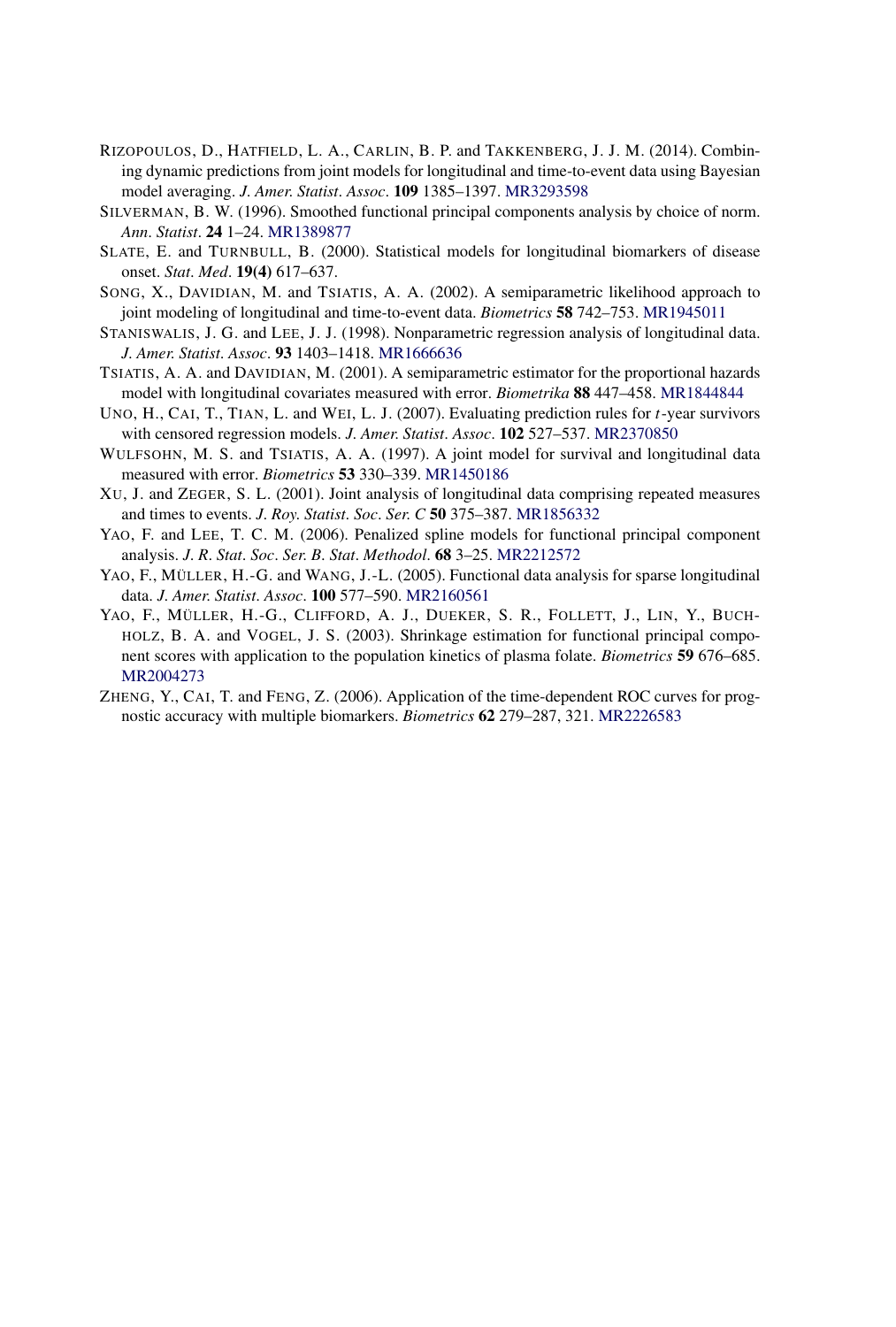# **SHAPE-CONSTRAINED UNCERTAINTY QUANTIFICATION IN UNFOLDING STEEPLY FALLING ELEMENTARY PARTICLE SPECTRA**

# BY MIKAEL KUUSELA<sup>[1,2](#page-23-0)</sup> AND PHILIP B. STARK

#### *École Polytechnique Fédérale de Lausanne and University of California, Berkeley*

The high energy physics unfolding problem is an important statistical inverse problem in data analysis at the Large Hadron Collider (LHC) at CERN. The goal of unfolding is to make nonparametric inferences about a particle spectrum from measurements smeared by the finite resolution of the particle detectors. Previous unfolding methods use ad hoc discretization and regularization, resulting in confidence intervals that can have significantly lower coverage than their nominal level. Instead of regularizing using a roughness penalty or stopping iterative methods early, we impose physically motivated shape constraints: positivity, monotonicity, and convexity. We quantify the uncertainty by constructing a nonparametric confidence set for the true spectrum, consisting of all those spectra that satisfy the shape constraints and that predict the observations within an appropriately calibrated level of fit. Projecting that set produces simultaneous confidence intervals for all functionals of the spectrum, including averages within bins. The confidence intervals have guaranteed conservative frequentist finite-sample coverage in the important and challenging class of unfolding problems for steeply falling particle spectra. We demonstrate the method using simulations that mimic unfolding the inclusive jet transverse momentum spectrum at the LHC. The shapeconstrained intervals provide usefully tight conservative inferences, while the conventional methods suffer from severe undercoverage.

- ADYE, T. (2011). Unfolding algorithms and tests using RooUnfold. In *Proceedings of the PHYSTAT* 2011 *Workshop on Statistical Issues Related to Discovery Claims in Search Experiments and Unfolding* (H. B. Prosper and L. Lyons, eds.). *CERN-*2011*-*006 313–318.
- ANTONIADIS, A. and BIGOT, J. (2006). Poisson inverse problems. *Ann*. *Statist*. **34** 2132–2158. [MR2291495](http://www.ams.org/mathscinet-getitem?mr=2291495)
- ATLAS COLLABORATION (2012). Measurement of the transverse momentum distribution of *W* bosons in *pp* collisions at  $\sqrt{s} = 7$  TeV with the ATLAS detector. *Phys. Rev. D* 85 012005.
- BACKUS, G. (1970). Inference from inadequate and inaccurate data, I. *Proc*. *Natl*. *Acad*. *Sci*. *USA* **65** 1–7. [MR0254943](http://www.ams.org/mathscinet-getitem?mr=0254943)
- BANERJEE, M. and WELLNER, J. A. (2001). Likelihood ratio tests for monotone functions. *Ann*. *Statist*. **29** 1699–1731. [MR1891743](http://www.ams.org/mathscinet-getitem?mr=1891743)
- BARNEY, D. (2004). CMS-doc-4172. Available at [https://cms-docdb.cern.ch/cgi-bin/PublicDocDB/](https://cms-docdb.cern.ch/cgi-bin/PublicDocDB/ShowDocument?docid=4172) [ShowDocument?docid=4172](https://cms-docdb.cern.ch/cgi-bin/PublicDocDB/ShowDocument?docid=4172). Retrieved 21.1.2014.

*Key words and phrases.* Poisson inverse problem, finite-sample coverage, high energy physics, Large Hadron Collider, Fenchel duality, semi-infinite programming.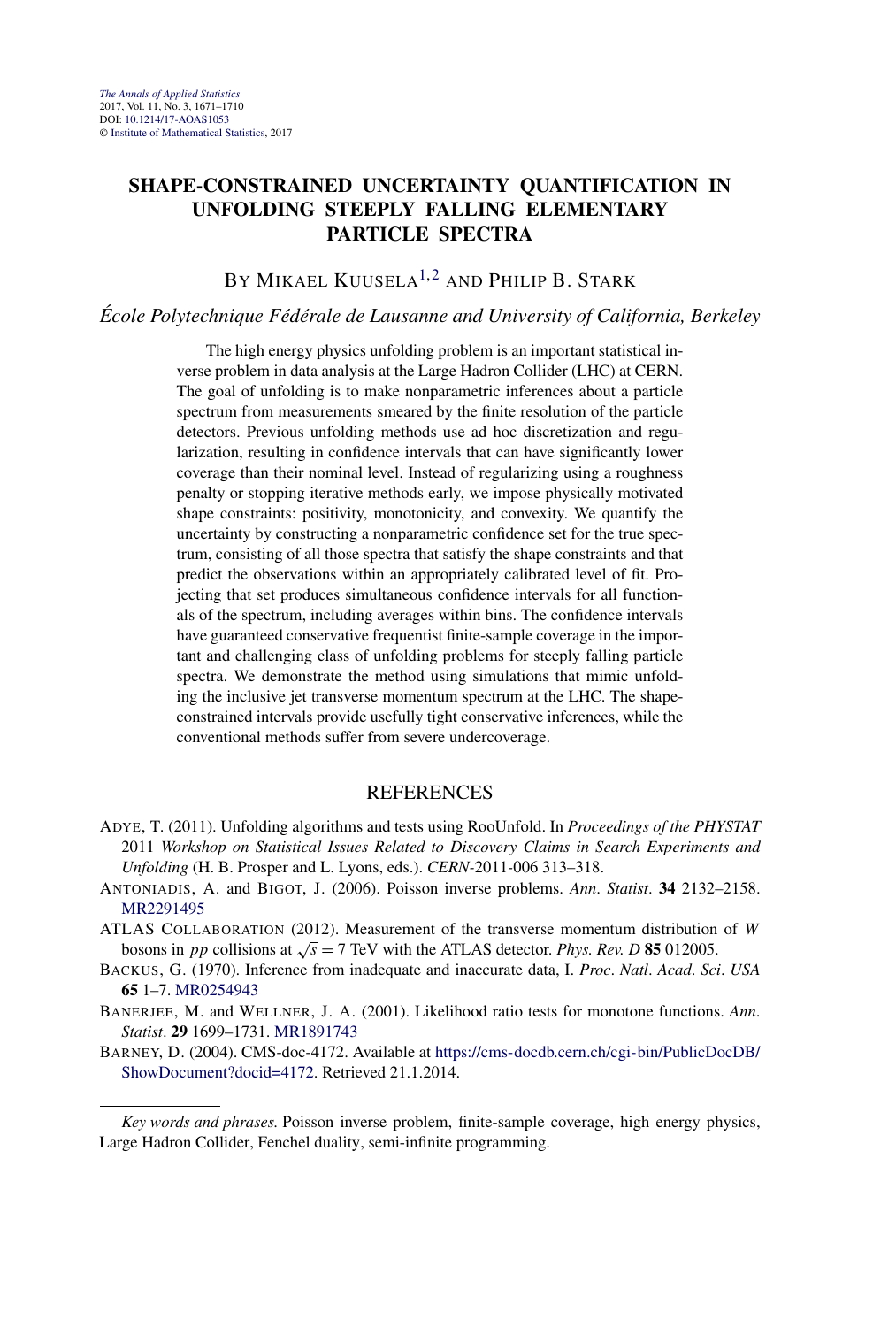- BLOBEL, V. (2013). Unfolding. In *Data Analysis in High Energy Physics*: *A Practical Guide to Statistical Methods* (O. Behnke, K. Kröninger, G. Schott and T. Schörner-Sadenius, eds.) 187– 225. Wiley, Weinheim.
- BURRUS, W. R. (1965). Utilization of a priori information by means of mathematical programming in the statistical interpretation of measured distributions. ORNL-3743, Oak Ridge National Laboratory.
- BURRUS, W. R. and VERBINSKI, V. V. (1969). Fast-neutron spectroscopy with thick organic scintillators. *Nucl*. *Instrum*. *Methods* **67** 181–196.
- CAI, T. T., LOW, M. G. and XIA, Y. (2013). Adaptive confidence intervals for regression functions under shape constraints. *Ann*. *Statist*. **41** 722–750. [MR3099119](http://www.ams.org/mathscinet-getitem?mr=3099119)
- CARROLL, R. J., DELAIGLE, A. and HALL, P. (2011). Testing and estimating shape-constrained nonparametric density and regression in the presence of measurement error. *J*. *Amer*. *Statist*. *Assoc*. **106** 191–202. [MR2816713](http://www.ams.org/mathscinet-getitem?mr=2816713)
- CHOUDALAKIS, G. (2012). Fully Bayesian unfolding. Preprint. Available at [arXiv:1201.4612v4](http://arxiv.org/abs/arXiv:1201.4612v4) [physics.data-an].
- CMS COLLABORATION (2008). The CMS experiment at the CERN LHC. *J. Instrum.* **3** S08004.
- CMS COLLABORATION (2010). Measurement of the inclusive jet cross section in *pp* collisions at 7 TeV. CMS-PAS-QCD-10-011. Available at <http://cds.cern.ch/record/1280682>.
- CMS COLLABORATION (2011). Measurement of the inclusive jet cross section in *pp* collisions at <sup>√</sup>*<sup>s</sup>* <sup>=</sup> 7 TeV. *Phys. Rev. Lett.* **<sup>107</sup>** 132001.
- CMS COLLABORATION (2013a). Measurements of differential jet cross sections in proton-proton collisions at  $\sqrt{s} = 7$  TeV with the CMS detector. *Phys. Rev. D* **87** 112002.
- CMS COLLABORATION (2013b). Measurement of differential top-quark-pair production cross sections in *pp* collisions at  $\sqrt{s} = 7$  TeV. *Eur. Phys. J. C* **73** 2339.
- CMS COLLABORATION (2016). Measurement of differential cross sections for Higgs boson production in the diphoton decay channel in *pp* collisions at  $\sqrt{s} = 8$  TeV. *Eur. Phys. J. C* **76** 13.
- COWAN, G. (1998). *Statistical Data Analysis*. Oxford Univ. Press, London.
- D'AGOSTINI, G. (1995). A multidimensional unfolding method based on Bayes' theorem. *Nucl*. *Instrum*. *Methods Phys*. *Res*., *Sect*. *A* **362** 487–498.
- DAVIES, P. L., KOVAC, A. and MEISE, M. (2009). Nonparametric regression, confidence regions and regularization. *Ann*. *Statist*. **37** 2597–2625. [MR2541440](http://www.ams.org/mathscinet-getitem?mr=2541440)
- DEMPSTER, A. P., LAIRD, N. M. and RUBIN, D. B. (1977). Maximum likelihood from incomplete data via the EM algorithm. *J*. *Roy*. *Statist*. *Soc*. *Ser*. *B* **39** 1–38. [MR0501537](http://www.ams.org/mathscinet-getitem?mr=0501537)
- DÜMBGEN, L. (1998). New goodness-of-fit tests and their application to nonparametric confidence sets. *Ann*. *Statist*. **26** 288–314. [MR1611768](http://www.ams.org/mathscinet-getitem?mr=1611768)
- DÜMBGEN, L. (2003). Optimal confidence bands for shape-restricted curves. *Bernoulli* **9** 423–449. [MR1997491](http://www.ams.org/mathscinet-getitem?mr=1997491)
- FORTE, S. and WATT, G. (2013). Progress in the determination of the partonic structure of the proton. *Annu*. *Rev*. *Nucl*. *Part*. *Sci*. **63** 291–328.
- GARWOOD, F. (1936). Fiducial limits for the Poisson distribution. *Biometrika* **28** 437–442.
- GENOVESE, C. and WASSERMAN, L. (2008). Adaptive confidence bands. *Ann*. *Statist*. **36** 875–905. [MR2396818](http://www.ams.org/mathscinet-getitem?mr=2396818)
- GREEN, P. J. and SILVERMAN, B. W. (1994). *Nonparametric Regression and Generalized Linear Models*: *A Roughness Penalty Approach*. *Monographs on Statistics and Applied Probability* **58**. Chapman & Hall, London. [MR1270012](http://www.ams.org/mathscinet-getitem?mr=1270012)
- GRENANDER, U. (1956). On the theory of mortality measurement. II. *Skand*. *Aktuarietidskr*. **39** 125–153. [MR0093415](http://www.ams.org/mathscinet-getitem?mr=0093415)
- GROENEBOOM, P. and JONGBLOED, G. (2014). *Nonparametric Estimation Under Shape Constraints*: *Estimators*, *Algorithms and Asymptotics*. *Cambridge Series in Statistical and Probabilistic Mathematics* **38**. Cambridge Univ. Press, New York. [MR3445293](http://www.ams.org/mathscinet-getitem?mr=3445293)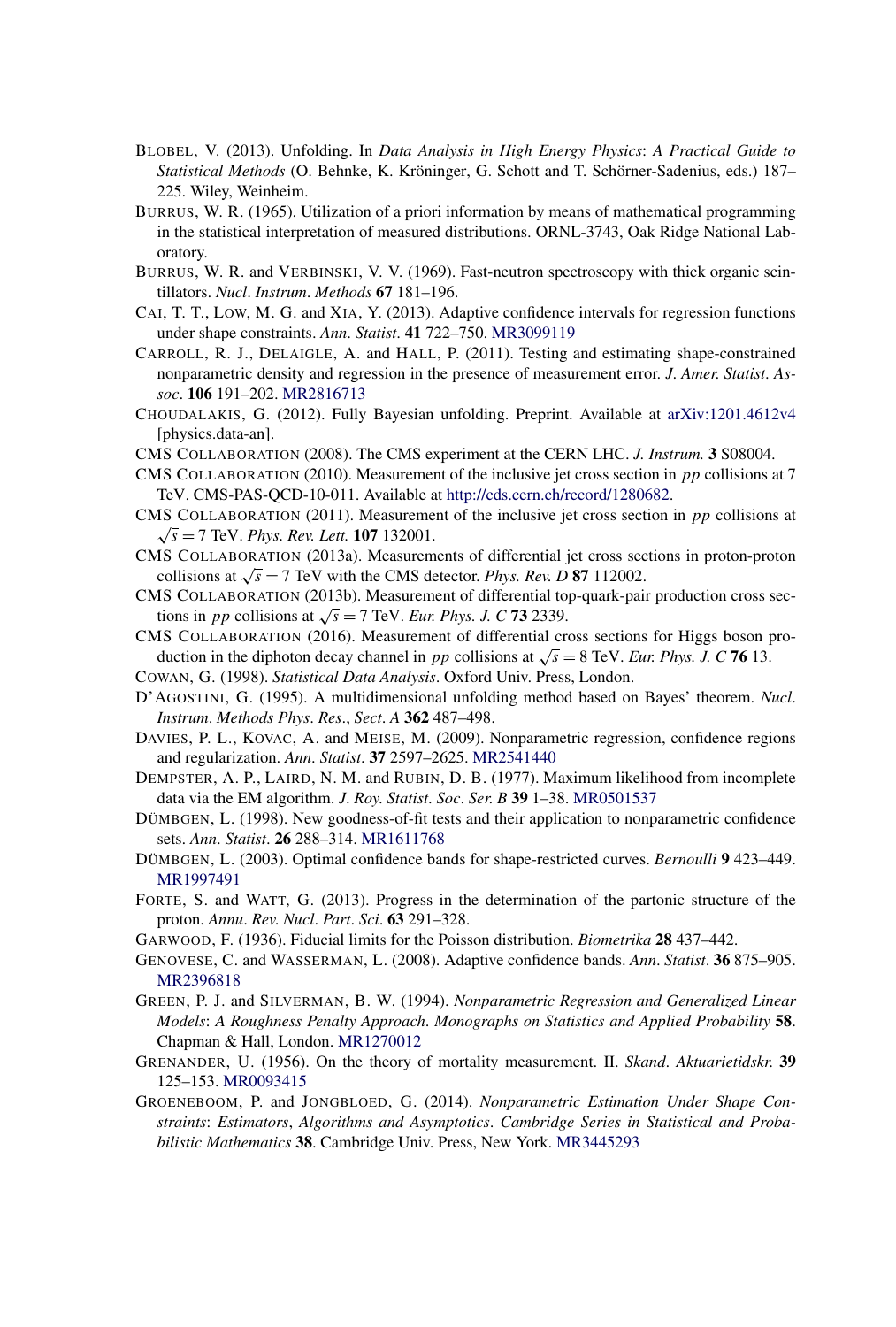- GROENEBOOM, P. and JONGBLOED, G. (2015). Nonparametric confidence intervals for monotone functions. *Ann*. *Statist*. **43** 2019–2054. [MR3375875](http://www.ams.org/mathscinet-getitem?mr=3375875)
- GROENEBOOM, P., JONGBLOED, G. and WELLNER, J. A. (2001). Estimation of a convex function: Characterizations and asymptotic theory. *Ann*. *Statist*. **29** 1653–1698. [MR1891742](http://www.ams.org/mathscinet-getitem?mr=1891742)
- HALL, P. and HOROWITZ, J. (2013). A simple bootstrap method for constructing nonparametric confidence bands for functions. *Ann*. *Statist*. **41** 1892–1921. [MR3127852](http://www.ams.org/mathscinet-getitem?mr=3127852)
- HANSEN, P. C. (1998). *Rank-Deficient and Discrete Ill-Posed Problems*: *Numerical Aspects of Linear Inversion*. Society for Industrial and Applied Mathematics (SIAM), Philadelphia, PA. [MR1486577](http://www.ams.org/mathscinet-getitem?mr=1486577)
- HANSEN, P. C. (2010). *Discrete Inverse Problems*: *Insight and Algorithms*. *Fundamentals of Algorithms* **7**. Society for Industrial and Applied Mathematics (SIAM), Philadelphia, PA. [MR2584074](http://www.ams.org/mathscinet-getitem?mr=2584074)
- HENGARTNER, N. W. and STARK, P. B. (1992). Conservative finite-sample confidence envelopes for monotone and unimodal densities. Technical Report No. 341, Dept. Statistics, Univ. California, Berkeley.
- HENGARTNER, N. W. and STARK, P. B. (1995). Finite-sample confidence envelopes for shaperestricted densities. *Ann*. *Statist*. **23** 525–550. [MR1332580](http://www.ams.org/mathscinet-getitem?mr=1332580)
- HÖCKER, A. and KARTVELISHVILI, V. (1996). SVD approach to data unfolding. *Nucl*. *Instrum*. *Methods Phys*. *Res*., *Sect*. *A* **372** 469–481.
- KONDOR, A. (1983). Method of convergent weights—An iterative procedure for solving Fredholm's integral equations of the first kind. *Nucl*. *Instrum*. *Methods* **216** 177–181.
- KUUSELA, M. and PANARETOS, V. M. (2015). Statistical unfolding of elementary particle spectra: Empirical Bayes estimation and bias-corrected uncertainty quantification. *Ann*. *Appl*. *Stat*. **9** 1671–1705. [MR3418740](http://www.ams.org/mathscinet-getitem?mr=3418740)
- LANGE, K. and CARSON, R. (1984). EM reconstruction algorithms for emission and transmission tomography. *J*. *Comput*. *Assist*. *Tomogr*. **8** 306–316.
- LOW, M. G. (1997). On nonparametric confidence intervals. *Ann*. *Statist*. **25** 2547–2554. [MR1604412](http://www.ams.org/mathscinet-getitem?mr=1604412)
- LUCY, L. B. (1974). An iterative technique for the rectification of observed distributions. *Astron*. *J*. **79** 745–754.
- LUENBERGER, D. G. (1969). *Optimization by Vector Space Methods*. Wiley, New York. [MR0238472](http://www.ams.org/mathscinet-getitem?mr=0238472)
- Mathworks (2014). Optimization Toolbox User's Guide. Release 2014a.
- MEISTER, A. (2009). *Deconvolution Problems in Nonparametric Statistics*. *Lecture Notes in Statistics* **193**. Springer, Berlin. [MR2768576](http://www.ams.org/mathscinet-getitem?mr=2768576)
- MÜLTHEI, H. N. and SCHORR, B. (1987a). On an iterative method for a class of integral equations of the first kind. *Math*. *Methods Appl*. *Sci*. **9** 137–168. [MR0897263](http://www.ams.org/mathscinet-getitem?mr=0897263)
- MÜLTHEI, H. N. and SCHORR, B. (1987b). On an iterative method for the unfolding of spectra. *Nucl*. *Instrum*. *Methods Phys*. *Res*., *Sect*. *A* **257** 371–377.
- MÜLTHEI, H. N. and SCHORR, B. (1989). On properties of the iterative maximum likelihood reconstruction method. *Math*. *Methods Appl*. *Sci*. **11** 331–342. [MR0991270](http://www.ams.org/mathscinet-getitem?mr=0991270)
- NNPDF COLLABORATION (2015). Parton distributions for the LHC run II. *J. High Energy Phys.* **1504** 040.
- O'LEARY, D. P. and RUST, B. W. (1986). Confidence intervals for inequality-constrained least squares problems, with applications to ill-posed problems. *SIAM J*. *Sci*. *Statist*. *Comput*. **7** 473– 489. [MR0833916](http://www.ams.org/mathscinet-getitem?mr=0833916)
- O'SULLIVAN, F. (1986). A statistical perspective on ill-posed inverse problems. *Statist*. *Sci*. **1** 502– 527. [MR0874480](http://www.ams.org/mathscinet-getitem?mr=0874480)
- PFLUG, G. CH. and WETS, R. J.-B. (2013). Shape-restricted nonparametric regression with overall noisy measurements. *J*. *Nonparametr*. *Stat*. **25** 323–338. [MR3056088](http://www.ams.org/mathscinet-getitem?mr=3056088)
- PHILLIPS, D. L. (1962). A technique for the numerical solution of certain integral equations of the first kind. *J*. *ACM* **9** 84–97. [MR0134481](http://www.ams.org/mathscinet-getitem?mr=0134481)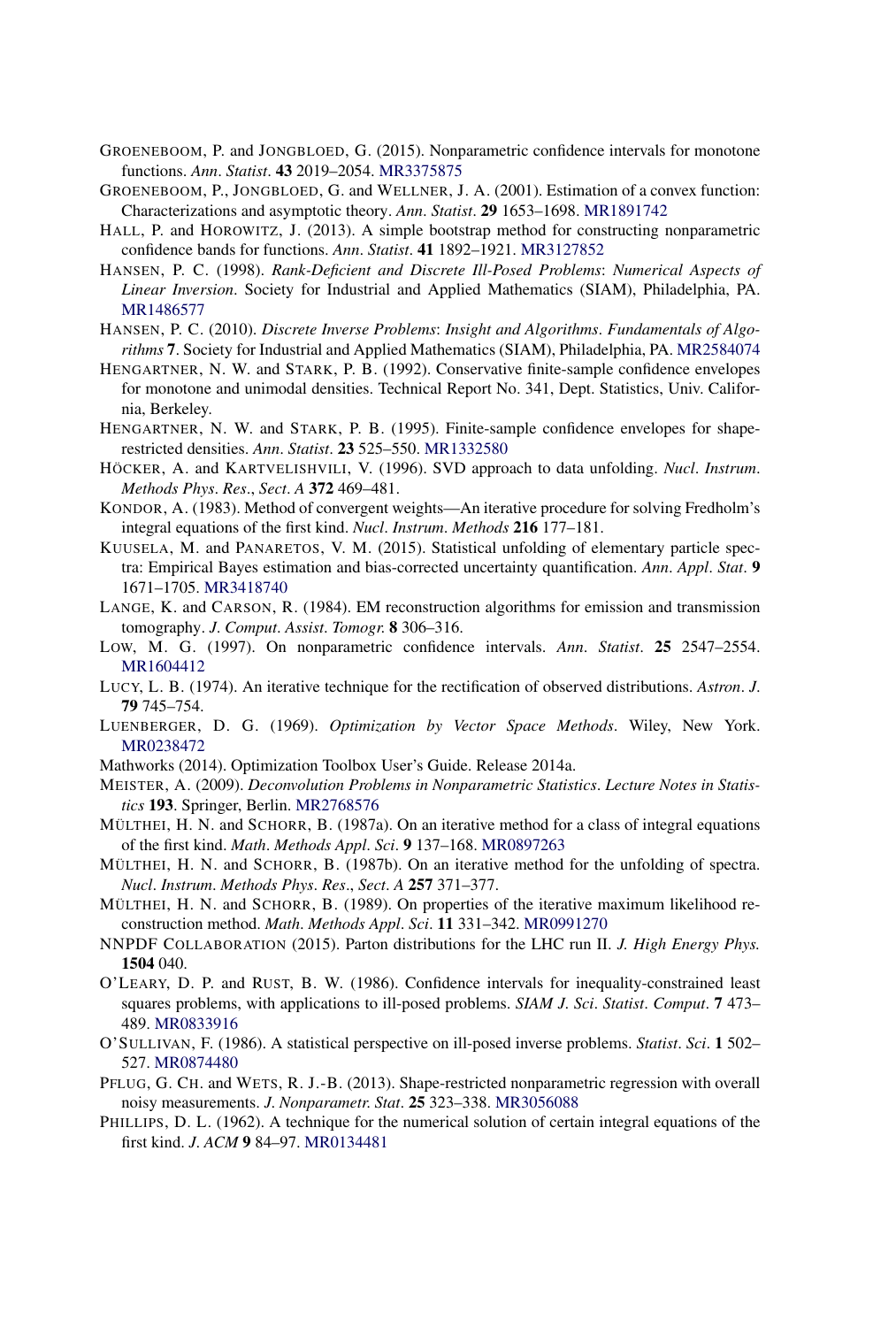- PIERCE, J. E. and RUST, B. W. (1985). Constrained least squares interval estimation. *SIAM J*. *Sci*. *Statist*. *Comput*. **6** 670–673. [MR0791192](http://www.ams.org/mathscinet-getitem?mr=0791192)
- PROSPER, H. B. and LYONS, L., eds. (2011). *Proceedings of the PHYSTAT* 2011 *Workshop on Statistical Issues Related to Discovery Claims in Search Experiments and Unfolding*. *CERN-*2011*-*006.
- REISS, R.-D. (1993). *A Course on Point Processes*. Springer, New York. [MR1199815](http://www.ams.org/mathscinet-getitem?mr=1199815)
- RICHARDSON, W. H. (1972). Bayesian-based iterative method of image restoration. *J*. *Opt*. *Soc*. *Amer*. **62** 55–59.
- ROBERTSON, T., WRIGHT, F. T. and DYKSTRA, R. L. (1988). *Order Restricted Statistical Inference*. Wiley, Chichester. [MR0961262](http://www.ams.org/mathscinet-getitem?mr=0961262)
- RUPPERT, D., WAND, M. P. and CARROLL, R. J. (2003). *Semiparametric Regression*. *Cambridge Series in Statistical and Probabilistic Mathematics* **12**. Cambridge Univ. Press, Cambridge. [MR1998720](http://www.ams.org/mathscinet-getitem?mr=1998720)
- RUST, B. W. and BURRUS, W. R. (1972). *Mathematical Programming and the Numerical Solution of Linear Equations*. American Elsevier, Publishing Co., Inc., New York. [MR0353644](http://www.ams.org/mathscinet-getitem?mr=0353644)
- RUST, B. W. and O'LEARY, D. P. (1994). Confidence intervals for discrete approximations to illposed problems. *J*. *Comput*. *Graph*. *Statist*. **3** 67–96. [MR1273034](http://www.ams.org/mathscinet-getitem?mr=1273034)
- SCHMITT, S. (2012). TUnfold, an algorithm for correcting migration effects in high energy physics. *J*. *Instrum*. **7** T10003.
- SHEPP, L. A. and VARDI, Y. (1982). Maximum likelihood reconstruction for emission tomography. *IEEE Trans*. *Med*. *Imag*. **1** 113–122.
- STARK, P. B. (1992). Inference in infinite-dimensional inverse problems: Discretization and duality. *J*. *Geophys*. *Res*. **97** 14055–14082.
- TIKHONOV, A. N. (1963). Solution of incorrectly formulated problems and the regularization method. *Sov*. *Math*., *Dokl*. **4** 1035–1038.
- VARDI, Y., SHEPP, L. A. and KAUFMAN, L. (1985). A statistical model for positron emission tomography. *J*. *Amer*. *Statist*. *Assoc*. **80** 8–37. [MR0786595](http://www.ams.org/mathscinet-getitem?mr=0786595)
- VOGEL, C. R. (2002). *Computational Methods for Inverse Problems*. *Frontiers in Applied Mathematics* **23**. SIAM, Philadelphia, PA. [MR1928831](http://www.ams.org/mathscinet-getitem?mr=1928831)
- VOLOBOUEV, I. (2015). On the expectation-maximization unfolding with smoothing. Preprint. Available at [arXiv:1408.6500v2](http://arxiv.org/abs/arXiv:1408.6500v2) [physics.data-an].
- VOUTILAINEN, M. (2012). Personal communication.
- WAHBA, G. (1982). Constrained regularization for ill-posed linear operator equations, with applications in meteorology and medicine. In *Statistical Decision Theory and Related Topics*, *III*, *Vol*. 2 (*West Lafayette*, *Ind*., 1981) 383–418. Academic Press, New York. [MR0705326](http://www.ams.org/mathscinet-getitem?mr=0705326)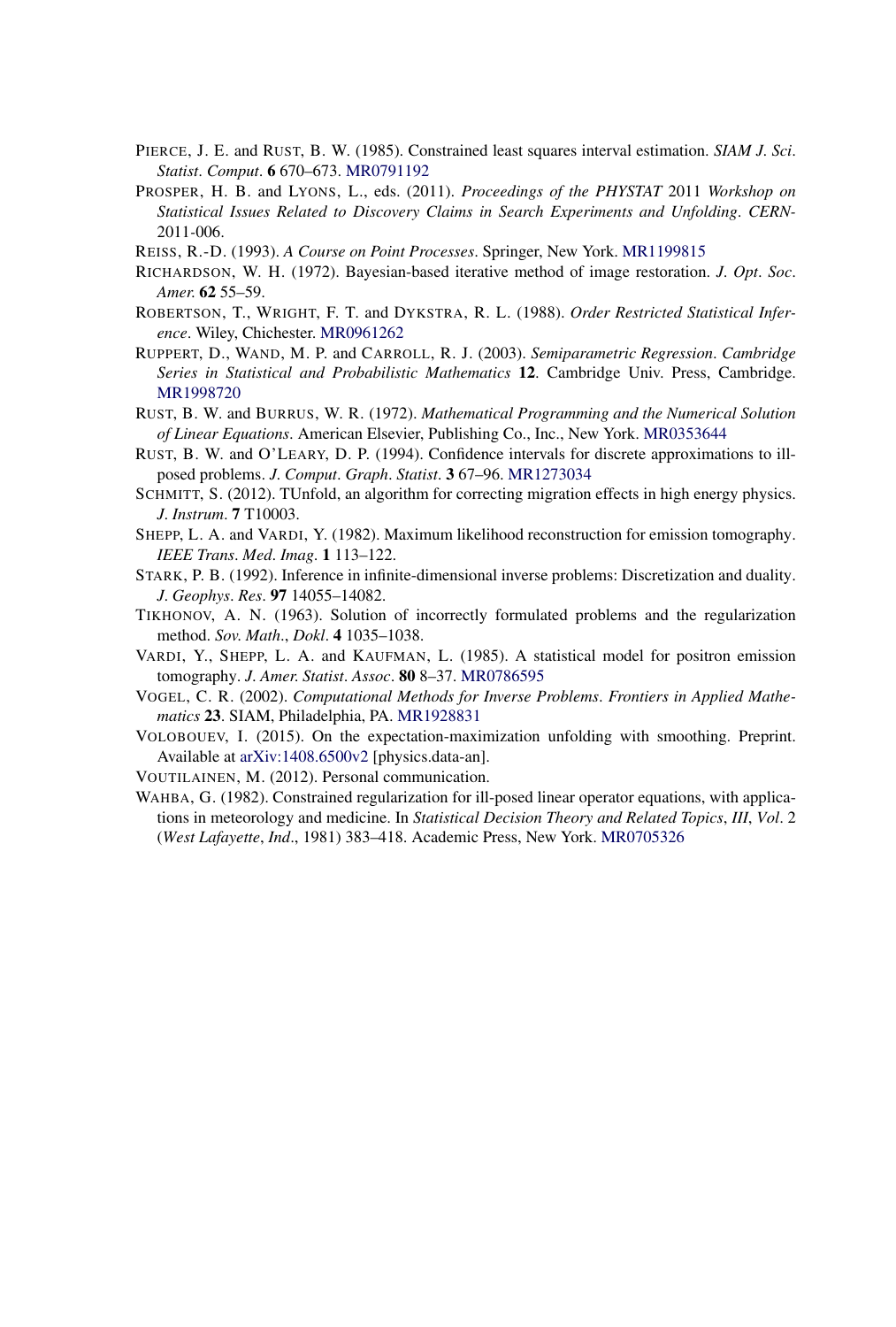# **TOWARD BAYESIAN INFERENCE OF THE SPATIAL DISTRIBUTION OF PROTEINS FROM THREE-CUBE FÖRSTER RESONANCE ENERGY TRANSFER DATA**[1](#page-23-0)

### BY JAN-OTTO HOOGHOUDT<sup>\*</sup>, MARGARIDA BARROSO<sup>[†](#page-7-0)</sup> AND RASMUS WAAGEPETERSEN[∗](#page-7-0)

*Aalborg University*<sup>∗</sup> *and Albany Medical College*†

Förster resonance energy transfer (FRET) is a quantum-physical phenomenon where energy may be transferred from one molecule to a neighbor molecule if the molecules are close enough. Using fluorophore molecule marking of proteins in a cell, it is possible to measure in microscopic images to what extent FRET takes place between the fluorophores. This provides indirect information of the spatial distribution of the proteins. Questions of particular interest are whether (and if so to which extent) proteins of possibly different types interact or whether they appear independently of each other. In this paper we propose a new likelihood-based approach to statistical inference for FRET microscopic data. The likelihood function is obtained from a detailed modeling of the FRET data-generating mechanism conditional on a protein configuration. We next follow a Bayesian approach and introduce a spatial point process prior model for the protein configurations depending on hyperparameters quantifying the intensity of the point process. Posterior distributions are evaluated using Markov chain Monte Carlo. We propose to infer microscope-related parameters in an initial step from reference data without interaction between the proteins. The new methodology is applied to simulated and real datasets.

- ALBER, F., DOKUDOVSKAYA, S., VEENHOFF, L. M., ZHANG, W., KIPPER, J., DEVOS, D., SUPRAPTO, A., KARNI-SCHMIDT, O., WILLIAMS, R., CHAIT, B. T., ROUT, M. P. and SALI, A. (2017). Determining the architectures of macromolecular assemblies. *Nature* **450** 683– 694.
- BERNEY, C. and DANUSER, G. (2003). FRET or no FRET: A quantitative comparison. *Biophys*. *J*. **84** 3992–4010.
- BONOMI, M., PELLARIN, R., KIM, S. J., RUSSEL, D., SUNDIN, B. A., RIFFLE, M., JASCHOB, D., RAMSDEN, R., DAVIS, T. N., MULLER, E. G. D. and SALI, A. (2014). Determining protein complex structures based on a Bayesian model of in vivo Förster resonance energy transfer data. *Mol*. *Cell*. *Proteomics* **13** 2812–2823. DOI[:10.1074/mcp.M114.040824](http://dx.doi.org/10.1074/mcp.M114.040824).
- BUNT, G. and WOUTERS, F. S. (2004). Visualization of molecular activities inside living cells with fluorescent labels. *Int*. *Rev*. *Cytol*. **237** 205–277.
- CHEN, H., PUHL III, H. L. and IKEDA, S. R. (2007). Estimating protein–protein interaction affinity in living cells using quantitative Förster resonance energy transfer measurements. *J*. *Biomed*. *Opt*. **12** Art. ID 054011.

*Key words and phrases.* Bayesian inference, Markov chain Monte Carlo, Förster resonance energy transfer, spatial point process, spatial distribution, proteins, fluorophores.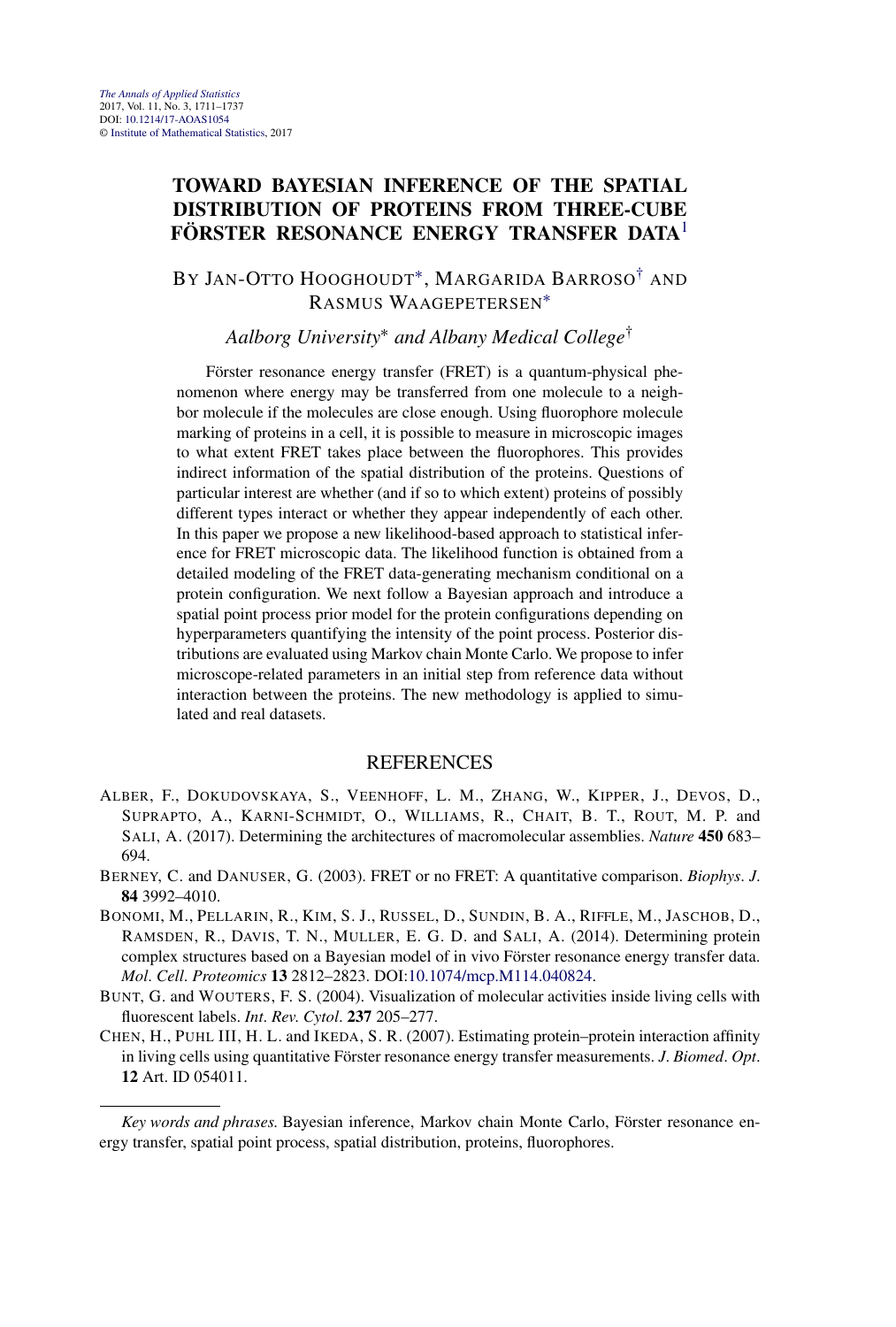- CHEN, L.-C., LLOYD III, W. R., CHANG, C.-W., SUD, D. and MYCEK, M.-A. (2013). Fluorescence lifetime imaging microscopy for quantitative biological imaging. In *Digital Microscopy* (G. Sluder and D. E. Wolf, eds.). *Methods in Cell Biology* **114** 457–488. Academic Press, San Diego, CA.
- CLEGG, R. M. (1995). Fluorescence resonance energy transfer. *Curr*. *Opin*. *Biotechnol*. **6** 103–110.
- CLEGG, R. M. (2006). The history of FRET. In *Reviews in Fluorescence* 2006 (C. D. Geddes and J. R. Lakowicz, eds.) 1–45. Springer, New York.
- CORRY, B., JAYATILAKA, D. and RIGBY, P. (2005). A flexible approach to the calculation of resonance energy transfer efficiency between multiple donors and acceptors in complex geometries. *Biophys*. *J*. **89** 3822–3836.
- ELANGOVAN, M., WALLRABE, H., CHEN, Y., DAY, R. N., BARROSO, M. and PERIASAMY, A. (2003). Characterization of one- and two-photon excitation fluorescence resonance energy transfer microscopy. *Methods* **29** 58–73.
- ERICKSON, H. P. (2009). Size and shape of protein molecules at the nanometer level determined by sedimentation, gel filtration, and electron microscopy. *Biol*. *Proced*. *Online* **11** 32–51.
- FÖRSTER, TH. (1948). Zwischenmolekulare Energiewanderung und Fluoreszenz. *Ann*. *Phys*. **437** 55–75. DOI[:10.1002/andp.19484370105](http://dx.doi.org/10.1002/andp.19484370105).
- FREDERIX, P. L., DE BEER, E. L., HAMELINK, W. and GERRITSEN, H. C. (2002). Dynamic Monte Carlo simulations to model FRET and photobleaching in systems with multiple donor–acceptor interactions. *J*. *Phys*. *Chem*. *B* **106** 6793–6801.
- GAMERMAN, D. and LOPES, H. F. (2006). *Markov Chain Monte Carlo*: *Stochastic Simulation for Bayesian Inference*, 2nd ed. Chapman & Hall/CRC, Boca Raton, FL. [MR2260716](http://www.ams.org/mathscinet-getitem?mr=2260716)
- GILKS, W. R., RICHARDSON, S. and SPIEGELHALTER, D. J., eds. (1996). *Markov Chain Monte Carlo in Practice*. Chapman & Hall, London. [MR1397966](http://www.ams.org/mathscinet-getitem?mr=1397966)
- GOSWAMI, D., GOWRISHANKAR, K., BILGRAMI, S., GHOSH, S., RAGHUPATHY, R., CHADDA, R., VISHWAKARMA, R., RAO, M. and MAYOR, S. (2008). Nanoclusters of GPIanchored proteins are formed by cortical Actin-driven activity. *Cell* **135** 1085–1097.
- GRYCZYNSKI, Z., GRYCZYNSKI, I. and LAKOWICZ, J. R. (2005). Basics of fluorescence and FRET. In *Molecular Imaging*: *FRET Microscopy and Spectroscopy* 21–56. Elsevier, Amsterdam.
- HAARIO, H., SAKSMAN, E. and TAMMINEN, J. (2001). An adaptive Metropolis algorithm. *Bernoulli* **7** 223–242. [MR1828504](http://www.ams.org/mathscinet-getitem?mr=1828504)
- HEITLER, W. (1954). *The Quantum Theory of Radiation*. Dover, New York.
- HOOGHOUDT, J.-O., BARROSO, M. and WAAGEPETERSEN, R. (2017). Supplement A: Preliminary statistical analysis of the three-cube FRET dataset. DOI[:10.1214/17-AOAS1054SUPPA.](http://dx.doi.org/10.1214/17-AOAS1054SUPPA)
- HOOGHOUDT, J.-O. and WAAGEPETERSEN, R. (2017a). Supplement B: The MCMC sampler. DOI[:10.1214/17-AOAS1054SUPPB](http://dx.doi.org/10.1214/17-AOAS1054SUPPB).
- HOOGHOUDT, J.-O. and WAAGEPETERSEN, R. (2017b). Supplement C: Inference of the microscope parameters. DOI[:10.1214/17-AOAS1054SUPPC.](http://dx.doi.org/10.1214/17-AOAS1054SUPPC)
- KENWORTHY, A. K. (2001). Imaging protein–protein interactions using fluorescence resonance energy transfer microscopy. *Methods* **24** 289–296.
- KENWORTHY, A. K. and EDIDIN, M. (1998). Distribution of a Glycosylphosphatidylinositolanchored protein at the apical surface of MDCK cells examined at a resolution of *<*100 Å using imaging fluorescence resonance energy transfer. *J*. *Cell Biol*. **142** 69–84.
- KRISSINEL, E. and HENRICK, K. (2007). Inference of macromolecular assemblies from crystalline state. *J*. *Mol*. *Biol*. **372** 774–797.
- LAKOWICZ, J. R. (2009). *Principles of Fluorescence Spectroscopy*. Springer, New York.
- LOURA, L. M. S., FERNANDES, F. and PRIETO, M. (2010). Membrane microheterogeneity: Förster resonance energy transfer characterization of lateral membrane domains. *Eur*. *Biophys*. *J*. **39** 589– 607.
- LOURA, L. M. S. and PRIETO, M. (2011). FRET in membrane biophysics: An overview. *Front*. *Physiol*. **2** Art. ID 82.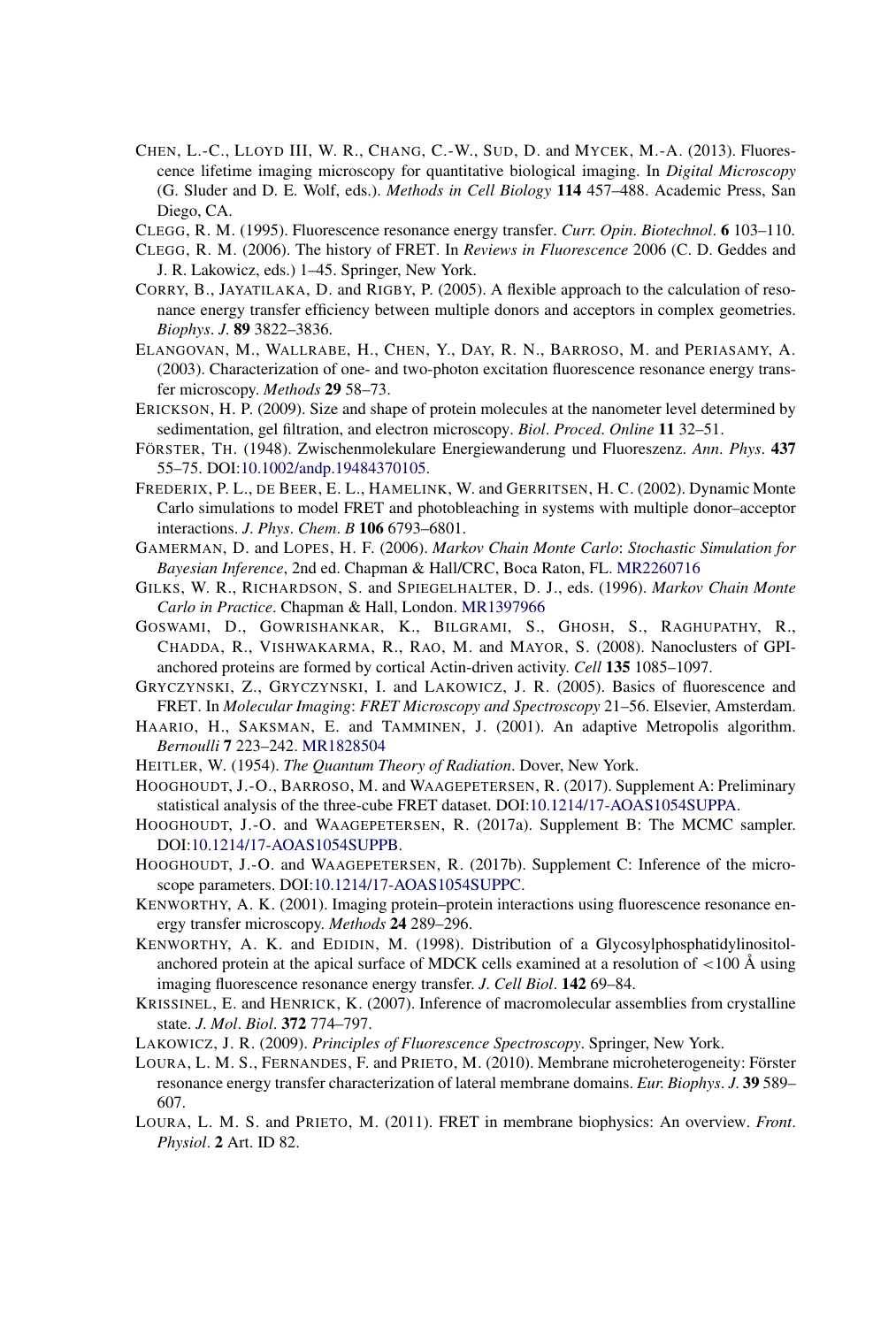- MIYAWAKI, A., SAWANO, A. and KOGURE, T. (2003). Lighting up cells: Labelling proteins with fluorophores. *Nat*. *Cell Biol*. **5** S1–S7.
- MØLLER, J. and WAAGEPETERSEN, R. P. (2004). *Statistical Inference and Simulation for Spatial Point Processes*. *Monographs on Statistics and Applied Probability* **100**. Chapman & Hall/CRC, Boca Raton, FL. [MR2004226](http://www.ams.org/mathscinet-getitem?mr=2004226)
- MØLLER, J., PETTITT, A. N., REEVES, R. and BERTHELSEN, K. K. (2006). An efficient Markov chain Monte Carlo method for distributions with intractable normalising constants. *Biometrika* **93** 451–458. [MR2278096](http://www.ams.org/mathscinet-getitem?mr=2278096)
- MURRAY, I., GHAHRAMANI, Z. and MACKAY, D. J. C. (2006). MCMC for doubly-intractable distributions. In *Proceedings of the* 22*nd Annual Conference on Uncertainty in Artificial Intelligence* (*UAI-*06) 359–366. AUAI Press, Arlington, VA.
- PAWLEY, J. (2006). *Handbook of Biological Confocal Microscopy*. Springer, New York.
- PERIASAMY, A. and DAY, R., eds. (2011). *Molecular Imaging*: *FRET Microscopy and Spectroscopy*. Elsevier, Amsterdam.
- PERIASAMY, A., WALLRABE, H., CHEN, Y. and BARROSO, M. (2008). Quantitation of protein– protein interactions: Confocal FRET microscopy. In *Biophysical Tools for Biologists*, *Volume Two*: *In Vivo Techniques* (J. J. Correia and H. W. I. Detrich, eds.). *Methods in Cell Biology* **89** 569–598. Academic Press, San Diego, CA.
- POLO, S. E. and JACKSON, S. P. (2011). Dynamics of DNA damage response proteins at DNA breaks: A focus on protein modifications. *Genes Dev*. **25** 409–433.
- PUGLISI, J. D. (2005). *Structure*, *Dynamics and Function of Biological Macromolecules and Assemblies*. *NATO Science Series*, *I*: *Life and Behavioural Sciences* **364**. IOS Press, Amsterdam.
- RAICU, V., STONEMAN, M. R., FUNG, R., MELNICHUK, M., JANSMA, D. B., PISTERZI, L. F., RATH, S., FOX, M., WELLS, J. W. and SALDIN, D. K. (2009). Determination of supramolecular structure and spatial distribution of protein complexes in living cells. *Nat*. *Photonics* **3** 107–113.
- ROHATGI-MUKHERJEE, K. K. (1978). *Fundamentals of Photochemistry*. Wiley, New Delhi.
- SHIMA, S. and SAKAI, H. (1977). Polylysine produced by *Streptomyces*. *Agric*. *Biol*. *Chem*. **41** 1807–1809.
- SUN, Y., WALLRABE, H., SEO, S.-A. and PERIASAMY, A. (2011). FRET microscopy in 2010: The legacy of Theodor Förster on the 100th anniversary of his birth. *Chemphyschem*. **12** 462–474. DOI[:10.1002/cphc.201000664.](http://dx.doi.org/10.1002/cphc.201000664)
- VAN PUTTEN, E. G., AKBULUT, D., BERTOLOTTI, J., VOS, W. L., LAGENDIJK, A. and MOSK, A. P. (2011). Scattering lens resolves sub-100 nm structures with visible light. *Phys*. *Rev*. *Lett*. **106** Art. ID 193905.
- WALLRABE, H. and PERIASAMY, A. (2005). Imaging protein molecules using FRET and FLIM microscopy. *Curr*. *Opin*. *Biotechnol*. **16** 19–27.
- WALLRABE, H., ELANGOVAN, M., BURCHARD, A., PERIASAMY, A. and BARROSO, M. (2003). Confocal FRET microscopy to measure clustering of ligand–receptor complexes in endocytic membranes. *Biophys*. *J*. **85** 559–571.
- WALLRABE, H., CHEN, Y., PERIASAMY, A. and BARROSO, M. (2006). Issues in confocal microscopy for quantitative FRET analysis. *Microsc*. *Res*. *Tech*. **69** 196–206.
- WALLRABE, H., BONAMY, G., PERIASAMY, A. and BARROSO, M. (2007). Receptor complexes cotransported via polarized endocytic pathways form clusters with distinct organizations. *Mol*. *Biol*. *Cell* **18** 2226–2243.
- WELCH, S. (1992). *Transferrin*: *The Iron Carrier*. CRC Press, Boca Raton, FL.
- WOLBER, P. K. and HUDSON, B. S. (1979). An analytic solution to the Förster energy transfer problem in two dimensions. *Biophys*. *J*. **28** 197–210.
- WU, P. G. and BRAND, L. (1994). Resonance energy transfer: Methods and applications. *Anal*. *Biochem*. **218** 1–13.
- ZAL, T. and GASCOIGNE, N. R. J. (2004). Photobleaching-corrected FRET efficiency imaging of live cells. *Biophys*. *J*. **86** 3923–3939.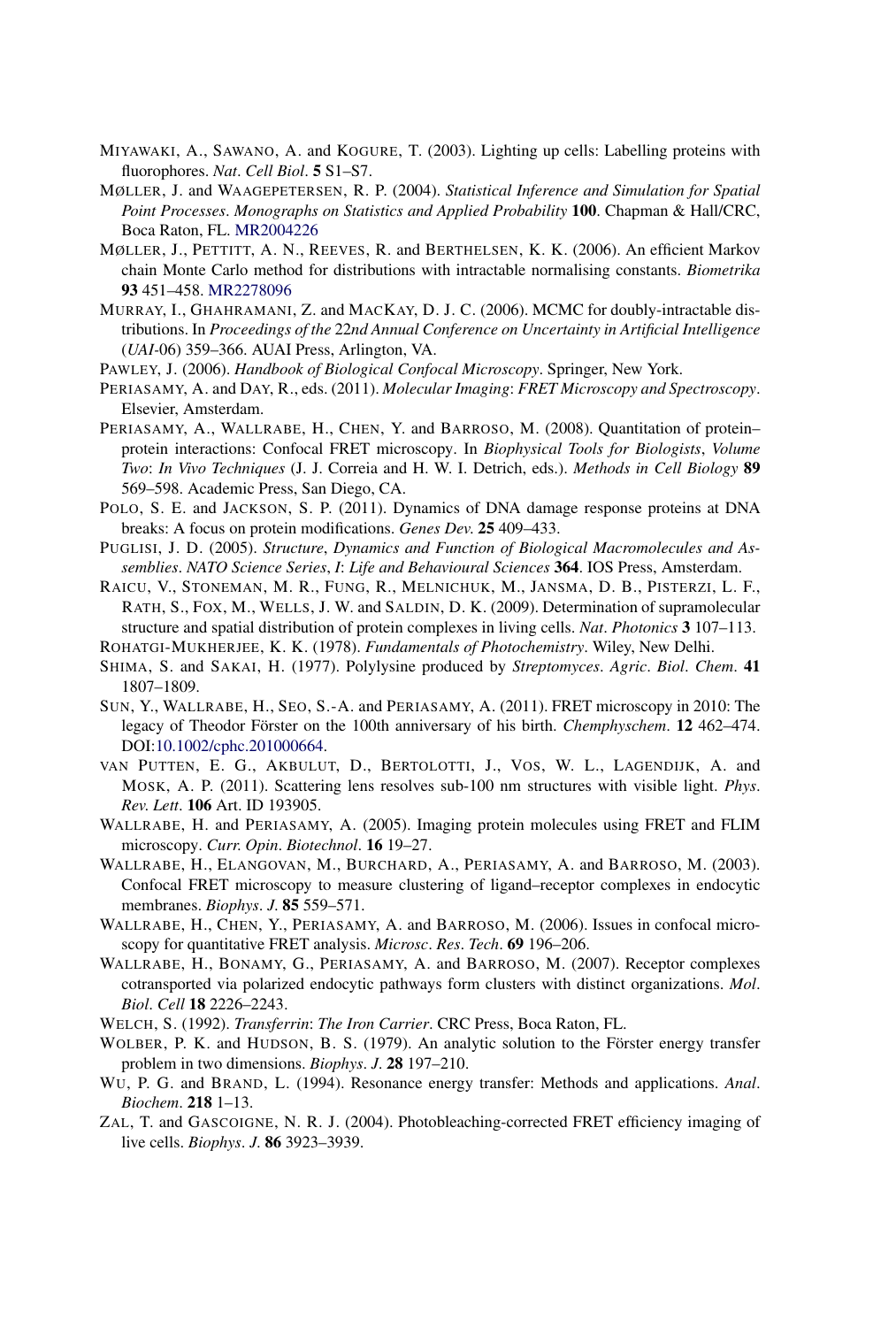- ZAL, T., ZAL, M. A. and GASCOIGNE, N. R. J. (2002). Inhibition of T cell receptor–coreceptor interactions by antagonist ligands visualized by live FRET imaging of the T-hybridoma immunological synapse. *Immunity* **16** 521–534.
- ZIMMERMANN, T., RIETDORF, J. and PEPPERKOK, R. (2003). Spectral imaging and its applications in live cell microscopy. *FEBS Lett*. **546** 87–92.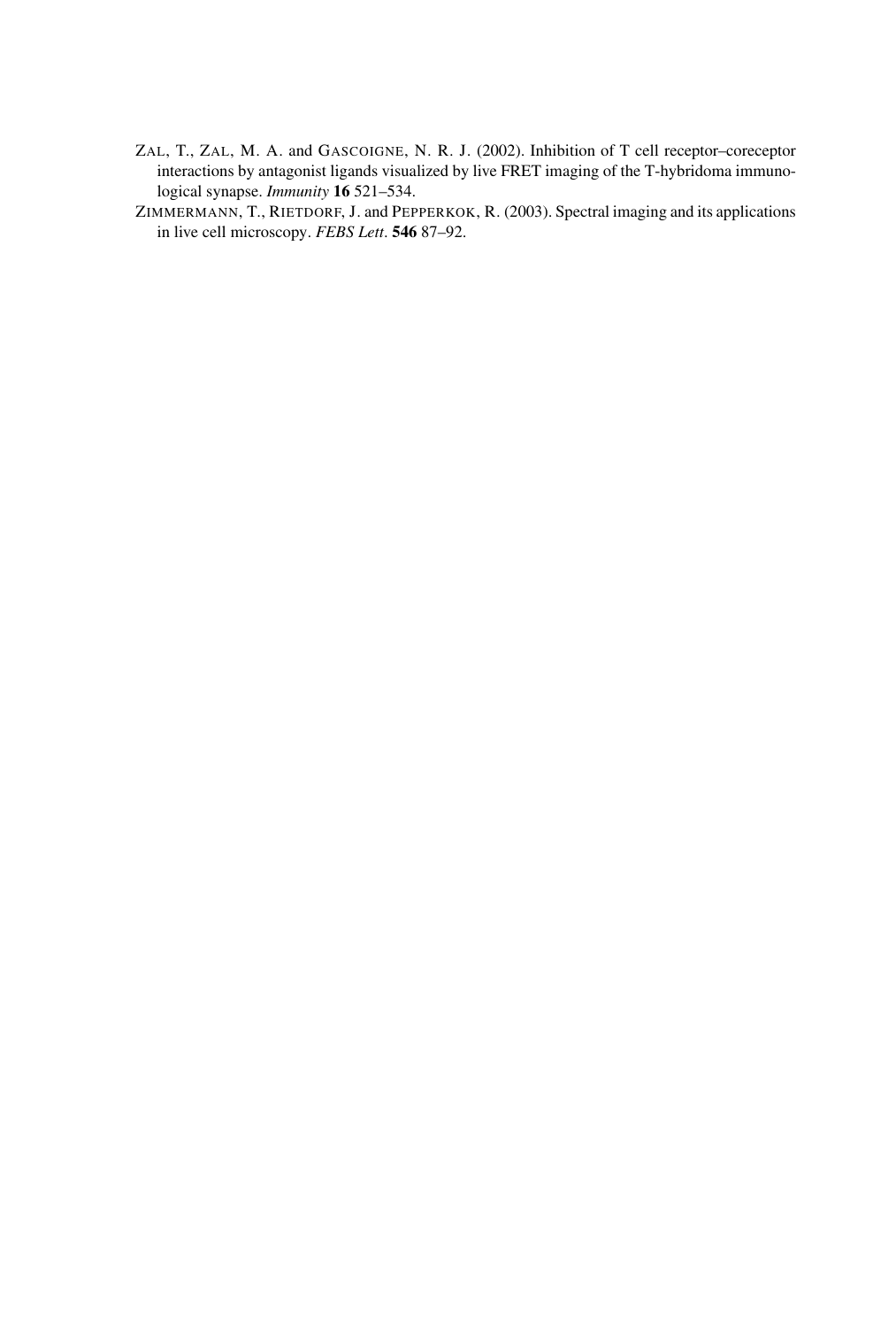# **BIOMARKER CHANGE-POINT ESTIMATION WITH RIGHT CENSORING IN LONGITUDINAL STUDIES**[1](#page-23-0)

BY XIAOYING TANG[∗](#page-7-0), MICHAEL I. MILLER[†](#page-7-0) AND LAURENT YOUNES[†](#page-7-0)

*Sun Yat-Sen University*<sup>∗</sup> *and Johns Hopkins University*†

We consider in this paper a statistical two-phase regression model in which the change point of a disease biomarker is measured relative to another point in time, such as the manifestation of the disease, which is subject to right-censoring (i.e., possibly unobserved over the entire course of the study). We develop point estimation methods for this model, based on maximum likelihood, and bootstrap validation methods. The effectiveness of our approach is illustrated by numerical simulations, and by the estimation of a change point for amygdalar atrophy in the context of Alzheimer's disease, wherein it is related to the cognitive manifestation of the disease.

- ALZHEIMER'S ASSOCIATION (2015). 2015 Alzheimer's disease facts and figures. *Alzheimer's Dement*. **11** 332–384.
- ATIYA, M., HYMAN, B. T., ALBERT, M. and KILLIANY, R. (2003). Structural magnetic resonance imaging in established and prodromal Alzheimer disease: A review. *Alzheimer Dis*. *Assoc*. *Disord*. **17** 177–195.
- BAUER, M., BRUVERIS, M. and MICHOR, P. W. (2014). Overview of the geometries of shape spaces and diffeomorphism groups. *J*. *Math*. *Imaging Vision* **50** 60–97. [MR3233135](http://www.ams.org/mathscinet-getitem?mr=3233135)
- CAVEDO, E., BOCCARDI, M., GANZOLA, R., CANU, E., BELTRAMELLO, A., CALTAGIRONE, C., THOMPSON, P. M. and FRISONI, G. B. (2011). Local amygdala structural differences with 3T MRI in patients with Alzheimer disease. *Neurology* **76** 727–733.
- CHEN, J. and GUPTA, A. K. (2000). *Parametric Statistical Change Point Analysis*. Birkhäuser, Boston, MA. [MR1761850](http://www.ams.org/mathscinet-getitem?mr=1761850)
- CSERNANSKY, J. G., WANG, L., SWANK, J., MILLER, J. P., GADO, M., MCKEEL, D., MILLER, M. I. and MORRIS, J. C. (2005). Preclinical detection of Alzheimer's disease: Hippocampal shape and volume predict dementia onset in the elderly. *NeuroImage* **25** 783–792.
- DEN HEIJER, T., GEERLINGS, M. I., HOEBEEK, F. E., HOFMAN, A., KOUDSTAAL, P. J. and BRETELER, M. M. B. (2006). Use of hippocampal and amygdalar volumes on magnetic resonance imaging to predict dementia in cognitively intact elderly people. *Arch*. *Gen*. *Psychiatry* **63** 57–62.
- DUPUY, J.-F. (2006). Estimation in a change-point hazard regression model. *Statist*. *Probab*. *Lett*. **76** 182–190. [MR2233390](http://www.ams.org/mathscinet-getitem?mr=2233390)
- FARLEY, J. U. and HINICH, M. J. (1970). A test for a shifting slope coefficient in a linear model. *J*. *Amer*. *Statist*. *Assoc*. **65** 1320–1329.
- FEDER, P. I. (1975). On asymptotic distribution theory in segmented regression problems— Identified case. *Ann*. *Statist*. **3** 49–83. [MR0378267](http://www.ams.org/mathscinet-getitem?mr=0378267)
- FISCHL, B. (2012). FreeSurfer. *NeuroImage* **62** 774–781.

*Key words and phrases.* Change-point estimation, right censoring, medical imaging.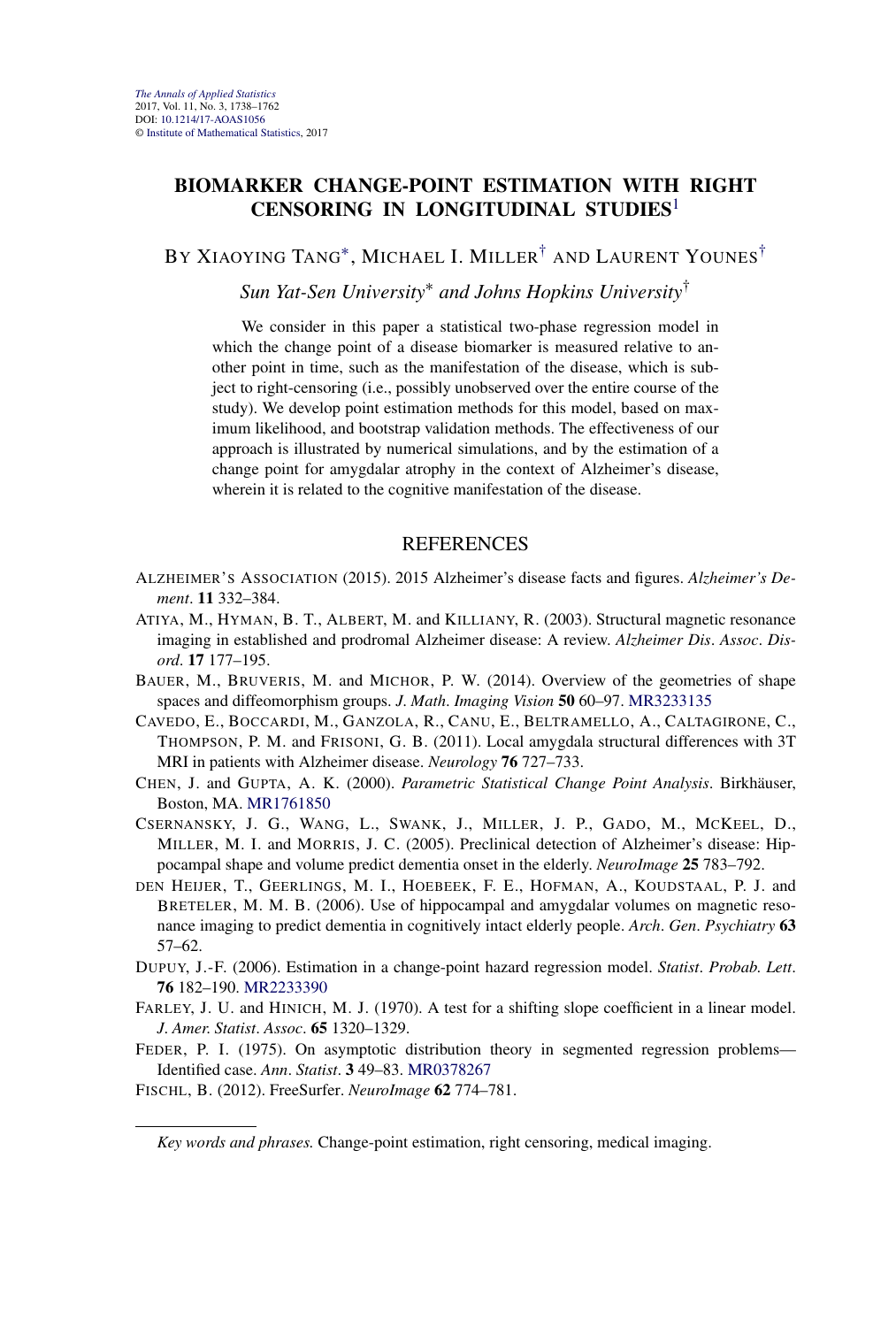- GOMBAY, E. and HORVÁTH, L. (1994a). Limit theorems for change in linear regression. *J*. *Multivariate Anal*. **48** 43–69. [MR1256834](http://www.ams.org/mathscinet-getitem?mr=1256834)
- GOMBAY, E. and HORVÁTH, L. (1994b). An application of the maximum likelihood test to the change-point problem. *Stochastic Process*. *Appl*. **50** 161–171. [MR1262337](http://www.ams.org/mathscinet-getitem?mr=1262337)
- HAMANN, S. (2001). Cognitive and neural mechanisms of emotional memory. *Trends Cogn*. *Sci*. **5** 394–400.
- HEBERT, L. E., WEUVE, J., SCHERR, P. A. and EVANS, D. A. (2013). Alzheimer disease in the United States (2010–2050) estimated using the 2010 census. *Neurology* **80** 1778–1783.
- HINKLEY, D. V. (1969). Inference about the intersection in two-phase regression. *Biometrika* **56** 495–504.
- HINKLEY, D. V. (1971). Inference in two-phase regression. *J*. *Amer*. *Statist*. *Assoc*. **66** 736–743.
- HUDSON, D. J. (1966). Fitting segmented curves whose join points have to be estimated. *J*. *Amer*. *Statist*. *Assoc*. **61** 1097–1129. [MR0210243](http://www.ams.org/mathscinet-getitem?mr=0210243)
- JACK, C. R., PETERSEN, R. C., O'BRIEN, P. C. and TANGALOS, E. G. (1992). MR-based hippocampal volumetry in the diagnosis of Alzheimer's disease. *Neurology* **42** 183–188.
- JACK, C. R., PETERSEN, R. C., XU, Y. C., WARING, S. C., O'BRIEN, P. C., TANGALOS, E. G., SMITH, G. E., IVNIK, R. J. and KOKMEN, E. (1997). Medial temporal atrophy on MRI in normal aging and very mild Alzheimer's disease. *Neurology* **49** 786–794.
- KANTARCI, K. K. and JACK, C. R. (2003). Neuroimaging in Alzheimer disease: An evidence-based review. *Neuroimaging Clin*. *N*. *Am*. **13** 197–209.
- LARRIEU, S., LETENNEUR, L., ORGOGOZO, J. M., FABRIGOULE, C., AMIEVA, H., LE CAR-RET, N., BARBERGER-GATEAU, P. and DARTIGUES, J. F. (2002). Incidence and outcome of mild cognitive impairment in a population-based prospective cohort. *Neurology* **59** 1594–1599.
- LI, Y., QIAN, L. and ZHANG, W. (2013). Estimation in a change-point hazard regression model with long-term survivors. *Statist*. *Probab*. *Lett*. **83** 1683–1691. [MR3062282](http://www.ams.org/mathscinet-getitem?mr=3062282)
- MA, J., MILLER, M. I. and YOUNES, L. (2010). A Bayesian generative model for surface template estimation. *Int*. *J*. *Biomed*. *Imaging* **2010** 974957.
- MILLER, M. I., TROUVÉ, A. and YOUNES, L. (2015). Hamiltonian systems in computational anatomy: 100 years since D'Arcy Thompson. *Annu*. *Rev*. *Biomed*. *Eng*. **17**.
- MILLER, M. I., YOUNES, L. and TROUVÉ, A. (2014). Diffeomorphometry and geodesic positioning systems for human anatomy. *Technology* **2** 36–43.
- MILLER, M. I., YOUNES, L., RATNANATHER, J. T., BROWN, T., TRINH, H., LEE, D. S., TWARD, D., MAHON, P. B., MORI, S. and ALBERT, M. (2015). Amygdalar atrophy in symptomatic Alzheimer's disease based on diffeomorphometry: The BIOCARD cohort. *Neurobiol*. *Aging* **36** S3–S10. Supplement 1: Novel Imaging Biomarkers for Alzheimer's Disease and Related Disorders (NIBAD).
- MUELLER, S. G., WEINER, M. W., THAL, L. J., PETERSEN, R. C., JACK, C. R., JAGUST, W., TROJANOWSKI, J. Q., TOGA, A. W. and BECKETT, L. (2005). Ways toward an early diagnosis in Alzheimer's disease: The Alzheimer's Disease Neuroimaging Initiative (ADNI). *Alzheimer's Dement*. **1** 55–66.
- NGUYEN, H. T., ROGERS, G. S. and WALKER, E. A. (1984). Estimation in change-point hazard rate models. *Biometrika* **71** 299–304. [MR767158](http://www.ams.org/mathscinet-getitem?mr=767158)
- PIERSON, R., JOHNSON, H., HARRIS, G., KEEFE, H., PAULSEN, J. S., ANDREASEN, N. C. and MAGNOTTA, V. A. (2011). Fully automated analysis using BRAINS: AutoWorkup. *NeuroImage* **54** 328–336.
- PONS, O. (2003). Estimation in a Cox regression model with a change-point according to a threshold in a covariate. *Ann*. *Statist*. **31** 442–463. Dedicated to the memory of Herbert E. Robbins. [MR1983537](http://www.ams.org/mathscinet-getitem?mr=1983537)
- POULIN, S. P., DAUTOFF, R., MORRIS, J. C., BARRETT, L. F., DICKERSON, B. C., ALZHEIMER'S DISEASE NEUROIMAGING INITIATIVE et al. (2011). Amygdala atrophy is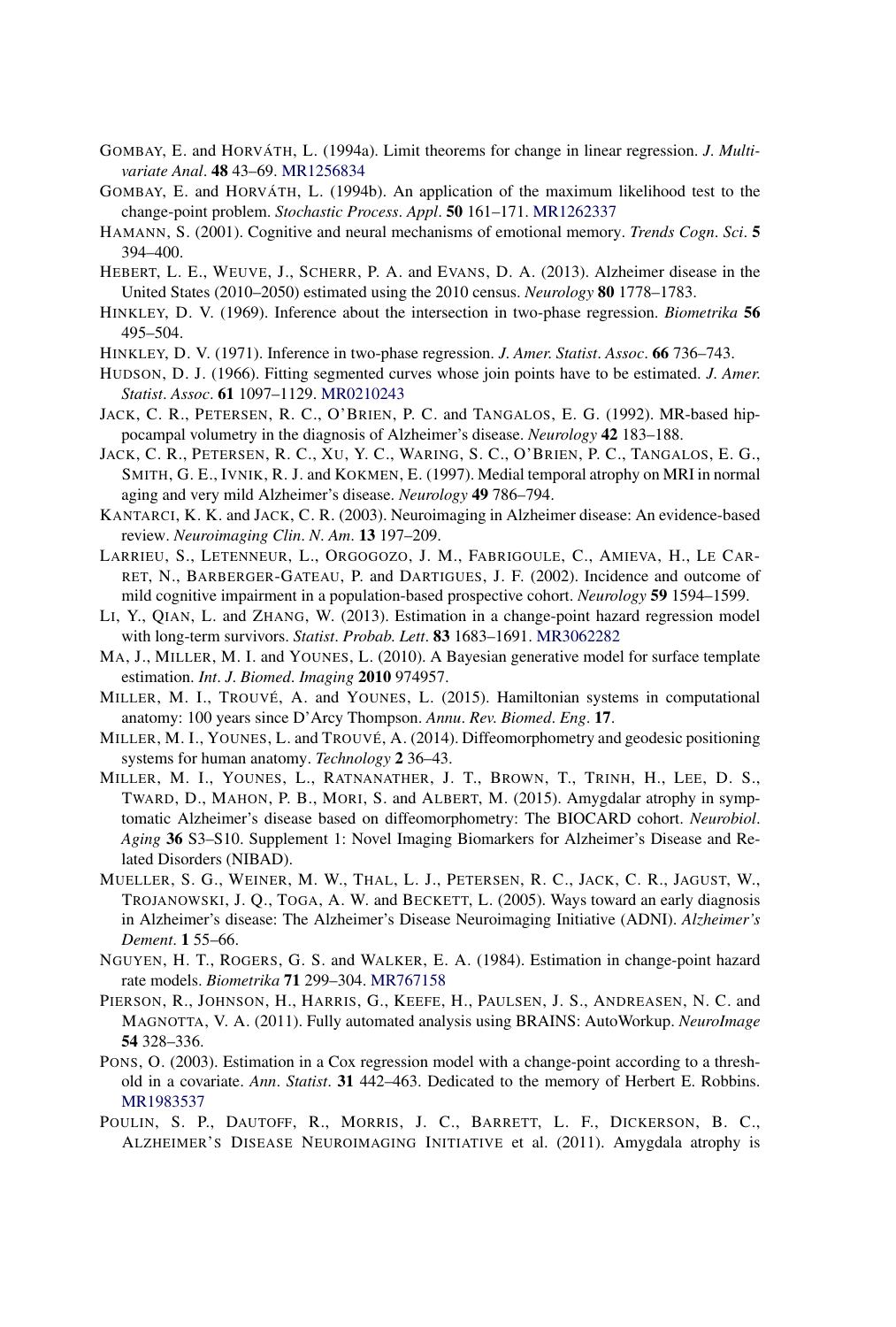prominent in early Alzheimer's disease and relates to symptom severity. *Psychiatry Research*. *Neuroimaging* **194** 7–13.

- PRICE, J. L. (2003). Comparative aspects of amygdala connectivity. *Ann*. *N*.*Y*. *Acad*. *Sci*. **985** 50–58.
- QUANDT, R. E. (1958). The estimation of the parameters of a linear regression system obeying two separate regimes. *J*. *Amer*. *Statist*. *Assoc*. **53** 873–880. [MR0100314](http://www.ams.org/mathscinet-getitem?mr=0100314)
- REUTER, M. (2010). Hierarchical shape segmentation and registration via topological features of Laplace–Beltrami eigenfunctions. *Int*. *J*. *Comput*. *Vis*. **89** 287–308.
- RUSINEK, H., DE SANTI, S., FRID, D., TSUI, W.-H., TARSHISH, C. Y., CONVIT, A. and DE LEON, M. J. (2003). Regional brain atrophy rate predicts future cognitive decline: 6-year longitudinal MR imaging study of normal aging. *Radiology* **229** 691–696.
- SCOTT, S. A., DEKOSKY, S. T. and SCHEFF, S. W. (1991). Volumetric atrophy of the amygdala in Alzheimer's disease: Quantitative serial reconstruction. *Neurology* **41** 351–356.
- SCOTT, S. A., SPARKS, D. L., SCHEFF, S. W., DEKOSKY, S. T. and KNOX, C. A. (1992). Amygdala cell loss and atrophy in Alzheimer's disease. *Ann*. *Neurol*. **32** 555–563.
- SHELINE, Y. I., GADO, M. H. and PRICE, J. L. (1998). Amygdala core nuclei volumes are decreased in recurrent major depression. *NeuroReport* **9** 2023–2028.
- SPRENT, P. (1961). Some hypotheses concerning two phase regression lines. *Biometrics* **17** 634–645.
- TANG, X., OISHI, K., FARIA, A. V., HILLIS, A. E., ALBERT, M. S., MORI, S. and MILLER, M. I. (2013). Bayesian parameter estimation and segmentation in the multi-atlas random orbit model. *PLoS ONE* **8** e65591.
- TANG, X., HOLLAND, D., DALE, A. M., YOUNES, L., MILLER, M. I. and ALZHEIMER'S DIS-EASE NEUROIMAGING INITIATIVE (2014). Shape abnormalities of subcortical and ventricular structures in mild cognitive impairment and Alzheimer's disease: Detecting, quantifying, and predicting. *Hum*. *Brain Mapp*. **35** 3701–3725.
- TANG, X., HOLLAND, D., DALE, A. M., YOUNES, L., MILLER, M. I. and ALZHEIMER'S DIS-EASE NEUROIMAGING INITIATIVE (2015). The diffeomorphometry of regional shape change rates and its relevance to cognitive deterioration in mild cognitive impairment and Alzheimer's disease. *Hum*. *Brain Mapp*. **36** 2093–2117.
- THAMBISETTY, M., SIMMONS, A., VELAYUDHAN, L., HYE, A., CAMPBELL, J., ZHANG, Y., WAHLUND, L.-O., WESTMAN, E., KINSEY, A., GÜNTERT, A. et al. (2010). Association of plasma clusterin concentration with severity, pathology, and progression in Alzheimer disease. *Arch*. *Gen*. *Psychiatry* **67** 739–748.
- TSUCHIYA, K. and KOSAKA, K. (1990). Neuropathological study of the amygdala in presenile Alzheimer's disease. *J*. *Neurol*. *Sci*. **100** 165–173.
- WU, C. Q., ZHAO, L. C. and WU, Y. H. (2003). Estimation in change-point hazard function models. *Statist*. *Probab*. *Lett*. **63** 41–48. [MR1973402](http://www.ams.org/mathscinet-getitem?mr=1973402)
- YOUNES, L. (2010). *Shapes and Diffeomorphisms*. *Applied Mathematical Sciences* **171**. Springer, Berlin. [MR2656312](http://www.ams.org/mathscinet-getitem?mr=2656312)
- YOUNES, L., ALBERT, M., MILLER, M. I., BIOCARD RESEARCH TEAM et al. (2014). Inferring changepoint times of medial temporal lobe morphometric change in preclinical Alzheimer's disease. *NeuroImage Clin*. **5** 178–187.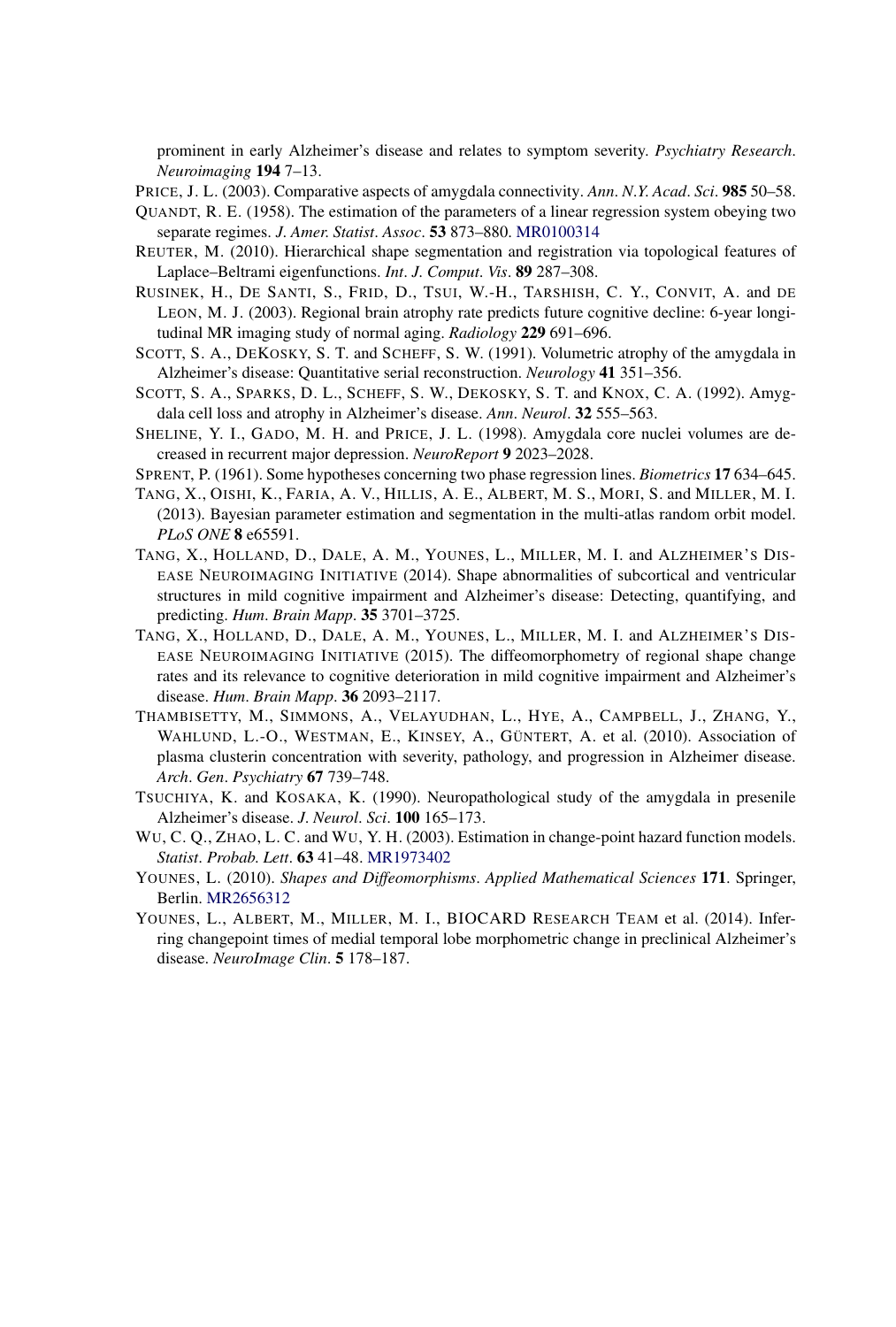### **DOUBLY ROBUST ESTIMATION OF OPTIMAL TREATMENT REGIMES FOR SURVIVAL DATA—WITH APPLICATION TO AN HIV/AIDS STUDY**[1](#page-23-0)

BY RUNCHAO JIANG<sup>\*</sup>, WENBIN LU<sup>\*[,2](#page-23-0)</sup>, RUI SONG<sup>\*,2</sup>, MICHAEL G. HUDGENS[†,](#page-12-0)3 AND SONIA NAPRVAVNIK[†](#page-12-0)

*North Carolina State University*∗ *and University of North Carolina at Chapel Hill*†

In many biomedical settings, assigning every patient the same treatment may not be optimal due to patient heterogeneity. Individualized treatment regimes have the potential to dramatically improve clinical outcomes. When the primary outcome is censored survival time, a main interest is to find optimal treatment regimes that maximize the survival probability of patients. Since the survival curve is a function of time, it is important to balance shortterm and long-term benefit when assigning treatments. In this paper, we propose a doubly robust approach to estimate optimal treatment regimes that optimize a user specified function of the survival curve, including the restricted mean survival time and the median survival time. The empirical and asymptotic properties of the proposed method are investigated. The proposed method is applied to a data set from an ongoing HIV/AIDS clinical observational study conducted by the University of North Carolina (UNC) Center of AIDS Research (CFAR), and shows the proposed methods significantly improve the restricted mean time of the initial treatment duration. Finally, the proposed methods are extended to multi-stage studies.

- BAI, X., TSIATIS, A. A. and O'BRIEN, S. M. (2013). Doubly-robust estimators of treatmentspecific survival distributions in observational studies with stratified sampling. *Biometrics* **69** 830–839. [MR3146779](http://www.ams.org/mathscinet-getitem?mr=3146779)
- CHEN, P.-Y. and TSIATIS, A. A. (2001). Causal inference on the difference of the restricted mean lifetime between two groups. *Biometrics* **57** 1030–1038. [MR1950418](http://www.ams.org/mathscinet-getitem?mr=1950418)
- COX, D. R. (1972). Regression models and life-tables. *J*. *Roy*. *Statist*. *Soc*. *Ser*. *B* **34** 187–220. [MR0341758](http://www.ams.org/mathscinet-getitem?mr=0341758)
- DOMBROWSKI, J. C., KITAHATA, M. M., ROMPAEY, S. E. V., CRANE, H. M., MUGAVERO, M. J., ERON, J. J., BOSWELL, S. L., RODRIGUEZ, B., MATHEWS, W. C., MARTIN, J. N., MOORE, R. D. and GOLDEN, M. R. (2013). High levels of antiretroviral use and viral suppression among persons in HIV care in the United States, 2010. *J*. *Acquir*. *Immune Defic*. *Syndr*. **63** 299–306.
- GILL, R. D., KEIDING, N. and ANDERSEN, P. K. (1997). *Statistical Models Based on Counting Processes*. Springer, New York.
- GOLDBERG, Y. and KOSOROK, M. R. (2012). Q-learning with censored data. *Ann*. *Statist*. **40** 529– 560. [MR3014316](http://www.ams.org/mathscinet-getitem?mr=3014316)

*Key words and phrases.* Doubly robust estimation, median survival time, optimal treatment regimen, restricted mean survival time.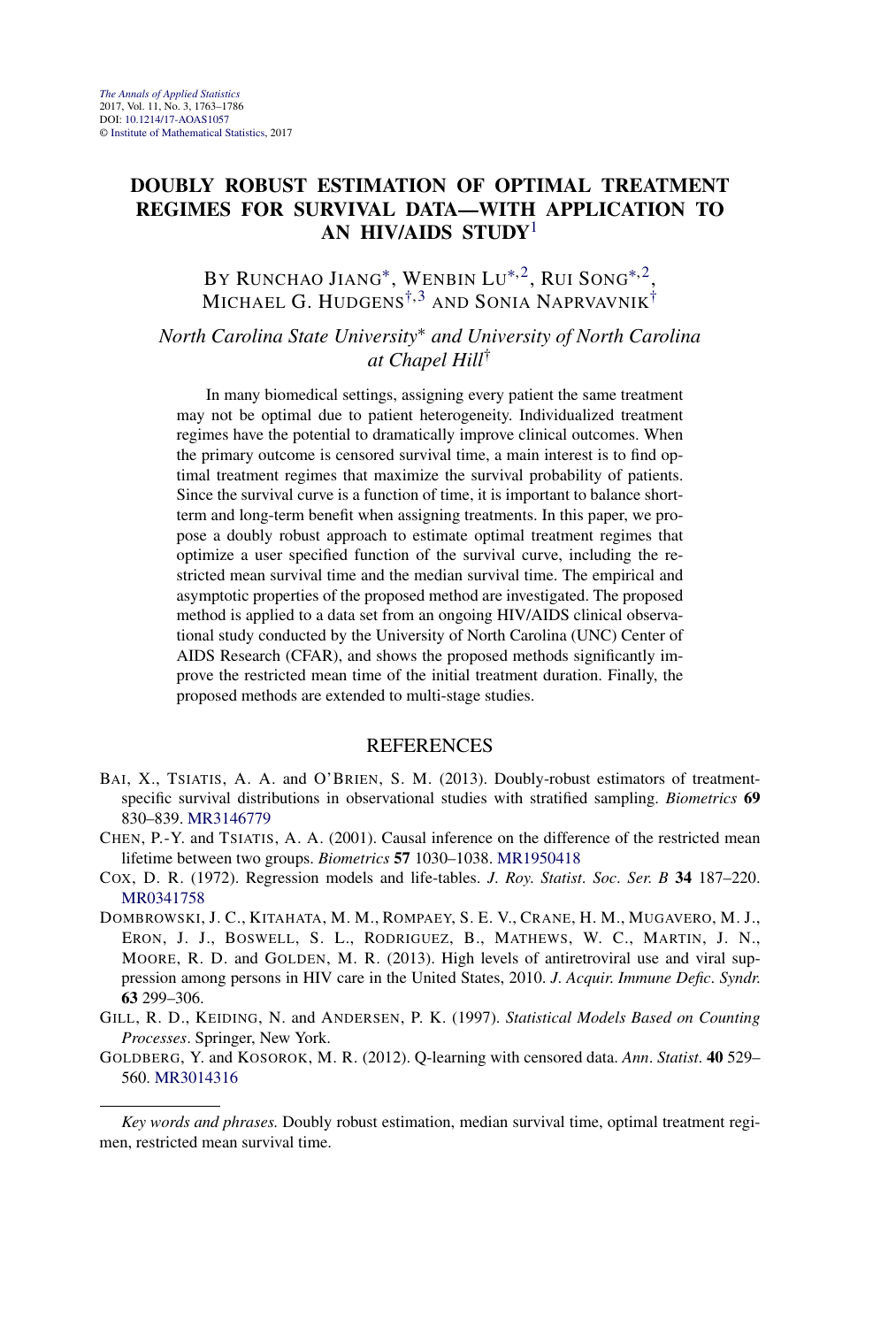- GUNTHARD, H. F., ABERG, J. A., ERON, J. J., HOY, J. F., TELENTI, A., BENSON, C. A., BURGER, D. M., CAHN, P., GALLANT, J. E., GLESBY, M. J. REISS, P. SAAG, M. S. THOMAS, D. L. JACOBSEN, D. M. and VOLBERDING, P. A. (2014). Antiretroviral treatment of adult HIV infection: 2014 recommendations of the International Antiviral Society-USA panel. *JAMA J*. *Am*. *Med*. *Assoc*. **312** 410–425.
- HOWE, C. J., COLE, S. R., NAPRAVNIK, S. and ERON, J. J.JR. (2010). Enrollment, retention, and visit attendance in the University of North Carolina Center for AIDS Research Clinical Cohort, 2001–2007. *AIDS Res*. *Hum*. *Retrovir*. **26** 875–881.
- IRWIN, J. O. (1949). The standard error of an estimate of expectation of life, with special reference to expectation of tumourless life in experiments with mice. *J*. *Hyg*. **47** 188–189.
- JIANG, R., LU, W., SONG, R., and DAVIDIAN, M. (2016). On estimation of optimal treatment regimes for maximizing *t*-year survival probability. *J*. *R*. *Stat*. *Soc*. *Ser*. *B*. *Stat*. *Methodol*. To appear.
- JIANG, R., LU, W., SONG, R., HUDGENS, M. G. and NAPRVAVNIK, S. (2017). Supplement to "Doubly robust estimation of optimal treatment regimes for survival data—with application to an HIV/AIDS study." DOI[:10.1214/17-AOAS1057SUPP.](http://dx.doi.org/10.1214/17-AOAS1057SUPP)
- KAPLAN, E. L. and MEIER, P. (1958). Nonparametric estimation from incomplete observations. *J*. *Amer*. *Statist*. *Assoc*. **53** 457–481. [MR0093867](http://www.ams.org/mathscinet-getitem?mr=0093867)
- MEBANE, W. R. JR. and SEKHON, J. S. (2011). Genetic optimization using derivatives: The rgenoud package for R. *J*. *Stat*. *Softw*. **42** 1–26.
- MURPHY, S. A. (2003). Optimal dynamic treatment regimes. *J*. *R*. *Stat*. *Soc*. *Ser*. *B Stat*. *Methodol*. **65** 331–366. [MR1983752](http://www.ams.org/mathscinet-getitem?mr=1983752)
- MURPHY, S. A. (2005). A generalization error for Q-learning. *J*. *Mach*. *Learn*. *Res*. **6** 1073–1097. [MR2249849](http://www.ams.org/mathscinet-getitem?mr=2249849)
- PANEL ON ANTIRETROVIRAL GUIDELINES FOR ADULTS AND ADOLESCENTS (2016). Guidelines for the use of antiretroviral agents in HIV-1-infected adults and adolescents, Department of Health and Human Services. Available at: [https://aidsinfo.nih.gov/contentfiles/lvguidelines/](https://aidsinfo.nih.gov/contentfiles/lvguidelines/adultandadolescentgl.pdf) [adultandadolescentgl.pdf](https://aidsinfo.nih.gov/contentfiles/lvguidelines/adultandadolescentgl.pdf).
- ROBINS, J. M. (2004). Optimal structural nested models for optimal sequential decisions. In *Proceedings of the Second Seattle Symposium in Biostatistics*. *Lect*. *Notes Stat*. **179** 189–326. Springer, New York. [MR2129402](http://www.ams.org/mathscinet-getitem?mr=2129402)
- TIAN, L., ALIZADEH, A. A., GENTLES, A. J. and TIBSHIRANI, R. (2014). A simple method for estimating interactions between a treatment and a large number of covariates. *J*. *Amer*. *Statist*. *Assoc*. **109** 1517–1532. [MR3293607](http://www.ams.org/mathscinet-getitem?mr=3293607)
- WATKINS, C. J. C. H. and DAYAN, P. (1992). Q-learning. *Mach*. *Learn*. **8** 279–292.
- WILLIG, J. H., ABROMS, S., WESTFALL, A. O., ROUTMAN, J., ADUSUMILLI, S., VARSH-NEY, M., ALLISON, J., CHATHAM, A., RAPER, J. L., KASLOW, R. A., SAAG, M. S. and MUGAVERO, M. J. (2008). Increased regimen durability in the era of once daily fixed-dose combination antiretroviral therapy. *AIDS* **22** 1951–1960.
- ZHAO, Y., KOSOROK, M. R. and ZENG, D. (2009). Reinforcement learning design for cancer clinical trials. *Stat*. *Med*. **28** 3294–3315. [MR2750277](http://www.ams.org/mathscinet-getitem?mr=2750277)
- ZHAO, Y. Q., ZENG, D., LABER, E. B., SONG, R., YUAN, M. and KOSOROK, M. R. (2015). Doubly robust learning for estimating individualized treatment with censored data. *Biometrika* **102** 151–168. [MR3335102](http://www.ams.org/mathscinet-getitem?mr=3335102)
- ZUCKER, D. M. (1998). Restricted mean life with covariates: Modification and extension of a useful survival analysis method. *J*. *Amer*. *Statist*. *Assoc*. **93** 702–709. [MR1631365](http://www.ams.org/mathscinet-getitem?mr=1631365)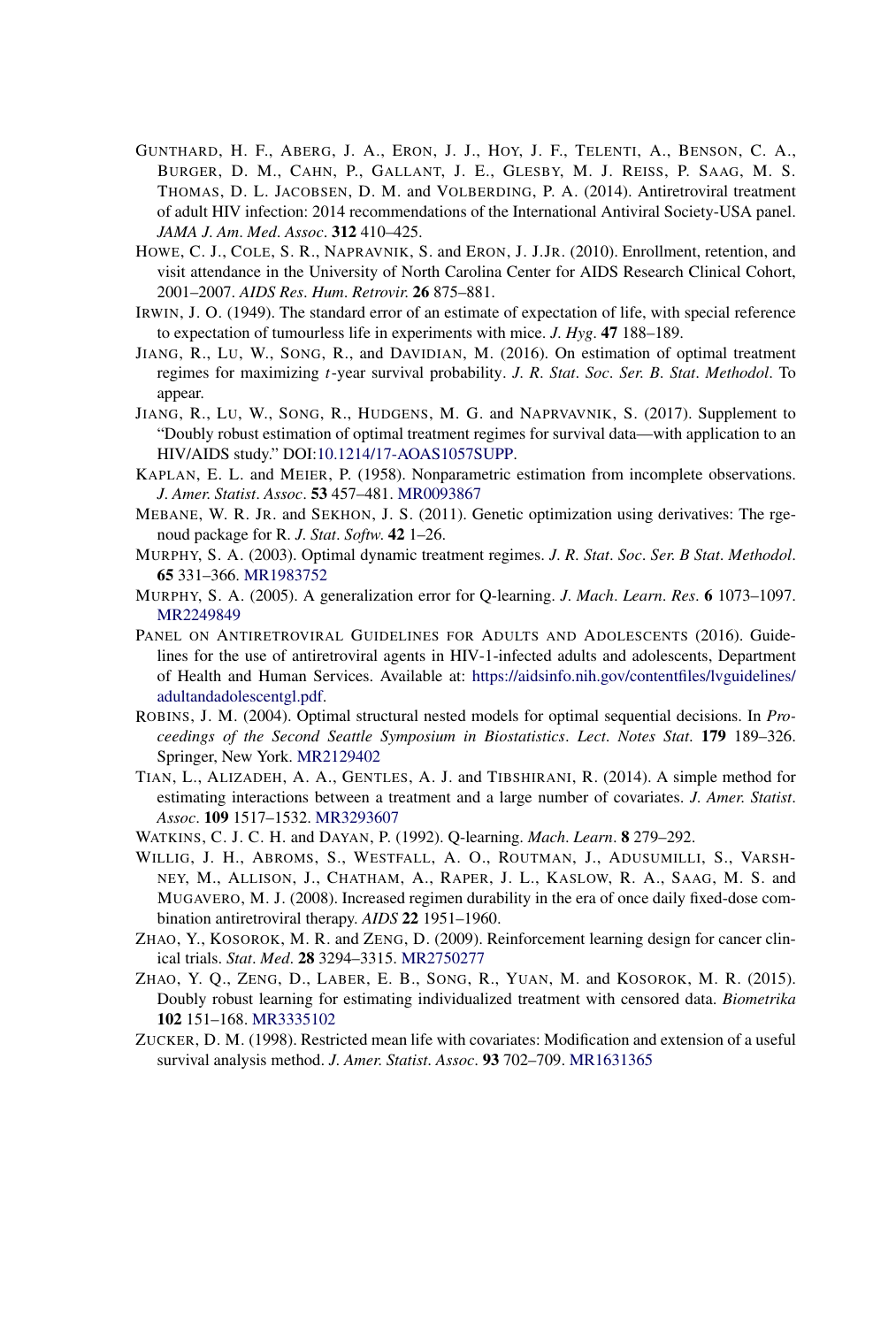### **DYNAMIC PREDICTION FOR MULTIPLE REPEATED MEASURES AND EVENT TIME DATA: AN APPLICATION TO PARKINSON'S DISEASE**

# BY JUE WANG\*, SHENG LUO\*<sup>, [1](#page-23-0)</sup> AND LIANG LI<sup>[†](#page-7-0)</sup>

### *University of Texas Health Science Center at Houston*∗ *and University of Texas MD Anderson Cancer Center*†

In many clinical trials studying neurodegenerative diseases such as Parkinson's disease (PD), multiple longitudinal outcomes are collected to fully explore the multidimensional impairment caused by this disease. If the outcomes deteriorate rapidly, patients may reach a level of functional disability sufficient to initiate levodopa therapy for ameliorating disease symptoms. An accurate prediction of the time to functional disability is helpful for clinicians to monitor patients' disease progression and make informative medical decisions. In this article, we first propose a joint model that consists of a semiparametric multilevel latent trait model (MLLTM) for the multiple longitudinal outcomes, and a survival model for event time. The two submodels are linked together by an underlying latent variable. We develop a Bayesian approach for parameter estimation and a dynamic prediction framework for predicting target patients' future outcome trajectories and risk of a survival event, based on their multivariate longitudinal measurements. Our proposed model is evaluated by simulation studies and is applied to the DATATOP study, a motivating clinical trial assessing the effect of deprenyl among patients with early PD.

- BLANCHE, P., PROUST-LIMA, C., LOUBÈRE, L., BERR, C., DARTIGUES, J.-F. and JACQMIN-GADDA, H. (2015). Quantifying and comparing dynamic predictive accuracy of joint models for longitudinal marker and time-to-event in presence of censoring and competing risks. *Biometrics* **71** 102–113. [MR3335354](http://www.ams.org/mathscinet-getitem?mr=3335354)
- BROOKS, D. J. (2008). Optimizing levodopa therapy for Parkinson's disease with levodopa/carbidopa/entacapone: Implications from a clinical and patient perspective. *Neuropsychiatric Disease and Treatment* **4** 39–47.
- BROWN, E. R. and IBRAHIM, J. G. (2003). Bayesian approaches to joint cure-rate and longitudinal models with applications to cancer vaccine trials. *Biometrics* **59** 686–693. [MR2004274](http://www.ams.org/mathscinet-getitem?mr=2004274)
- CHI, Y.-Y. and IBRAHIM, J. G. (2006). Joint models for multivariate longitudinal and multivariate survival data. *Biometrics* **62** 432–445. [MR2227491](http://www.ams.org/mathscinet-getitem?mr=2227491)
- CRAINICEANU, C., RUPPERT, D. and WAND, M. P. (2005). Bayesian analysis for penalized spline regression using WinBUGS. *J*. *Stat*. *Softw*. **14** 1–24.
- DENISON, D. G. T., MALLICK, B. K. and SMITH, A. F. M. (1998). Automatic Bayesian curve fitting. *J*. *R*. *Stat*. *Soc*. *Ser*. *B*. *Stat*. *Methodol*. **60** 333–350. [MR1616029](http://www.ams.org/mathscinet-getitem?mr=1616029)
- DIMATTEO, I., GENOVESE, C. R. and KASS, R. E. (2001). Bayesian curve-fitting with free-knot splines. *Biometrika* **88** 1055–1071. [MR1872219](http://www.ams.org/mathscinet-getitem?mr=1872219)

*Key words and phrases.* Area under the ROC curve, clinical trial, failure time, latent trait model.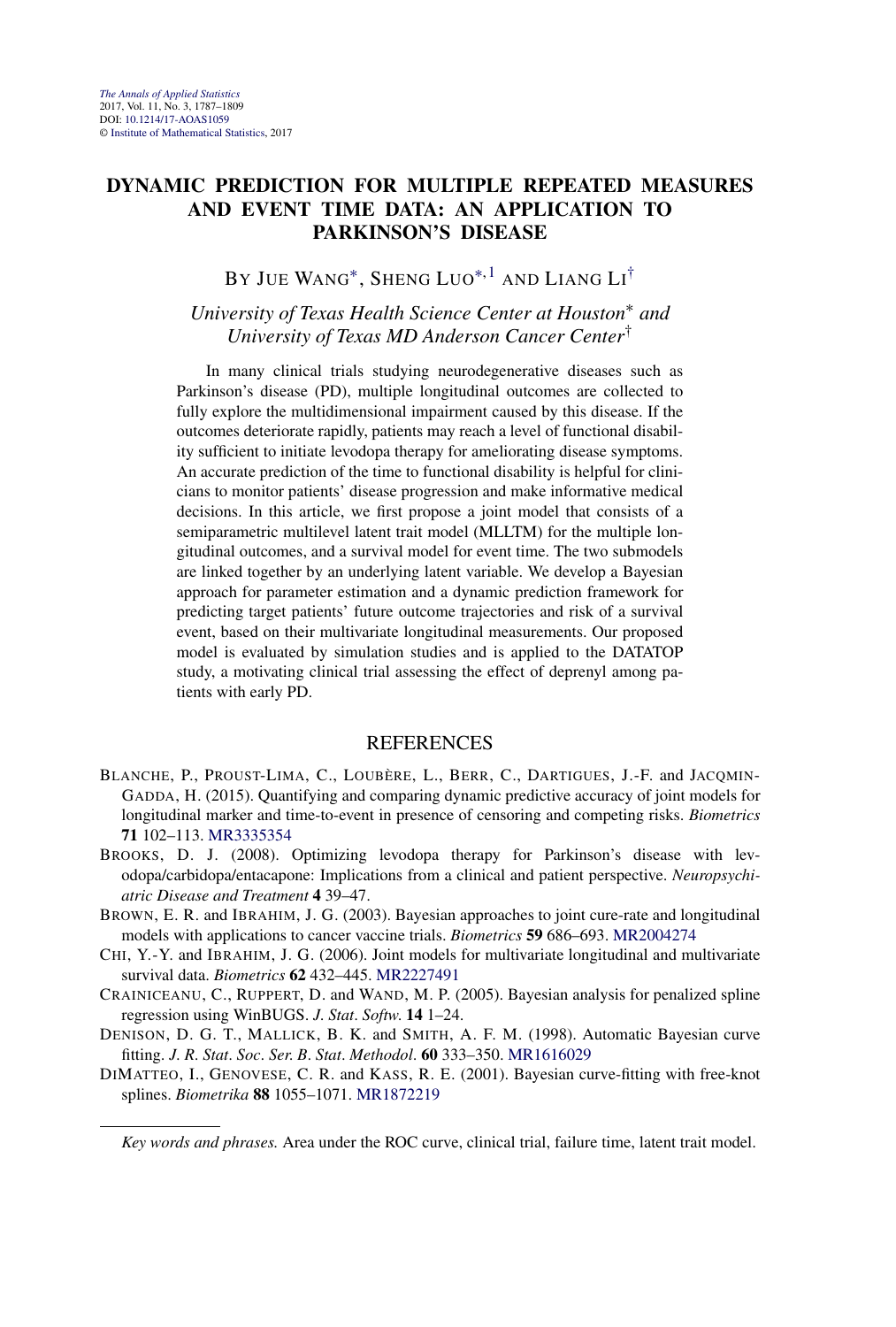- DUANE, S., KENNEDY, A. D., PENDLETON, B. J. and ROWETH, D. (1987). Hybrid Monte Carlo. *Phys*. *Lett*. *B* **195** 216–222.
- DUNSON, D. B. (2007). Bayesian methods for latent trait modelling of longitudinal data. *Stat*. *Methods Med*. *Res*. **16** 399–415. [MR2405478](http://www.ams.org/mathscinet-getitem?mr=2405478)
- ELASHOFF, R. M., LI, G. and LI, N. (2007). An approach to joint analysis of longitudinal measurements and competing risks failure time data. *Stat*. *Med*. **26** 2813–2835. [MR2370939](http://www.ams.org/mathscinet-getitem?mr=2370939)
- ESCOBAR, M. D. (1994). Estimating normal means with a Dirichlet process prior. *J*. *Amer*. *Statist*. *Assoc*. **89** 268–277. [MR1266299](http://www.ams.org/mathscinet-getitem?mr=1266299)
- FOX, J.-P. (2005). Multilevel IRT using dichotomous and polytomous response data. *Br*. *J*. *Math*. *Stat*. *Psychol*. **58** 145–172. [MR2196136](http://www.ams.org/mathscinet-getitem?mr=2196136)
- FRIEDMAN, J. H. and SILVERMAN, B. W. (1989). Flexible parsimonious smoothing and additive modeling. *Technometrics* **31** 3–39. [MR0997668](http://www.ams.org/mathscinet-getitem?mr=0997668)
- GELMAN, A., CARLIN, J. B., STERN, H. S., DUNSON, D. B., VEHTARI, A. and RUBIN, D. B. (2014). *Bayesian Data Analysis*, 3rd ed. CRC Press, Boca Raton, FL. [MR3235677](http://www.ams.org/mathscinet-getitem?mr=3235677)
- GILKS, W. R., BEST, N. G. and TAN, K. K. C. (1995). Adaptive rejection Metropolis sampling within Gibbs sampling. *Appl*. *Stat*. **44** 455–472.
- HARRELL, F. (2015). *Regression Modeling Strategies*: *With Applications to Linear Models*, *Logistic and Ordinal Regression*, *and Survival Analysis*. Springer, Berlin.
- HE, B. and LUO, S. (2016). Joint modeling of multivariate longitudinal measurements and survival data with applications to Parkinson's disease. *Stat*. *Methods Med*. *Res*. **25** 1346–1358. [MR3541101](http://www.ams.org/mathscinet-getitem?mr=3541101)
- HENDERSON, R., DIGGLE, P. and DOBSON, A. (2000). Joint modelling of longitudinal measurements and event time data. *Biostatistics* **1** 465–480.
- HOFFMAN, M. D. and GELMAN, A. (2014). The no-U-turn sampler: Adaptively setting path lengths in Hamiltonian Monte Carlo. *J*. *Mach*. *Learn*. *Res*. **15** 1593–1623. [MR3214779](http://www.ams.org/mathscinet-getitem?mr=3214779)
- IBRAHIM, J. G., CHU, H. and CHEN, L. M. (2010). Basic concepts and methods for joint models of longitudinal and survival data. *J*. *Clin*. *Oncol*. **28** 2796–2801.
- JACQMIN-GADDA, H., SIBILLOT, S., PROUST, C., MOLINA, J.-M. and THIÉBAUT, R. (2007). Robustness of the linear mixed model to misspecified error distribution. *Comput*. *Statist*. *Data Anal*. **51** 5142–5154. [MR2370713](http://www.ams.org/mathscinet-getitem?mr=2370713)
- LAMBERT, P. and VANDENHENDE, F. (2002). A copula-based model for multivariate non-normal longitudinal data: Analysis of a dose titration safety study on a new antidepressant. *Stat*. *Med*. **21** 3197–3217.
- LEE, S.-Y. and SONG, X.-Y. (2004). Evaluation of the Bayesian and maximum likelihood approaches in analyzing structural equation models with small sample sizes. *Multivar*. *Behav*. *Res*. **39** 653–686.
- LI, L., GREENE, T. and HU, B. (2016). A simple method to estimate the time-dependent receiver operating characteristic curve and the area under the curve with right censored data. *Stat*. *Methods Med*. *Res*. Published online on Nov. 28, 2016, DOI[:10.1177/0962280216680239](http://dx.doi.org/10.1177/0962280216680239).
- LIU, L. and HUANG, X. (2009). Joint analysis of correlated repeated measures and recurrent events processes in the presence of death, with application to a study on acquired immune deficiency syndrome. *J*. *R*. *Stat*. *Soc*. *Ser*. *C*. *Appl*. *Stat*. **58** 65–81. [MR2662234](http://www.ams.org/mathscinet-getitem?mr=2662234)
- LUNN, D. J., THOMAS, A., BEST, N. and SPIEGELHALTER, D. (2000). WinBUGS—A Bayesian modelling framework: Concepts, structure, and extensibility. *Stat*. *Comput*. **10** 325–337.
- LUO, S. and WANG, J. (2014). Bayesian hierarchical model for multiple repeated measures and survival data: An application to Parkinson's disease. *Stat*. *Med*. **33** 4279–4291. [MR3267410](http://www.ams.org/mathscinet-getitem?mr=3267410)
- MCCULLOCH, C. E. and NEUHAUS, J. M. (2011). Misspecifying the shape of a random effects distribution: Why getting it wrong may not matter. *Statist*. *Sci*. **26** 388–402. [MR2917962](http://www.ams.org/mathscinet-getitem?mr=2917962)
- MOLENBERGHS, G. and VERBEKE, G. (2005). *Models for Discrete Longitudinal Data*. Springer, New York. [MR2171048](http://www.ams.org/mathscinet-getitem?mr=2171048)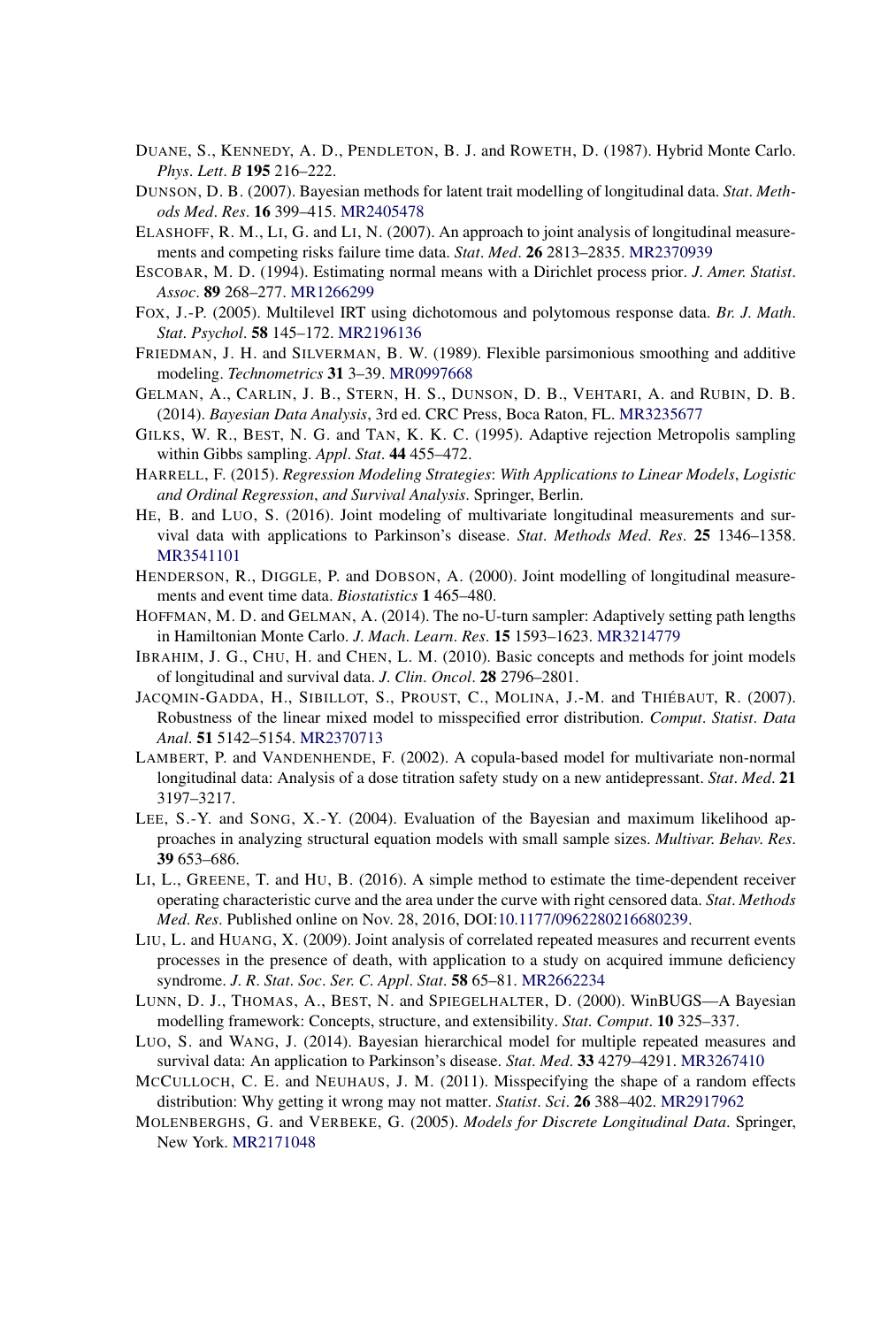- O'BRIEN, L. M. and FITZMAURICE, G. M. (2004). Analysis of longitudinal multiple-source binary data using generalized estimating equations. *J*. *R*. *Stat*. *Soc*. *Ser*. *C*. *Appl*. *Stat*. **53** 177–193. [MR2043767](http://www.ams.org/mathscinet-getitem?mr=2043767)
- PROUST-LIMA, C., AMIEVA, H. and JACQMIN-GADDA, H. (2013). Analysis of multivariate mixed longitudinal data: A flexible latent process approach. *Br*. *J*. *Math*. *Stat*. *Psychol*. **66** 470–486. [MR3120963](http://www.ams.org/mathscinet-getitem?mr=3120963)
- PROUST-LIMA, C., DARTIGUES, J.-F. and JACQMIN-GADDA, H. (2016). Joint modeling of repeated multivariate cognitive measures and competing risks of dementia and death: A latent process and latent class approach. *Stat*. *Med*. **35** 382–398. [MR3455508](http://www.ams.org/mathscinet-getitem?mr=3455508)
- PROUST-LIMA, C., SÉNE, M., TAYLOR, J. M. G. and JACQMIN-GADDA, H. (2014). Joint latent class models for longitudinal and time-to-event data: A review. *Stat*. *Methods Med*. *Res*. **23** 74–90. [MR3190688](http://www.ams.org/mathscinet-getitem?mr=3190688)
- RIZOPOULOS, D. (2011). Dynamic predictions and prospective accuracy in joint models for longitudinal and time-to-event data. *Biometrics* **67** 819–829. [MR2829256](http://www.ams.org/mathscinet-getitem?mr=2829256)
- RIZOPOULOS, D., VERBEKE, G. and MOLENBERGHS, G. (2008). Shared parameter models under random effects misspecification. *Biometrika* **95** 63–74. [MR2409715](http://www.ams.org/mathscinet-getitem?mr=2409715)
- RIZOPOULOS, D., MURAWSKA, M., ANDRINOPOULOU, E.-R., MOLENBERGHS, G., TAKKEN-BERG, J. J. and LESAFFRE, E. (2013). Dynamic predictions with time-dependent covariates in survival analysis using joint modeling and landmarking. arXiv preprint [arXiv:1306.6479](http://arxiv.org/abs/arXiv:1306.6479).
- RIZOPOULOS, D., HATFIELD, L. A., CARLIN, B. P. and TAKKENBERG, J. J. M. (2014). Combining dynamic predictions from joint models for longitudinal and time-to-event data using Bayesian model averaging. *J*. *Amer*. *Statist*. *Assoc*. **109** 1385–1397. [MR3293598](http://www.ams.org/mathscinet-getitem?mr=3293598)
- RUPPERT, D. (2002). Selecting the number of knots for penalized splines. *J*. *Comput*. *Graph*. *Statist*. **11** 735–757. [MR1944261](http://www.ams.org/mathscinet-getitem?mr=1944261)
- RUPPERT, D., WAND, M. P. and CARROLL, R. J. (2003). *Semiparametric Regression*. *Cambridge Series in Statistical and Probabilistic Mathematics* **12**. Cambridge Univ. Press, Cambridge. [MR1998720](http://www.ams.org/mathscinet-getitem?mr=1998720)
- SÈNE, M., TAYLOR, J. M. G., DIGNAM, J. J., JACQMIN-GADDA, H. and PROUST-LIMA, C. (2016). Individualized dynamic prediction of prostate cancer recurrence with and without the initiation of a second treatment: Development and validation. *Stat*. *Methods Med*. *Res*. **25** 2972– 2991. [MR3572894](http://www.ams.org/mathscinet-getitem?mr=3572894)
- SHOULSON, I. (1998). DATATOP: A decade of neuroprotective inquiry. Parkinson study group. Deprenyl and Tocopherol antioxidative therapy of Parkinsonism. *Ann*. *Neurol*. **44** S160–S166.
- STAN DEVELOPMENT TEAM (2016). Stan modeling language users guide and reference manual, version 2.14.0.
- STONE, C. J., HANSEN, M. H., KOOPERBERG, C. and TRUONG, Y. K. (1997). Polynomial splines and their tensor products in extended linear modeling. *Ann*. *Statist*. **25** 1371–1470. [MR1463561](http://www.ams.org/mathscinet-getitem?mr=1463561)
- SUN, J., PARK, D.-H., SUN, L. and ZHAO, X. (2005). Semiparametric regression analysis of longitudinal data with informative observation times. *J*. *Amer*. *Statist*. *Assoc*. **100** 882–889. [MR2201016](http://www.ams.org/mathscinet-getitem?mr=2201016)
- TAYLOR, J. M. G., PARK, Y., ANKERST, D. P., PROUST-LIMA, C., WILLIAMS, S., KESTIN, L., BAE, K., PICKLES, T. and SANDLER, H. (2013). Real-time individual predictions of prostate cancer recurrence using joint models. *Biometrics* **69** 206–213. [MR3058067](http://www.ams.org/mathscinet-getitem?mr=3058067)
- TSENG, Y.-K., HSIEH, F. and WANG, J.-L. (2005). Joint modelling of accelerated failure time and longitudinal data. *Biometrika* **92** 587–603. [MR2202648](http://www.ams.org/mathscinet-getitem?mr=2202648)
- TSIATIS, A. A. and DAVIDIAN, M. (2004). Joint modeling of longitudinal and time-to-event data: An overview. *Statist*. *Sinica* **14** 809–834. [MR2087974](http://www.ams.org/mathscinet-getitem?mr=2087974)
- VAN HOUWELINGEN, H. C. (2007). Dynamic prediction by landmarking in event history analysis. *Scand*. *J*. *Stat*. **34** 70–85. [MR2325243](http://www.ams.org/mathscinet-getitem?mr=2325243)
- VERBEKE, G., FIEUWS, S., MOLENBERGHS, G. and DAVIDIAN, M. (2014). The analysis of multivariate longitudinal data: A review. *Stat*. *Methods Med*. *Res*. **23** 42–59. [MR3190686](http://www.ams.org/mathscinet-getitem?mr=3190686)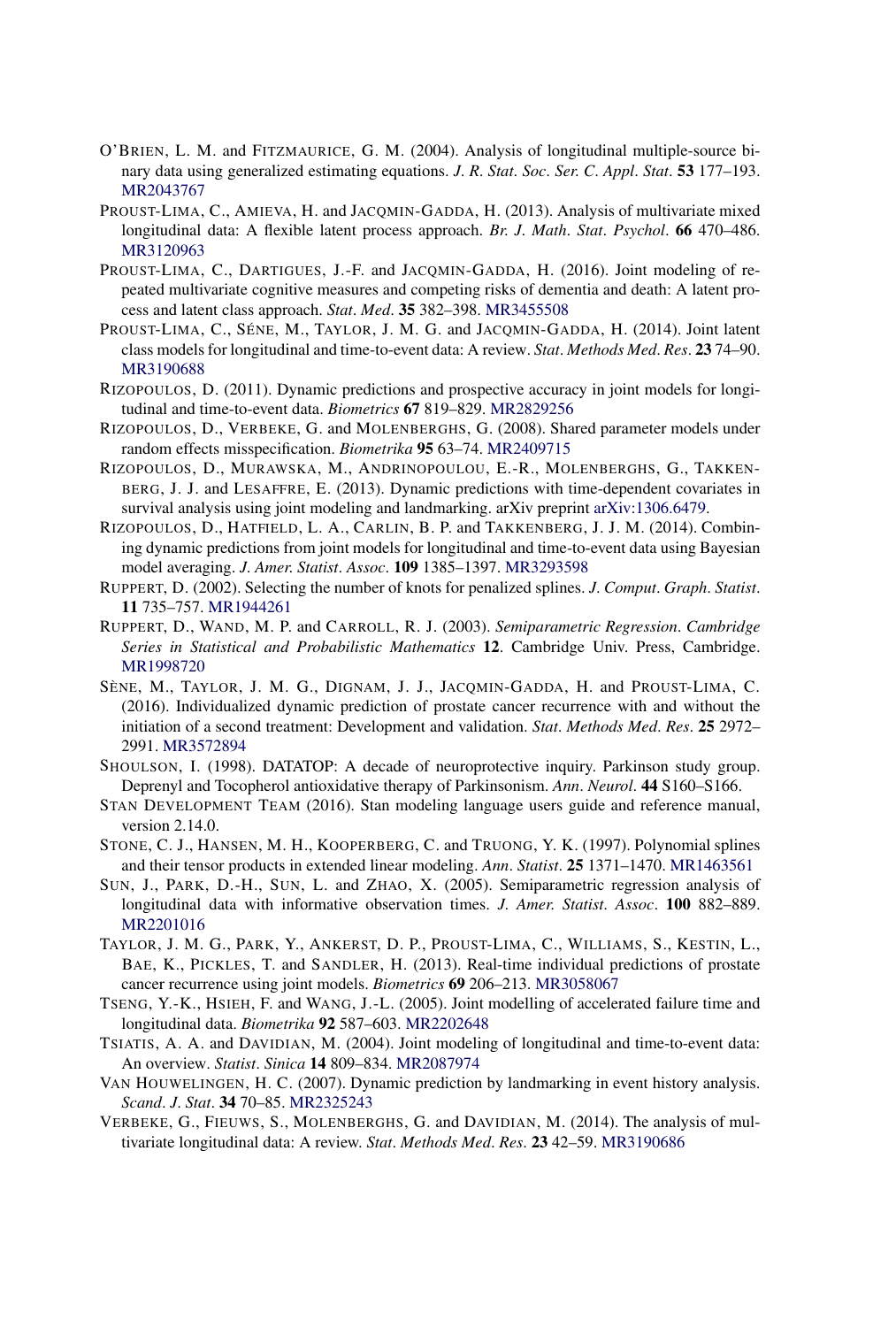- VONESH, E. F., GREENE, T. and SCHLUCHTER, M. D. (2006). Shared parameter models for the joint analysis of longitudinal data and event times. *Stat*. *Med*. **25** 143–163. [MR2222079](http://www.ams.org/mathscinet-getitem?mr=2222079)
- WAND, M. P. (2000). A comparison of regression spline smoothing procedures. *Comput*. *Statist*. **15** 443–462. [MR1818029](http://www.ams.org/mathscinet-getitem?mr=1818029)
- WANG, J. and LUO, S. (2017). Multidimensional latent trait linear mixed model: An application in clinical studies with multivariate longitudinal outcomes. *Stat*. *Med*. **36** 3244–3256, DOI[:10.1002/sim.7347](http://dx.doi.org/10.1002/sim.7347).
- WANG, J., LUO, S. and LI, L. (2017). Supplement to "Dynamic prediction for multiple repeated measures and event time data: An application to Parkinson's disease." DOI[:10.1214/17-](http://dx.doi.org/10.1214/17-AOAS1059SUPP) [AOAS1059SUPP](http://dx.doi.org/10.1214/17-AOAS1059SUPP).
- WULFSOHN, M. S. and TSIATIS, A. A. (1997). A joint model for survival and longitudinal data measured with error. *Biometrics* **53** 330–339. [MR1450186](http://www.ams.org/mathscinet-getitem?mr=1450186)
- XU, J. and ZEGER, S. L. (2001). Joint analysis of longitudinal data comprising repeated measures and times to events. *J*. *R*. *Stat*. *Soc*. *Ser*. *C*. *Appl*. *Stat*. **50** 375–387. [MR1856332](http://www.ams.org/mathscinet-getitem?mr=1856332)
- YANG, L., YU, M. and GAO, S. (2016). Prediction of coronary artery disease risk based on multiple longitudinal biomarkers. *Stat*. *Med*. **35** 1299–1314. [MR3512813](http://www.ams.org/mathscinet-getitem?mr=3512813)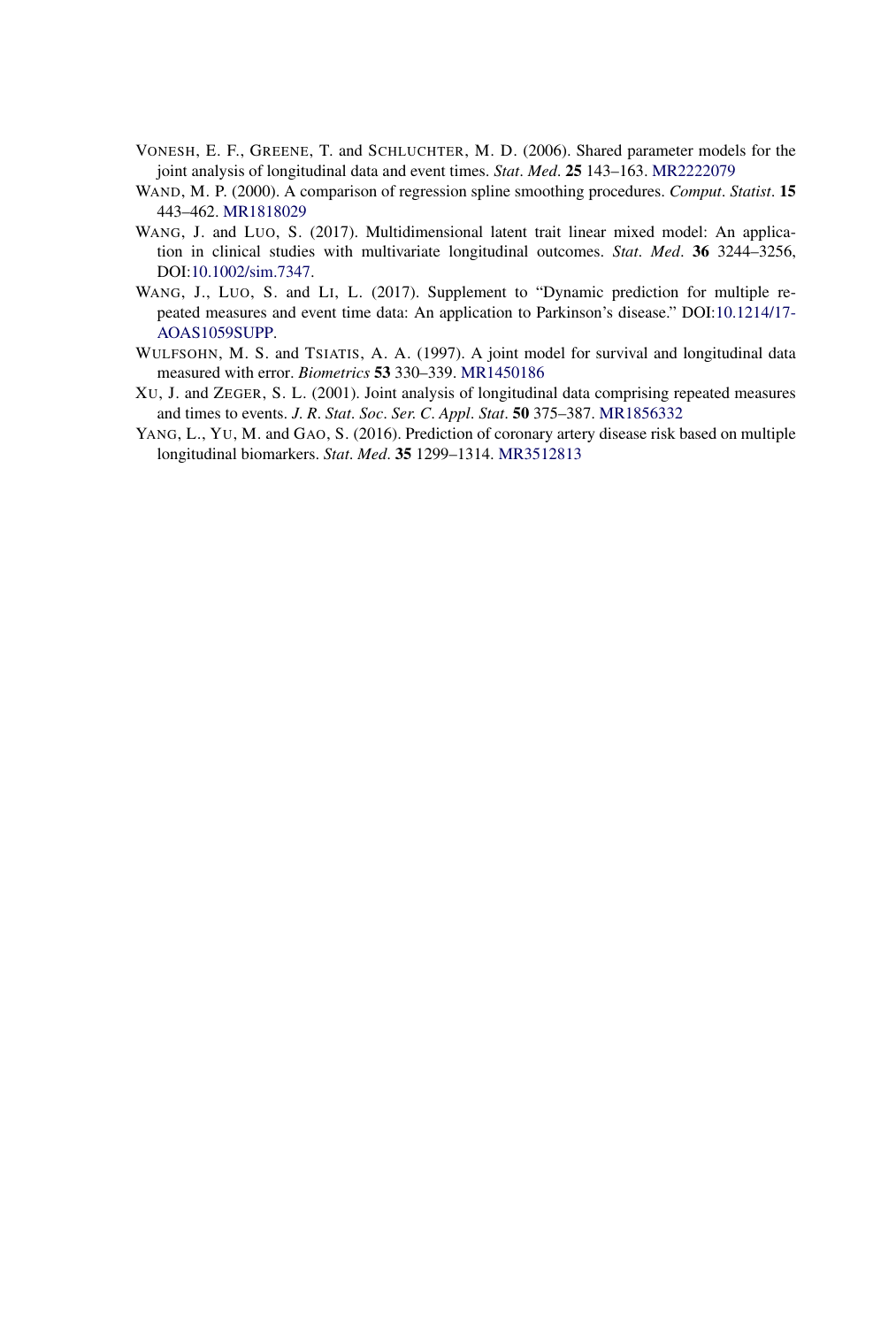## **TESTING HIGH-DIMENSIONAL COVARIANCE MATRICES, WITH APPLICATION TO DETECTING SCHIZOPHRENIA RISK GENES**

BY LINGXUE ZHU<sup>\*</sup>, JING LEI<sup>\*, 1</sup>, BERNIE DEVLIN<sup>†, 2</sup> AND KATHRYN ROEDER∗,[2,3](#page-23-0)

*Carnegie Mellon University*<sup>∗</sup> *and University of Pittsburgh*†

Scientists routinely compare gene expression levels in cases versus controls in part to determine genes associated with a disease. Similarly, detecting case-control differences in co-expression among genes can be critical to understanding complex human diseases; however, statistical methods have been limited by the high-dimensional nature of this problem. In this paper, we construct a sparse-Leading-Eigenvalue-Driven (sLED) test for comparing two high-dimensional covariance matrices. By focusing on the spectrum of the differential matrix, sLED provides a novel perspective that accommodates what we assume to be common, namely sparse and weak signals in gene expression data, and it is closely related with sparse principal component analysis. We prove that sLED achieves full power asymptotically under mild assumptions, and simulation studies verify that it outperforms other existing procedures under many biologically plausible scenarios. Applying sLED to the largest gene-expression dataset obtained from post-mortem brain tissue from Schizophrenia patients and controls, we provide a novel list of genes implicated in Schizophrenia and reveal intriguing patterns in gene coexpression change for Schizophrenia subjects. We also illustrate that sLED can be generalized to compare other gene-gene "relationship" matrices that are of practical interest, such as the weighted adjacency matrices.

## REFERENCES

- ANDERSON, T. W. (1958). *An Introduction to Multivariate Statistical Analysis*. Wiley, New York. [MR0091588](http://www.ams.org/mathscinet-getitem?mr=0091588)
- BAI, Z., JIANG, D., YAO, J.-F. and ZHENG, S. (2009). Corrections to LRT on large-dimensional covariance matrix by RMT. *Ann*. *Statist*. **37** 3822–3840. [MR2572444](http://www.ams.org/mathscinet-getitem?mr=2572444)
- BERTHET, Q. and RIGOLLET, P. (2013). Optimal detection of sparse principal components in high dimension. *Ann*. *Statist*. **41** 1780–1815. [MR3127849](http://www.ams.org/mathscinet-getitem?mr=3127849)
- CAI, T., LIU, W. and XIA, Y. (2013). Two-sample covariance matrix testing and support recovery in high-dimensional and sparse settings. *J*. *Amer*. *Statist*. *Assoc*. **108** 265–277. [MR3174618](http://www.ams.org/mathscinet-getitem?mr=3174618)
- CAI, T. T. and ZHANG, A. (2016). Inference for high-dimensional differential correlation matrices. *J*. *Multivariate Anal*. **143** 107–126. [MR3431422](http://www.ams.org/mathscinet-getitem?mr=3431422)
- CHANG, J., ZHOU, W., ZHOU, W.-X. and WANG, L. (2016). Comparing large covariance matrices under weak conditions on the dependence structure and its application to gene clustering. Preprint. Available at [arXiv:1505.04493v3](http://arxiv.org/abs/arXiv:1505.04493v3).

*Key words and phrases.* Permutation test, high-dimensional data, covariance matrix, sparse principal component analysis.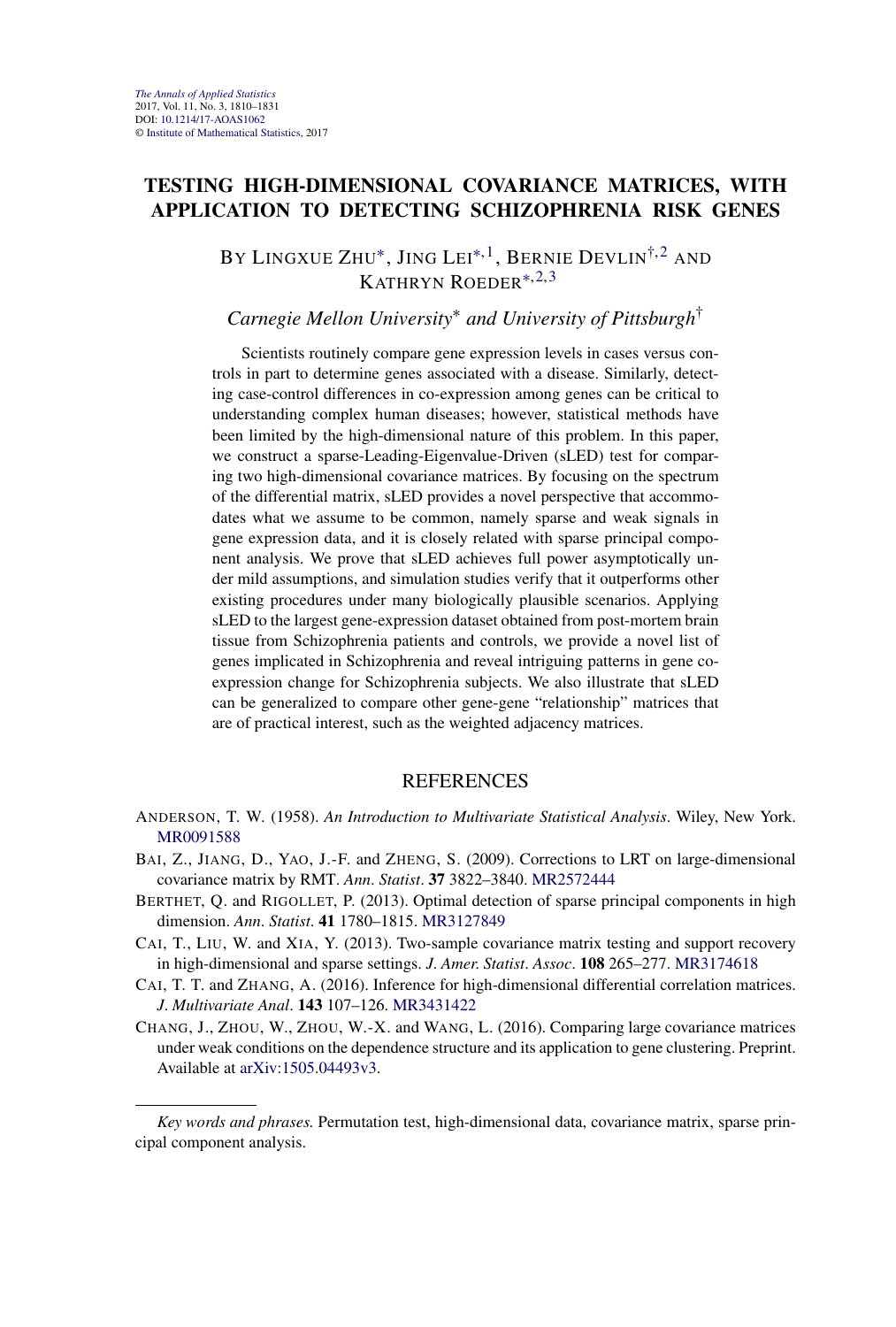- CHEN, E. Y., TAN, C. M., KOU, Y., DUAN, Q., WANG, Z., MEIRELLES, G. V., CLARK, N. R. and MA'AYAN, A. (2013). Enrichr: Interactive and collaborative HTML5 gene list enrichment analysis tool. *BMC Bioinform*. **14** 128.
- D'ASPREMONT, A., EL GHAOUI, L., JORDAN, M. I. and LANCKRIET, G. R. G. (2007). A direct formulation for sparse PCA using semidefinite programming. *SIAM Rev*. **49** 434–448. [MR2353806](http://www.ams.org/mathscinet-getitem?mr=2353806)
- DINIZ, L. P., ALMEIDA, J. C., TORTELLI, V., VARGAS LOPES, C., SETTI-PERDIGÃO, P., STIPURSKY, J., KAHN, S. A., ROMÃO, L. F., DE MIRANDA, J., ALVES-LEON, S. V., DE SOUZA, J. M., CASTRO, N. G., PANIZZUTTI, R. and GOMES, F. C. A. (2012). Astrocyteinduced synaptogenesis is mediated by transforming growth factor  $\beta$  signaling through modulation of D-serine levels in cerebral cortex neurons. *J*. *Biol*. *Chem*. **287** 41432–41445.
- FROMER, M., ROUSSOS, P., SIEBERTS, S. K., JOHNSON, J. S., KAVANAGH, D. H., PERU-MAL, T. M., RUDERFER, D. M., OH, E. C., TOPOL, A., SHAH, H. R., KLEI, L. L., KRAMER, R., PINTO, D., GÜMÜŞ, Z. H., CICEK, A. E., DANG, K. K., BROWNE, A., LU, C., XIE, L., READHEAD, B., STAHL, E. A., XIAO, J., PARVIZI, M., HAMAMSY, T., FULLARD, J. F., WANG, Y.-C., MAHAJAN, M. C., DERRY, J. M. J., DUDLEY, J. T., HEMBY, S. E., LOGSDON, B. A., TALBOT, K., RAJ, T., BENNETT, D. A., DE JAGER, P. L., ZHU, J., ZHANG, B., SULLIVAN, P. F., CHESS, A., PURCELL, S. M., SHINOBU, L. A., MAN-GRAVITE, L. M., TOYOSHIBA, H., GUR, R. E., HAHN, C.-G., LEWIS, D. A., HAROUTU-NIAN, V., PETERS, M. A., LIPSKA, B. K., BUXBAUM, J. D., SCHADT, E. E., HIRAI, K., ROEDER, K., BRENNAND, K. J., KATSANIS, N., DOMENICI, E., DEVLIN, B. and SKLAR, P. (2016). Gene expression elucidates functional impact of polygenic risk for schizophrenia. *Nat*. *Neurosci*. **19** 1442–1453.
- GU, X., LI, A., LIU, S., LIN, L., XU, S., ZHANG, P., LI, S., LI, X., TIAN, B., ZHU, X. and WANG, X. (2015). MicroRNA124 regulated neurite elongation by targeting OSBP. *Mol*. *Neurobiol*. **53** 6388–6396.
- JOHNSTONE, I. M. and LU, A. Y. (2009). On consistency and sparsity for principal components analysis in high dimensions. *J*. *Amer*. *Statist*. *Assoc*. **104** 682–693. [MR2751448](http://www.ams.org/mathscinet-getitem?mr=2751448)
- JOLLIFFE, I. T., TRENDAFILOV, N. T. and UDDIN, M. (2003). A modified principal component technique based on the LASSO. *J*. *Comput*. *Graph*. *Statist*. **12** 531–547. [MR2002634](http://www.ams.org/mathscinet-getitem?mr=2002634)
- LI, J. and CHEN, S. X. (2012). Two sample tests for high-dimensional covariance matrices. *Ann*. *Statist*. **40** 908–940. [MR2985938](http://www.ams.org/mathscinet-getitem?mr=2985938)
- MCGRATH, J., SAHA, S., CHANT, D. and WELHAM, J. (2008). Schizophrenia: A concise overview of incidence, prevalence, and mortality. *Epidemiol*. *Rev*. **30** 67–76.
- OWEN, M. J., SAWA, A. and MORTENSEN, P. B. (2016). Schizophrenia. *Lancet* **388** 86–97.
- OYMAK, S., JALALI, A., FAZEL, M., ELDAR, Y. C. and HASSIBI, B. (2015). Simultaneously structured models with application to sparse and low-rank matrices. *IEEE Trans*. *Inform*. *Theory* **61** 2886–2908. [MR3342310](http://www.ams.org/mathscinet-getitem?mr=3342310)
- INTERNATIONAL SCHIZOPHRENIA CONSORTIUM, PURCELL, S. M., WRAY, N. R., STONE, J. L., VISSCHER, P. M., O'DONOVAN, M. C., SULLIVAN, P. F. and SKLAR, P. (2009). Common polygenic variation contributes to risk of schizophrenia and bipolar disorder. *Nature* **460** 748– 752.
- PURCELL, S. M., MORAN, J. L., FROMER, M., RUDERFER, D., SOLOVIEFF, N., ROUSSOS, P., O'DUSHLAINE, C., CHAMBERT, K., BERGEN, S. E., KÄHLER, A., DUNCAN, L., STAHL, E., GENOVESE, G., FERNÁNDEZ, E., COLLINS, M. O., KOMIYAMA, N. H., CHOUDHARY, J. S., MAGNUSSON, P. K. E., BANKS, E., SHAKIR, K., GARIMELLA, K., FENNELL, T., DE-PRISTO, M., GRANT, S. G. N., HAGGARTY, S. J., GABRIEL, S., SCOLNICK, E. M., LAN-DER, E. S., HULTMAN, C. M., SULLIVAN, P. F., MCCARROLL, S. A. and SKLAR, P. (2014). A polygenic burden of rare disruptive mutations in schizophrenia. *Nature* **506** 185–90.
- SCHIZOPHRENIA WORKING GROUP OF THE PSYCHIATRIC GENOMICS CONSORTIUM (2014). Biological insights from 108 schizophrenia-associated genetic loci. *Nature* **511** 421–427.